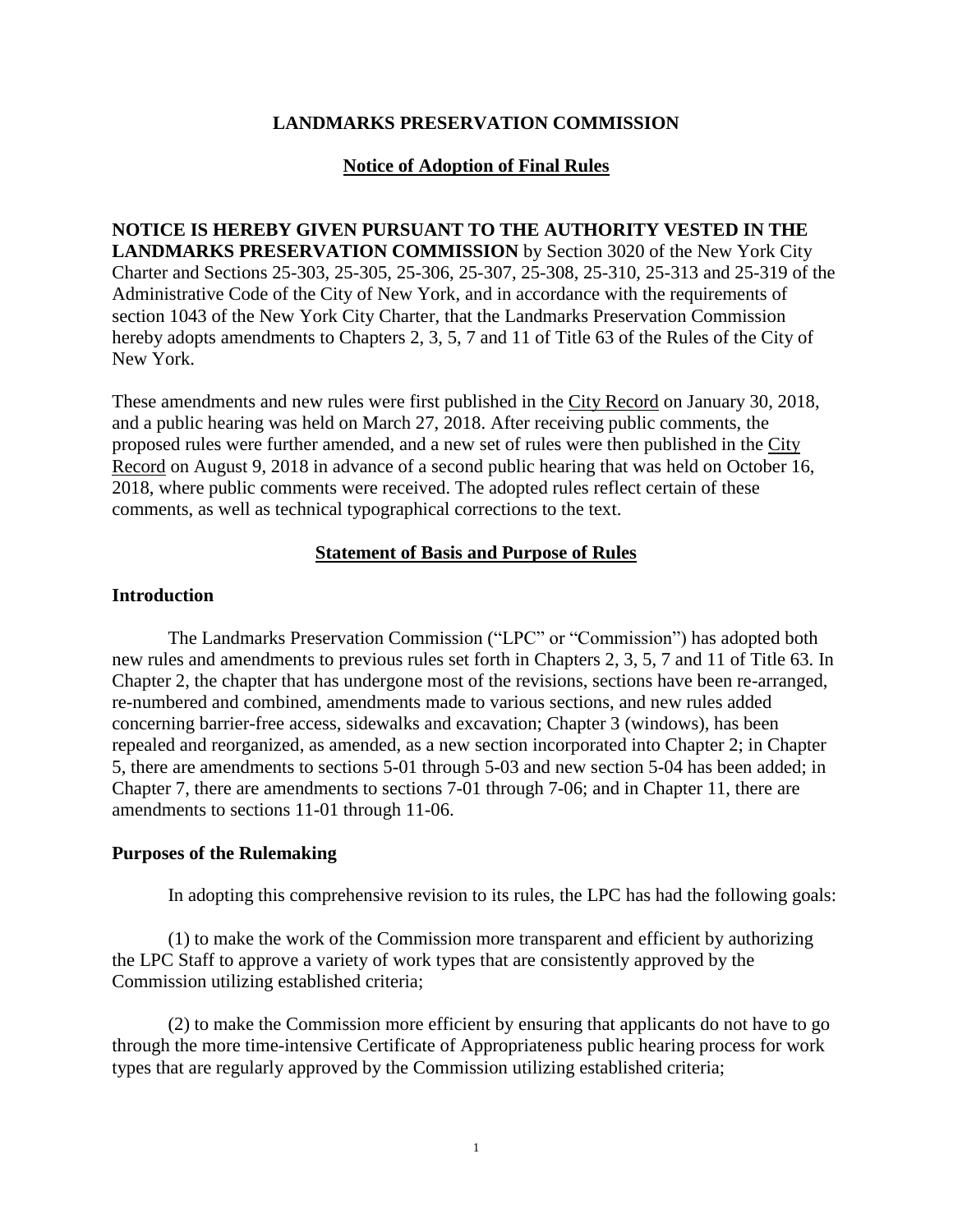(3) to bring the Commission's rules up to date with Commission approvals concerning compliance with a wide variety of other governmental codes and criteria, including barrier-free access, energy codes and resiliency mandates;

(4) to amend previous rules, as well as add new ones, to reflect current and established practices of the Commission;

(5) to reorganize the rules comprising Subchapter B of Chapter 2, including consolidation of some existing rules, to make them more intuitive and user-friendly; and

(6) to ensure that the Commission has the capacity at future public hearings and meetings to review an increasing number of applications, by delegating to the LPC Staff the authority to approve work that is consistently approved by the Commission.

## **Summary of Changes to Title 63**

Most of the rule changes are found in Chapter 2. All of sections 2-11 through 2-21 have been amended, in some cases sections have been consolidated, and all have been reorganized. The chart below sets forth the prior regulatory scheme adjacent to the adopted revisions, accompanied by general explanatory notes. A more detailed summary of the changes in each section and chapter follows this chart.

| <b>Previous</b><br>Provisions of | <b>Notes</b>        | <b>Adopted</b>            | <b>Notes</b>                 |
|----------------------------------|---------------------|---------------------------|------------------------------|
| Title 63                         |                     | <b>Revisions to Title</b> |                              |
|                                  |                     | 63                        |                              |
|                                  |                     |                           |                              |
| <b>Chapter 2</b> (Alteration of  |                     | <b>Chapter 2</b>          | Re-titled to reflect that it |
| Landmarks and Historic           |                     | (Approval of              | will cover some work on      |
| District Buildings)              |                     | Proposed Work on          | buildings in Scenic          |
|                                  |                     | Designated                | Landmarks and other          |
|                                  |                     | Buildings and             | structures                   |
|                                  |                     | Structures)               |                              |
| $§2 - 04$                        | Amendments made     | $§2-04$                   |                              |
|                                  |                     | $(Summones -$             |                              |
|                                  |                     | New Applications)         |                              |
| (Installation<br>of<br>$§2 - 11$ | Repealed, amended   | $§2-11$ (Repair,          | •Combination of former       |
| Heating, Venting<br>and          | and re-enacted as   | Restoration,              | §§2-14 (Sandstone            |
| Air-Conditioning                 | $$2-21$             | Replacement and           | Restoration/Replacement)     |
| Equipment)                       |                     | Recreation of             | and 2-17 (Restoration of     |
|                                  |                     | Building Facades,         | <b>Building Façade</b>       |
|                                  |                     | Materials,                | Features)                    |
|                                  |                     | Surfaces, Features        | • Amendments made            |
|                                  |                     | and Elements)             |                              |
| $§2-12$ (Awnings)                | Combined with       | §2-12 (Storefronts        | •Combines previous           |
|                                  | storefront criteria | and Commercial            | awning section with          |
|                                  |                     | and Residential           | storefront criteria from     |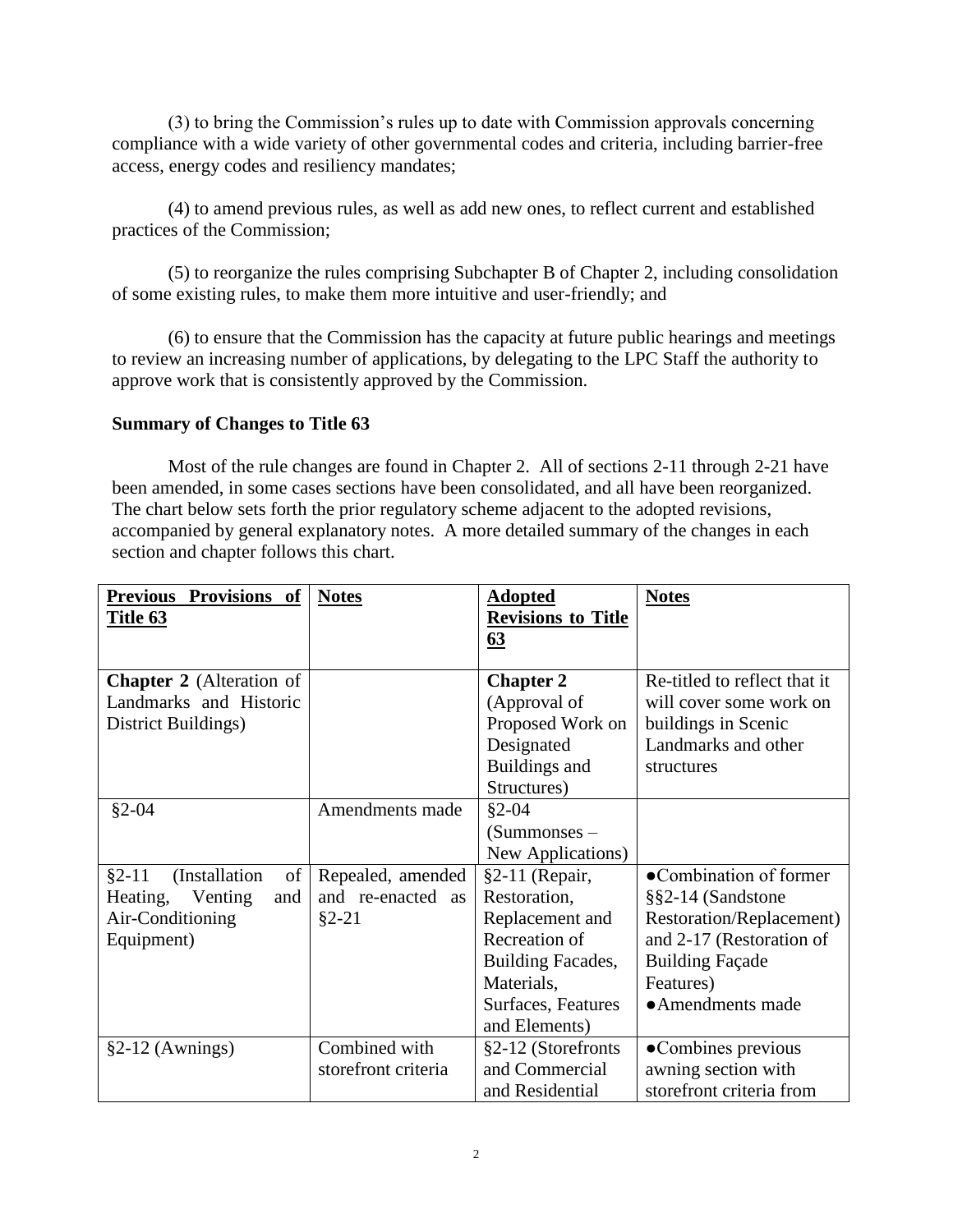|                          |                      | Awnings)               | former $\S$ 2-17                |
|--------------------------|----------------------|------------------------|---------------------------------|
|                          |                      |                        | ·Includes canopies              |
|                          |                      |                        | • Amendments made               |
| §2-13 (Fire Escapes)     | Amended and re-      | $§2-13$ (Signage)      | • Previously codified as        |
|                          | codified as §2-22    |                        | §2-20 (Bracket Signs)           |
|                          |                      |                        | • Amended and re-titled         |
|                          |                      |                        | as Signage                      |
| §2-14 (Sandstone         | Combined with §2-    | §2-14 (Windows         | • Windows previously in         |
| Restoration/Replacement) | 17, amended and      | and Doors)             | Chapter 3                       |
|                          | re-codified as §2-   |                        | $\bullet$ Includes former §2-15 |
|                          | 11                   |                        | (New Window Openings)           |
|                          |                      |                        | • Adding criteria for           |
|                          |                      |                        | doors                           |
|                          |                      |                        | • Amendments made               |
| §2-15 (New Window        | Combined with        | §2-15 (Additions:      | •Combines former $\S$ § 2-      |
| Openings)                | Window rules and     | Rooftop and Rear       | 16 and 2-19                     |
|                          | re-codified as §2-   | <b>Yard Additions)</b> | • Amendments made               |
|                          | 14                   |                        |                                 |
| §2-16 (Rear Yard         | Combined with §2-    | §2-16 (Excavation)     | New section                     |
| Additions)               | 19 (Rooftop          |                        |                                 |
|                          | additions) and re-   |                        |                                 |
|                          | codified as §2-15    |                        |                                 |
| §2-17 (Restoration of    | Combined with §2-    | §2-17 (Front Yards     | New section                     |
| <b>Building Façade</b>   | 14 and re-codified   | and Areaways)          |                                 |
| Features)                | as $§2-11$           |                        |                                 |
| §2-18 (Temporary         | Amended and re-      | §2-18 (Barrier-        | New § 2-05; amendments          |
| Installations)           | codified as §2-05.   | Free Access)           | made                            |
| §2-19 (Rooftop           | Combined with §2-    | §2-19 (Sidewalks)      | New section                     |
| Additions)               | 16 (Rear Yard        |                        |                                 |
|                          | Additions) and re-   |                        |                                 |
|                          | codified as $\S2-15$ |                        |                                 |
| §2-20 (Bracket Signs)    | Amended and re-      | §2-20 (Health,         | New section                     |
|                          | codified as §2-12    | Safety and Utility     |                                 |
|                          |                      | Equipment)             |                                 |
| §2-21 (Public Pay        | Re-codified as §2-   | §2-21 (Heating,        | • Previously codified as        |
| Telephones and Public    | 23                   | Venting and Air-       | $§2-11$                         |
| Communication            |                      | Conditioning)          | • Repealed and re-enacted       |
| Structures)              |                      |                        | with amendments                 |
| $§2 - 22$                | Currently reserved   | §2-22 (Fire            | • Previously codified as        |
|                          |                      | Escapes)               | $§2-13$                         |
|                          |                      |                        | • Amendments made               |
| $§2 - 23$                | Currently reserved   | §2-23 (Public Pay      | • Currently codified as         |
|                          |                      | Telephones and         | $§2 - 21$                       |
|                          |                      | Public                 | • No amendments made            |
|                          |                      | Communication          |                                 |
|                          |                      | Structures)            |                                 |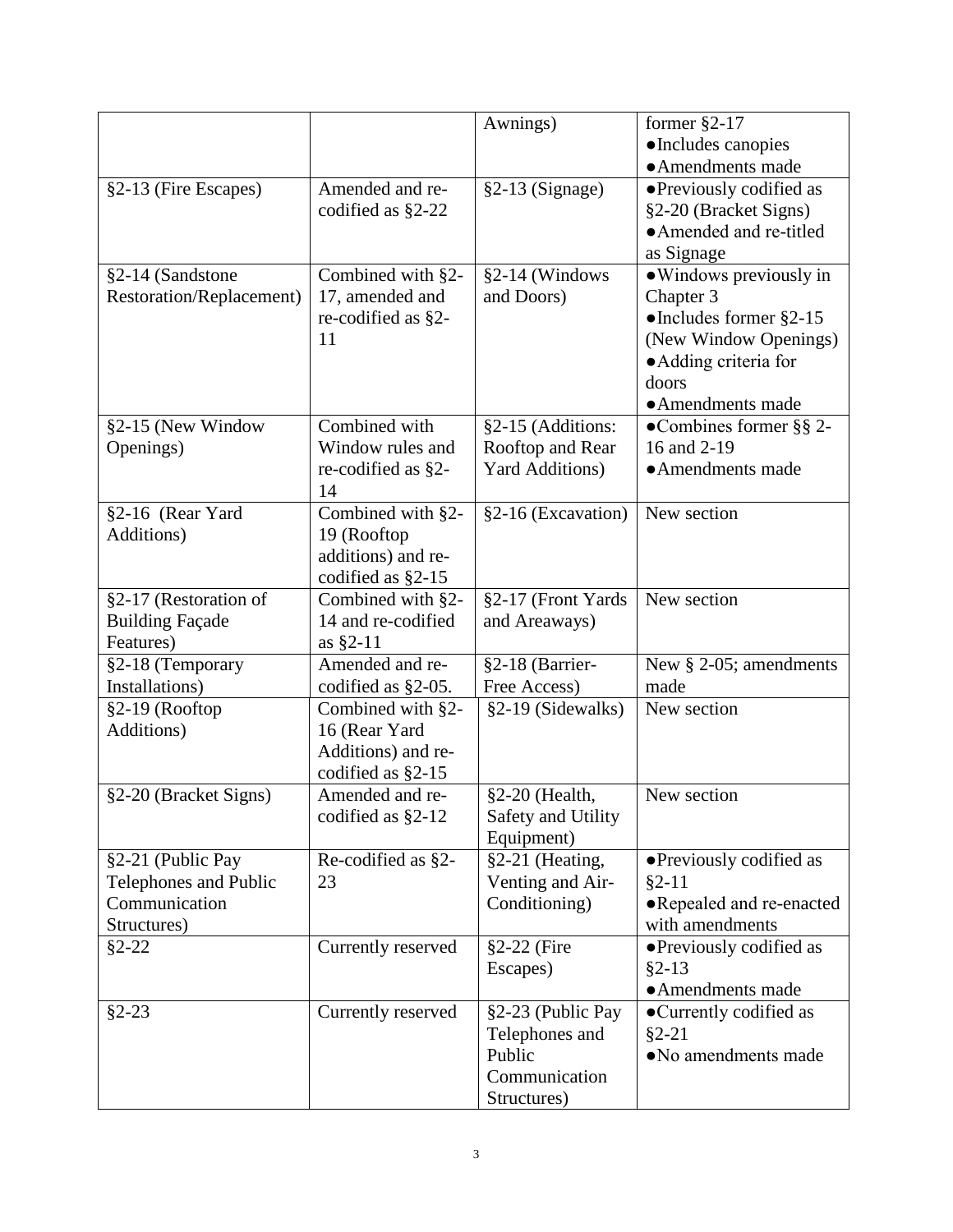| $\S$ §2-25 - 2-29                                                                                                           | <b>Currently Reserved</b>                             | $\S$ §2-25 - 2-29                                                | [Reserved]                                                                                                                                      |
|-----------------------------------------------------------------------------------------------------------------------------|-------------------------------------------------------|------------------------------------------------------------------|-------------------------------------------------------------------------------------------------------------------------------------------------|
| §2-31 (Definitions)                                                                                                         | Amendments made                                       | $§2 - 31$<br>(Definitions)                                       | Amendments made                                                                                                                                 |
| §2-32 (Expedited<br>Certificates of No Effect)                                                                              | Amendments made                                       | §2-32 (Expedited<br>Certificates of No<br>Effect)                | Amendments made                                                                                                                                 |
| §2-34 (Remedies for<br><b>False Statements)</b>                                                                             | Amendments made                                       | §2-34(Remedies<br>for False<br>Statements)                       | Amendments made                                                                                                                                 |
| <b>Chapter 3</b> (Repair and<br><b>Replacement of Windows</b><br>in Landmarks and<br><b>Historic District</b><br>Buildings) | Moved to Chapter 2<br>and re-codified as<br>$§2 - 14$ | [Reserved]                                                       | [Reserved]                                                                                                                                      |
| <b>Chapter 5 (Historic</b><br><b>Preservation Grant</b><br>Program)                                                         | Amendments made<br>to various sections                | Chapter 5<br>(Historic<br><b>Preservation Grant</b><br>Program)  | Amendments made to $\S$<br>5-01, 5-02, 5-03 and 5-04                                                                                            |
| <b>Chapter 7 (Permit</b><br><b>Expiration and Renewal)</b>                                                                  | Amendments made<br>to various sections                | <b>Chapter 7</b> (Permit<br>Duration, Renewal<br>and Revocation) | $\bullet$ Re-titled<br>• $\S$ 7-05 repealed and<br>$\S$ 7-06 renumbered as $\S$<br>$7 - 0.5$<br>• Amendments made to<br>§§ 7-02, 7-03, and 7-04 |
| <b>Chapter 11</b><br>(Administrative<br>Enforcement)                                                                        | Amendments made<br>to various sections                | <b>Chapter 11</b><br>(Administrative<br>Enforcement)             | • Amendments made to<br>§§ 11-01, 11-02, 11-03,<br>11-04, 11-05 and 11-06<br>• OATH Penalty<br>Schedule added as<br>Appendix A                  |

### **Description of Changes**

The following is a chapter-by-chapter, section-by-section description of the changes. It is organized by chapter and followed by the relevant section(s).

With respect to Chapter 2, where most of the changes have been made, the following descriptions of the revisions are organized by new section numbers. Each section identifies the most significant changes; whether the change is to a previous rule or is a new rule; describes how it has been renumbered; and whether it is a consolidation or combination of various rules.

### **A. Chapter 2: Approval of Proposed Work on Designated Buildings and Structures**

**Section 2-04: Summons – New Applications**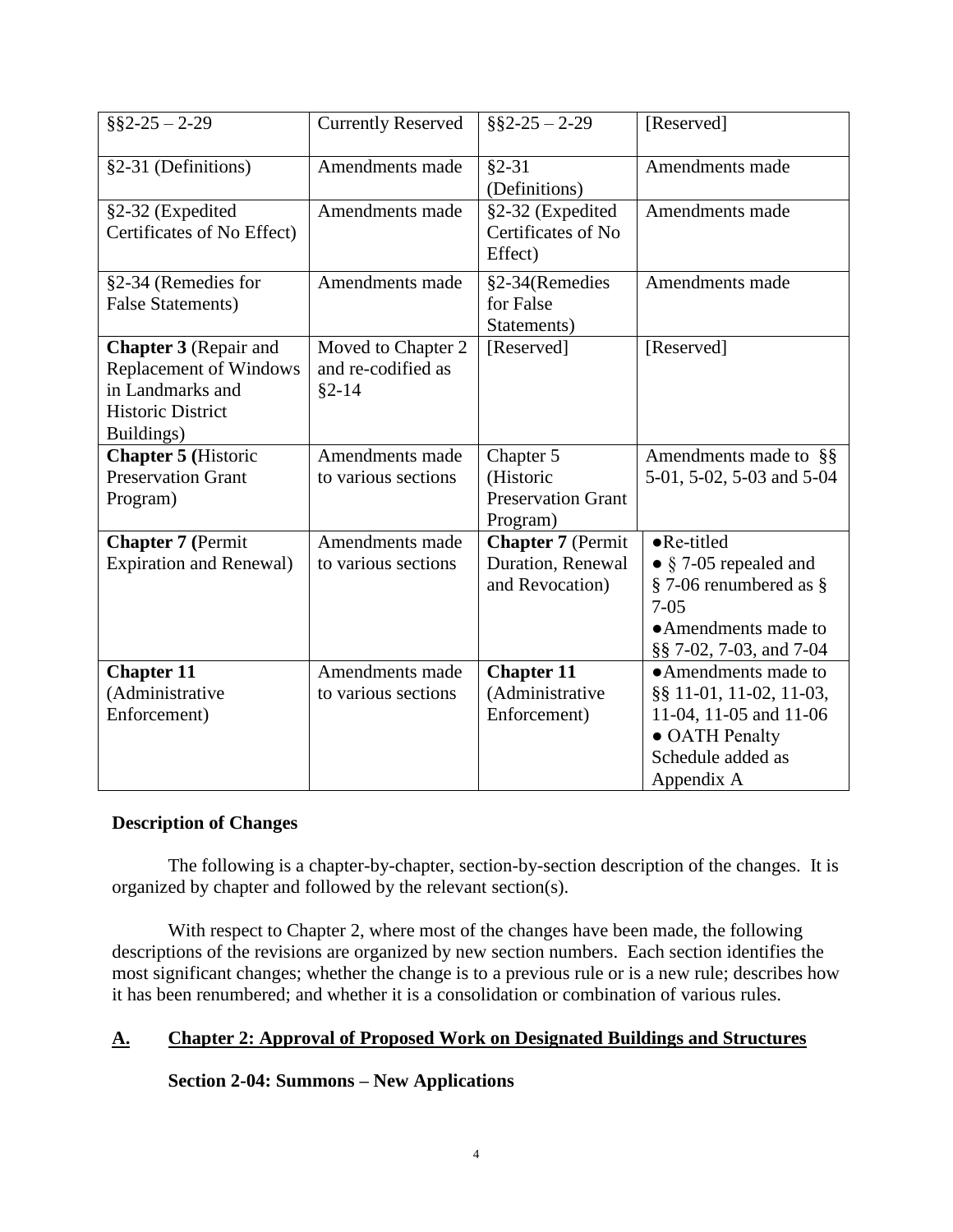This section sets forth the procedure for reviewing a new application for work when there already is a "Notice of Violation" on the property due to work being done either without a permit or in noncompliance with a permit. It has been amended to remove references to "Notice of Violation" and the term "Summons," the term recently adopted by the Office of Administrative Trials and Hearings, is used in its stead.

**Section 2-05: Temporary Installations.** This section was previously codified as § 2-18. Because this is more a permit type than a work type, it has been reorganized to be part of Subchapter A: Application Procedures.

Substantively, amendments have been made to extend the amount of time a temporary sign can be installed from 60 to 180 days; to codify the interpretation of the existing rule that a temporary approval may not be renewed; and to make explicit that the start of the time period for a temporary approval begins to run from issuance of the approval, unless otherwise stated in the approval.

**Section 2-11: Repair, Restoration, Replacement and Recreation of Building Facades, Materials, Surfaces, Features and Elements.** The previous restoration rules were codified at §§ 2-14 and 2-17. Section 2-14 was limited to sandstone and brownstone repair. Section 2-17 concerned restoration of a building or building façade features based on physical, documentary or other evidence. They have been combined, re-codified as § 2-11, and amended. The rule codifies criteria for repair, restoration and recreation for other materials, including other masonry, brick, stucco, cast iron, and terra cotta. In addition to providing criteria for specific repair, restoration and recreation, the rule includes general requirements for restoration work, such as environmental conditions, probes and samples.

The rule codifies the agency preference for replacement of materials in-kind to match the historic materials, but authorizes the use of substitute materials in certain instances depending on the material. For example:

- No substitute material may be used for brick and stucco.
- Replacement of wood siding must be in-kind on the primary façade except if building or fire codes prohibit it, in which case fiber-cement board can be used.
- Cast iron must be replaced in-kind or with a painted cast metal at the sixth story or below on the primary façade, and painted cast metal and other substitute materials can be used for discrete elements above the sixth floor.
- Terra cotta must be replaced in-kind at or below the sixth story, except that substitute materials may be used for coping elements and for other limited applications. Above the sixth story substitute materials can be used for projecting cornices and balconies with weight and/or attachment issues where use of in-kind materials has the potential to cause the loss of additional historic material.

In each case the substitute material could not be discernible and could not detract from the significant architectural features of the building or neighboring buildings. Except in limited situations, substitute materials may not be used for Individual Landmarks.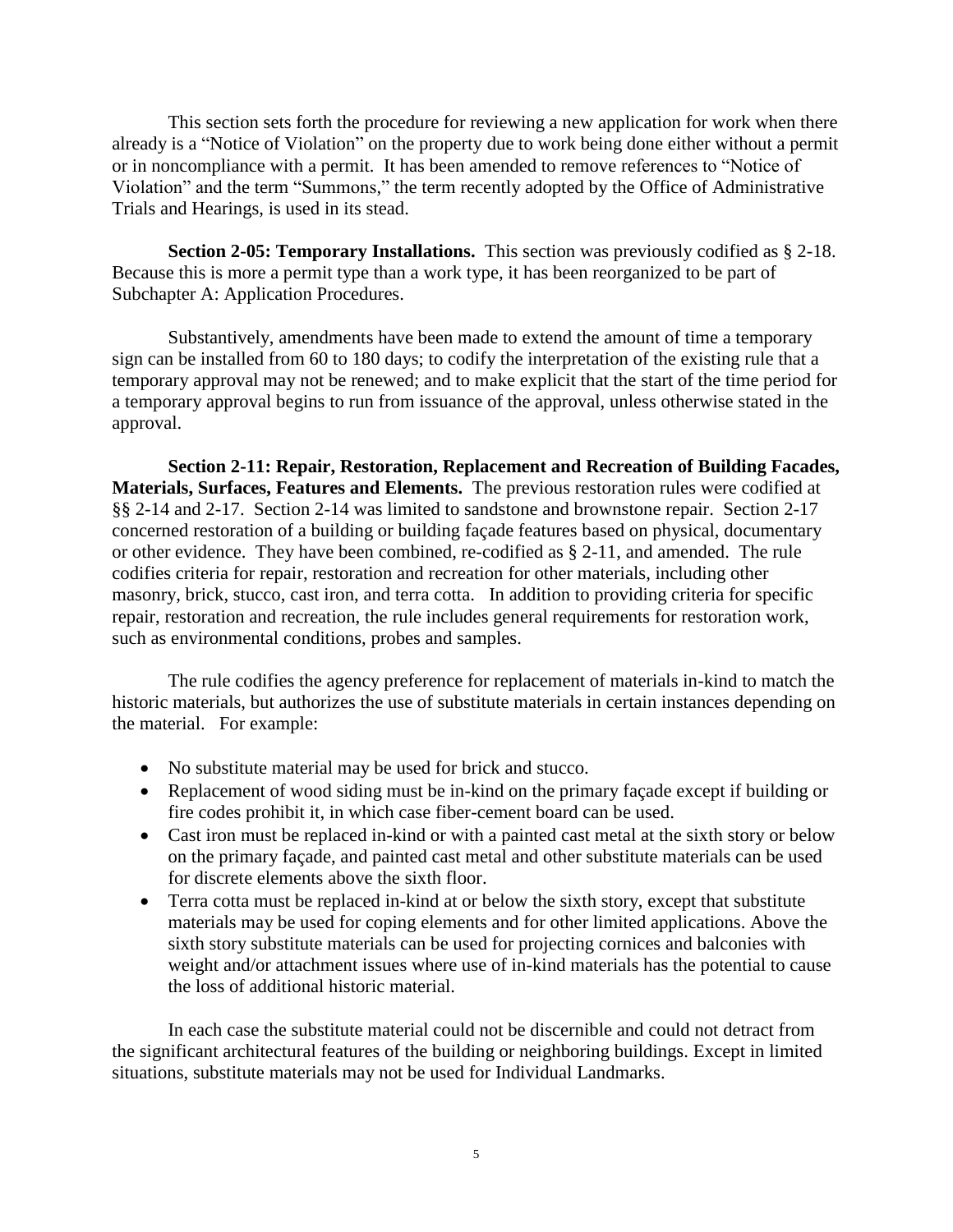Finally, subdivision (e) codifies the Commission's practice of approving façade reconstructions on buildings in historic districts where a façade must be taken down due to severe structural issues and/or materials failures, as documented in a peer-reviewed structural conditions report. Historic façade material must be salvaged and re-used to the greatest extent feasible. This subdivision does not apply to Individual Landmarks.

**Section 2-12: Storefronts and Commercial and Residential Awnings.** The storefront rules and awning rules were previously codified at §§ 2-17 and 2-12, respectively. The rules now combine and these as § 2-12, with amendments, and largely duplicate the previous rules, with certain modifications that codify existing Commission practices and policies. Of note are the following changes that LPC Staff can approve:

- New storefronts can incorporate display windows comprised of operable doors or operable windows over a fixed bulkhead, but there must also be mullions, piers, some fixed display windows or a combination of these elements to avoid creating the appearance of a void at the base of the building.
- Films with reversible grayscale treatments can be applied to the lower part of a display window to give privacy, and in a transom to cover up a dropped ceiling or security gate.
- New infill must be set back from the storefront surround to avoid concealing significant architectural features and in no instance less than four inches from the face of the storefront surround, unless conditions indicate otherwise.
- With respect to interior partitions, which must be set back at least 18 inches from the glass, the partitions cannot block more than 50 percent of the area of the display window and must have an interior quality finish that faces the street.
- New door openings and doors can be installed in an existing storefront and a new door opening and door can be installed through plain brick in the same façade in close proximity to the store, provided no historic storefront infill is affected.
- New infill can be installed at service entrances, such as those serving freight elevators or other utilitarian uses, and, if there is no historic fabric, a service entrance can be removed and replaced with a storefront entrance or display window.
- Awnings on most window types, except if the shape of the window opening would make the awning detracting, could have either retractable or fixed awnings.

Finally, there is a new section regarding LPC Staff approvals for sidewalk canopies for buildings that historically featured canopies, such as residential buildings, hotels and clubs. The rule has a number of requirements, including that there is historic precedent for a canopy on the building or a building of its type; the installation would meet all requirements of the Zoning Resolution and the Department of Buildings ("DOB") and/or the Department of Transportation; installation of the canopy would not cause removal of or damage to any significant architectural feature; the canopy would recall historic canopy designs; and signage would be limited to the address (numbers and lettering), building or institution name and a small logo.

**Section 2-13: Signage.** The signage rules were previously codified at § 2-20. As amended, the rules are relocated and renumbered to follow sequentially the rules for storefronts and awnings. The rules largely track the previous rules, with some changes, and expand the types of signs the LPC Staff can approve, including the following: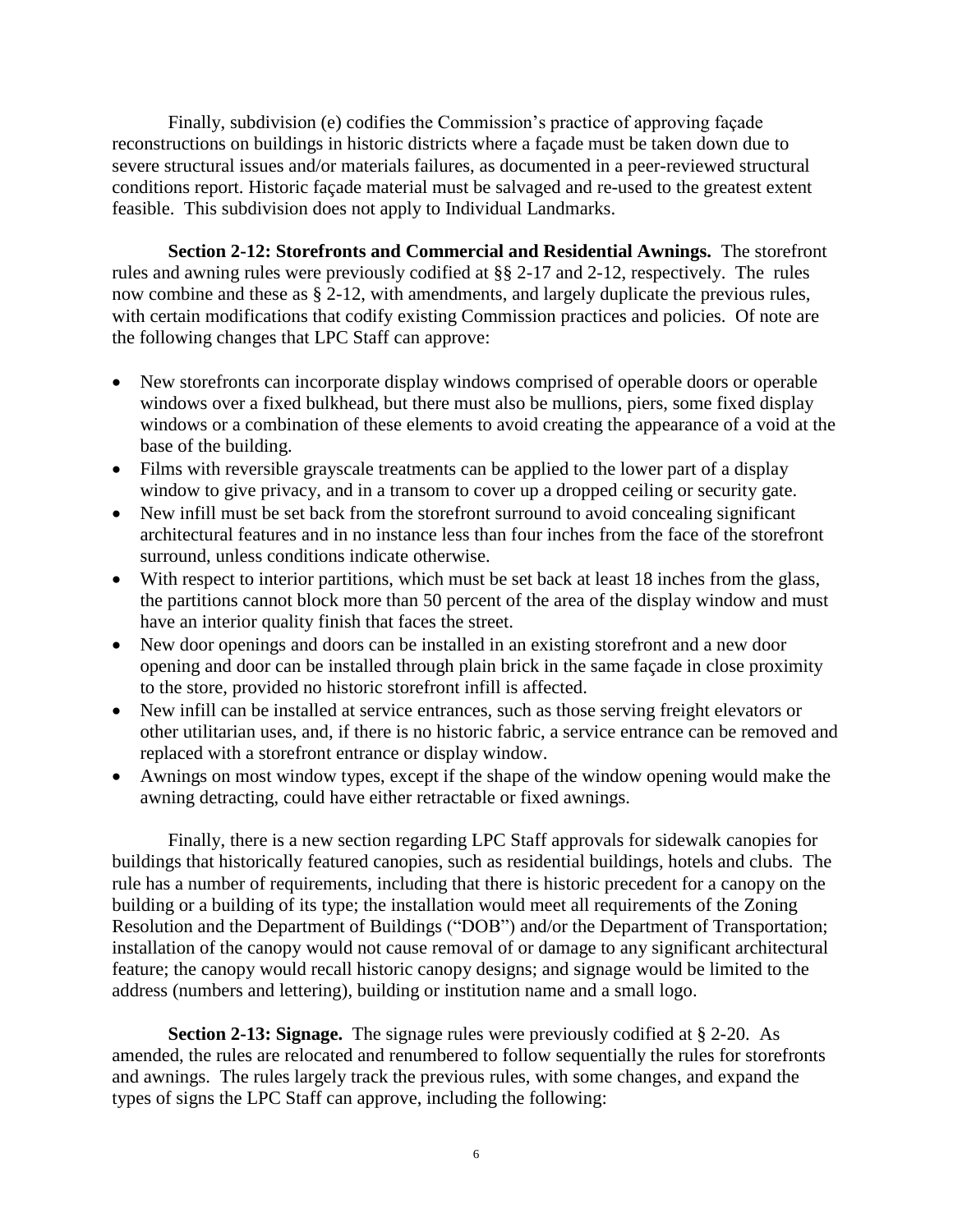- Authorize LPC Staff to approve signs routinely approved by the Commission, such as signs installed on channels and signs illuminated by halo lighting, menu boxes, plaques, and certain types of signage for below-grade storefronts. In considering an application for signage LPC Staff could not approve signage, or could require existing or approved signage to be removed or not installed, if it determines that the cumulative amount of proposed and existing signage will detract from the significant architectural features of the building.
- The maximum size of a neon sign in a display window is defined.
- With respect to bracket signs, the rules correct size and projection criteria to reflect the criteria in the Zoning Resolution, and authorize LPC Staff to approve a bracket sign with an exterior light source that is integrated into the design of the bracket sign.

**Section 2-14: Window and Door Repair and Replacement; Modified and New Window Openings.** The window repair and replacement rules, and the rules for new and modified window opening rules, were previously codified in Chapter 3 and Chapter 2 (§ 2-15), respectively. These rules have been combined, provisions for repair and replacement of doors added, and, with other amendments, re-codified as § 2-14.

The prior rules were amended by adding provisions for restoring, altering and installing new doors, providing criteria for applied films to windows, and providing the LPC Staff with new authority to approve certain types of windows and window openings.

The prior rules limited replacement of historic windows on Individual Landmarks and for special windows to situations where the windows are deteriorated beyond reasonable repair, based on a conditions report. This is unchanged. The adopted rules now allow window replacement for non-special windows and windows in other buildings could be made as-of-right, for reasons such as operability, energy efficiency and sound attenuation, without need for a conditions report.

The rules include an amended definition of what constitutes a "Special Window" to reflect current Commission practices. Specifically, and consistent with the current rules for square headed one-over-one windows, square headed one-over-one windows with simple arched paneling (e.g., half-round, elliptical arch, quarter-round and pointed arch) are not considered "special" since they now can be replicated in a variety of materials. In addition, French doors are not included as special windows. Finally, windows in bay or oriel windows would not be considered special unless they otherwise meet the criteria for special windows, because "bays" and "oriels" are façade features not windows. Windows in bays or oriels might meet the definition of special because they have stained glass or have intricately carved mullions, but they would not be deemed special simply because they are part of a bay or oriel.

The adopted rules include changes to the windows that LPC Staff may approve for the primary façade, including:

Approving a double hung window with a fixed upper sash.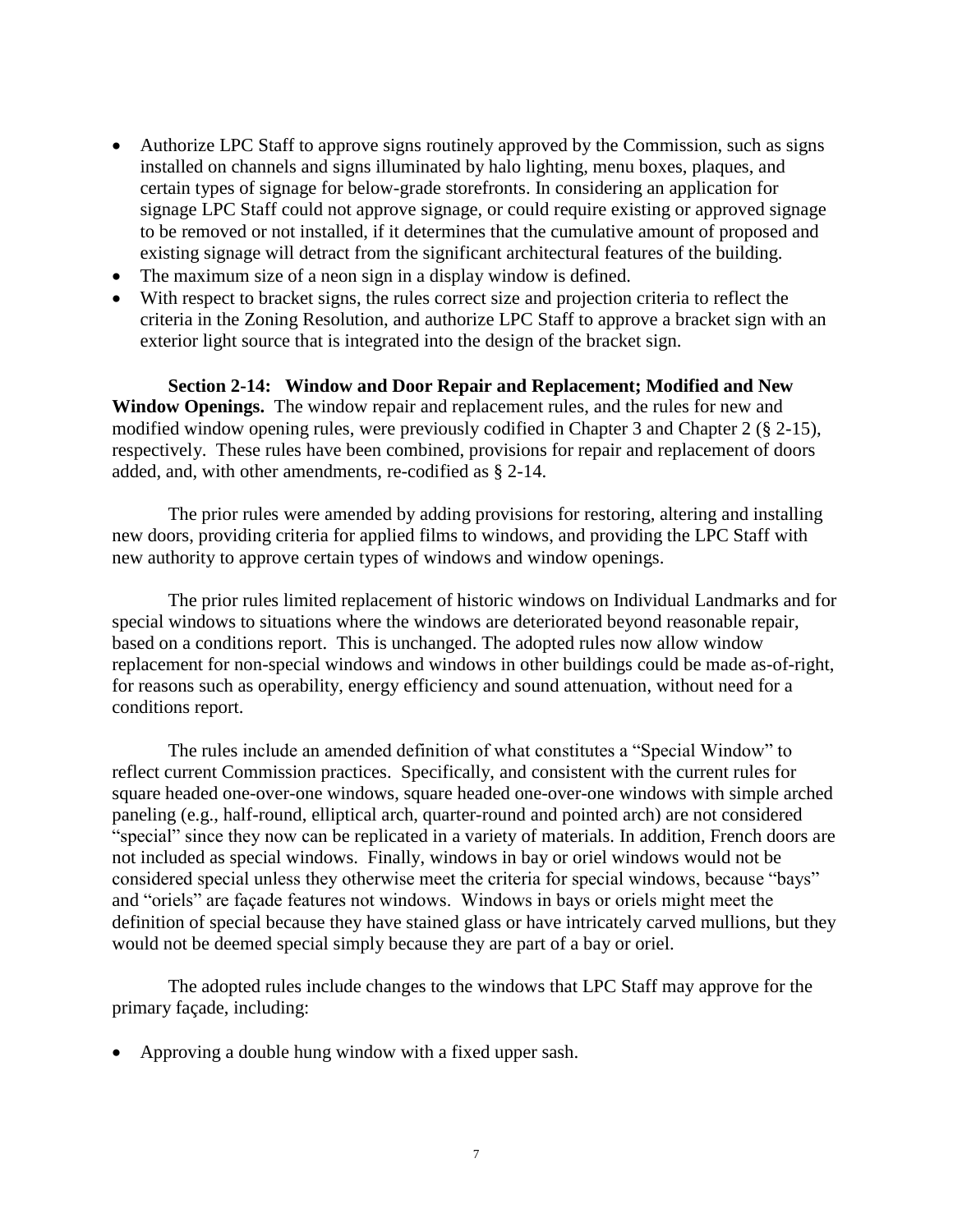- Approving installation of so-called "passive house" windows (fixed upper sash and inward tilting lower sash) provided the windows otherwise match the historic windows and all windows on the primary façade are changed at the same time.
- Approving a new window in an existing non-original window opening (e.g., a parlor floor door that has been changed to a window when the stoop was removed), provided the window matches or otherwise harmonizes with the configuration, details, materials and finish of the historic windows.
- Changing the operation of a pivot window to hinged.
- Approving replacement windows for arched headed sash in a different material if the historic windows are one-over-one.

 The rules for modifying existing window openings and creating new window openings in nonvisible or minimally visible secondary facades have been amended. Except for the top floor, LPC Staff can approve enlarging windows, provided that at least 18 inches of masonry remains between the windows above and below; and can approve combining windows on the same floor, provided that at least one bay of windows is not combined and the modified window opening retains the outer masonry pier(s). With respect to rowhouses, the windows at the bottom two floors of a rear façade that is not visible or is only minimally visible could be combined, provided that the outer masonry piers are at least 24 inches wide if the window is the full width of the building, there is a spandrel or other horizontal element at least 12 inches wide that marks the location of the missing floor, and other elements, such as mullions or muntins, are utilized to break down the scale of the new window. At intersecting facades, such as rear "els", enlarged and modified window openings could not wrap continuously around a corner. Finally, a modified or new window opening could not detract from any significant architectural feature of the building or adjacent buildings and, for enlarged openings, the window is subdivided to give the window scale and texture.

**Section 2-15: Additions: Rooftop and Rear Yard Additions.** Standards for attached rear yard and rooftop additions, previously found in §§ 2-16 and 2-18, have been consolidated, amended and re-codified as § 2-15. Provisions for additions consisting of heating, venting and air-conditioning ("HVAC") equipment, previously codified with rooftop additions, have been removed from this section and consolidated with the general provisions for approving HVAC work in § 2-21. The substantive provisions of the current rules for additions largely remain. Thus, rear yard additions could not be visible and rooftop additions of occupiable space could not be visible over a primary or secondary façade, with an exception for buildings over six stories, which could have a minimally visible addition over a secondary façade. Other modest changes are outlined below.

The definition of "minimally visible" has been amended to reflect criteria used by the Commission. First, slightly more visibility is allowed, the taller the building. The previous definition allowed up to 12 inches of visibility; this has been amended to allow 12 inches if the addition is less than 60 feet above the ground; 18 inches if the addition is between 60-80 feet, 24 inches if between 81 and 100 feet above the ground, and 36 inches if the addition is more than 100 feet above the ground. Furthermore, the visible portion of the addition could not span more than 50 percent of the length of the facade it is seen above, unless it is an open railing or other installation with a similarly open quality. In addition, the existing criterion that an addition not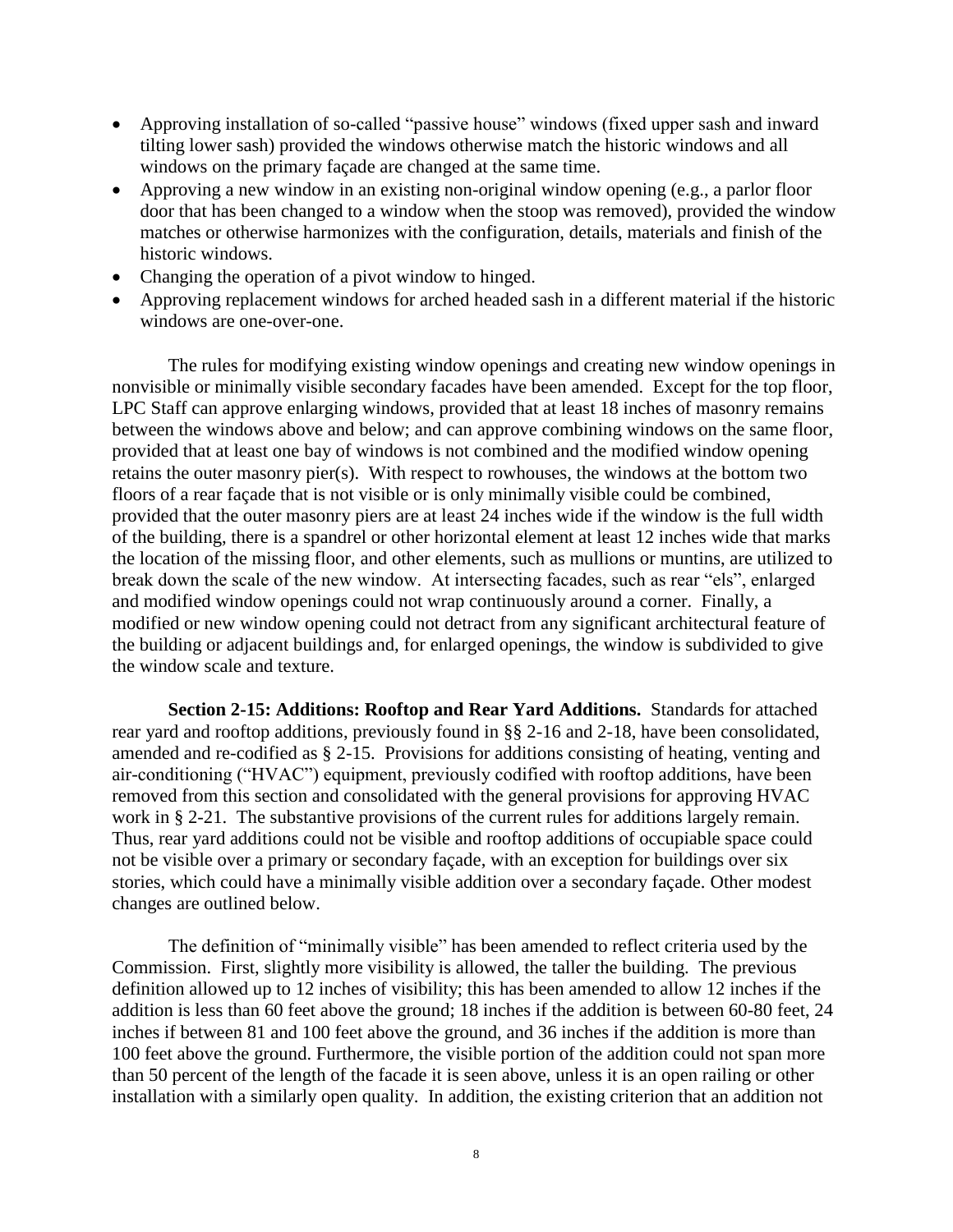detract from any significant architectural features or call undue attention to itself has been clarified to provide that this determination should be made in relation to specific contextual factors, such as the distance it is seen, whether it is seen from limited vantage points or an oblique angle, or is visible in combination with other additions or structures. Rear yard additions could not be visible at all, with the exception of wood or metal decks.

### Rooftop Additions

The previous rules for rooftop additions limited LPC Staff approvals to one story with a maximum height of 11 feet, set back from the front and rear facades. This remains unchanged. The rules have been clarified regarding how to measure the height of the addition. An existing chimney or exhaust flue is now allowed to be minimally visible, where required by code to be raised due to the construction of the addition. In addition, LPC Staff can approve a compliant addition that is not as-of-right for use, although they may not approve an addition that is not asof-right for bulk.

The rules have several new provisions. The prohibition against visible occupiable additions over a secondary façade has an exception for a minimally visible addition on top of a building in a historic district that is taller than 6 stories. This exception would not apply to Individual Landmarks. The rules now also allow a nonvisible dormer addition on the rear of a pitched roof if the dormer does not span the entire width of the roof and meets other criteria.

For buildings within a historic district, the rules have an exception to the previous rule that a non-occupiable addition, such as a stair bulkhead or railing, can be minimally visible over the primary and/or secondary façade(s): now, in limited circumstances, LPC Staff can approve an elevator bulkhead adjacent to the primary façade that is more than minimally visible if that is where the existing elevator shaft is located, the elevator is not being extended to service a new floor, and the presence of an elevator bulkhead at the front façade is commonly found in the district. (Such districts are listed in the rule.)

#### Rear Yard Additions

The criteria for LPC Staff approval for a rear yard addition in the proposed rules are the same as the previous rule: LPC Staff can approve a nonvisible rear yard addition if at least 51 percent of the other similar buildings in the block in the district have an addition, and the height and depth of the addition is based on the existing additions. The rules have a few exceptions. First, LPC Staff are permitted to approve a one-story addition in an enclosed central or side court that does not open to the rear yard. Second, the rule codifies the current criteria used by LPC Staff to approve a rear deck off the historic façade or the façade of an addition. Third, simple corbeled brickwork at the top of a wall or parapet is no longer considered a significant feature and could be removed to accommodate an approved addition. Finally, additional design criteria for rear yard additions have been added to prohibit certain materials, such as exposed or painted concrete or concrete masonry units, vinyl siding and exterior insulated finish systems (EIFS).

**Section 2-16: Excavation.** These are new rules that codify the Commission's current standards and practices for approving excavations. With respect to application materials, the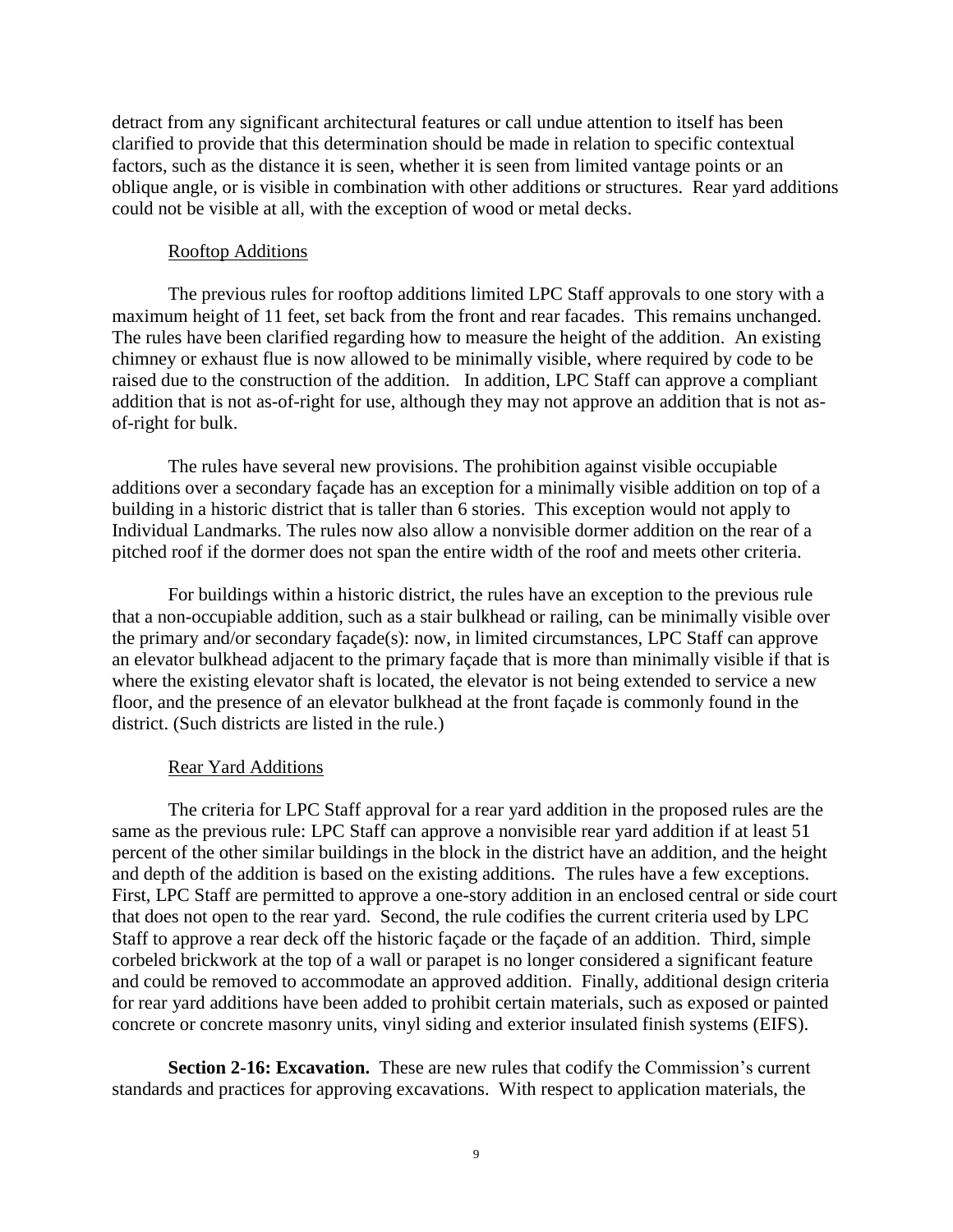rules require an applicant to submit a conditions report on the building to assess the condition of its facades and foundations; a draft of the DOB Support of Excavation filing drawings; and a monitoring plan for buildings of five stories or less and built before 1900, where the building is constructed of wood or has stone, rubble or unreinforced foundations. Finally, the work must be designed and executed in compliance with DOB regulations under the supervision of a licensed professional engineer or registered architect.

Specifically, the rules allow LPC Staff to approve excavations:

- To lower an existing basement or cellar floor to create a usable floor to ceiling height not to exceed 10 feet from floor to ceiling.
- Relating to existing or new structural elements such as footings and foundations, and pits for elevators and escalators and other building infrastructure.
- For new, and repairs to existing, architectural elements such as stairwells, sunken terraces, in-ground pools or water features, provided the work does not affect significant architectural features of the building or adjacent building, and does not substantially eliminate the presence of a rear yard.
- Occurring underneath an existing or approved addition to a depth not to exceed the lowest story of the original building.

**Section 2-17: Front, Side and Rear Yards.** These are new rules that codify existing Commission practice with respect to certain work within yards and areaways of Individual Landmarks and buildings in historic districts.

The rules recognize that historically yards and areaways have been places of change to address utilitarian and safety concerns, and changing attitudes towards planting and greening of the streetscape. With respect to alterations to areaways in front of rowhouses, townhouses and other types of attached buildings, the rules allow LPC Staff to approve alterations to the paving, steps or planted areas in areaways, including bringing the areaway to sidewalk grade, and improving access to entrances underneath stoops. LPC Staff can also approve installing garbage enclosures, lampposts and basement or cellar access hatches.

The adopted rules codify existing Commission practice with respect to walls and fences. They allow the introduction of railings to the top of stoop walls and areaway walls, as well as the introduction of a masonry wall or fence to an areaway that is consistent with the style and type of work found on similar buildings. For example, if one particular building never had an areaway fence but such fences are common on buildings of a similar style and type on the street, LPC Staff can approve a fence that matched or recalled these other fences.

The Commission's approach to approving walls and fences in the Jackson Heights and Sunnyside Gardens Historic Districts, in particular, involves delegating these tasks to LPC Staff. Specifically, with respect to the Sunnyside Gardens Historic District, fences are limited to the rear yards and must be constructed of metal pickets and no taller than 36 inches. In the Jackson Heights Historic District the rules differentiate between the large apartment buildings and the one- to two-family garden homes. LPC Staff can approve a black picket fence around the areaway or side yard of an apartment building if the fence and its masonry curbing are no taller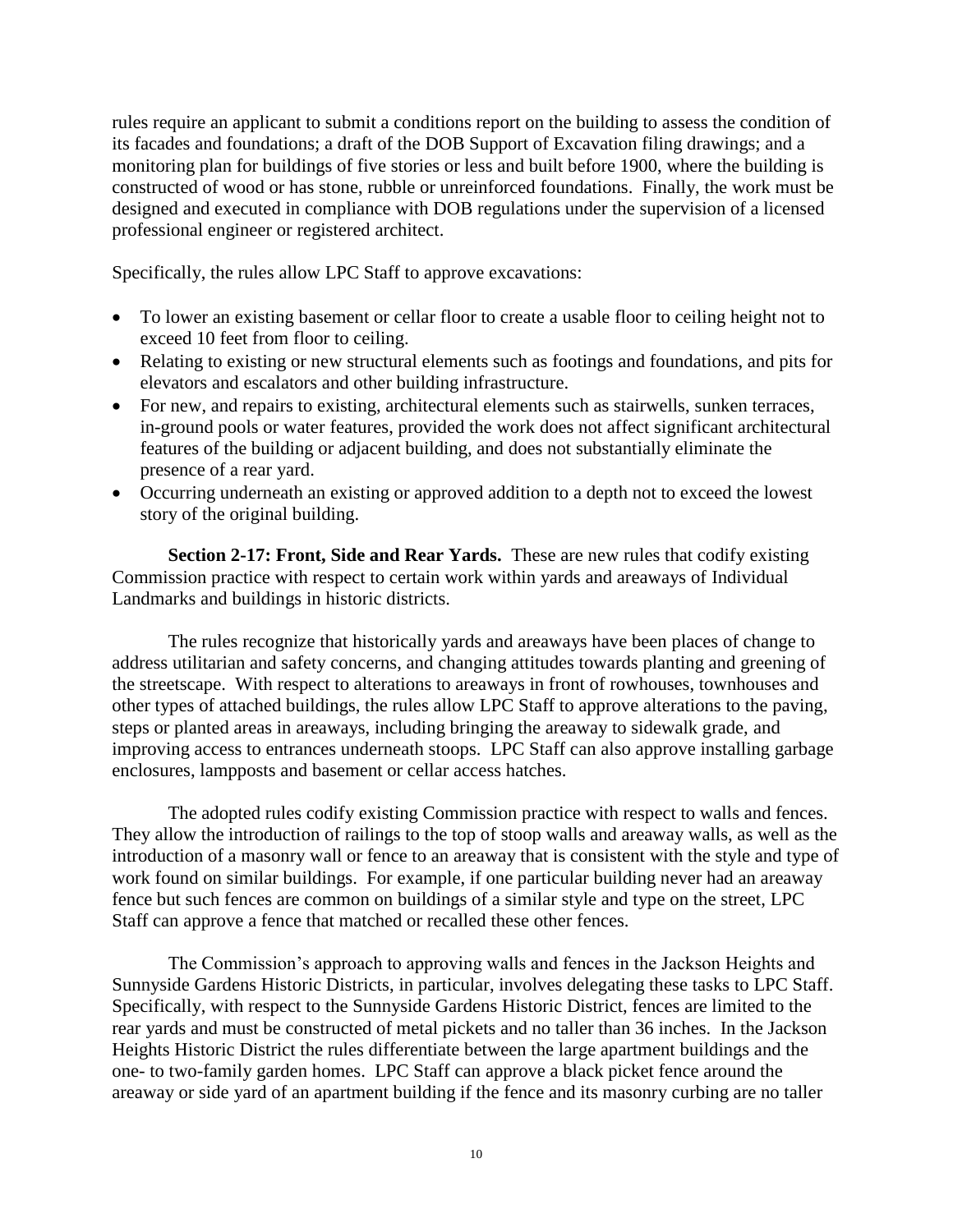than 28 inches. Finally, for garden homes in Jackson Heights, LPC Staff can approve a low brick retaining wall no higher than 5 brick courses to separate the front lawn from the sidewalk, if the wall does not feature decorative brickwork or ironwork, does not return and run back to the house, and the design either matches the adjacent retaining wall or, if none exists, is compatible with other retaining walls on the block in terms of height and design.

For free-standing houses in other districts, LPC Staff can approve the installation of a fence in the side or rear yard behind the primary facades if the fence is not taller than 6 feet and is constructed of wood with the finished side facing away from the property. Finally, for corner rowhouses, LPC Staff can approve a wood or metal 6-foot fence at the rear yard that has an open quality.

LPC Staff can also approve new driveways in districts where driveways are common features, provided that the driveway would not eliminate a significant architectural or landscape feature or significantly reduce the greenspace; the driveway would be proportional to the size of the yard and building; and the proposed location and design would be consistent with other driveways in the district.

Finally, the rules allow LPC Staff to approve an accessory ramp for loading or other service functions in an alley, side or rear yard of a large apartment building, hotel or commercial building, provided the ramp is not required for handicap access, would be partially obscured by walls or ironwork, would have no switch-backs, would not damage or obscure a window or any significant architectural features and the ramp would have a simple and neutral design.

**Section 2-18: Barrier-Free Access.** The rules govern LPC Staff approvals for alterations to buildings to make them accessible, based on existing Commission criteria and approaches. They apply generally to buildings in historic districts and scenic landmarks, and in a few instances apply to individual landmarks. The rules require applicants to consider changes to the interior that could eliminate the need for an exterior ramp or significantly reduce the impact of an exterior ramp by making it shorter so that it does not need a handrail. The rules cover a variety of standard approaches to making buildings and places accessible, including changing door swings, lowering doors to make at-grade entrances, altering doors (except for Special Doors) and door surrounds, making doors open automatically, adding handrails to stoops and steps, constructing ramps, adding lifts, and modifying areaway walls and fences to meet accessibility requirements.

With respect to making an at-grade entrance, LPC Staff can approve dropping or raising the grade no more than 18 inches at a prominent primary entrance and no more than 30 inches at other entrances. If the steps are cast iron with lights, only one step could be removed and the tread must be reinstalled flush at the entryway. As part of this work the design of the existing entryway could be extended and the door opening modified to accommodate the change, such as the introduction of a transom. LPC Staff can also approve sloping a concrete sidewalk up to an entrance as an alternative way to make it at-grade.

With respect to ramps with and without handrails, LPC Staff can approve them if their installation would not damage or conceal significant architectural features; the ramp would be as short as possible with no switch-backs, unless a longer ramp will have less visual impact on a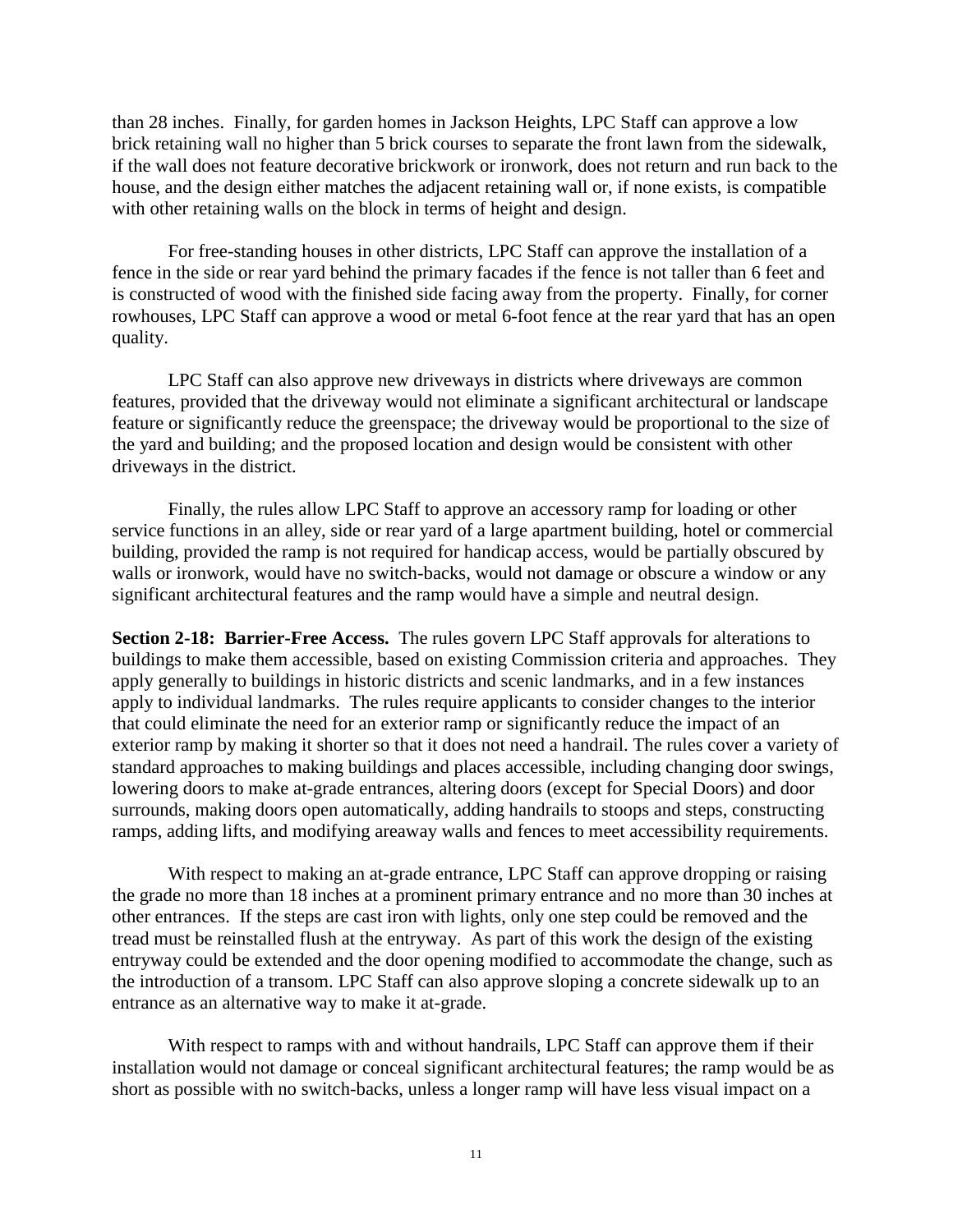façade; and the ramp would be simply designed and constructed with utilitarian materials or materials to match the immediately adjacent façade material. Ramps for storefronts would have to be confined to the storefront opening or building. Ramps for large apartments, hotels and commercial buildings with deeply recessed entrance courts or areaways, would have to be located in the recess.

Finally, the rules also cover the installation of various types of lifts, including chair lifts on rails on stoops, wheelchair platform lifts and lifts on rails, provided that the installation does not damage historic fabric or detract from significant architectural features or adjacent buildings, and they are located so that they do not call attention to themselves. Wheelchair platform lifts would have to be stored in the down position. LPC Staff would not approve these with respect to an Individual Landmark.

**Section 2-19: Sidewalks.** These new rules codify Commission criteria and practice for work on bluestone, granite and other sidewalks, vault lights and accessible sidewalks. They apply to historic districts where historic paving is a significant feature. They also apply to concrete sidewalks in districts characterized by sidewalks with a grass planting area between the sidewalks and the curb. In districts where these features are not present, either because there always was concrete paving or where little or no historic paving remains, no Commission approval will be required. Where applicable, the rules authorize LPC Staff to approve:

- A new sidewalk to match a bluestone, granite or other historic sidewalk.
- Consolidating existing bluestone or granite pavers and replacing missing or broken pavers with tinted concrete to match.
- Replacing a concrete sidewalk with a new concrete sidewalk tinted and scored to match the adjacent sidewalk(s). Where the new sidewalk is adjacent to bluestone or bluestone tinted sidewalks on at least one side, the new concrete sidewalk will be tinted to match the bluestone. An existing granite or bluestone curb must remain if possible or be replaced with a granite or tinted concrete curb to match the adjacent curb.
- Removing some historic paving material in connection with approved widening of planting areas for street trees.
- Covering existing, deteriorated vault lights with diamond plate.
- Installing ramps and other devices at corners to facilitate travel by people with disabilities.
- Sloping a sidewalk up to a building or store to make the building or store entrance accessible.
- Installing metal post plates into concrete pavers in connection with a detachable flood protection system.

**Section 2-20: Health, Safety and Utility Equipment.** These are new rules that codify Commission criteria and practice for approving the installation of health, safety and utility equipment, such as fire alarm bells and Siamese connections, security cameras, lighting, and water, gas and/or electric meters. They also cover installation of HVAC equipment at the ground floor where such installation is required due to interior structural issues. They cover objects required by another agency or an entity similar to a utility, or commonly used for security measures, such as lighting, security cameras and intercom panels. The rules prohibit installation of many of these types of objects on a primary façade unless there is no feasible alternative or the location is mandated by an agency or entity. Installation must minimize or avoid damage or loss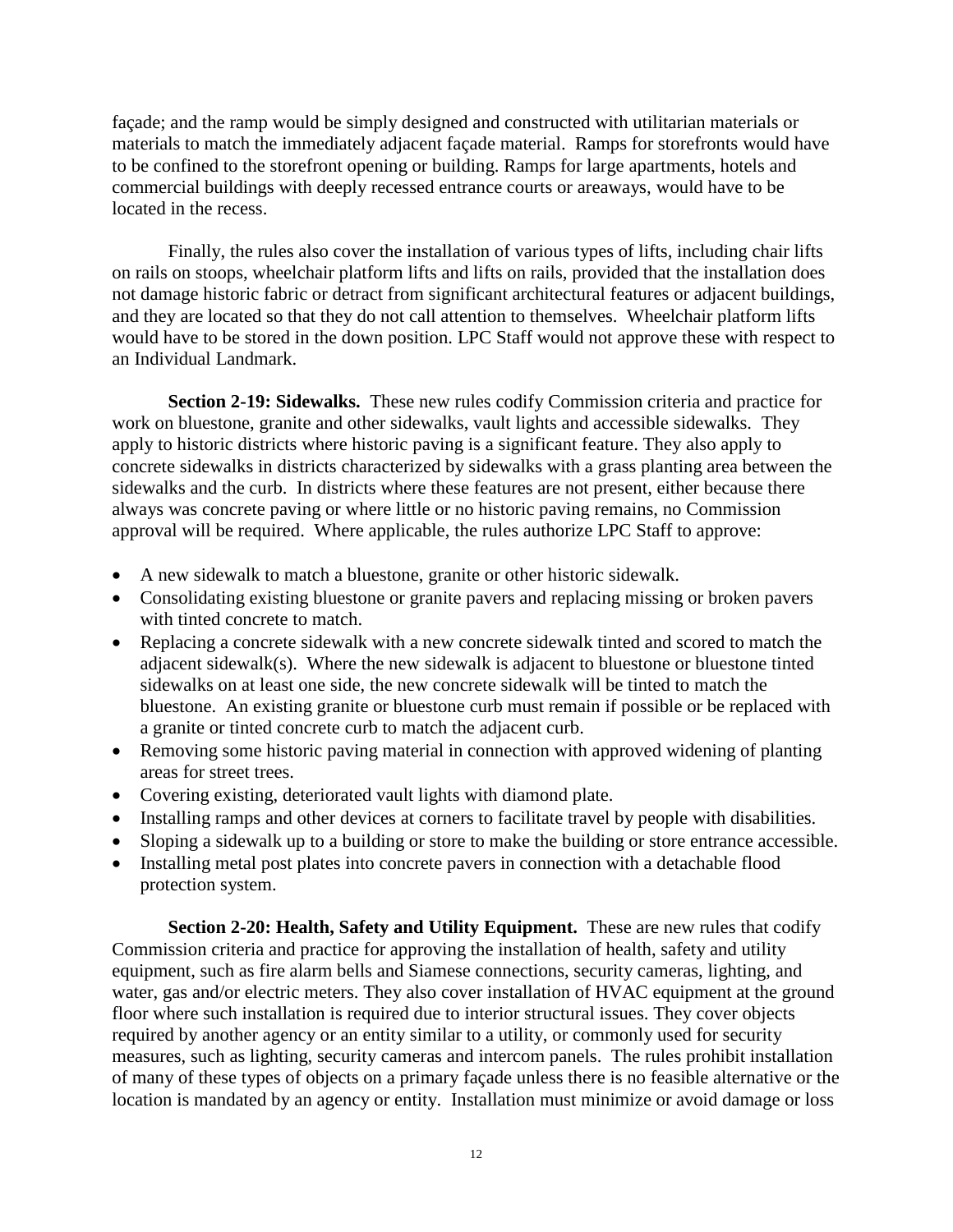of significant architectural features, and the object would have to be as small as possible, its visibility is minimized by, for example, installing it behind an areaway wall or fence, under a stoop, or behind plantings. Finally, unless required to be a different color, it would have to be finished to match the building or otherwise not call undue attention to itself or detract from the building.

The section also addresses the installation of security bars at windows at the cellar, basement and parlor floor windows, and security doors at entryways underneath stoops. Lastly, it allows penetrations through plain areas of the façade (excluding decorative areas, metalwork and cast iron) for mechanical fasteners associated with removable flood barriers.

**Section 2-21: Heating, Venting and Air-Conditioning Equipment ("HVAC").** These rules were previously codified at § 2-11. They have been repealed, amended and re-codified as § 2-21. The rules generally follow the previous rules, although they have been simplified for easier reading and there are changes and additions that reflect the Commission's practices and criteria. The adopted rules include criteria for rooftop HVAC and other mechanical installations, which have been moved from the rooftop additions section. The same definition of "minimally" visible" that applies to non-occupiable additions in the rooftop additions section applies to rooftop HVAC installations. The rules have been broadened to include other common mechanical equipment such as water tanks, solar and wind energy installations, generators and dunnage. They now have a new subdivision on HVAC installations that do not require a permit, including seasonal and nonpermanent installations and installations of storm windows and films. They allow the permanent installation of projecting HVAC in existing window openings with glazed or solid filler panels. They also allow LPC Staff to approve visible flue and other mechanical exhaust extensions on visible secondary facades. Finally, they broaden the previous rules to allow for HVAC installations in front and side yards. Of note are the following changes and additions:

- The number of building categories are reduced to make the rules easier to apply.
- Rooftop installations could not be visible unless LPC Staff determines it is not feasible to make the equipment not visible. However, visibility could be the result of an approved addition. If it cannot be made not visible, and consistent with the criteria for non-occupiable rooftop additions in § 2-15, HVAC equipment could be minimally visible over the primary façade of a designated building, depending on how high the installation is: visibility could be up to 12 inches if installed below 60 feet; up to 18 inches if installed between 61 and 80 feet; up to 24 inches if installed between 81 and 100 feet; and up to 36 inches if installed above 100 feet.
- Through-wall HVAC installations would not have to strictly adhere to an existing pattern if impractical to do so.
- HVAC equipment could be installed in front yards where there is no practical alternative and provided that the installation would be no more than minimally visible, which could include being screened by architectural or building elements (e.g., behind an areaway wall or in a lightwell). HVAC equipment could be located in side yards if no more than minimally visible, which could include the use of screening by plantings to achieve minimal visibility.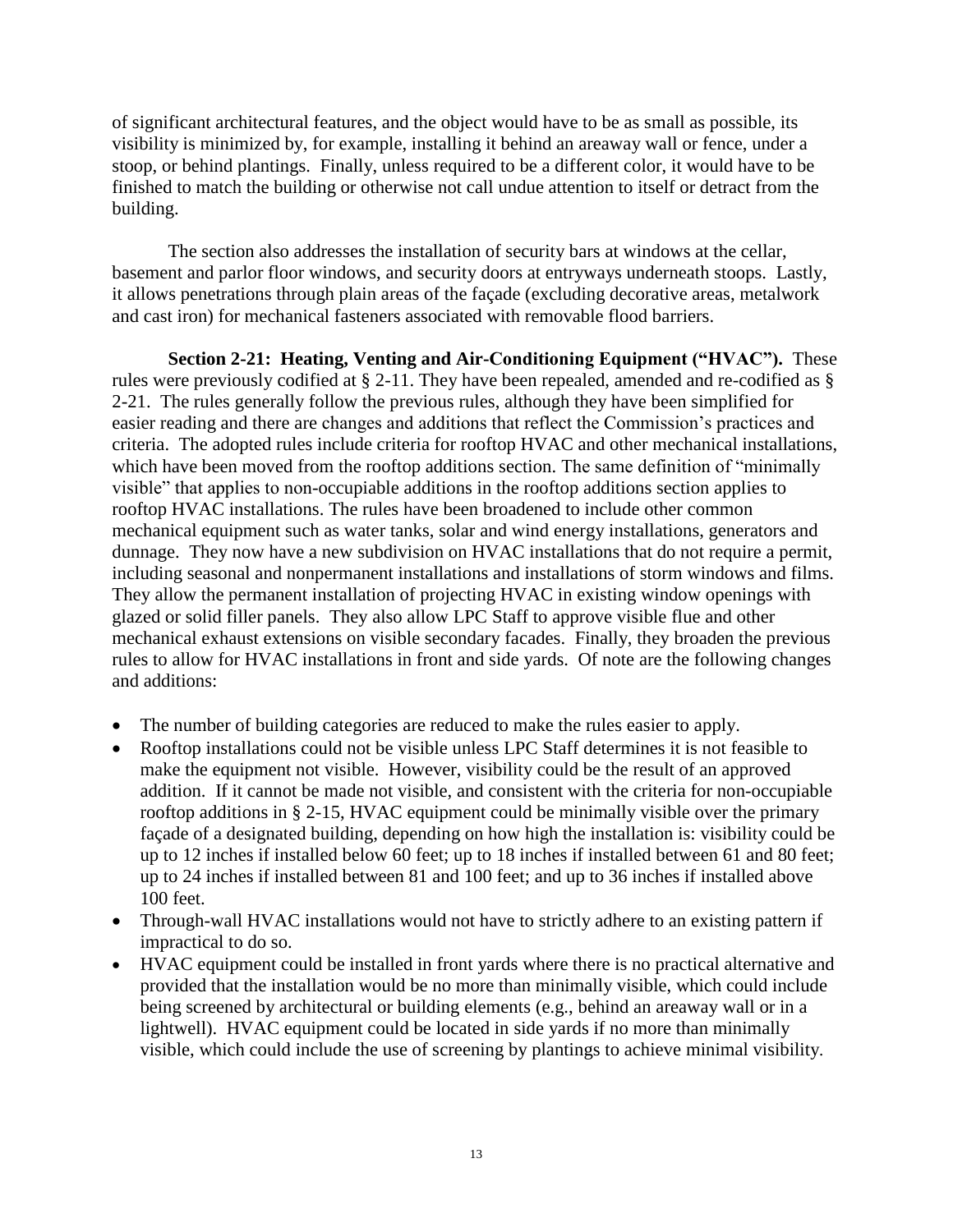**Section 2-22: Fire Escapes.** Rules for fire escapes were previously codified at § 2-13, which has been amended and re-codified as  $\S$  2-22. The previous rules are unchanged with respect to preservation of decorative fire escapes; LPC Staff cannot approve the removal of a decorative fire escape. The previous rules have been amended to authorize Staff to approve alteration of an existing fire escape by extending it horizontally or vertically as required, and to exchange a drop ladder for a swing stair, or vice-versa. A new fire escape could be approved where none currently exists if there is no feasible alternative to installing the fire escape; fire escapes are common in the district; it would be utilitarian in design; and it would be located on the least visible façade possible. These amendments codify Commission criteria and practices.

**Section 2-23: Public Pay Telephones and Public Communication Structures.** This section was previously codified as § 2-21. It has not been amended, except for being renumbered as § 2-23.

**Section 3-31: Definitions**. This section has been amended to replace references to "Notice of Violation" with "Summons", reflecting nomenclature recently adopted by the Office of Administrative Trials and Hearings.

**Section 3-32: Expedited Review Procedures**. This section has been amended to broaden the types of interior work eligible for expedited review to include interior work at or above the third full story, interior work at or below the second full story where there is no commercial use below the second full story, and interior work in the cellar or basement that does not require excavation, except for limited excavation related to elevator or mechanical work that does not require underpinning. In addition, the amendments prohibit the installation of a dropped ceiling greater than one foot below the head of a window, perpendicular partition abutting a window, or a parallel partition blocking more than one foot of a window. None of this work could be closer than 12 inches from the window.

**Section 3-34: Remedies for False Statements and Procedures for Action**. This section has been amended to replace references to "Notice of Violation" with "Summons", as noted above regarding § 3-31.

**B. Chapter 3: Windows**. The content of this Chapter have been deleted and its provisions consolidated into proposed new § 2-14 (Windows and Doors), as described above. The Chapter will be reserved for future use.

# **C. Chapter 5: Historic Preservation Grant Program**

This Chapter has been amended to provide clarification about grant application materials and to give notice to applicants of the types of conditions that would apply to the award of a grant, including the need to submit tax returns, obtain at least three competitive bids for the proposed work and a lead inspection, and that grantees could not be in arrears for real estate taxes or water or sewer charges. In addition, the amendments include an explicit statement about the resale restriction that is part of the federal program. Under this provision a grantee would have to reside for at least five years in at least one unit of the property that is the subject of the grant. If an owner were to sell or move out of the property within five years of the final payment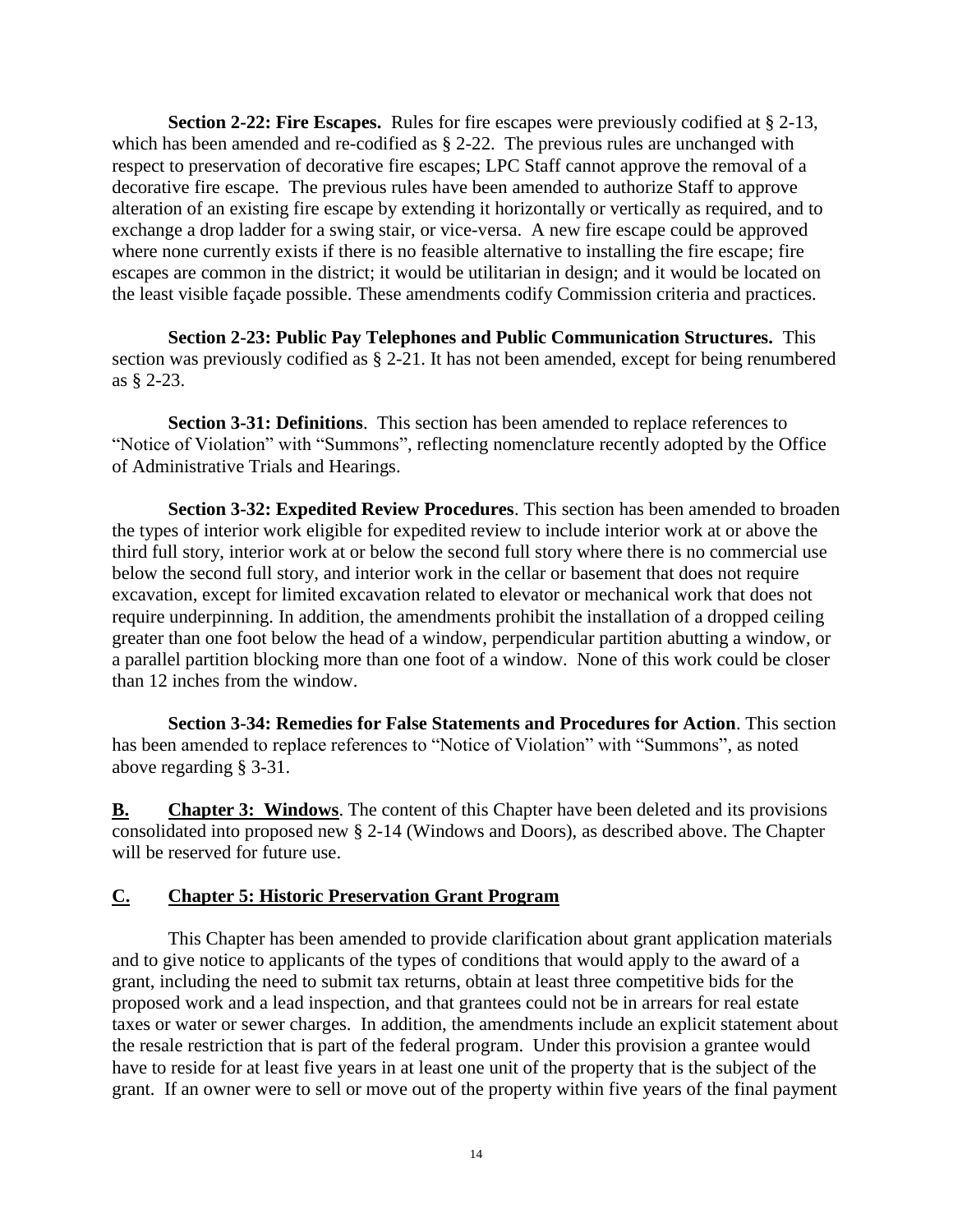to the contractor, the owner would be required to reimburse the Commission for twenty percent of the grant for each year they are in noncompliance with this requirement.

# **D. Chapter 7: Permit Expiration and Renewal.**

This Chapter has been retitled as "Permit Duration, Renewal and Revocation".

**Section 7-02: Duration of Permits.** This section has been amended to:

- Extend the duration of permits issued in connection with special permits and variances, which require extensive and time-consuming processes at the City Planning Commission and the Board of Standards and Appeals;
- Codify the existing interpretation of the section with respect to when work has to be completed;
- Codify the existing practice of issuing a "design" Certificate of Appropriateness when an application is also seeking a special permit or variance;
- Apply a six-year term for binding and advisory reports issued pursuant to § 25-318 of the Administrative Code for work relating to City-owned property or connected to City-aided projects; and
- Apply an eight-year term for Modifications of Use or Bulk.

**Section 7-03: Renewal of Permits.** This section has been significantly amended. It codifies some existing interpretations of the section and make changes to the provisions and process for renewals. Specifically, the rules:

- Clarify that only two renewals are allowed: one LPC Staff approval as-of-right and one approval at the discretion of the Chair if all relevant criteria are satisfied.
- The renewal terms of the three basic approvals (CNE, PMW and C of A), remain the same, but there is a three-year renewal term for binding and advisory reports and Modifications of Use or Bulk.
- The process for applying for a renewal has been changed to make it easier for owners to renew and avoid inadvertently letting approvals expire. Instead of requiring that an application for an as-of-right renewal be filed at least 60 days before expiration, owners will only have to submit the application before the approval expired.
- For work that does not require a DOB permit, the application will have to include a signed contract for the approved work requiring that work commence within 180 days of the expiration date.
- For work that requires a DOB permit, an applicant will no longer be required to have a DOB permit for all work approved by the LPC at the time of application. Instead, an applicant can have a DOB permit for a substantial portion of the approved work, with the condition that the applicant provides proof that work on that permit has begun and that the applicant has applied to DOB for a permit for the remaining work.
- The Chair can reinstate an expired permit where substantial work has occurred prior to expiration, the work is continuing, the applicant has all necessary permits to finish the work, the work would be completed within 36 months of the expiration of the approval, and the Chair determines it would be unreasonable to require applicants to stop the work. The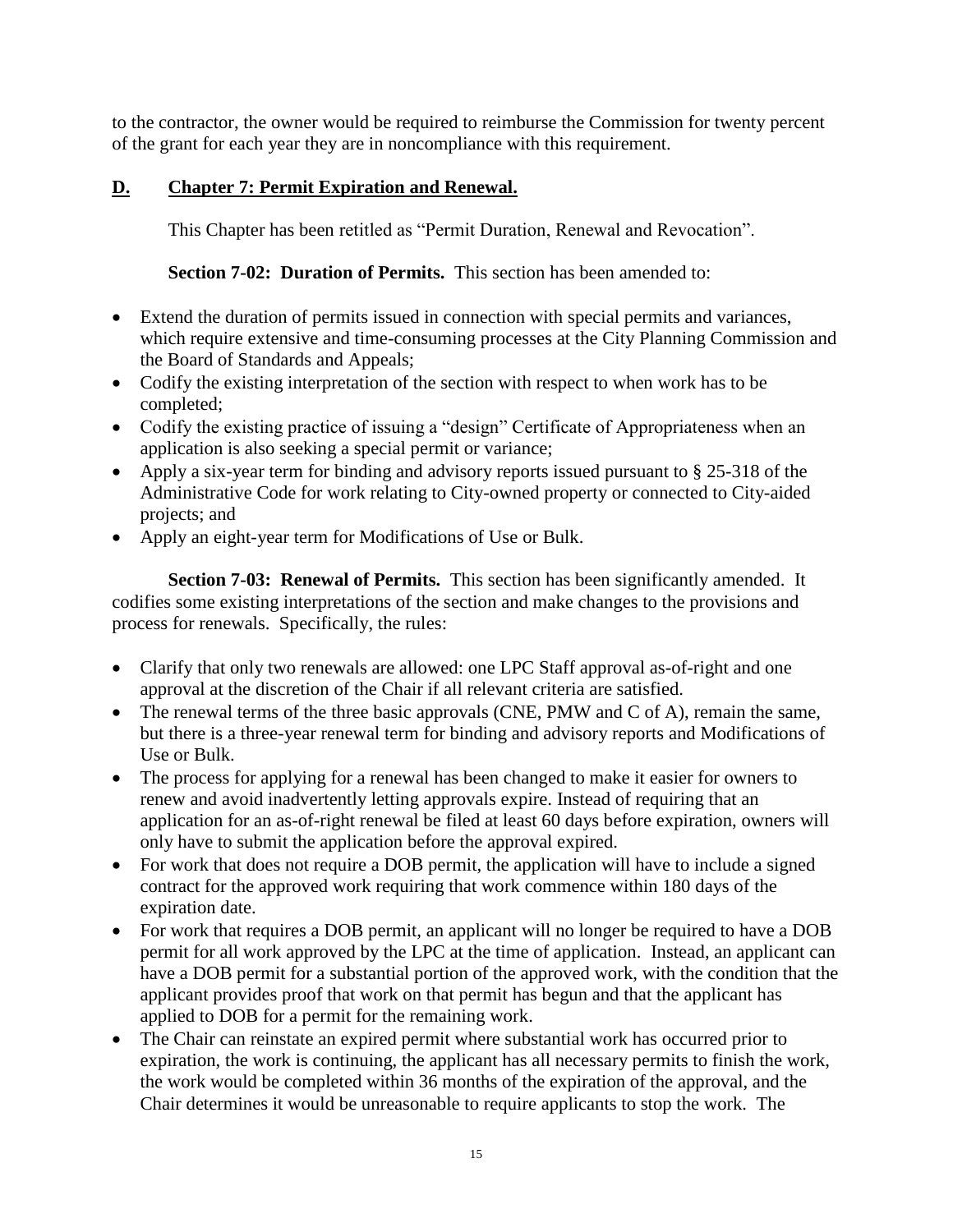application for reinstatement would have to be received within 90 days from the expiration of the permit.

**Section 7-04: Effect of Expiration of Permits.** This section has been amended to reflect long-standing interpretation of the rules that an applicant may, after a permit has expired, continue to do necessary work to stabilize and secure the site pending issuance of a renewal or new approval. Finally, a renewed or reinstated permit will not be a defense against an enforcement proceeding related to work after a permit has expired and before renewal or reinstatement.

**Section 7-05: Miscellaneous.** This section has been repealed and the existing § 7-06 renumbered as § 7-05.

# **E. Chapter 11: Administrative Enforcement**

This Chapter has been amended to replace all references to "Notice of Violation" with "Summons" and in addition:

- Section 11-02 has been amended to reflect that the Environmental Control Board ("ECB") is now a division of OATH.
- Section 11-05 makes it clear that if a respondent acts accordingly and qualifies for the grace period there would be no monetary fine. Section 11-05 has also been amended to authorize OATH to determine penalties in accordance with a penalty schedule, which would be attached as Appendix A to the Chapter. (The penalty schedule is not new; it has been part of ECB's rules.)
- Section 11-06 has been amended to change from 48 hours to two business days the time allowed for the Commission to mail a Stop Work Order to the respondent, where the Stop Work Order has been affixed to the premises or given orally.

New material is underlined. [Deleted material is in brackets.]

"Shall" and "must" denote mandatory requirements and may be used interchangeably in the rules of this Commission, unless otherwise specified or unless the context clearly indicates otherwise.

Section 1. The title of Chapter 2 of Title 63 of the Rules of the City of New York is amended to read as follows:

## **CHAPTER 2 [Alteration of Landmark and Historic District Buildings] Approval of Proposed Work on Designated Buildings and Structures**

§ 2. Section 2-04 of Subchapter A of Chapter 2 of Title 63 of the Rules of the City of New York is amended to read as follows: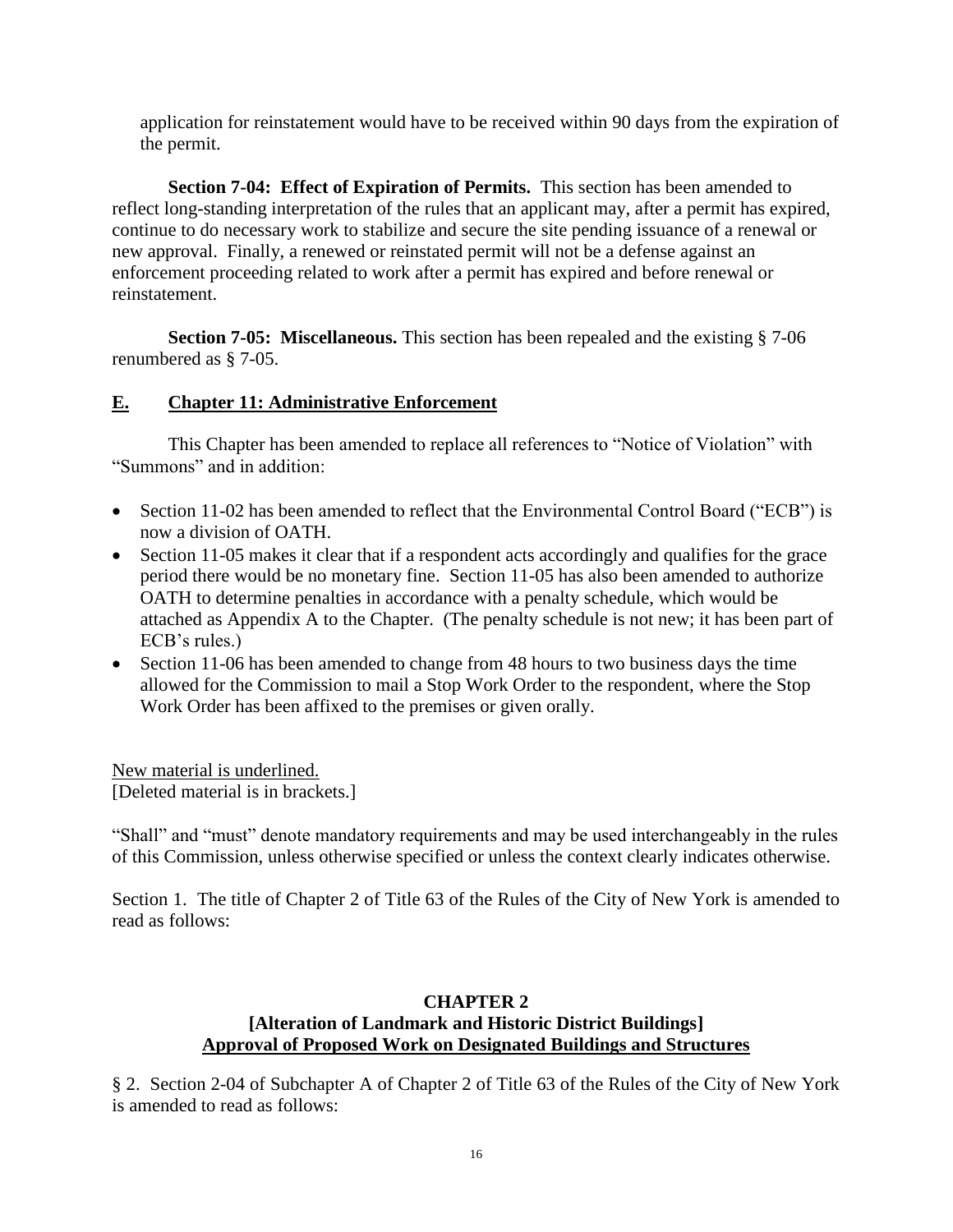#### §2-04 [**Notices of Violation] Summonses -- New Applications.**

The Landmarks Preservation Commission will not process an application for work on a designated property when [an] a Landmarks Preservation Commission [Notice of Violation] Summons is in effect against that property. A [Notice of Violation] Summons in effect against that property indicates non-compliance with the Landmarks Law. With respect to Chapter 63 of the Rules of the City of New York and sections 25-301 through 25-322 of the Administrative Code, the term "Summons" will be construed to include and apply to any previously issued "Notice of Violation."

(a) *Effect of a Summons on Processing of a New Application.* Upon receipt of an application, [staff] LPC Staff must verify that no [Notice of Violation] Summons is in effect against the property. [In the event that] If a [Notice of Violation] Summons is in effect, [staff should proceed as follows] LPC Staff will:

(1) Obtain copies of all Summonses, previously issued Notices of Violation and Notices to Stop Work for the file.

(2) Contact the owner/applicant to inform them that because a [Notice(s) of Violation] Summons is [(are)] in effect [staff] LPC Staff cannot process an application for new work until the [Notice(s)] Summons has [(have)] been rescinded.

(3) Send a letter to the applicant explaining that [staff] LPC Staff cannot process the new application because a [Notice(s) of Violation] Summons is[(are)] in effect against the property, that processing can only commence upon rescission of the [Notice(s)] Summons or when the applicant begins to address the [Notice(s)] conditions described in the Summons. Along with the letter send copies of the [Notice(s)] Summons, an application form, and instructions for filing. Send copies of the letter to the [Director of Preservation, ] Supervisor, and the Director of Enforcement.

(b) *Exceptions to this [procedure] Procedure.* LPC Staff may issue permits for new work when a [Notice of Violation] Summons is in effect in the following instances:

(1) The proposed work will correct a hazardous condition.

(2) The proposed work [addresses] will address [the prevention of] deterioration affecting the building, and the work will clearly further the continuing preservation of the building.

(3) A permit has been issued to correct work cited in a [Notice of Violation] Summons, and an escrow agreement or other acceptable form of assurance has been established to provide a mechanism, acceptable to the Landmarks Preservation Commission, that ensures that the corrective work approved under the permit to [correct] address the [Notice of Violation] Summons will be completed within a specified time period.

§ 3. Section 2-18 of Subchapter B of Chapter 2 of Title 63 of the Rules of the City of New York is renumbered § 2-05, added to Subchapter A of such Chapter 2, and amended to read as follows: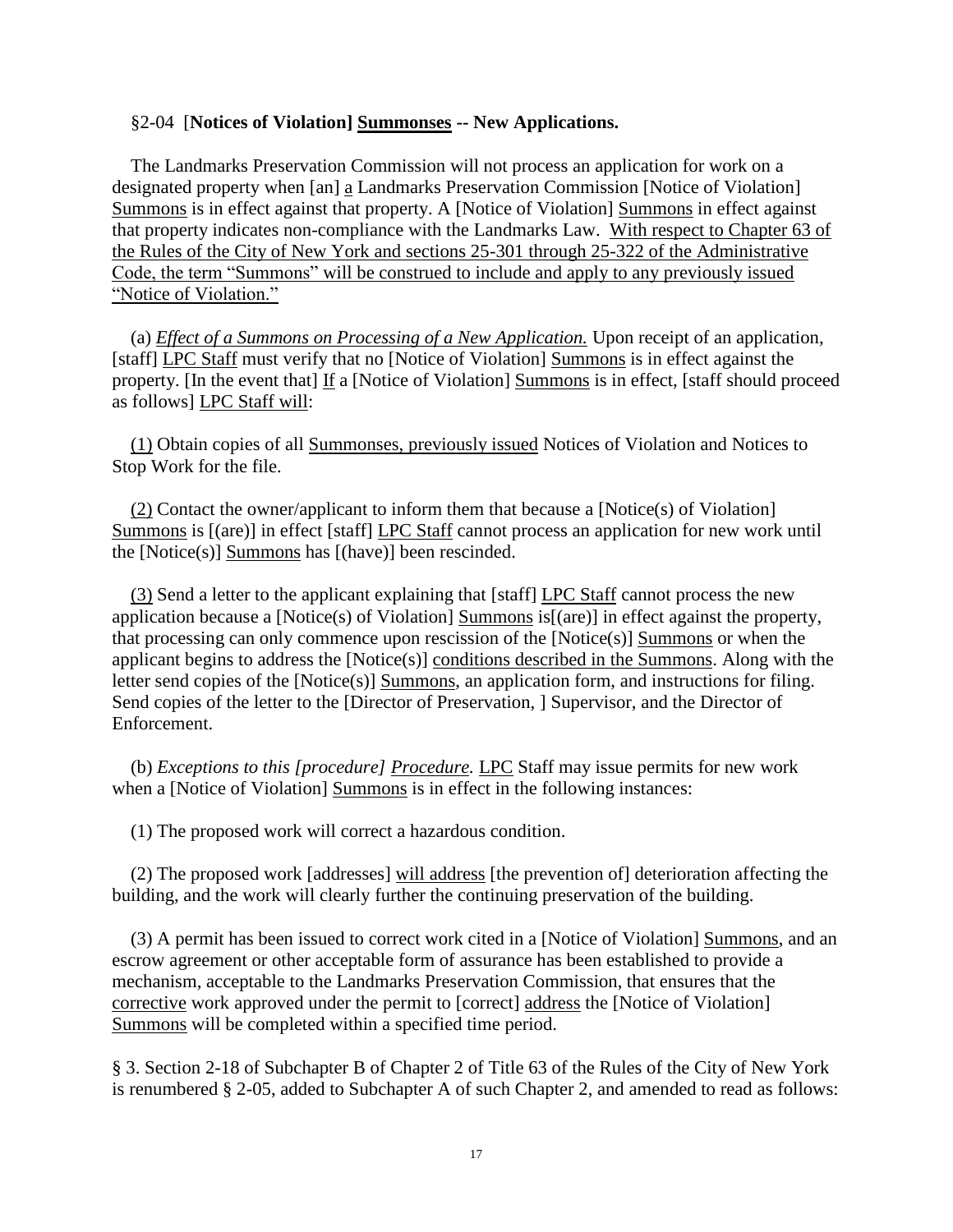### [§ 2-18] §2-05 **Temporary Installations.**

LPC Staff [of the Landmarks Preservation Commission] is authorized to approve and issue a Certificate of No Effect (CNE) or Permit for Minor Work (PMW) for proposals calling for the temporary installation of signs, banners or other temporary installations such as various forms of artwork or kiosks, if the following criteria are met:

(a) "Temporary Installation" is defined as an installation for [sixty (60)] one hundred eighty (180) days or less for signs and banners or one (1) calendar year or less for other temporary installations. The duration of any temporary installation authorized under this rule will be specified in the CNE or PMW. Any temporary installation must be for a single period not to exceed [sixty (60)] one hundred eighty (180) days for signs and banners or one (1) calendar year for other temporary installations. An approval for a temporary installation cannot be renewed pursuant to Chapter 7 of these rules, nor shall such installation be the subject of a subsequent application for a temporary approval. However, approvals of temporary installations related to approved construction on the property and temporary installations on publicly owned properties may be renewed for up to two additional installation periods. With respect to temporary installations related to approved construction on the property, [the staff] LPC Staff will make a determination, prior to renewing the approval, that the project is proceeding with reasonable promptness; and

(b) the installation will cause no damage to protected architectural features of the property; and

(c) an acceptable plan and time schedule for the dismantling of the [property] installation has been submitted to the Commission as a component of the application, along with specifications for any repair work that might be required after dismantling of the [property] installation. In the case of artwork, the applicant is also required to submit a written instrument signed by the artist and the building owner that evidences the owner's authority to remove the artwork when the temporary installation permit expires and that waives any protection under applicable federal or state law afforded to the artist or artwork that would prevent such removal at the expiration of the temporary permit, including but not limited to, the Visual Artists Rights Act of 1990, 17 U.S.C. 101 et seq. and Article 14 of the New York State Law on Arts and Cultural Affairs; and

(d) with respect to temporary installations related to approved construction work, an acceptable plan for dismantling, storing and reinstalling any significant features that had to be removed to perform such work has been submitted to the Commission; and

(e) if the applicant is not a public or quasi-public agency, an escrow agreement or other adequate assurance acceptable to the Commission is provided to establish that a mechanism is available for the removal of the installation upon expiration of the permit should the applicant fail to remove the installation.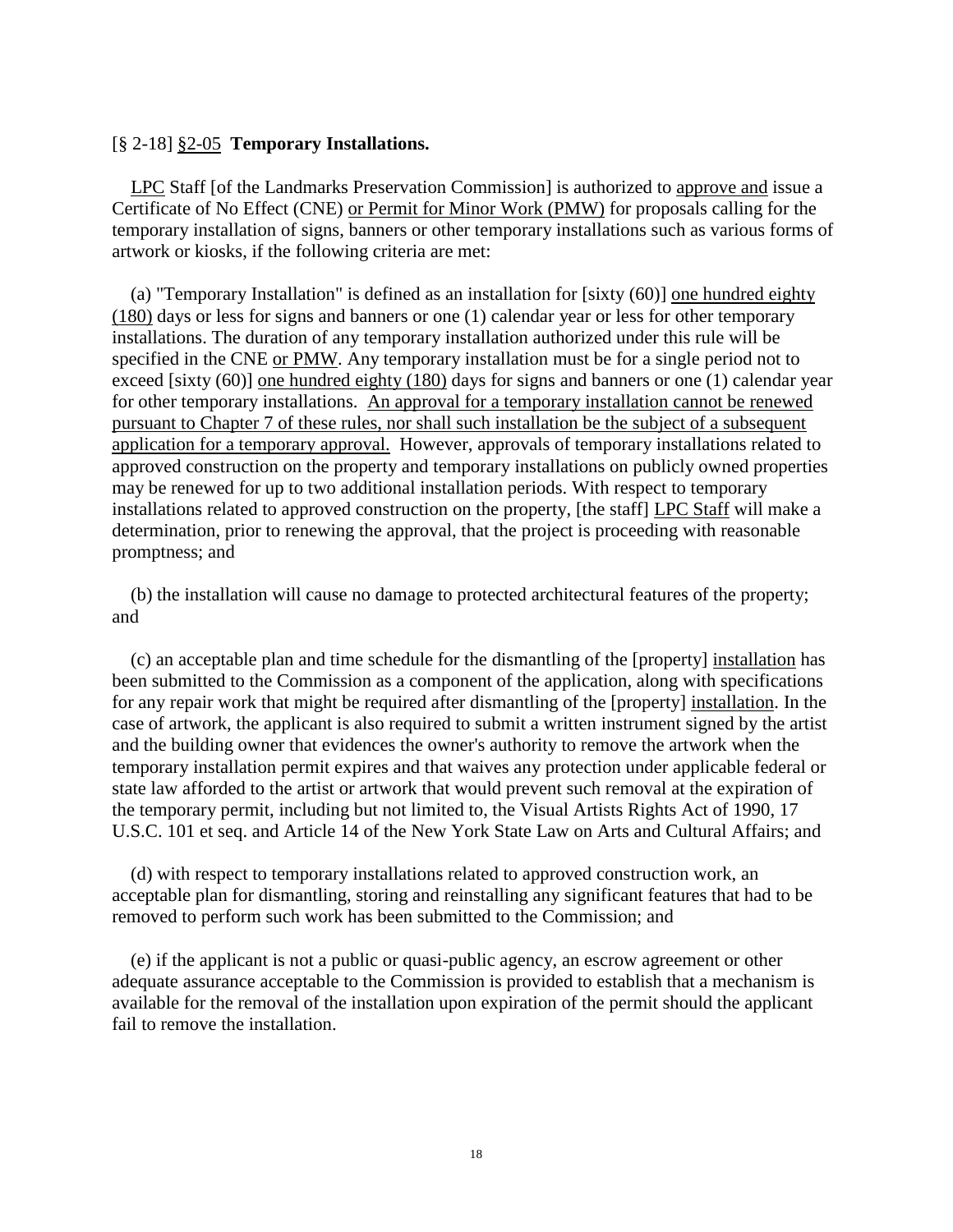(f) The time period for an approval of a temporary installation will commence upon issuance of the temporary permit, unless the approval explicitly provides for a different commencement date.

§ 4. Sections 2-14 and 2-17 of Subchapter B of Chapter 2 of Title 63 of the Rules of the City of New York are REPEALED.

§ 5. Section 2-11 of Subchapter B of Chapter 2 of Title 63 of the Rules of the City of New York, as repealed by section 16 of this rule amendment, is re-promulgated to read as follows:

# §2-11 **Repair, Restoration, Replacement and Re-creation of Building Façades and Related Exterior Elements.**

 (a) *Introduction*. This section authorizes LPC Staff to approve applications for work to repair, restore and re-create building facades and related exterior elements in order to maintain, restore, replace, re-create and, in certain instances, recall original or historic exterior architectural elements. LPC Staff reviews these applications with the presumption that historic materials should be maintained, repaired and replaced in-kind whenever possible. This approach results in the most authentic and sympathetic interventions and preserves the design, materiality and engineering of the historic building or improvement and its features. Furthermore, the use of historic materials and methods typically ensures compatibility with surrounding materials in terms of expansion and contraction, permeability and absorption, and structural capacity, among other things. Most historic material are proven to be long-lasting and durable when properly maintained, and will age and perform in a predicable way in support of the long-term economic viability of their continued use. Notwithstanding the preference for original and historic materials, LPC Staff may consider alternative repair methods and substitute materials in certain situations as set forth in this subdivision, while in other situations use of substitute materials is prohibited.

 For purposes of this section, the term "primary façade" means: (1) a façade fronting a street or public thoroughfare that is not a street, such as a mews or court; (2) A visible façade that possesses a level of design or significant architectural features that are commensurate with the building's street-fronting façade(s), and where such façade (i) faces but does not front a street, such as a setback façade, or (ii) is part of a dominant massing element where at least one façade is street-fronting or street-facing, such as a tower element; or (3) A façade with a primary entrance to the building.

# (b) *General Conditions and Requirements*.

 (1) Probes and other investigative work. No permit is required for non-intrusive investigative work or probes, provided the work is fully reversible and does not damage any historic fabric, and further provided that the existing condition is reinstated upon completion. LPC Staff may approve and issue an approval for selective intrusive investigative work or probes in order to assess the current condition of building materials and systems, or for the temporary removal of a feature or portion of a feature in order to make a mold for replication, if the proposed work meets all of the following applicable criteria: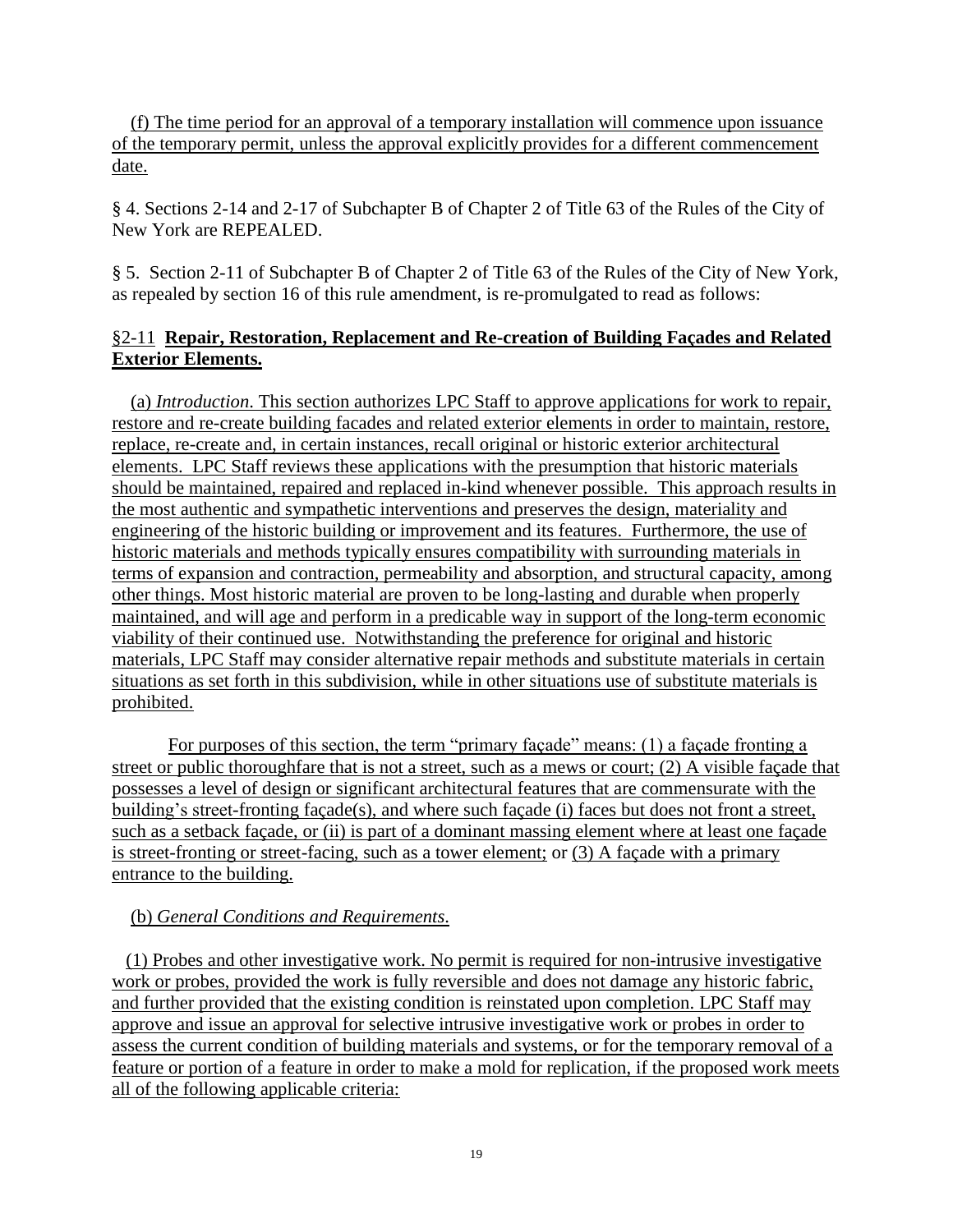(i) The probes or removal(s) are requested in connection with an anticipated or open application for work, or for an approval that has been granted;

 (ii) No more material will be removed than is necessary to discover the underlying condition or make the mold for replication and, where possible, removal will be limited to non-character defining features and materials;

(iii) The probe(s) or removal(s) will be performed in an unobtrusive location;

(iv) Temporary protection of the area being probed will be provided; and

 (v) Where original fabric is removed in connection with the probe, it will be re-installed to match the original condition, or if necessary the material will be replaced in-kind. For removals in connection with making a mold for replication, the original fabric will be re-installed or adequate protective measures will be taken to ensure that the façade is kept watertight until such time as the reinstallation or replacement of the feature is complete.

 (2) Documentation and assessment of deteriorated conditions. The applicant must provide current photographs of the building as documentation of deteriorated conditions, along with a written scope of work summary. Where replacement of large quantities of materials and/or significant architectural features is proposed, the applicant must provide an assessment of the deteriorated conditions warranting such replacement(s). Repair will be given priority over replacement if feasible.

 (3) Physical and aesthetic characteristics of materials and features. In all cases, except where noted, the repair, restoration, replacement or re-creation must match the original or historic materials and features in terms of its physical and aesthetic characteristics, including design, detail, profile, dimension, material, texture, tooling, dressing, color and finish, as applicable.

 (4) Specifications. The specifications, methods and materials for the repair, restoration, replacement or re-creation must be identified and described by the architect, engineer or contractor as part of a written scope of work or specifications manual or on the filing drawings.

 (5) Samples. LPC Staff may, prior to commencement of the work and as a condition of approval or as a stipulation for continuing work, require that samples of work, including samples of materials, methods and finishes, be prepared for review and approval. The applicant may notify the LPC Staff by letter or email that the samples are ready for review. LPC Staff may request photographs of the samples or delivery of the samples to the LPC Staff member prior to the site visit. Work may not commence or proceed until LPC Staff has approved the sample(s). With respect to a request for samples:

 (i) Samples of joint preparation for repointing work at primary facades of a small size and at locations requiring repointing will be provided prior to raking or cutting the entire façade(s);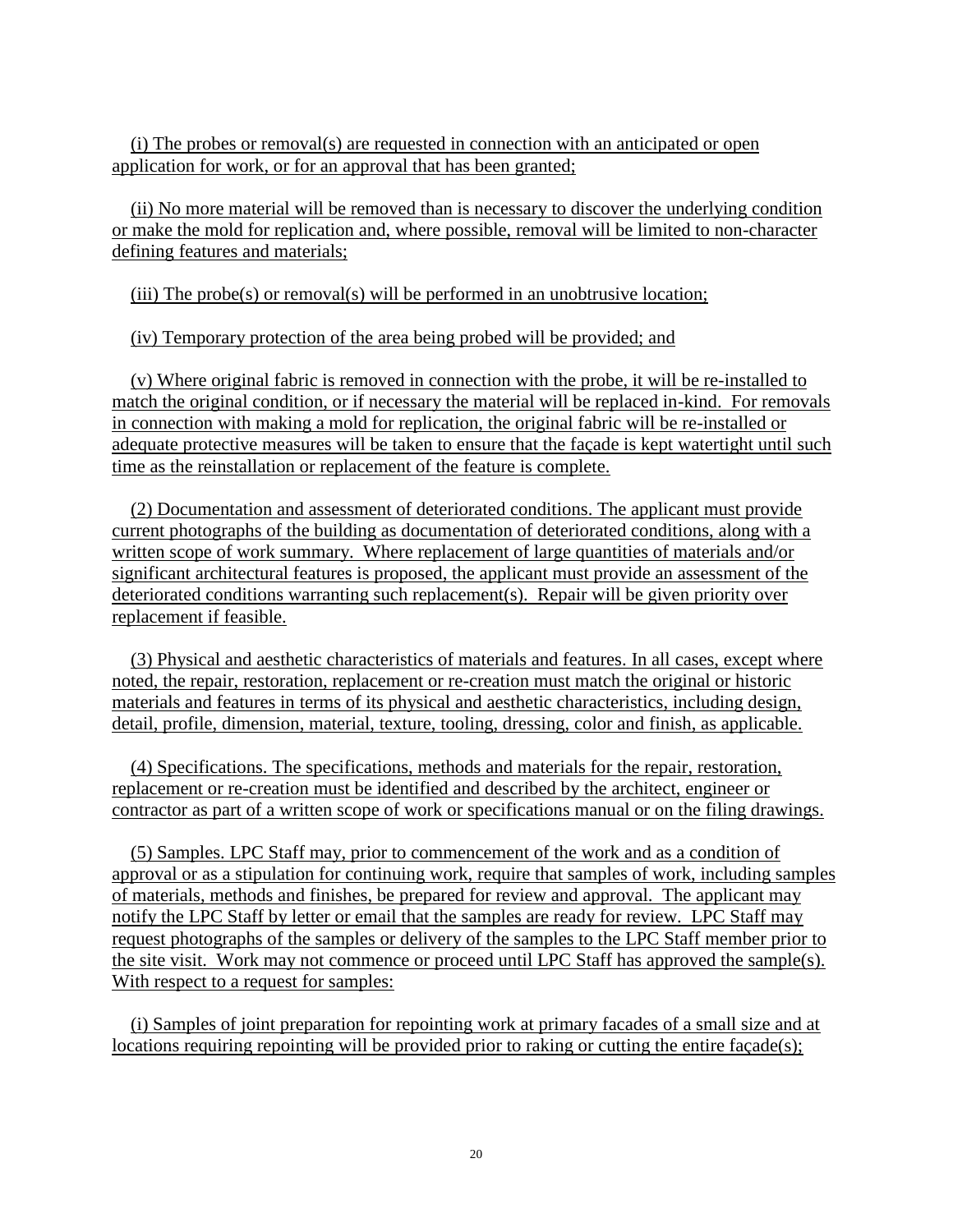(ii) The applicant must provide at least two (2) samples of pointing, masonry repairs, and/or replacement unit masonry, of a size to be determined by LPC Staff, and the samples must be located at areas requiring the repairs where reasonable and feasible;

 (iii) Samples must be adequately set or dried prior to photographing or contacting LPC Staff to arrange for a site inspection;

(iv) Samples approved by LPC Staff will serve as the standard for the entire job; and

 (v) For certain scopes of work, such as large amounts of masonry replacement or façade reconstruction, LPC Staff may require a separate sign-off of the samples, including stopping work and submission of photographs or a site visit, once a portion of the work, as stipulated by LPC Staff, has been completed.

 (6) Shop drawings. LPC Staff may, prior to issuance of a permit, or prior to commencement of the work and as a condition of approval or as a stipulation for continuing work, require the submission and approval of shop drawings for the in-kind replacement of significant architectural features.

 (7) Environmental conditions. The repair, restoration, replacement, or reconstruction of mortar joints and unit masonry will be performed only when the temperature remains at a constant 45 degrees Fahrenheit or above for a 72-hour period from the commencement of the work. Other means and methods for providing a comparable controlled environment, such as providing heated enclosures or heating the material itself, may be considered on a case-by-case basis subject to review and approval by LPC staff.

 (c) *Repair or Restoration of Façade Materials and Features.* Where the applicant has provided documentation, assessment, and specifications, as applicable, LPC Staff will approve repair or restoration of deteriorated façade materials and features as provided below.

 (1) Cleaning and removal of paint and coatings. LPC Staff will approve cleaning and removing paint and coatings from exterior masonry and cast iron facades if the proposed work meets all of the following applicable criteria:

 (i) Cleaning and paint removal products and methodologies will provide for the gentlest effective method to avoid causing damage to the masonry; and

 (ii) Water pressure will be the lowest necessary to clean and remove paint or coatings and will not exceed 300 psi for cast iron or 500 psi for masonry.

(2) Painting and coating of facades.

 (i) Painting facades and features that were originally or historically painted and are currently unpainted. LPC Staff will approve painting facades and building features that historically were painted in order to protect them from damage or return them more closely to their historic appearance if the proposed work meets all of the following applicable criteria: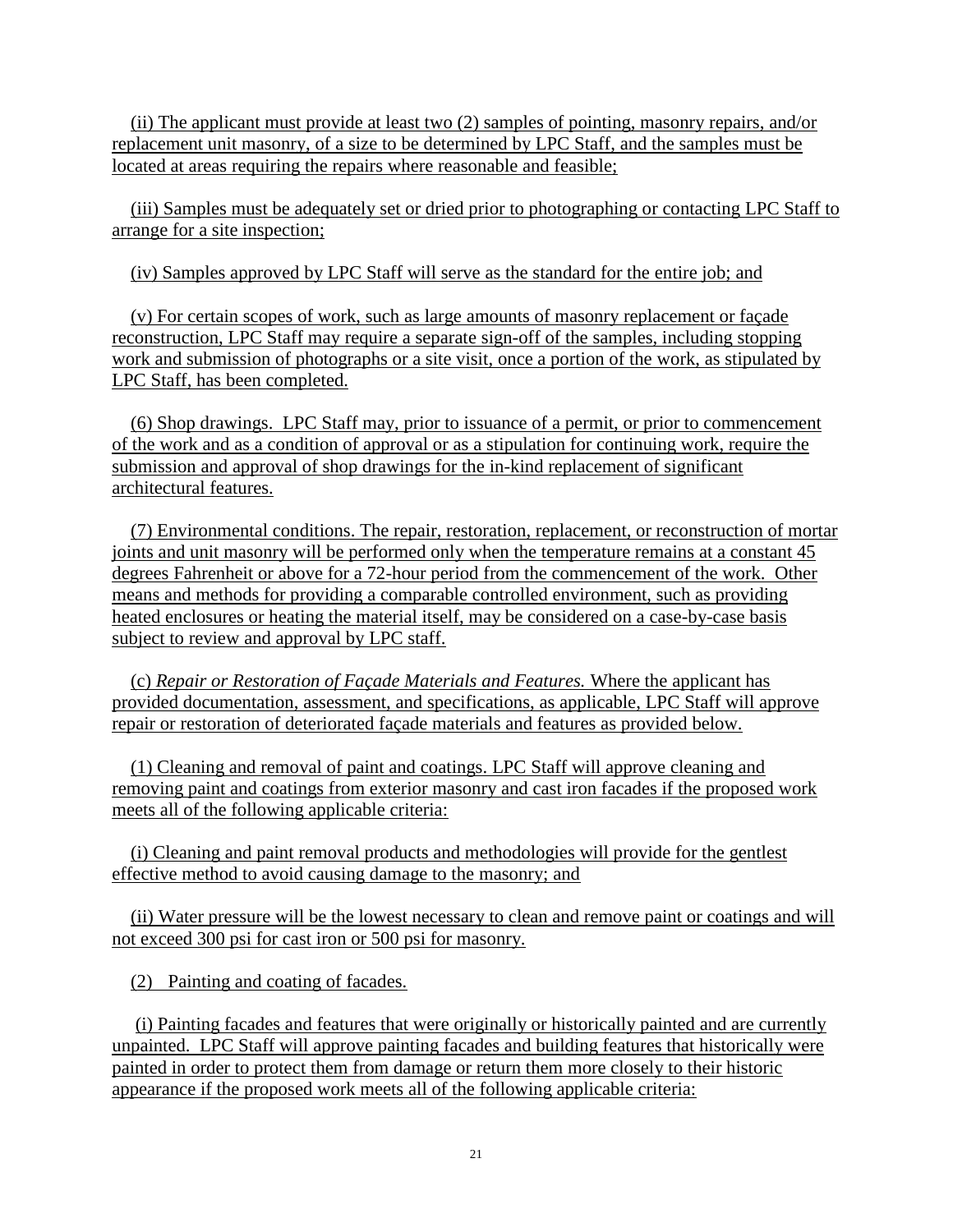(A) The paint will match original or historic paint in terms of physical and aesthetic characteristics, and the color will be in keeping with the historic color palette of the building's type, style, and age, except that in the case of historic masonry the proposed color will match the color of the underlying masonry, unless the color is part of a significant later alteration. For Individual Landmarks, if a substantial portion of the paint on a primary façade is being removed, the applicant must perform a paint analysis unless one already exists;

 (B) A particular finish that is already required pursuant to an LPC Modification of Use or Bulk, or was an important criterion for an approval of a Certificate of Appropriateness application, will be maintained.

 (ii) Painting non-original or altered features or facades. LPC Staff will approve the painting of facades or features that are not original, or were altered or damaged prior to designation, in order to improve their appearance or conceal non-original materials, if the proposed work meets all of the following applicable criteria:

 (A) The paint will blend with the surrounding materials, helping the feature recede from view; or

 (B) The paint will be harmonious with other elements on the building or adjacent buildings, thereby helping unify the appearance and relationship of the elements.

 (C) Repainting a façade or feature to match the existing condition does not require a permit, provided the existing condition is grandfathered or approved by the Commission. Any perceptible change in color will require a permit, subject to the conditions set forth in paragraph (2)(A) and (B) of this subdivision. See subparagraph (iii) below for use of non-paint coatings, as applicable.

 (iii) Coating masonry facades and features. LPC Staff will approve coating masonry facades and building features with non-paint material, such as a mineral coating or stain that is absorbed into the substrate and/or bonds with it, in order to protect them from damage, if the proposed work meets all of the following applicable criteria:

 (A) Water infiltration has occurred or is occurring through the façade or feature due to its deteriorated surface condition; or

(B) The base of the façade has been subjected to graffiti on a recurring basis; and

 (C) The coating will be highly breathable, and in most cases will be clear with a dull finish to maintain the appearance of the underlying masonry unless some coloration is desirable to conceal prior non-matching repairs or surface damage; and

 (D) The coating will not be a waterproofing product, unless such product already exists on the building façade or feature and cannot be removed without damaging the underlying material, and the scope of recoating is limited to touching up small areas. A larger scope of recoating, or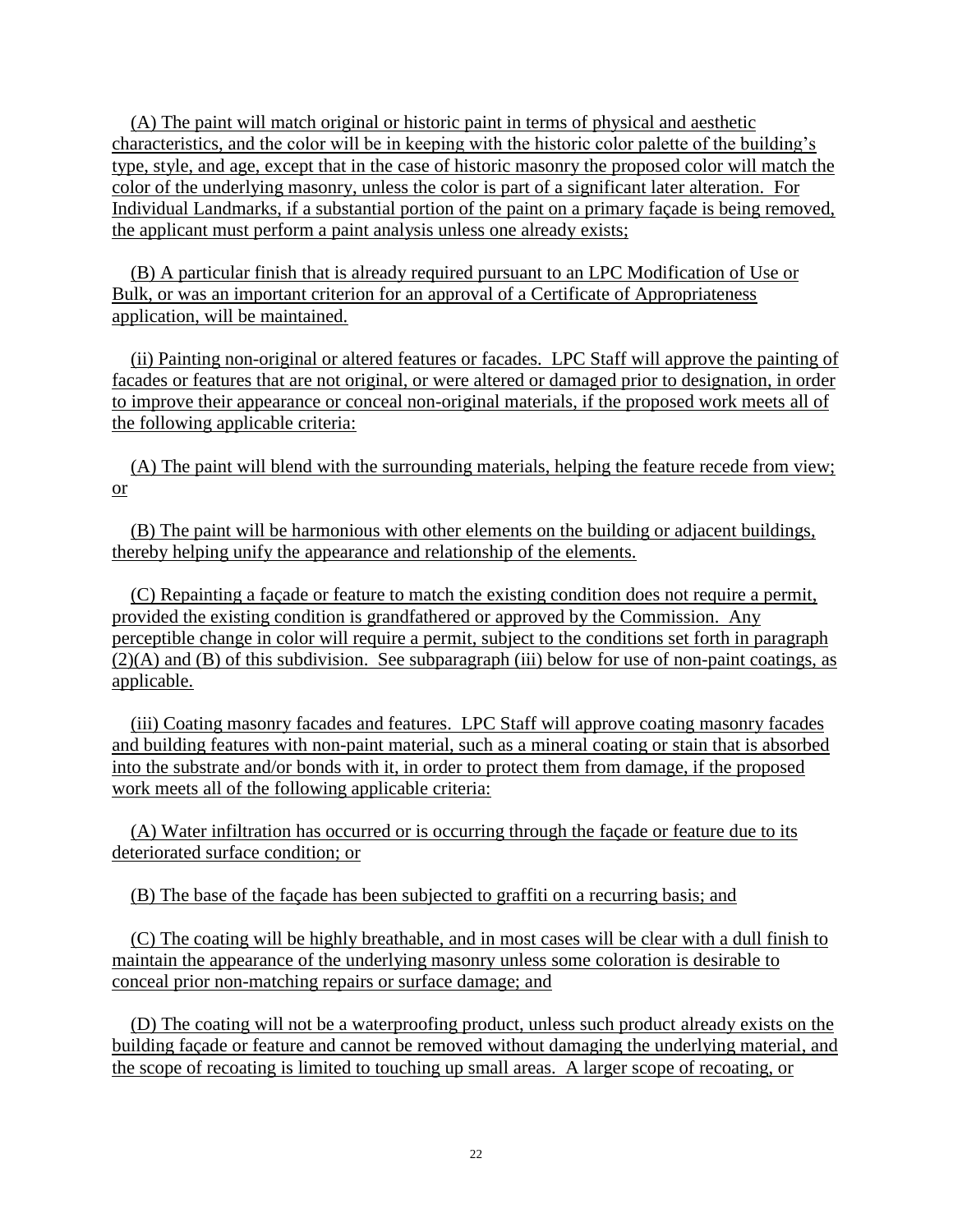complete recoating, may not be approved if there is potential for diminishing breathability and damaging the façade or feature due to build-up of multiple layers of the coating.

 (3) Pointing of mortar joints. LPC Staff will approve raking, cutting and pointing mortar joints with a cementitious mortar mix, if the proposed work meets all of the following applicable criteria:

 (i) The mortar will match original or historic mortar in terms of physical and aesthetic characteristics. For Individual Landmarks a mortar analysis must be performed if a substantial amount of the primary façade is being repointed;

 (ii) The mortar type will be of a strength less than, and permeability greater than, that of the masonry unit, and the mortar mix will typically consist of lime, white or gray Portland cement, and sand, plus pigments as required;

 (iii) If the façade has been previously pointed in a color, texture or tooling not matching the original or historic mortar, and only limited areas of the façade require repointing, the mortar may match the existing mortar;

 (iv) If the majority of mortar joints have been previously widened by improper cutting to the extent that it changes the character of the brickwork, the mortar may be an alternative color, texture or tooling that helps to unify the appearance of the façade; and

 (v) The joints will be raked by hand without power tools, except that wide joints may be mechanically cut with power tools if specifications for execution are provided to ensure there will be no over-cutting into masonry or widening of mortar joints which would cause irreversible damage to the brick.

 (4) Repair of natural and cast stone. LPC Staff will approve the repair of natural and cast stone (concrete mixtures that employ molded shapes, decorative aggregates, and masonry pigments to simulate natural stone) elements if the proposed work meets all of the following applicable criteria:

 (i) For rusticated stone, special decorative elements, and types of stone which are difficult to recreate with a cementitious patch, LPC Staff will approve an application to reset, re-tool or consolidate the significant fabric, or install Dutchmen. As used in this subparagraph, the term "Dutchman" refers to any new or matching salvaged stone fitted into the existing facade stone as follows:

 (A) The Dutchman repair will match original or historic stone in terms of its physical and aesthetic characteristics; and

 (B) Materials and methods for adhesives and/or anchoring will be compatible with the stone, and will be discreet or concealed from view.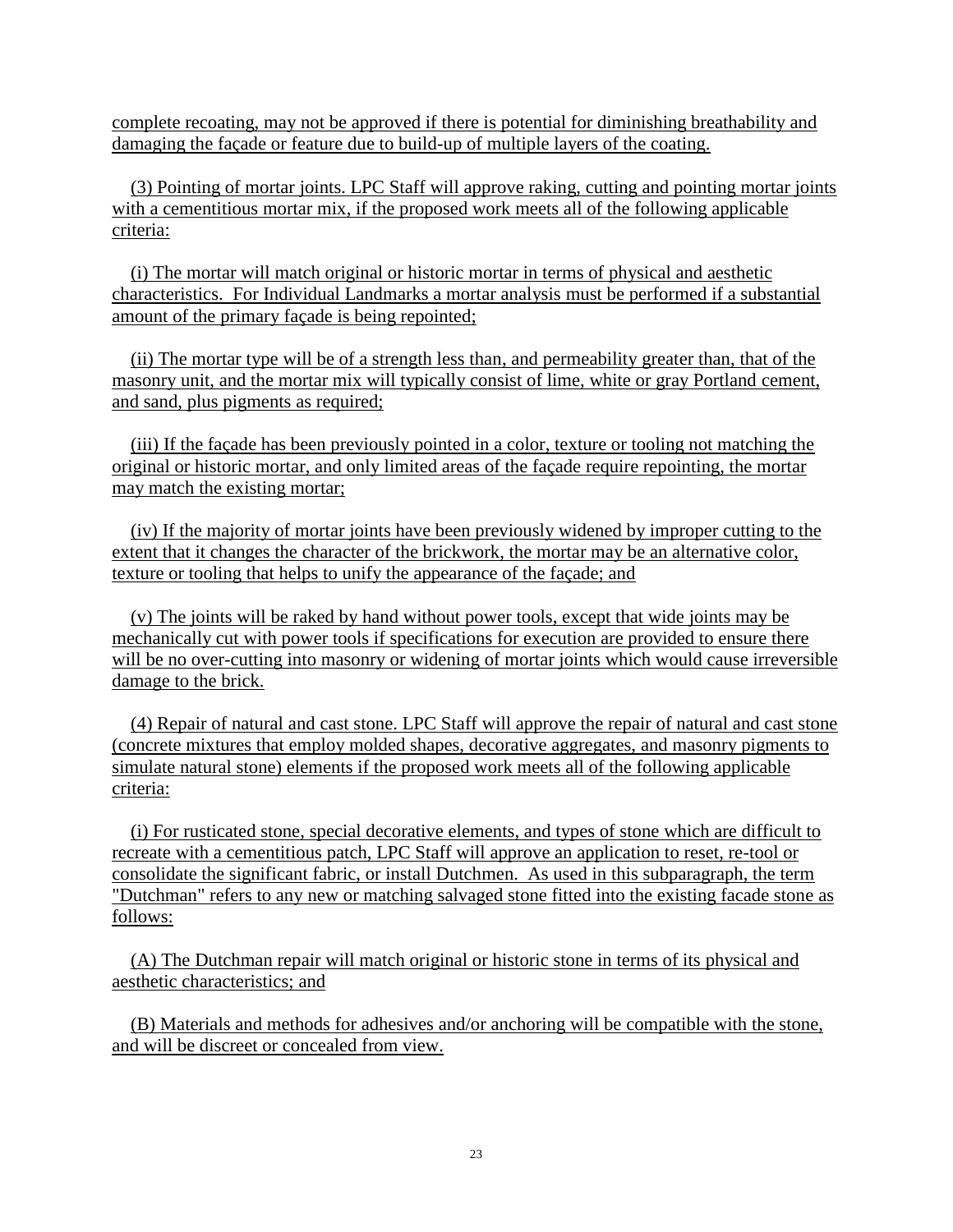(ii) For other types of stone, LPC Staff will approve an application to remove the original stone surface and patch or resurface it with a cementitious mix, if the proposed work meets all of the following applicable criteria:

 (A) The deteriorated portions of the stone will be cut back to sound stone and the new surface keyed into the sound stone with a tinted cementitious patching compound or built up in successive layers using a cementitious mix with the top layer tinted, and will match original or historic stone in terms of its physical and aesthetic characteristics;

 (B) Materials and methods for anchoring will be compatible with the stone and the cementitious patching compound or mix, and will be discreet or concealed from view.

 (5) Repair of fired clay and ceramic unit masonry (including brick and terra cotta). LPC Staff will approve an application to repair brick, glazed terra cotta or other fired unit masonry surfaces if the proposed work meets all of the following applicable criteria:

 (i) Repairs will match the original or historic brick or terra cotta in terms of physical and aesthetic characteristics;

(ii) Repairs are limited to minor spalling or chipping of the brick or terra cotta glazing;

 (iii) Deteriorated areas of glazing are painted with a compatible coating to match the original glaze finish.

 (6) Repair of stucco. LPC Staff will approve an application to repair stucco elements and surfaces, including any underlying wood or metal lathe, if the proposed work meets all of the following applicable criteria:

 (i) The stucco or cementitious patching compound will match original or historic stucco in terms of physical and aesthetic characteristics;

 (ii) Materials and methods for anchoring, fasteners, control or expansion joints, and/or sealants will be compatible with the stucco and the underlying material, and will be discreet or concealed from view.

 (7) Repair of ornamental sheet metal. LPC Staff will approve an application to repair sheet metal elements by removing, repairing and reinstalling existing elements, if the proposed work meets all of the following applicable criteria:

 (i) The sheet metal repair will match original or historic ornamental sheet metal in terms of physical and aesthetic characteristics; and

 (ii) Materials and methods for anchoring, fasteners, soldering, patching, filling and/or sealants will be compatible with the ornamental sheet metal, and will be discreet or concealed from view.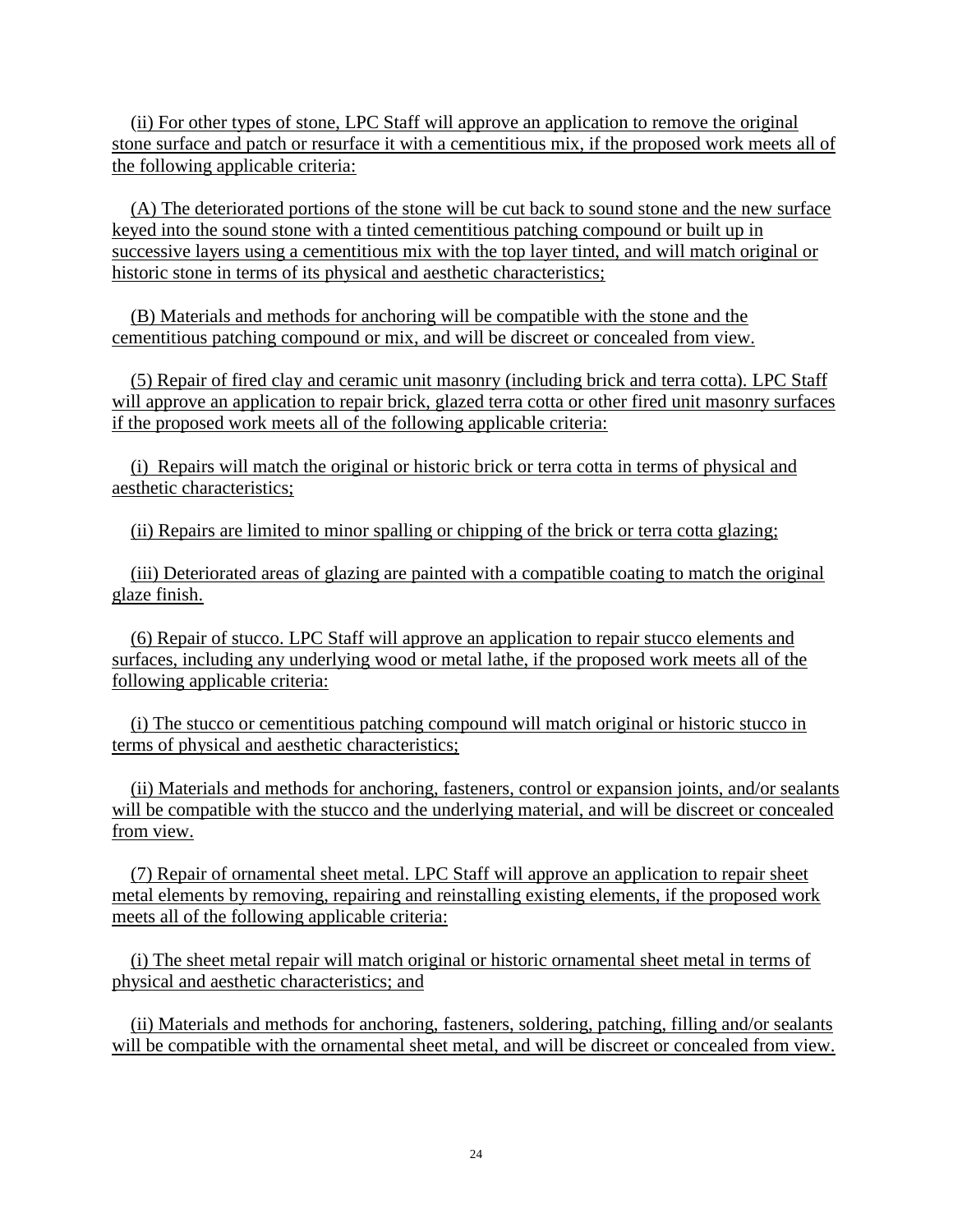(8) Repair of cast and wrought iron and other cast or extruded ornamental metals. LPC Staff will approve an application to repair cast, wrought or extruded metal elements by removing, repairing and reinstalling existing elements, if the proposed work meets all of the following applicable criteria:

 (i) The cast, wrought or extruded metal repair will match original or historic cast and wrought iron and other cast or extruded ornamental metals in terms of physical and aesthetic characteristics;

 (ii) Materials and methods for anchoring, fasteners, welding, patching, filling and/or sealants will be compatible with the cast and wrought iron and other cast or extruded ornamental metals, and will be discreet or concealed from view.

 (9) Repair of wood features. LPC Staff will approve an application to repair wood elements by removing, repairing and reinstalling existing elements, if the proposed work meets all of the following applicable criteria:

 (i) The wood repair will match original or historic wood in terms of physical and aesthetic characteristics; and

 (ii) Materials and methods for anchoring, fasteners, patching, filling, piecing-in ("Dutchmen" repairs), consolidating, or other reinforcement will be compatible with the wood, and will be discreet or concealed from view.

 (10) Repair of other materials. LPC Staff will approve the repair of other materials or building facades that do not fall into any of the previously described categories, including but not limited to laminates, plastic and synthetic rubbers, curtain walls, and poured concrete, if the repair will match original or historic material in terms of physical and aesthetic characteristics. In connection with such repairs, LPC Staff may approve the repair of minor portions of these other materials with substitute materials that otherwise match the physical and aesthetic characteristics, provided the use of substitute materials will not detract from the original materials.

 (d) *Replacement of Deteriorated Architectural Features*. Where the applicant has provided adequate documentation and assessment that an architectural feature cannot be repaired and retained, typically in the form of a descriptive analysis and photographic and/or other evidence, LPC staff will approve replacement of such a feature as provided below. For purposes of this subdivision, "architectural feature" means both the individual components (e.g., cornice, lintel, band course or column) and the material (e.g., brick, stone, wood or terra cotta) that comprise the basic façade material.

# (1) Criteria.

 (i) Replacement materials and features should match the original or historic material or feature in terms of physical and aesthetic characteristics. For purposes of this subdivision, this means that replacement material should be "in-kind" in terms of using the actual original or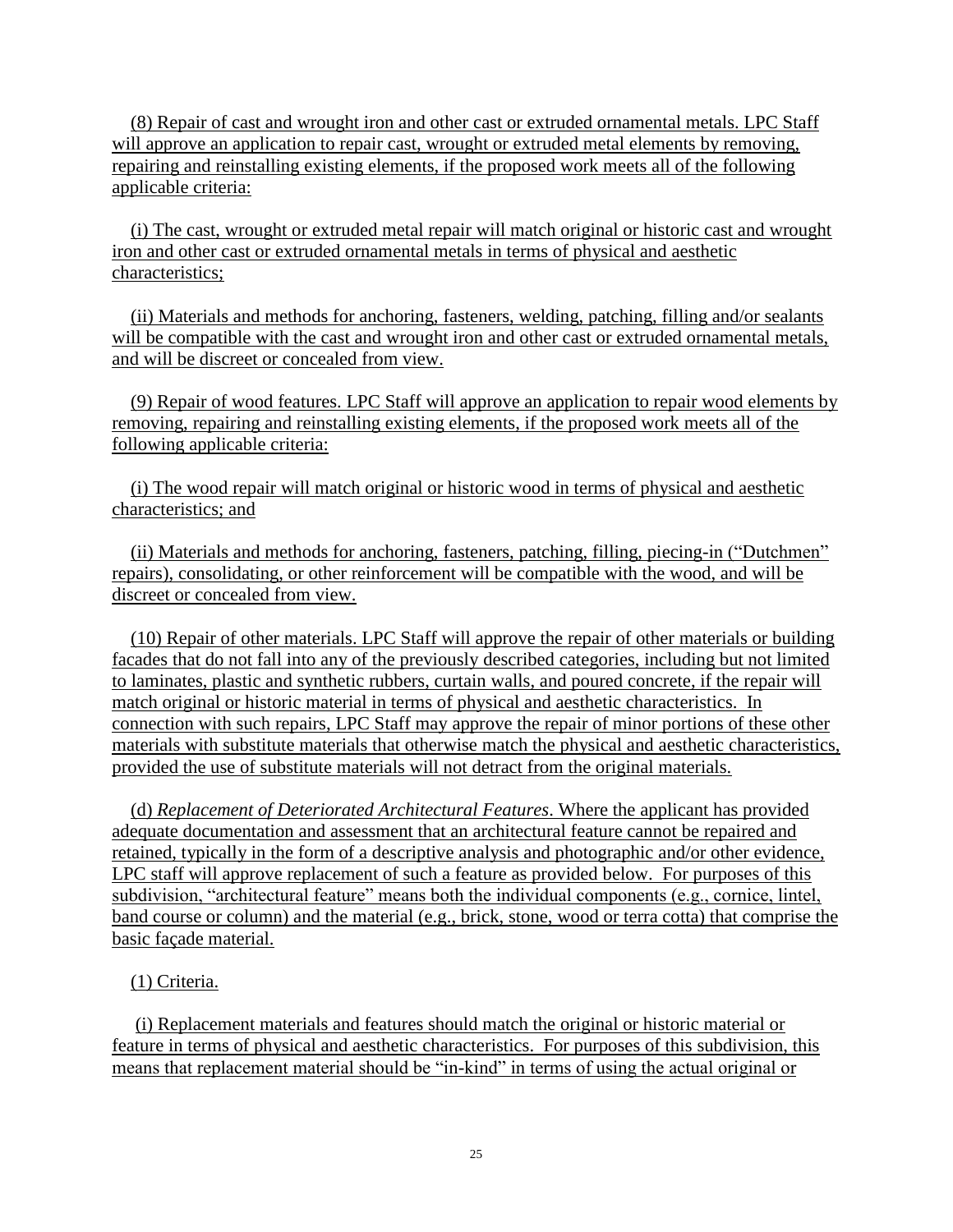historic material and installation techniques. In-kind replacement should be prioritized and fully considered prior to proposing substitute materials.

 (ii) Materials other than the original or historic material (hereinafter "substitute materials") may be approved in some cases where the substitute material matches or recalls the appearance of the original or historic material in terms of texture, finish, color and details, with the expectation that it will be long-lasting and maintained, provided the substitute material and installation methods do not directly or indirectly damage the surrounding original or historic material, the substitute material and/or its installation methods are not discernible or otherwise call attention to the work, and as provided for, and limited by, this subdivision and subdivisions (e) and (f). Unless otherwise authorized, a substitute material may not be used to replace all or a substantial portion of an entire façade. LPC Staff may request a written explanation describing the reason(s) for proposing to use a substitute material in lieu of an in-kind replacement.

 (iii) Substitute materials may not be used at buildings seeking or subject to a special permit ("Modification of Use and Bulk" or "MOU"), except where the approval requires or anticipates the use of substitute materials, and except if the original or historic material is no longer commercially available and replacement in-kind is infeasible. In addition, substitute materials may not be used on a building or portions of a building where in-kind replacement was an important aspect of an approval of a Certificate of Appropriateness application.

 (iv) Requirements for the replacement of historic materials in-kind and the use of substitute materials are as follows:

 (A) Cast iron. Replacement of cast iron with a painted finish must be in-kind at or below the sixth story at the primary façade(s), except that cast aluminum or another cast metal with a painted finish may be used. In addition to these provisions, above the sixth story at primary façade(s) and at secondary facades, substitute materials may also be used for limited quantities of discrete elements. At Individual Landmarks, substitute materials may not be used.

 (B) Cast metals and sheet metals. Replacement of cast metals and sheet metals with a natural finish, and wrought metals, must be in-kind at or below the sixth story at the primary façade(s). Above the sixth story at primary façade(s), substitute materials may be used. At Individual Landmarks, substitute materials may not be used.

 (C) Brick and stucco. Replacement of brick and stucco must be in-kind at any location on the building. At Individual Landmarks, substitute materials may not be used.

 (D) Cast and natural stone. Replacement of (historic) cast stone and natural stone (other than brownstone) must be in-kind at or below the sixth story at the primary façade(s), except substitute materials may be used for coping elements. In addition to these provisions, above the sixth story at primary façade(s), substitute materials may also be used at projecting cornices and balconies with weight and/or attachment issues when in-kind replacement has the potential to cause additional loss of surrounding materials, as determined by a licensed engineer; and for limited quantities of other discrete elements that are not part of a cladding field of similar units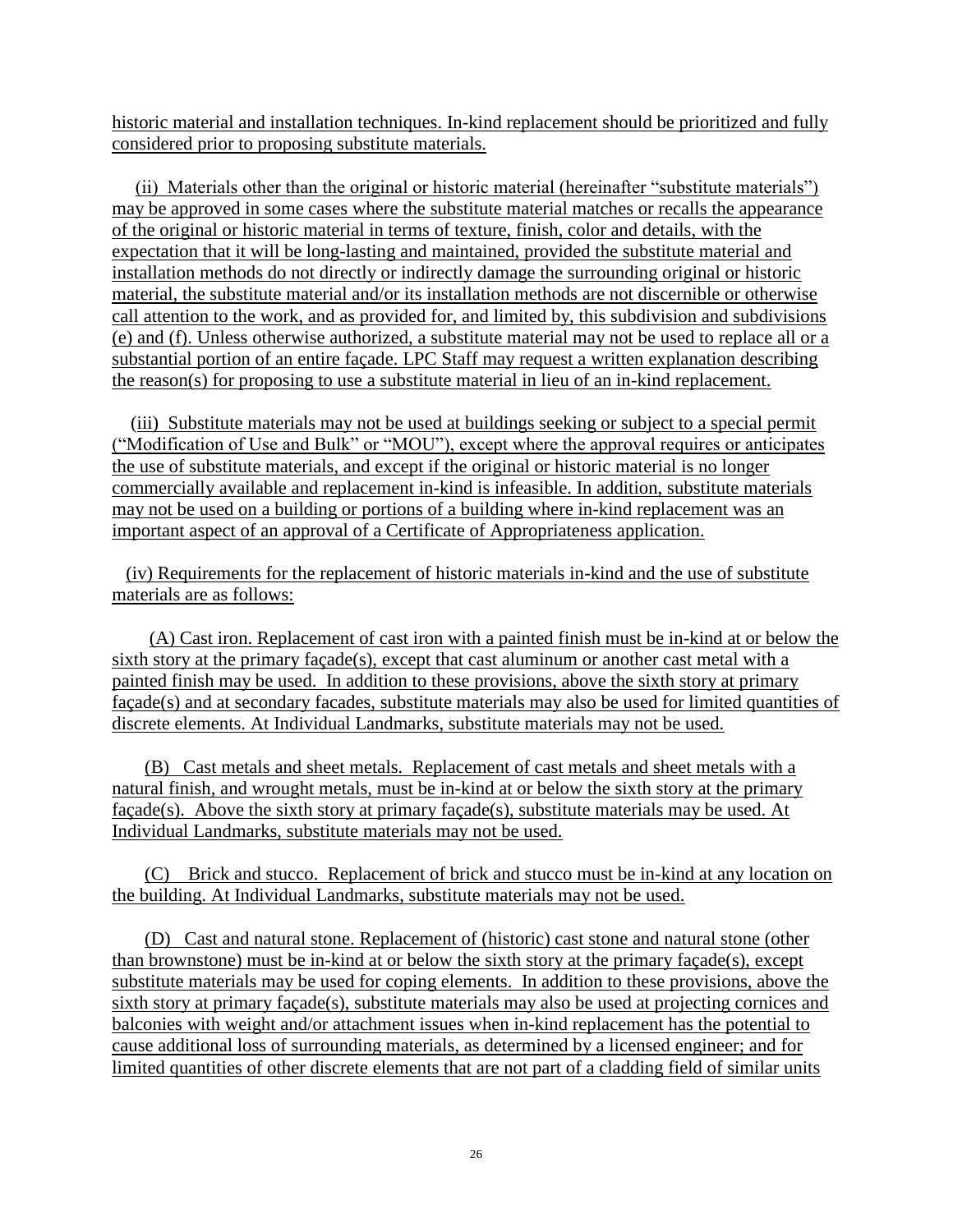where physical and visual compatibility is critical. At Individual Landmarks, substitute materials may not be used, except for coping elements.

 (E) Brownstone. Replacement of brownstone may be in-kind at the primary façade(s), or cast stone may be used for façade elements and features, and cast stone or stucco over backup masonry may be used at stoops and areaway walls. At Individual Landmarks, stucco over backup masonry may not be used.

 (F) Terra cotta. Replacement of terra cotta must be in-kind at or below the sixth story at the primary façade(s), except substitute materials may be used for coping elements, as well as for limited quantities of other discrete elements that are not part of a cladding field of similar units where physical and visual compatibility is critical. In addition to these provisions, above the sixth story at primary façade(s), substitute materials may also be used at projecting cornices and balconies with weight and/or attachment issues when in-kind replacement has the potential to cause additional loss of surrounding materials, as determined by a licensed engineer. At Individual Landmarks, substitute material may not be used, except for coping elements, as well as for limited quantities of other discrete elements that are not part of a cladding field of similar units where physical and visual compatibility is critical.

 (G) Wood siding. Replacement of wood siding must be in-kind at the primary façade(s) and at Individual Landmarks, except that fiber-cement board may be used only if applicable building, fire or other code(s) prohibit the use of wood siding, provided the use of the substitute material is the minimum required by such code(s).

 (H) Painted wood and sheet metal. Replacement of painted wood and sheet metal elements must be in-kind at the primary façade(s), except that painted wood and sheet metal elements may be used interchangeably at façade elements that were historically used in a similar manner, such as cornices and bay windows; and other substitute materials may be used at elaborate top floor cornices less than 25 feet in length where any joints in the material would be hidden or obscured by the design elements. Above the sixth story at primary façade(s), substitute materials may be used. At Individual Landmarks, substitute materials may not be used.

 (I) Roofing material. Replacement of original or historic roofing, flashing, gutters, leaders, and/or decorative elements, or replace roofing where the original or historic roofing material has been removed, must meet all of the following applicable criteria:

 (a) The new roofing components will match the original or historic roofing components in terms of their physical and aesthetic characteristics; or

 (b) If the original or historic roofing is existing, LPC Staff may approve a substitute material at roofs of buildings six stories tall or less at the primary façade if the material is not visible from a public thoroughfare. For buildings seven stories tall or greater, substitute materials may be used at the primary and secondary facades if the material is not visible or minimally visible from a public thoroughfare, where because of the height or discreet presence the substitute material will not be discernible or will not call attention to itself or detract from the significant historic features of the building, or district if the building is in a historic district. In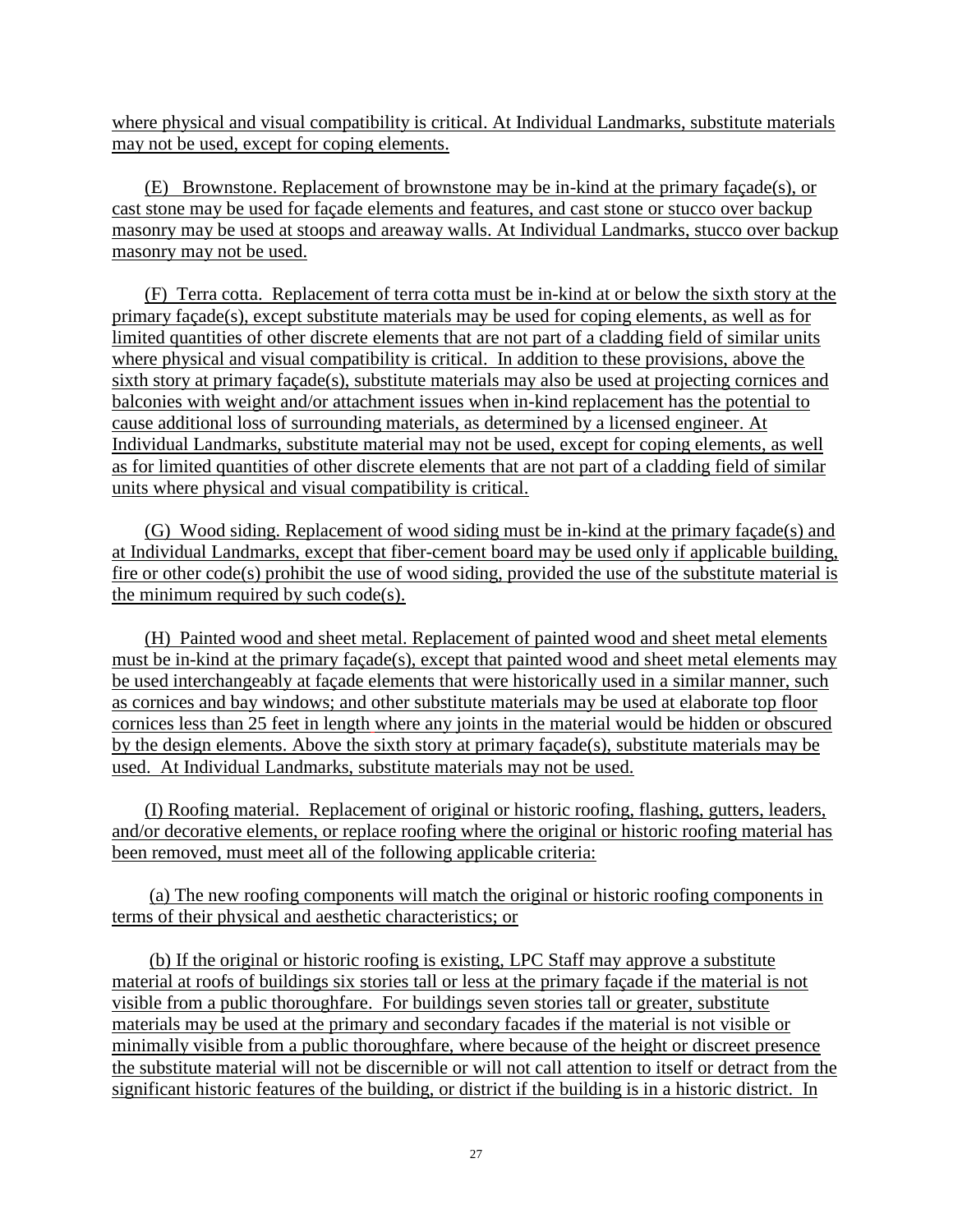all cases, new visible flashing, gutters, leaders and/or decorative elements will match the original or historic materials. All substitute materials must satisfy the criteria of clause (c) below. This clause (b) does not apply to Individual Landmarks or buildings seeking or subject to a special permit ("Modification of Use or Bulk" or "MOU").

 (c) If the original or historic roofing is missing, LPC Staff may approve a substitute material that recalls, but does not necessarily match, the original or historic roofing in terms of its visual characteristics (including artificial slate or clay shingles, architectural asphalt shingles, and "solar shingles", which are designed to look like and function as conventional roofing material while also producing electricity), if the substitute material will not call attention to itself or detract from the significant historic features of the building, or district if the building is in a historic district, provided that any new visible flashing, gutters, leaders and/or decorative elements will match the original or historic materials. This clause (c) does not apply to buildings seeking or subject to a special permit ("Modification of Use or Bulk" or "MOU"). For purposes of this clause (c):

 (1) If the existing roofing material is asphalt shingles, the new roofing material can be asphalt shingles provided it is an architectural shingle that better recalls the historic roofing material; and

(2) Standing seam metal roofing may be replaced in kind.

 (d) If the roof is a flat roof, no LPC permit is required to replace the flat roof, including proposals to install or increase insulation as part of the replacement. However, any alterations or replacement of visible flashing, gutter, leaders and/or decorative elements, or raising or installing of visible railings, associated with the flat roof replacement will be subject to LPC Staff and Commissioners' review and must meet applicable criteria as identified in this section.

 (J) Where a substitute material has previously been approved as an aspect of a Certificate of Appropriateness application, LPC Staff may continue the use of the same or other comparable substitute material in new applications for the same building or structure consistent with that approval, provided the substitute material has proven to be an acceptable match in terms of appearance and compatibility over time with the surrounding original or historic material.

 (v) Except as otherwise prohibited by the criteria of this subdivision, substitute materials may be approved at any location on a secondary facade not fronting on a publicly accessible thoroughfare if the substitute material will not be discernible or will not call attention to itself or detract from the significant historic features of the building, or district, if the building is in a historic district.

 (e) *Reconstruction of Facades*. For buildings in historic districts, if the entire façade cannot be stabilized and repaired in-place, the applicant must provide a structural conditions report from a licensed professional engineer, an assessment of the existing materials and potential for unit masonry and other features to be salvaged and re-used, and fully-dimensioned survey drawings of the façade. The recommendation for reconstruction of a primary facade made by the engineer will be subject to peer review by an structural engineer contracted with by the Commission, who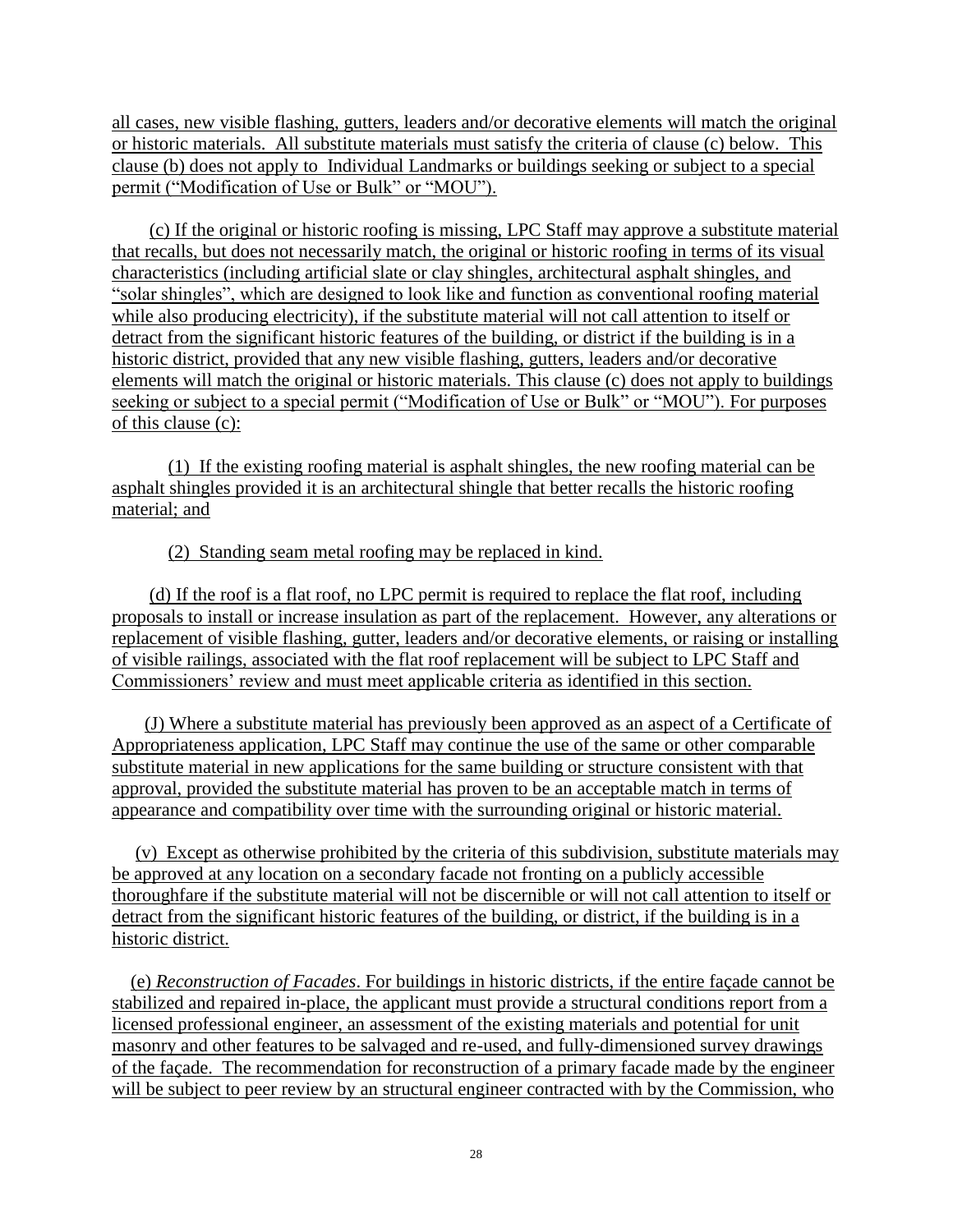must concur with the recommendation in order for LPC staff to approve the application. Historic façade material must be salvaged and reused to the greatest extent feasible at primary facades. This subdivision (e) does not apply to Individual Landmarks or buildings seeking or subject to a special permit ("Modification of Use and Bulk" or "MOU").

 (1) The façade must be reconstructed in kind in terms of wall construction, including fullwidth brick and stone at the outer wythe, except that back-up masonry can be either brick or concrete masonry units. Existing modified architectural features that are not significant later alterations must be recreated to match their original or historic appearance at primary facades and visible secondary facades. For example, if the lintels or sills have been stripped, and the modification is not a significant later alteration, the proposal must include recreating the original or historic sills or lintels. Substitute materials may be employed in recreating these historic details, as provided for by subdivision (d).

 (f) *Re-Creation and Restoration of Missing Façade Features*. LPC Staff will approve the recreation and restoration of building facade element(s) (including but not limited to roofs and cornices, stoops, storefronts, window and door openings, window and door enframements, ironwork, porches and siding) to their original or historic appearance if they determine that the proposed work satisfies the following conditions:

 (1) The restoration would not cause the removal of original fabric or significant historic fabric (such as Victorian period features on an earlier structure) that may have been added over time, and the authenticity of the restoration is documented by:

(i) Photographic evidence;

(ii) Physical evidence on the building;

(iii) Original or historic drawings or documents; or

(iv) Matching buildings.

 (2) If there is no available documentary evidence as described in paragraph (1) of this subdivision, the design of the missing feature, including its physical and aesthetic characteristics, may be based on that found on buildings of a similar age and style that contain stylistic elements that follow a set pattern or type, in consultation with LPC Staff. This provision does not apply to Individual Landmarks or buildings seeking or subject to a special permit ("Modification of Use and Bulk" or "MOU").

 (3) Materials for re-creating and restoring missing façade features must match the original or historic materials in kind or be a substitute material that meets the requirements of subdivision (d) of this section.

 (4) The work will not result in the substantial reconstruction of the façade, unless also meeting the requirements of subdivision (e).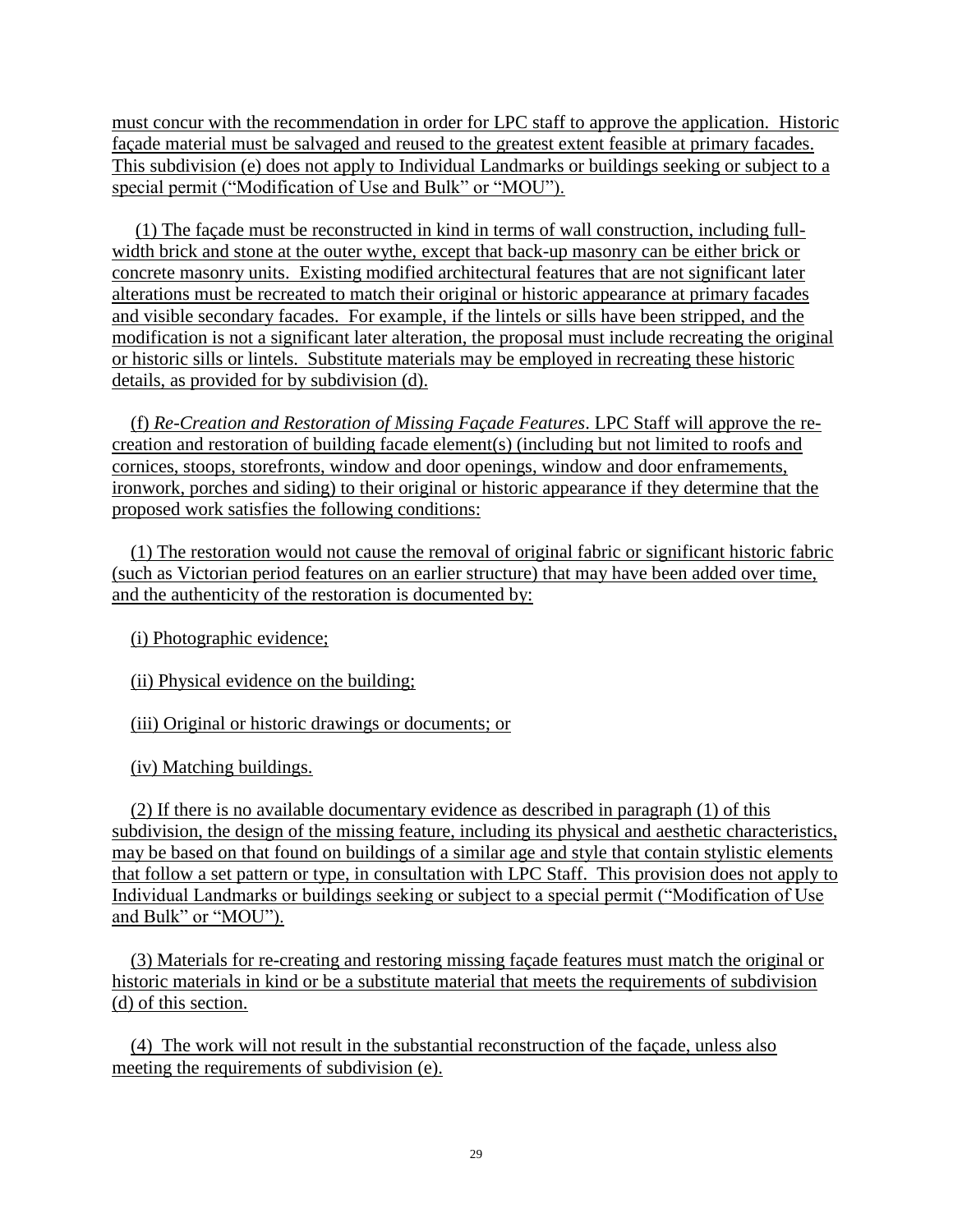§ 6. Section 2-12 of Subchapter B of Chapter 2 of Title 63 of the Rules of the City of New York is re-titled and amended to read as follows:

## §2-12 [**Rules for Installation of Awnings] Storefronts, Awnings and Canopies.**

(a) [*Introduction.* These rules are issued to assist building owners in applying to the Landmarks Preservation Commission ("Commission") for approval to install or repair awnings. The rules set forth Commission policy with respect to such installation and repair and explain the procedures and criteria required to apply for and receive a permit from the staff of the Commission. The goal of these rules is to facilitate the approval of appropriate awnings for designated buildings. Certain awning repairs and installations can be approved at staff level in conformance with the procedures and criteria set forth in these rules. Proposed installations or alterations that do not conform to these rules require a certificate of appropriateness review by the full Commission in accordance with the procedures and criteria set forth in §§25-305, 25-307 and 25-308 of the New York City Administrative Code.

These rules are based on the following principles:

(1) Awnings were historically employed for weather protection above residential windows and doors and for advertising as well as weather protection above storefronts.

(2) The location of awnings historically corresponded to the size and shape of the openings they covered, and awnings were installed directly above the wall openings they covered.

(3) Removal or damage of any significant feature is to be avoided in connection with the installation of awnings.

Applicants are encouraged to submit applications for master plans, pursuant to §2-02 of Title 63 of these Rules, for commercial portions of buildings with multiple storefronts or for residential buildings, which will permit the installation of awnings over a period of time in a single building or building complex.]

[(b)] *Definitions.* As used in [these rules] this section, the following terms [shall] have the following meanings:

**Awning.** "Awning" [shall mean] means a metal frame clad with fabric attached above or within an opening, or within an integral housing, at a window, door, porch or storefront to provide protection from the weather.

 **Bulkhead.** "Bulkhead" means the part of the storefront that forms a base for one or more display windows.

 **Canopy.** "Canopy" means a metal frame clad with fabric that extends from a building entrance over the sidewalk to the curb, where it is supported on vertical posts.

 **Display window.** "Display window" means the large glazed portion of the storefront infill, and the associated framing, above the bulkhead and below the transom, extending pier to pier.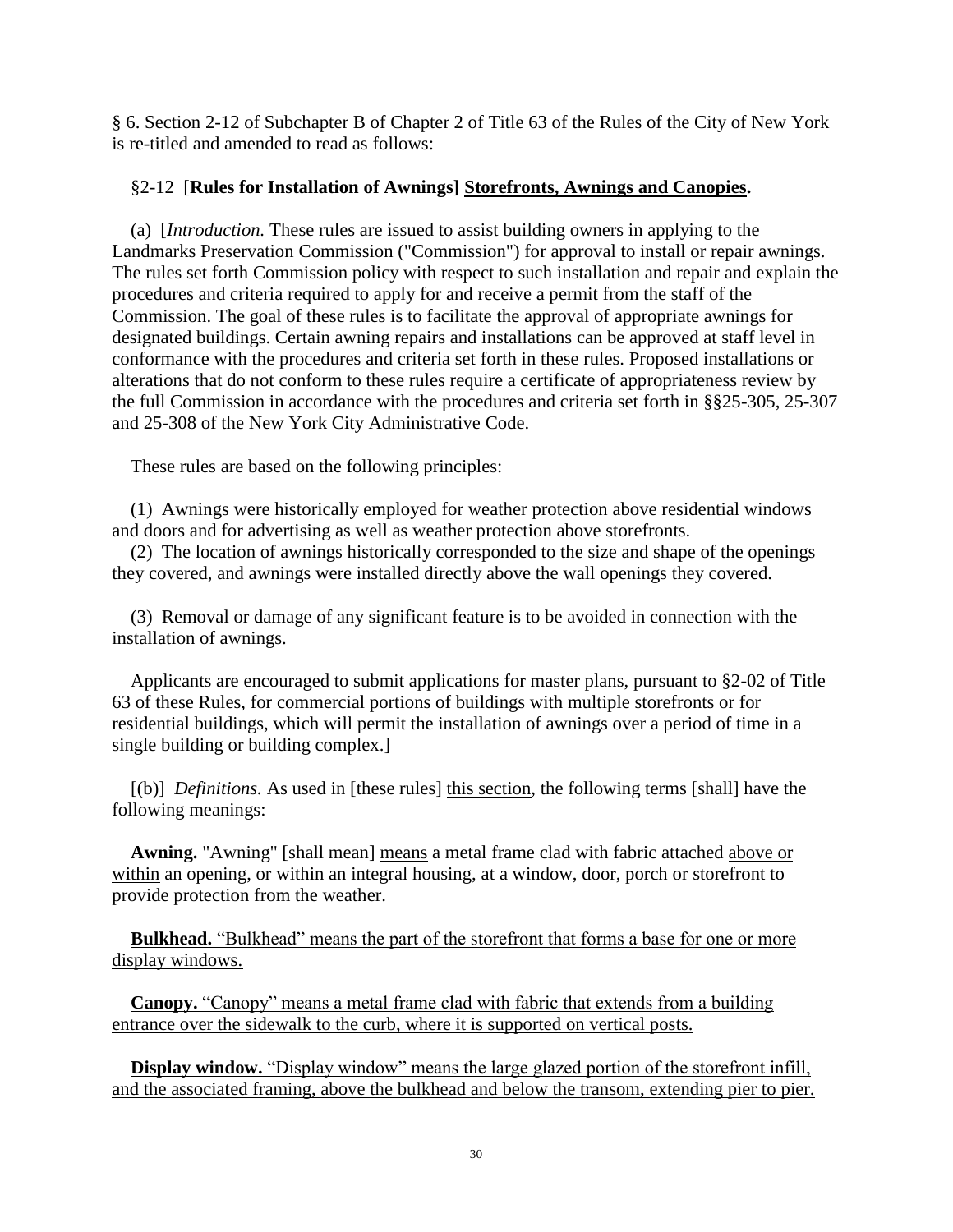The display window is typically used for the display of goods and to provide daylight and visibility into the commercial space.

**Facade.** "Facade" [shall mean] means an entire exterior face of a building. See "primary façade" definition below.

**Fixed awning.** "Fixed awning" [shall mean] means an awning with a non-retractable metal frame clad with fabric.

**Historic fabric.** "Historic fabric" [shall mean] means a building's original or significant historic facade construction material or ornament, or fragments thereof.

 **Historic Storefront**. "Historic storefront" means the visual appearance of a storefront as originally built or at a point in time after it has undergone alterations or additions that enhance or contribute to the building's or site's special architectural, aesthetic, cultural or historic character.

**Landmarks Law.** "Landmarks Law" [shall refer] refers to §3020 of the New York City Charter and Chapter 3 of Title 25 of the Administrative Code of the City of New York.

Lintel. "Lintel" [shall mean] means the horizontal member or element above a door, [or] window or storefront opening.

**LPC staff.** "LPC staff" [shall mean] means the staff of the Landmarks Preservation Commission acting in the Commission's agency capacity.

**Pier.** "Pier" means an exterior vertical member(s) or element(s), usually of brick, stone or metal, placed at intervals along a wall that typically separates storefront openings within a single building or define a single storefront opening.

**Primary facade.** "Primary facade" [shall mean] means a facade facing a street or a public thoroughfare that is not necessarily a municipally dedicated space, such as a mews or court.

**Residential awning.** "Residential awning" [shall mean] means any awning on a residential building and any awning on a commercial or mixed-use building except for storefront awnings.

**Retractable awning.** "Retractable awning" [shall mean] means an awning attached to a frame which allows it to be extended out or folded or rolled back tight against the building facade.

 **Roll-down gate.** "Roll-down gate" means a security gate with a retracting mechanism that allows it to roll up and down.

 **Security gate.** "Security gate" means a movable metal fixture installed in front of a storefront opening or bay, or inside the display window or door, to protect the store from theft or vandalism when the store is closed.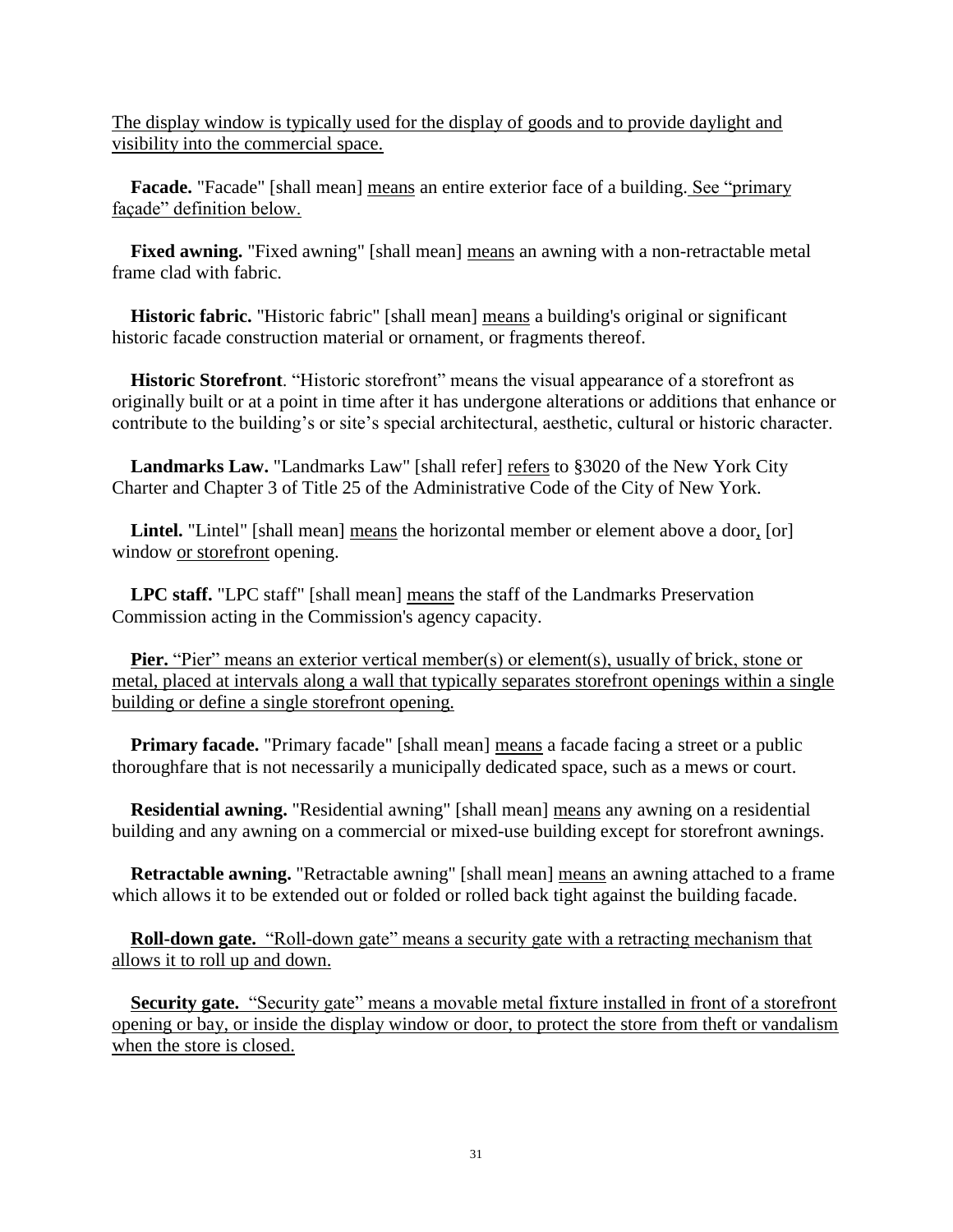**Security gate housing (or housing).** "Security gate housing," or "housing," means the container that houses the rolling mechanism of a roll-down security gate.

 **Security gate tracks.** "Security gate tracks" means the interior or exterior tracks along the sides or top and bottom of the storefront opening or bay that hold the edges of the roll-down gate.

 **Serving window.** "Serving window" means an operable storefront display window, or window assembly within a larger window or assembly, that allows direct commercial interaction between the public and the purveyor of goods or services.

**Significant feature.** "Significant feature" [shall mean] means an exterior architectural component of a building that contributes to its special historic, cultural, and/or aesthetic character, or in the case of an historic district, that reinforces the special characteristics for which the historic district was designated.

**Skirt.** "Skirt" [shall mean] means a bottom finishing piece of fabric that hangs from the lower edge of an awning.

**Storefront.** "Storefront" [shall mean] means the first or second story area of the facade that provides access or natural illumination into a space used for retail or other commercial purposes.

 **Storefront bay.** "Storefront bay" means the area of a storefront defined by and spanning two piers.

 **Storefront infill.** "Storefront infill" means the framing, glazing and cladding contained within a storefront opening in the façade, including but not limited to display windows, bulkheads and entranceways.

**Storefront opening.** "Storefront opening" [shall mean] means the [first story] area of the facade [that is framed by piers or walls on the sides and a lintel or arch above, and that contains a storefront] between the piers and lintel which contains storefront infill. Steps and platforms in front of, and leading up to, an entry door are not part of the storefront opening.

 **Storefront surround.** "Storefront surround" means decorative elements or treatment on the façade around the storefront opening.

**Transom.** "Transom" [shall mean] means the glazed area above a display window or door separated from the [main] display window [area] or door by a [transom bar] horizontal framing member ("the transom bar"). The glazing in the transom may be fixed or operable.

Terms not otherwise defined in these rules [shall] have the meanings given them in the Landmarks Law.

(b) *General*.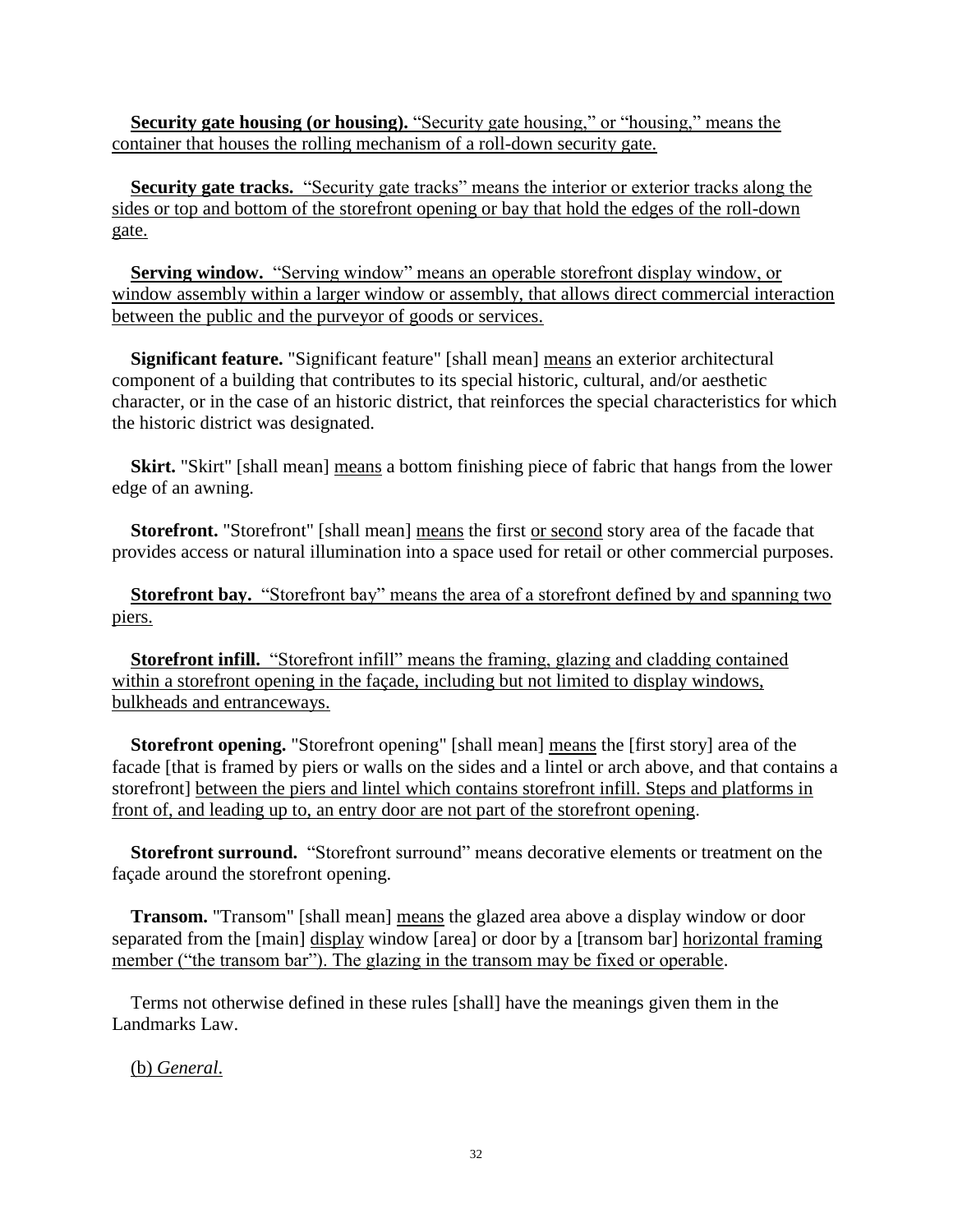(1) Type of storefront work. This section sets forth criteria and other standards for proposals for new storefronts that are not re-creations or restorations of original or historic storefronts, which instead are addressed in § 2-11(f).

 (2) Related storefront work. Storefront work often involves other work that is covered by different sections of the Commission's rules. Specifically, applicants for new storefronts and storefront components may also want to consult the following rule sections for the applicable standards:

 (i) Signage. The design and installation of signage and lighting must meet the criteria set forth in § 2-13.

 (ii) Heating, venting and air-conditioning. The installation of heating, venting and air conditioning equipment and grilles must meet the criteria set forth in § 2-21.

 (iii) Restoration of storefront façade features. Restoration of storefronts and specific architectural features must meet the criteria set forth in § 2-11(f).

 (iv) Barrier-free access. Work to make storefronts accessible must meet the criteria set forth in  $$2-18.$ 

(3) This section does not apply to:

(i) Individual landmarks, except where specifically indicated.

 (ii) Buildings subject to a building or district master plan, or other special rule approved by the Commission, governing the installation and characteristics of a storefront or awning.

 (iii) Buildings with three or more uniform storefront openings, where the Commission after a Public Hearing already has approved a new storefront but not a storefront master plan

 (iv) Awnings on windows that, due to their shape, size or location, will result in an awning that will detract from the special architectural features of the building.

 (4) No permit is required for the following types of ordinary repair and routine maintenance work on awnings:

(i) Seasonal removal and installation of Commission approved window awnings;

(ii) Fabric patching in a matching material;

 (iii) Minor repairs or adjustments to the rolling or folding arm mechanism of an awning's frame; and

(iv) Cleaning of awning material.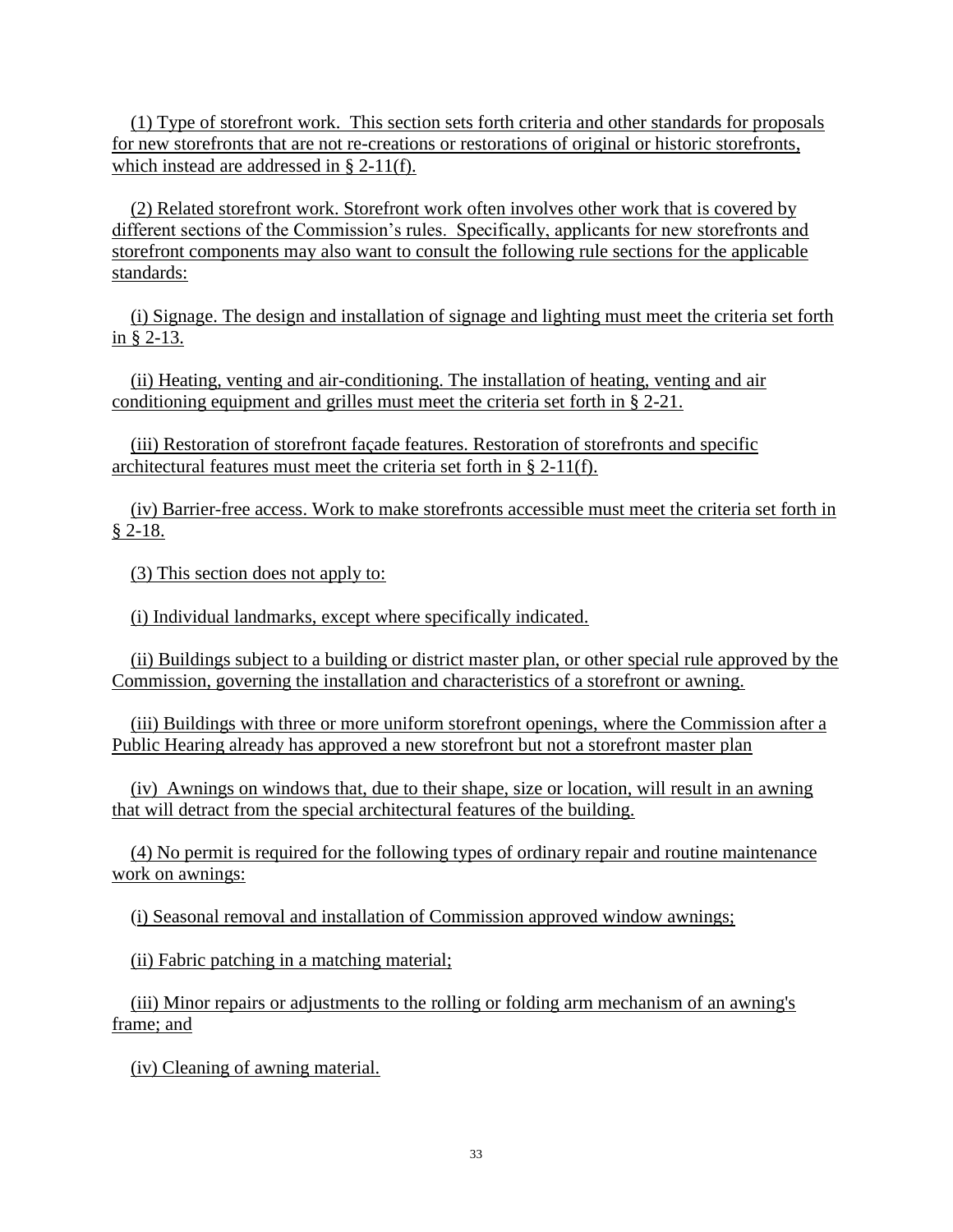(c) [*Routine maintenance.* A permit is not required to undertake the following types of ordinary repair and maintenance work:

(1) Seasonal removal and installation of LPC approved window awnings.

(2) Fabric patching in a matching material.

(3) Minor repairs or adjustments to the rolling or folding arm mechanism of an awning's frame.

(4) Cleaning of awning material.

Ordinary repair and maintenance does not include replacement of, or repairs to, significantly damaged or deteriorated awning frames and armatures.] *Storefront Infill*. LPC Staff will issue an approval for new storefront infill for existing storefront openings, including openings that have been infilled, for buildings in historic districts that were designed with storefronts, and buildings that were altered historically by the construction of ground floor storefronts, and at service entrances as provided in paragraph (7)(iii) of this subdivision, where no significant historic fabric exists, if the proposed work meets all of the relevant criteria set forth below:

 (1) Design. The design of the new infill matches the original or historic appearance determined pursuant to the requirements of section  $2-11(f)(1)$  or is based on historic storefront prototypes and details within the specific historic district and for buildings of similar age, type and style, except that storefront infill for a building that already has storefront infill approved pursuant to this section must match the previously approved storefront infill in terms of the location, design and materials of piers, the proportions of the elements of storefront infill and finish, but allowing for minor variations in detail and finish. If the building contains three or more uniform storefronts and at least one of the storefronts contains most of its historic elements, a new storefront must match the historic design pursuant to the requirements of section 2- 11(f)(1). Where the historical, architectural or cultural significance of the building or storefront is reflected in changes to the storefront after the initial construction, the new storefront may be required to match the historic appearance as represented by such changes pursuant to the requirements of section  $2-11(f)(1)$ . In all cases the design may be modified to make the storefront meet accessibility requirements.

 (2) Configuration. The configuration of the new infill is consistent with the proportions of display windows, transoms (if necessary, given the size of the display windows) and bulkheads of historic storefront infill.

(3) Display windows.

 (i) Display windows must be fixed, except that the new infill may consist of operable doors and/or operable windows over a fixed bulkhead provided:

 (A) Operable doors feature bottom rails that match the height, and maintain the design intent, of storefront bulkheads required by subdivision (6) of this section;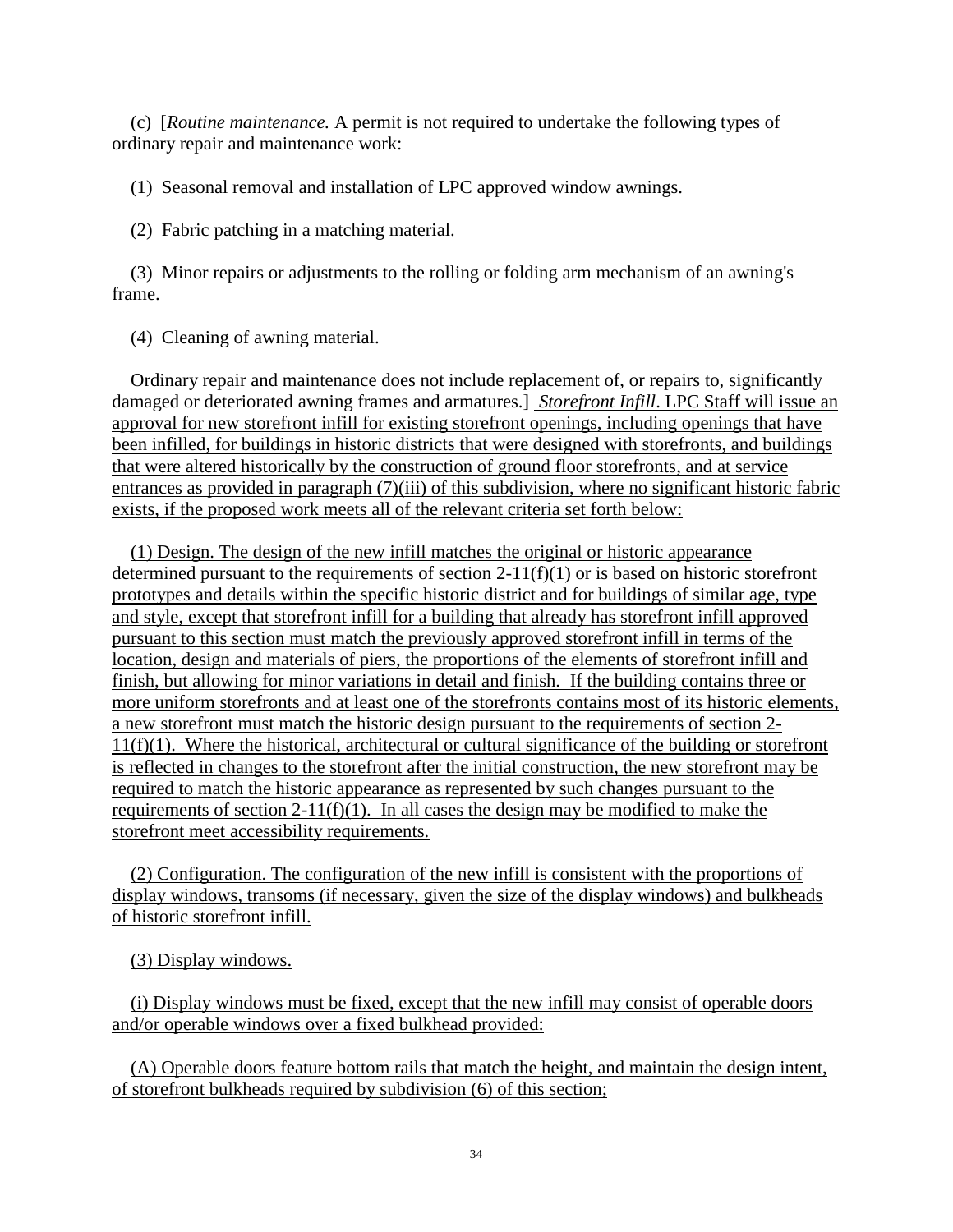(B) Operable windows are installed over storefront bulkheads required by this section;

 (C) The infill includes either mullions, piers, fixed display windows, or a combination of these elements to avoid creating the appearance of a void at the base of the building when the storefront windows and doors are open; and

 (D) The width of individual operable doors or windows are as large as practicable, and when closed the operable doors or windows will read as display windows over a bulkhead and will maintain a sense of transparency at the base of the building. In the case of a serving window, such window is no larger than fifty (50) percent of the width of the storefront bay, and any mullion or other structural element necessary to accommodate the operable window must match the material and finish of, and be consistent with, the storefront framing; and

 (ii) Glazing in display windows and transoms must be clear, except that a reversible, grayscale translucent treatment may be applied to the interior face of display window glazing, the lesser of forty-eight (48) inches above the sidewalk or half of the height of the display window, exclusive of transom windows; or to the interior face of a transom window where existing interior conditions preclude the installation of clear transom windows; or where a dropped ceiling or security roll-gate housing is installed in conformance with this section.

 (4) Framing. Storefront framing must feature profiled trim that recalls the articulation of historic storefront framing, and may be a traditional or contemporary type.

 (5) Orientation. New infill must be installed parallel to the building's sidewalk and/or consistent with the plane of the facade and the location of the historic infill, and must be set back from the face of the existing storefront surround the minimum dimension required to avoid concealing any significant architectural feature, including features previously concealed by existing storefront infill, but in no event less than four (4) inches from the face of the storefront surround, unless conditions indicate otherwise.

 (6) Bulkhead. The bulkhead must be between eighteen (18) and thirty (30) inches in height, including a stone or masonry curb, unless the historic storefront prototype indicates a lower or higher bulkhead, in which case the bulkhead may match the height of the historic prototype, and must feature details or materials that recall the articulation of historic storefronts except:

 (i) Where the infill is based on a traditional example or model with paneled bulkheads, the bulkhead must feature panels and stiles, rails, and moldings that match historic prototypes; or

 (ii) Where a limited amount of existing non-original infill is being modified, the new bulkhead may match the existing.

(7) Entrance and Doors.

(i) Recessed entrances may have either splayed or straight returns.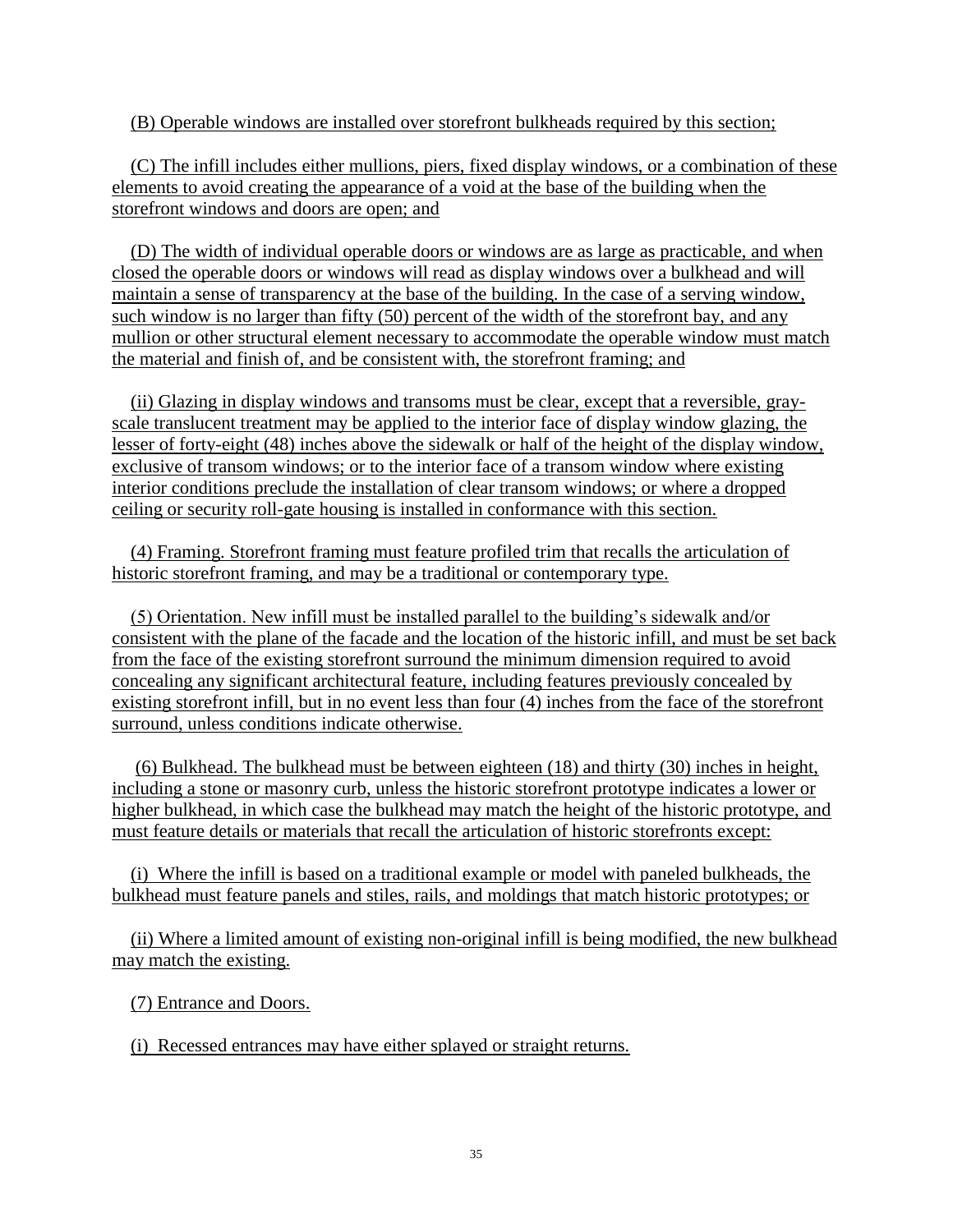(ii) The width of the entrance will match the proportions of entryways to display windows found in historic storefronts, and will also meet minimum requirements for accessibility.

 (iii) The design of the new door will maintain the design intent of new entrance infill required by this section, or will be a re-creation or restoration of the original or historic door pursuant to the requirements  $\S 2-11(f)$ . New infill in service entrances, such as those that historically provided egress or access to freight elevators or had other utilitarian uses and were not historically used for storefronts or residential entrances, may vary in design, configuration and material in keeping with similar service entrances found in the particular historic district where the installation occurs. Alternatively, provided there is no significant historic fabric, a service entrance that was not a garage opening or loading bay for vehicles, may be removed and replaced with a storefront entrance, display window or other storefront infill pursuant to this section.

 (8) Material. If the building was constructed prior to 1900, the material of the new infill must either match the historic material, if known, or be wood; for buildings constructed in or after 1900, or built before and altered in or after 1900 to include storefronts, the material of the new infill may be wood or metal or match the historic material.

(9) Finish. New storefront infill must have a finish that recalls the finish of historic storefronts.

 (10) Interior Partitions and/or Built-In Features. Interior partitions, built-in features and vitrines built parallel to a display window must be a minimum of eighteen (18) inches behind the glass of the display window and:

 (i) Have a surface area that blocks no more than fifty (50) percent of the area of the display window (exclusive of the transom), not including dropped soffits;

 (ii) Have an interior quality finish and/or materials on the street facing side and feature nonilluminated, or indirectly illuminated display(s) of graphics or merchandise;

 (iii) Are limited to a first floor storefront, except a partition or built-in feature may also be allowed at second story storefronts of commercial buildings;

 (iv) Where such partition or built-in feature is a free-standing partition or vitrine within the display window below the transom, the horizontal dimension shall not block more than seventyfive (75) percent of the width of the display window; and

 (v) Dropped soffits at the ceiling may be no closer than twelve (12) inches to the glass of the display or transom window and may be dropped the minimum distance necessary to address the structural or other issues requiring such dropped soffit.

 (11) Piers. If original or historic piers have been previously removed, the design must include the restoration of the piers or the introduction of features that recall the location, size, and dimension of such piers.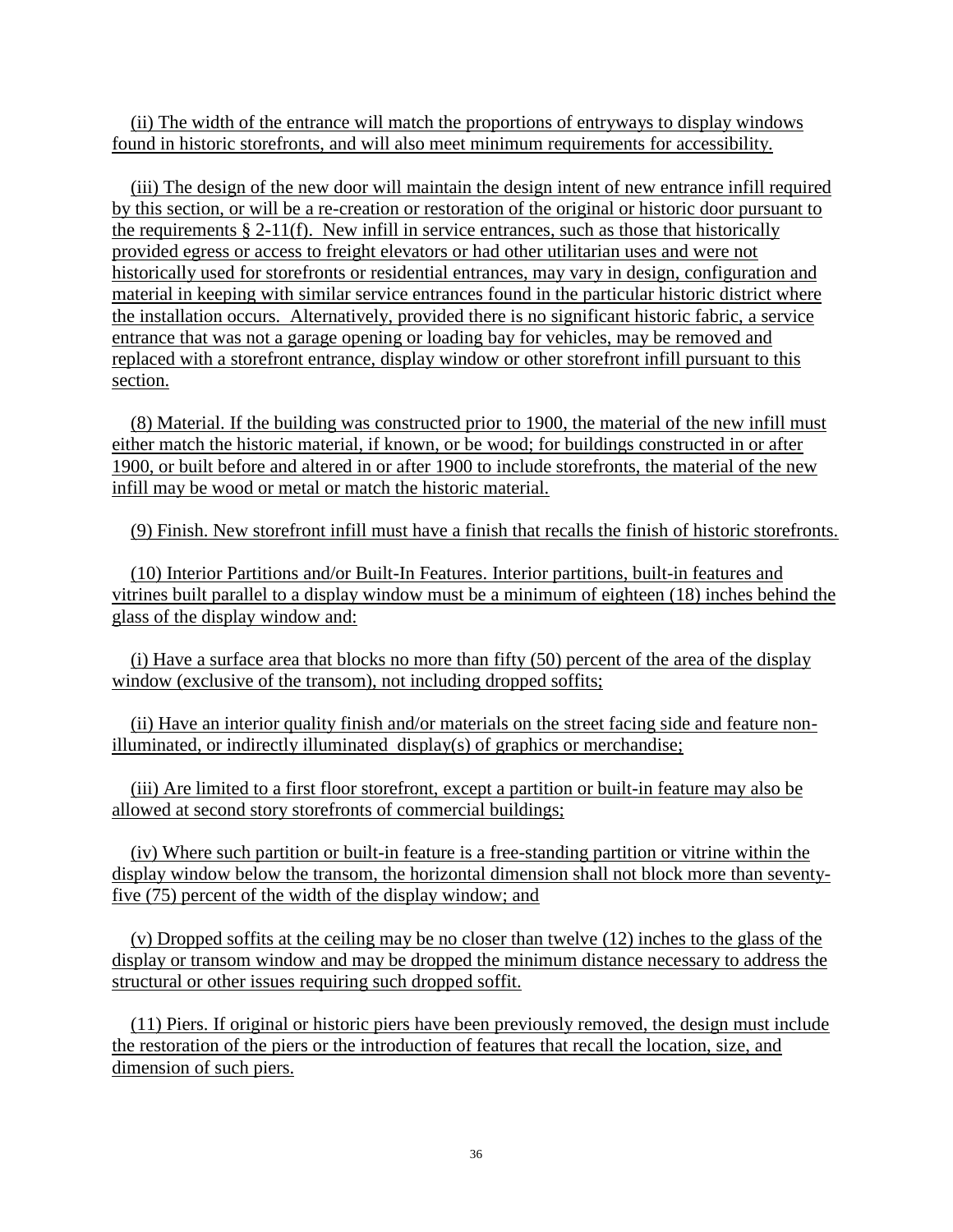(12) Removal of modern cladding. If an applicant is proposing to remove modern cladding on the storefront or the area surrounding the storefront, the applicant must first perform probes of the material to see if historic material or elements exist behind the modern cladding.

 (i) If significant historic storefront material or elements exists underneath the cladding, the historic material must be restored and the new storefront can only be approved pursuant to § 2- $11(f)$ .

 (ii) If a significant portion of the historic storefront surround exists underneath the cladding, but no historic storefront infill remains, the storefront surround must be restored, pursuant to § 2- 11(f), as part of the application for new storefront infill under this paragraph.

 (13) Restoration of the original storefront opening. If the original storefront opening has been reduced or increased in size the design must include the restoration of the height and width of the original opening, except that:

 (i) The existing storefront opening may be maintained where the size and organization of storefront bays and entrances were altered in a way that is consistent with other buildings within the historic district that include storefronts, or

 (ii) Where interior conditions preclude restoration to the original height (e.g., later structural elements or existing interior roll-gate housing or mechanical systems) the existing storefront opening shall be enlarged or reduced to the greatest extent feasible, and:

 (A) The design of the surround is consistent with the materials and details of the historic base of the building; and

 (B) If necessary, given the size of the display windows, the design features an opaque glazed transom window.

 (14) New door and door opening. A new door opening and door may be constructed to provide access to an existing storefront where:

 (i) The new door is on the same façade and in close proximity to an existing storefront display window;

 (ii) The new door opening will be installed in non-historic storefront infill or through plain brick;

 (iii) The width of the new door opening is the minimum necessary to provide for a door that meets accessibility requirements and, if needed, sidelight, and the height of the door opening is aligned with the height or the storefront or other storefront feature and does not call undue attention to itself; and

 (iv) The design of the new door is consistent with existing storefront doors or is consistent with the criteria for a replacement door.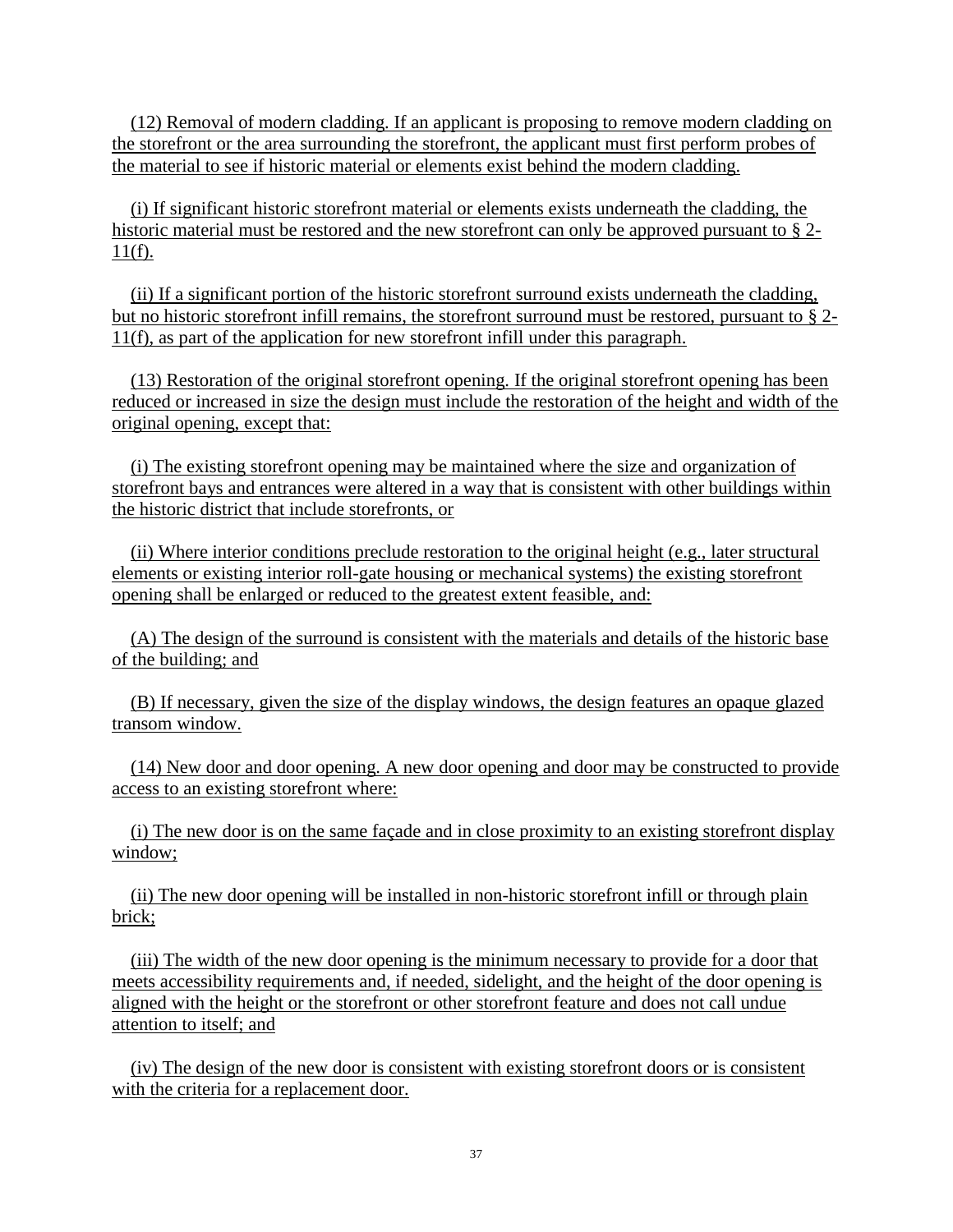(15) Security gates. LPC Staff may approve an application for roll-down security gates and grilles on proposed storefronts where:

 (i) The security gate is located behind the storefront infill and the gate is open mesh where it covers glazed areas; or

 (ii) If the roll-down security gate is mounted so that the gate rolls down on the exterior side of the display window and door:

(A) The installation does not affect, obscure or damage historic fabric;

 (B) The housing for the roll-down security gates is installed so as not to protrude, or protrudes the least amount feasible, beyond the face of the storefront display window or transom, and it is finished to match the storefront framing;

 (C) The security gate tracks are recessed or set into reveals along the sides of the storefront; and

(D) The security gate is open mesh where it covers glazed areas of the storefront.

(d) *Awnings and Canopies at Commercial Storefronts and at Residential and Other Buildings*.

[(d)] (1) [*Recladding and retention of existing awnings*] Recladding and retention of existing awnings and sidewalk canopies*.*

[(1)] (i) LPC [staff shall] Staff will issue a Certificate of No Effect or a Permit for Minor Work [certificate of no effect or a permit for minor work] for recladding [of] existing awnings and sidewalk canopies if the proposed recladding meets both of the following criteria:

[(i)] (A) The awning [to be reclad] or canopy was present at the time of designation or was previously approved by an LPC permit; and

[(ii)] (B) The existing frame will be reclad in a material and finish that conforms to the criteria set forth in  $[\$2-12(e)(7)-(9)]$  subdivision (d)(2)(vii)-(ix) or  $[2-12(f)(9)-(11)]$  (d)(3)(ix)-(xi) of [these rules] this section.

 $[(2)]$  (ii) In the event If a new storefront is being installed, an existing storefront awning or canopy in noncompliance with the criteria set forth in [subsection] paragraph  $[(f)](3)$  below cannot be retained unless the applicant can demonstrate to LPC [staff] Staff that the new storefront installation will not require even the temporary removal of the existing awning or [awnings] canopy.

[(e)] (2) [*Installation of new awnings on residential windows, doors and porches*] Installation of new awnings on windows, doors and porches that are not associated with storefronts. LPC [staff shall] Staff will issue a [certificate of no effect or a permit for minor work] Certificate of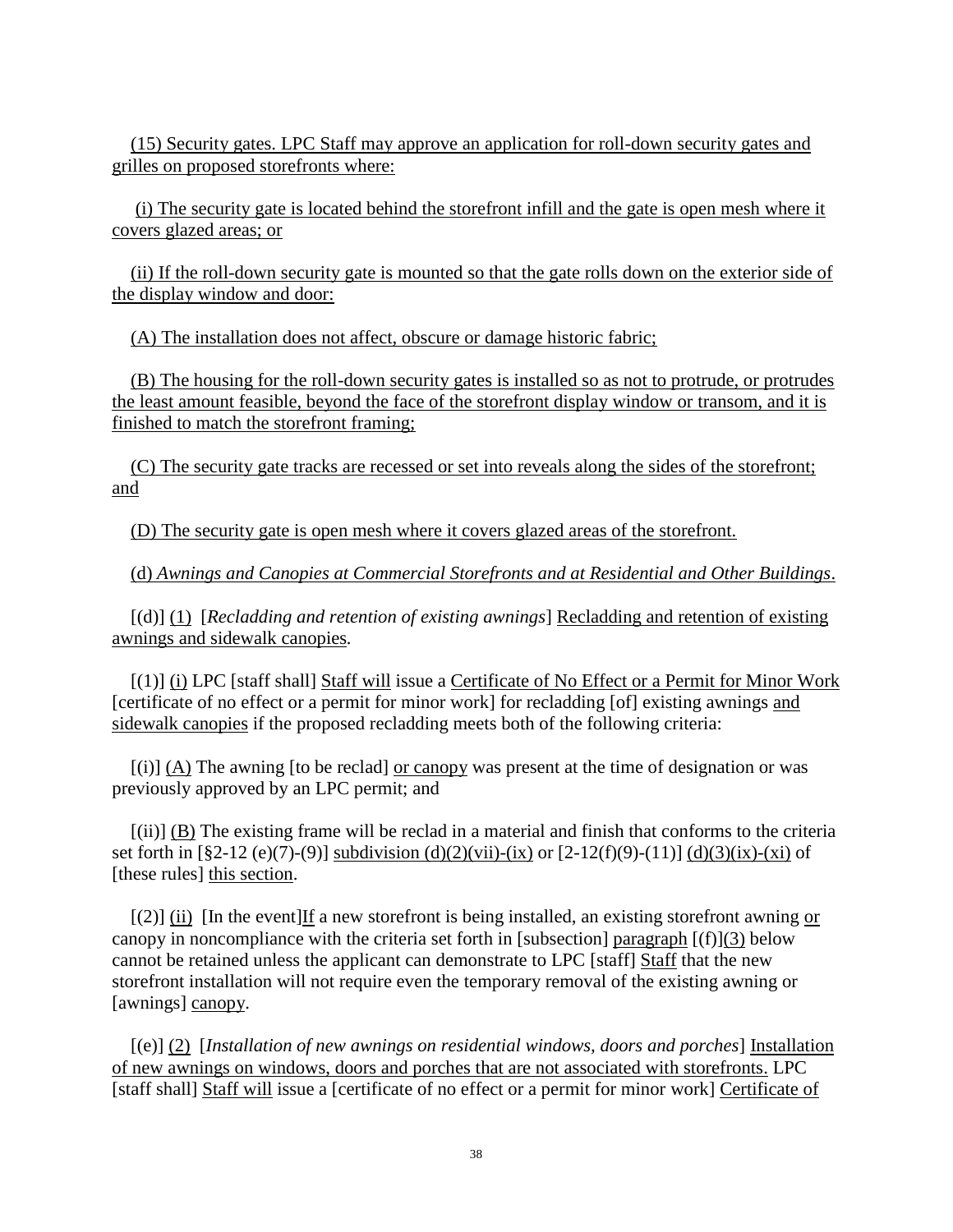No Effect or a Permit for Minor Work for new awnings on residential windows, doors and porches if the proposed awning meets all of the following criteria applicable for such installation:

 $[(1)]$  (i) Awnings installed on residential windows, doors and porches [shall] will be either retractable [awnings] or fixed.

 $[(2)]$  (ii) Awnings [shall] will be installed at or below the lintel, or within the window opening, as close to the top of the window as feasible, and [shall] will conform to the size and shape of the window or door opening.

[(3)] (iii) The attachment of the awning will not cause the loss of, damage to, or hide or obscure any significant feature.

 $[(4)]$  (iv) Awnings [shall] will project at an angle and be of a length, size and slope which are proportional to the size and height of the window or door.

[(5)] (v) Awnings at occupiable terraces and architectural setbacks above the ground floor may extend over more than one opening, so long as the overall length of the awning is proportional to the size and length of the terrace or setback and the depth does not exceed the depth of the terrace or setback.

[(6)] (vi) Awnings on porches [shall] will conform to the bay structure and proportions of the porch.

[(7)] (vii) All awnings on a building or portions of a mixed use building that are not associated with storefronts must match in terms of fabric color and pattern if installed on primary or visible secondary facades.

[(8)] (viii) Awnings [shall] will be clad only with water repellant canvas with a matte finish or other fabric of a similar appearance.

[(9)] (ix) Awning fabric [shall] will consist of a solid color or vertical stripes that harmonize with the historic color palette of the building. No lettering or signage is permitted on awnings that are not associated with storefronts except for an address number on an awning over an entrance, and the numbers of such address [shall] must be no greater than six inches in height.

[(f)] (3) Installation of new awnings on storefronts, display windows and doorways*.* LPC [staff shall] Staff will issue a Certificate of No Effect or a Permit for Minor Work [certificate of no effect or a permit for minor work] for new awnings on ground story storefronts, ground or second story display windows, and doorways if the proposed work meets all of the following criteria applicable for such installation:

 $[(1)]$  (i) The awning must be retractable on [Individual Landmarks, on storefront restorations approved by a restorative certificate of no effect (Title  $63 \text{ § } 2-17(c)$ ), and on] buildings which were designed with integral retractable awning housings as part of the storefronts. In all other cases, the awning may be either retractable or fixed. If fixed, the awning [shall] must have a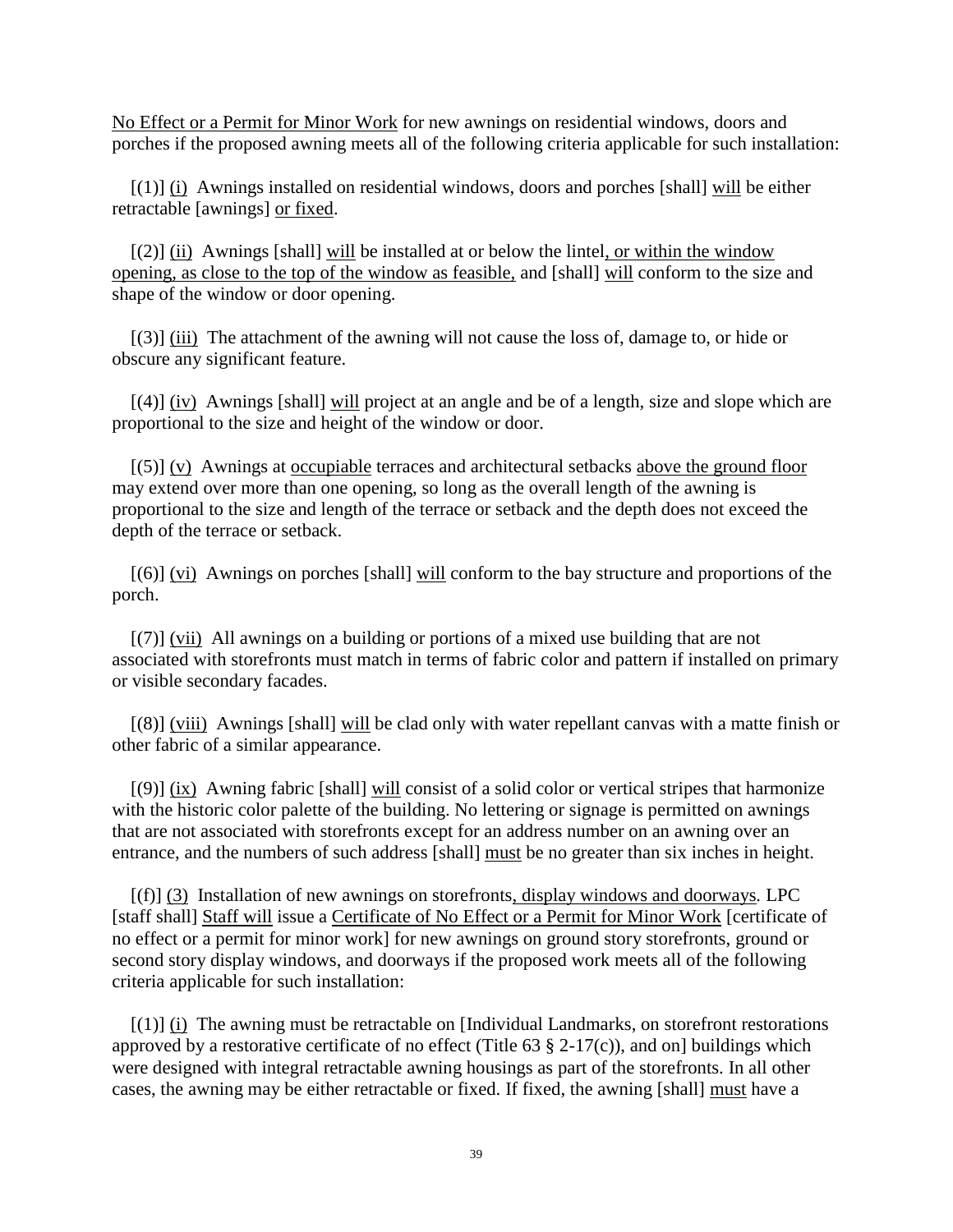straight slope and be open at the sides. If retractable, the awning [shall] must have a straight or curved slope and may or may not have side panels. Retractable awnings may follow the curved configuration of the window or door [openings] opening over which they are installed. If a display window or doorway opening has an arched or segmental head, the awning must be retractable if it is installed at the head of the window, but may be fixed if it is installed at the rectilinear transom bar. Both retractable and fixed awnings may or may not have a skirt. Awning skirts must be unframed. The skirt height [shall] must be proportional to the height and size of the awning, but cannot be greater than twelve (12) inches.

 $[(2)]$  (ii) The attachment of the awning will not cause the loss of, damage to, or hide or obscure any significant feature.

[(3)] (iii) The awning [shall] will be installed within the storefront opening, surround or enframement, or, if that is not possible, at or directly below or above the lintel or transom bar, except that the awning may be attached [up to eight inches] above the lintel where:

 $[(i)]$  (A) a roll-down security gate that either was present at the time of designation or was previously approved by the Commission makes it impossible to install the awning at the lintel or transom bar; or

[(ii)] (B) installing the awning at the lintel or transom bar will result in the lowest framed portion of the awning being less than eight feet above the sidewalk[.], and

(C) [Where] where the awning is installed above the lintel, the awning encroachment above the lintel [shall] will be the minimum required to accommodate the conditions described above in [subparagraphs (i) and (ii)] clauses (A) and (B), and [in no instance shall exceed eight inches] will not detract from the significant architectural features of the storefront, building or, where relevant, historic district.

 $[(4)]$  (iv) In cases where the storefront itself projects from the facade, the awning [must] will be attached to the projecting storefront below the storefront cornice or cap.

 $[(5)] (v)$  The length of the awning [shall] will not exceed the length of the storefront opening or the associated window opening, and the edges of the awning shall be aligned as closely as possible with the inside face of the principal piers of the storefront, or the window or door opening.

 $[(6)]$  (vi) The underside of the awning [shall] will be open.

 $[(7)]$  (vii) The lowest framed portion of the awning [shall] will be at least [8] eight (8) feet above the sidewalk. The lowest unframed portion [shall] will be at least [7] seven (7) feet above the sidewalk or otherwise meet applicable Department of Buildings and/or Department of Transportation criteria.

[(8)] (viii) The awning [shall] will project at an angle and be of a length, size and slope which are proportional to the size and height of the storefront, window or door, as relevant.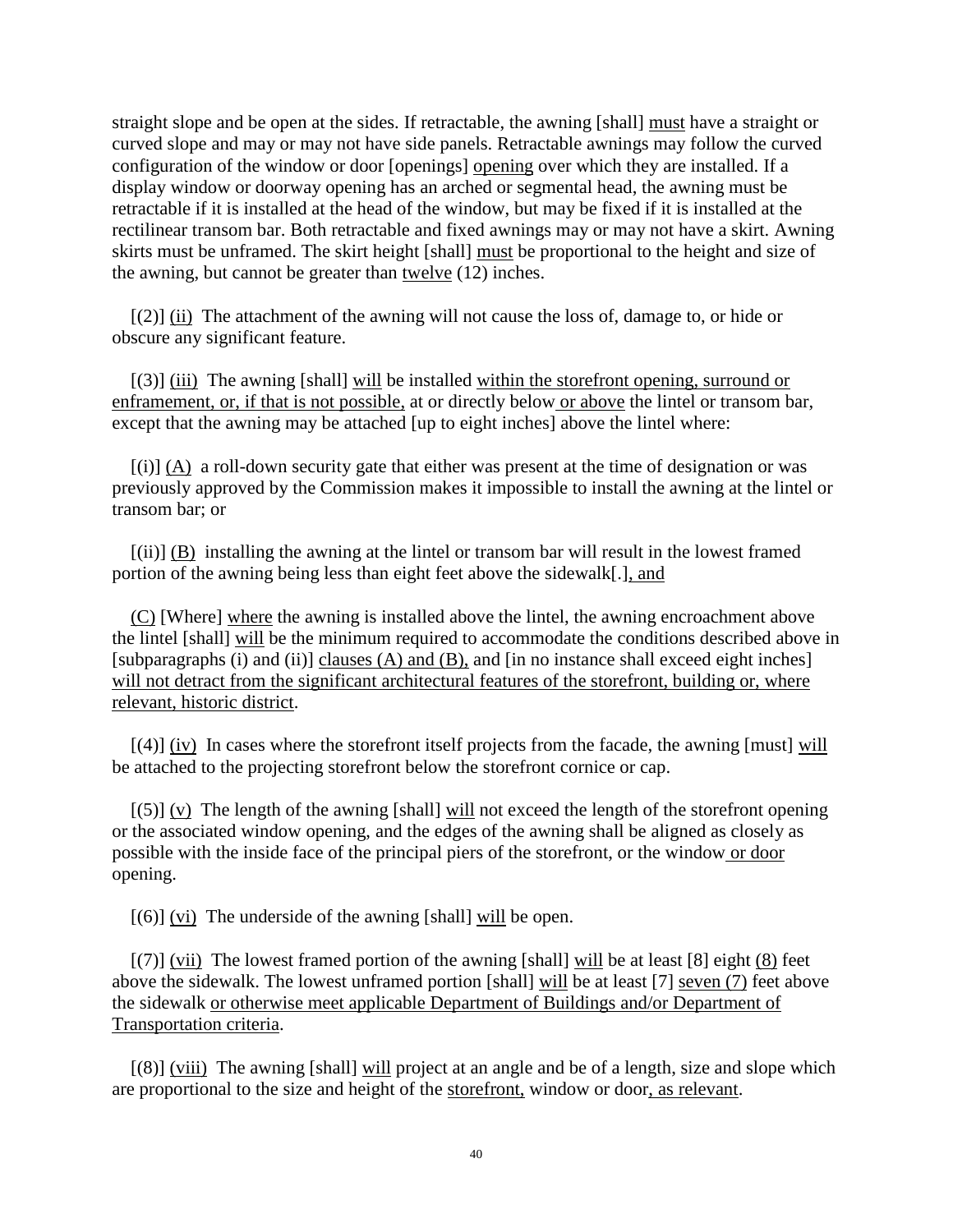$[(9)] (xi)$  The awning [shall] will be clad only with [water repellant] canvas with a matte finish or other fabric of a similar appearance.

 $[(10)] (x)$  Signs, such as lettering or graphics, are permitted to be painted on the awning skirt only; no lettering or graphics [shall] will be permitted on the sloped portion of the awning. The size of lettering [shall] will be proportional to the height of the awning skirt.

 $[(11)]$  (xi) Awning fabric [shall] will consist of a solid color or vertical stripes that harmonize with the historic color palette of the building, but are not required to match other awnings on buildings with multiple storefronts.

 (xii) Awnings installed pursuant to approvals issued in connection with a Modification of Use or Bulk shall continue to comply with such approvals. Unless otherwise provided for in this section, awnings installed on Individual Landmarks and on storefront restorations approved by a restorative approval pursuant to § 2-11(f) may be retractable or fixed, and if fixed:

 (A) Have a "lean-to" frame with no connecting part between the top bar and the side bar installed perpendicular to the facade;

(B) The side bar perpendicular to the facade is round in shape;

(C) The frame is finished with a clear-coat, or grey finish; and

(D) Feature an unframed skirt.

[(g) *Applicability.* The provisions of this section shall not apply to proposals to install awnings:

(1) On buildings subject to a building or district master plan, or other special rule approved by the Commission, governing the installation and characteristics of an awning; and

(2) On buildings, including historic modifications thereof, that did not originally or historically have awnings, including without limitation thereof public and institutional buildings such as houses of worship, schools, post offices and fire houses. Where the LPC staff reasonably believes that a building did not originally or historically have an awning, the LPC staff shall, at the applicant's request, calendar the proposal for a certificate of appropriateness public hearing. The applicant may request a meeting with the Director of Preservation or, in his or her absence, the Deputy Director, to discuss the LPC staff's interpretation of these rules.]

 (4) New sidewalk canopies on certain types of buildings. Installation of new sidewalk canopies on residential, hotel and former residential buildings or buildings historically constructed with an accessory residential component, including private clubs. LPC Staff will approve the installation of a sidewalk canopy where: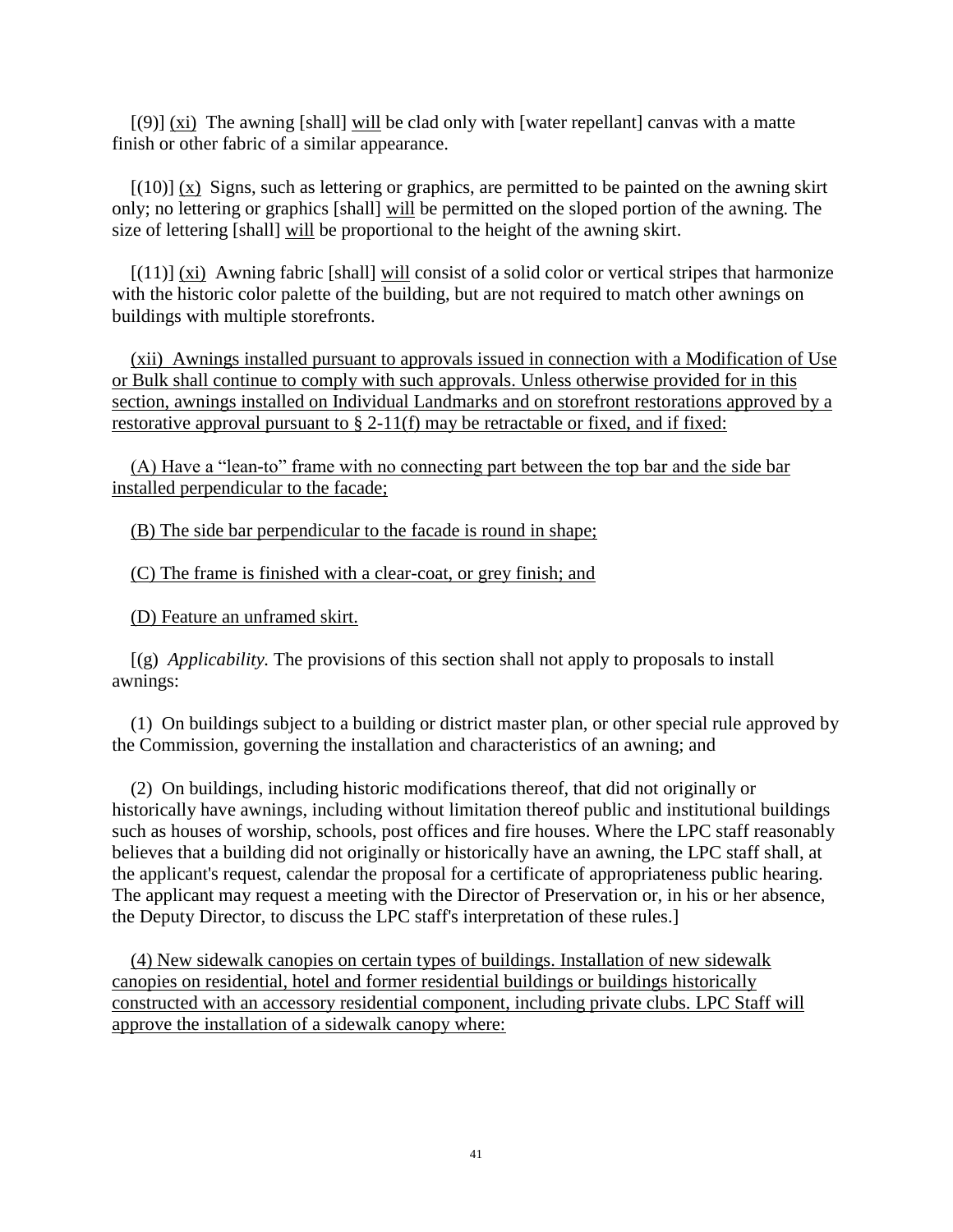(i) There is historic precedent for the installation of a canopy between the building entrance and the sidewalk on this building, this type of building or, if the building is located within a historic district, in the historic district; and

 (ii) The construction, installation, attachment, and height of the canopy will conform to the requirements of the Zoning Resolution and Department of Buildings and/or Department of Transportation requirements, but in no event can the bottom of the canopy be less than eight (8) feet above the sidewalk; and

 (iii) The size and basic design of the canopy will be consistent with canopies historically found at buildings of this type; and

 (iv) The canopy will be clad in canvas with a matte finish or other fabric of a similar appearance, in a color and pattern that matches or recalls historic designs and does not distract from the building's historic color palette. The front and side of the canopy may have the building or institutional name and address number in numbers or letters no taller than twelve (12) inches, and a logo of not more than 4 square feet on the street-facing end of the canopy, but shall not have any other signage, numbering or lettering;

 (v) The underside of the canopy will be open, and the framing members may be exposed or enclosed in canvas that closely follows the profile of the shape of the canopy or canopy roof;

 (vi) Small, simply designed fixtures may be attached to the framing underneath the canopy, including down-light type fixtures to illuminate the sidewalk and building entrance/walkway, heat lamps and cameras, provided such installations are not visible except from underneath the canopy;

 (vii) The installation of the canopy will not damage or cause the removal of, any significant architectural feature;

 (viii) The canopy frame will be attached to the façade and sidewalk with the minimal number of fasteners practical, installed in mortar joints or flat, unrelieved portions of ornamental materials, and in non-historic paving where feasible;

 (ix) The canopy has round metal poles with a painted or natural finish, in keeping with style and age of the building;

 (x) The canopy has a bowed profile, or to the extent precedents exist for such a design, relates to the shape of the opening; and

 (xi) The canopy is installed within the architectural features enframing the opening, such as piers, cornices, lintels, and surrounds, except that where installing the canopy within the opening enframement will result in the lowest portion of the canopy being less than eight (8) feet above the sidewalk, or the operation of the door impeded, a canopy may be approved if: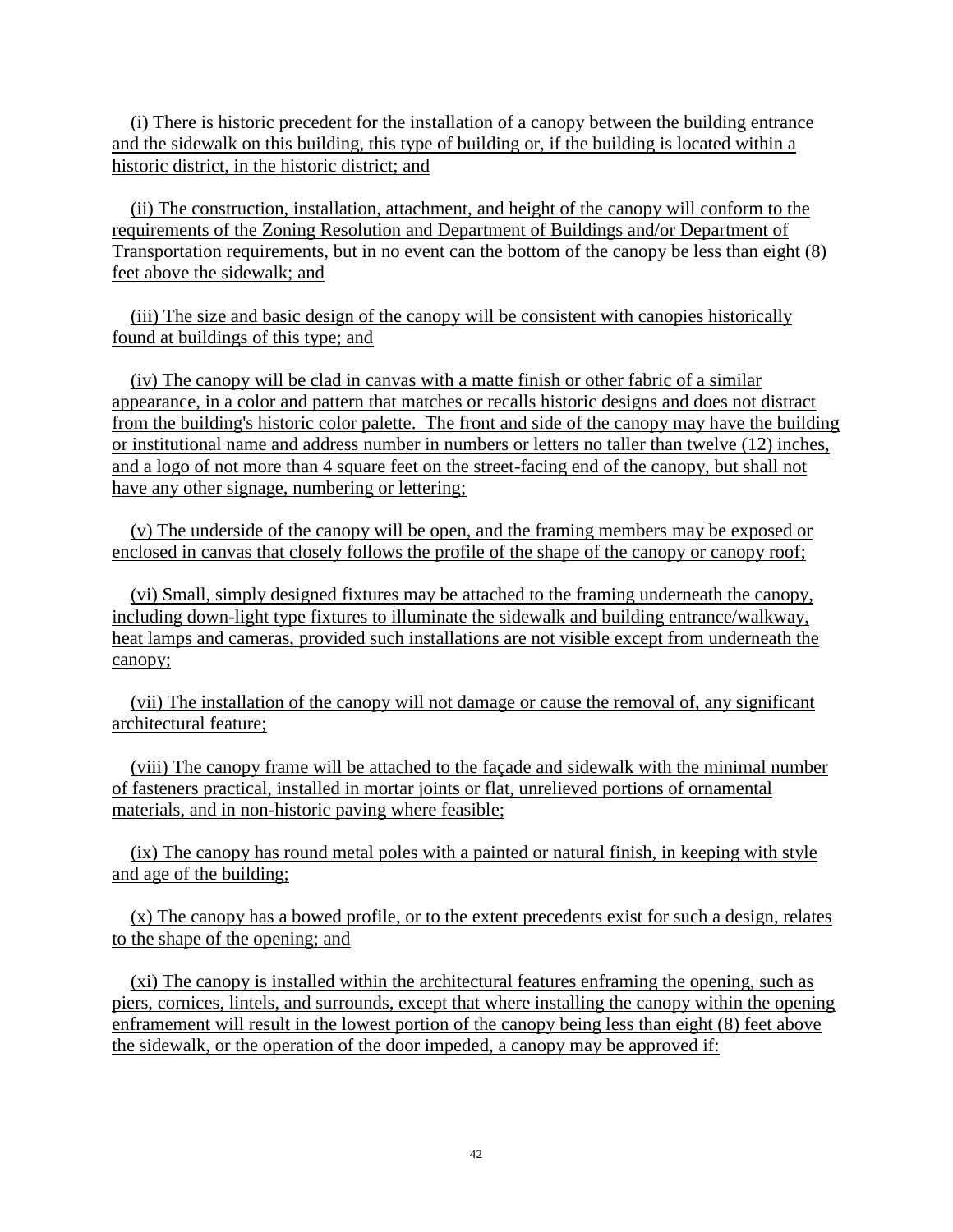(A) Sufficient space exists between the high-point of the canopy and the underside of any projecting cornice or other ornament surround enframing the entrance doors to visually separate the two elements; and

 (B) At its widest points, it will overlap, extend past, or obscure ornamental elements enframing the entrance the least feasible amount.

§ 7. Section 2-20 of Subchapter B of Chapter 2 of Title 63 of the Rules of the City of New York is renumbered § 2-13 and is amended to read as follows:

#### [§2-20 **Bracket Signs in the Tribeca East, Tribeca West, Tribeca North, Tribeca South, SoHo Cast-Iron, NoHo, and Ladies' Mile Historic Districts]** §2-13 **Signage.**

(a) *Introduction.* Signage was a typical feature of historic buildings that contained commercial or manufacturing uses. Such signage included signs painted or affixed above storefronts in signbands, signs within display windows, bracket signs, and signs hanging from underneath canopies. This rule sets [for] forth the requirements for [staff] LPC Staff approval of some types of storefront signage and associated lighting for such signage. All proposals for signage not seeking a discretionary approval from another City agency must comply with the Zoning Resolution in terms of size, placement, projection and illumination.

 (b) *Definitions.* As used in this §[2-20] 2-13, the following words [shall] have the following meanings:

**Armature.** "Armature" means a metal structural support for a rigid projecting sign. The armature may support the bracket sign by means of one or two projecting arms, or may be flush mounted with a sleeve and/or concealed.

**Bracket Sign.** "Bracket Sign" means a rigid outdoor sign, with two display faces, installed perpendicular to a building façade and attached to an armature, used as an announcement for an establishment in the building, consisting of the rigid display faces and all letters, words, numerals, illustrations, decorations, trademarks, emblems, symbols or their figures or characters associated with the name of the establishment that are applied to the faces. In addition, a bracket sign may consist solely of an outline of a shape and/or letters intended to act as a symbol or sign for the establishment.

**Canopy** means a metal frame clad with fabric that extends from a building entrance over the sidewalk to the curb, where it is supported on vertical posts.

**CNE.** "CNE" means Certificate of No Effect as defined by §25-306 of the New York City Administrative Code.

**Establishment.** "Establishment" means a manufacturing, commercial or retail business or profession.

**Façade.** "Façade" means an entire exterior face of a building.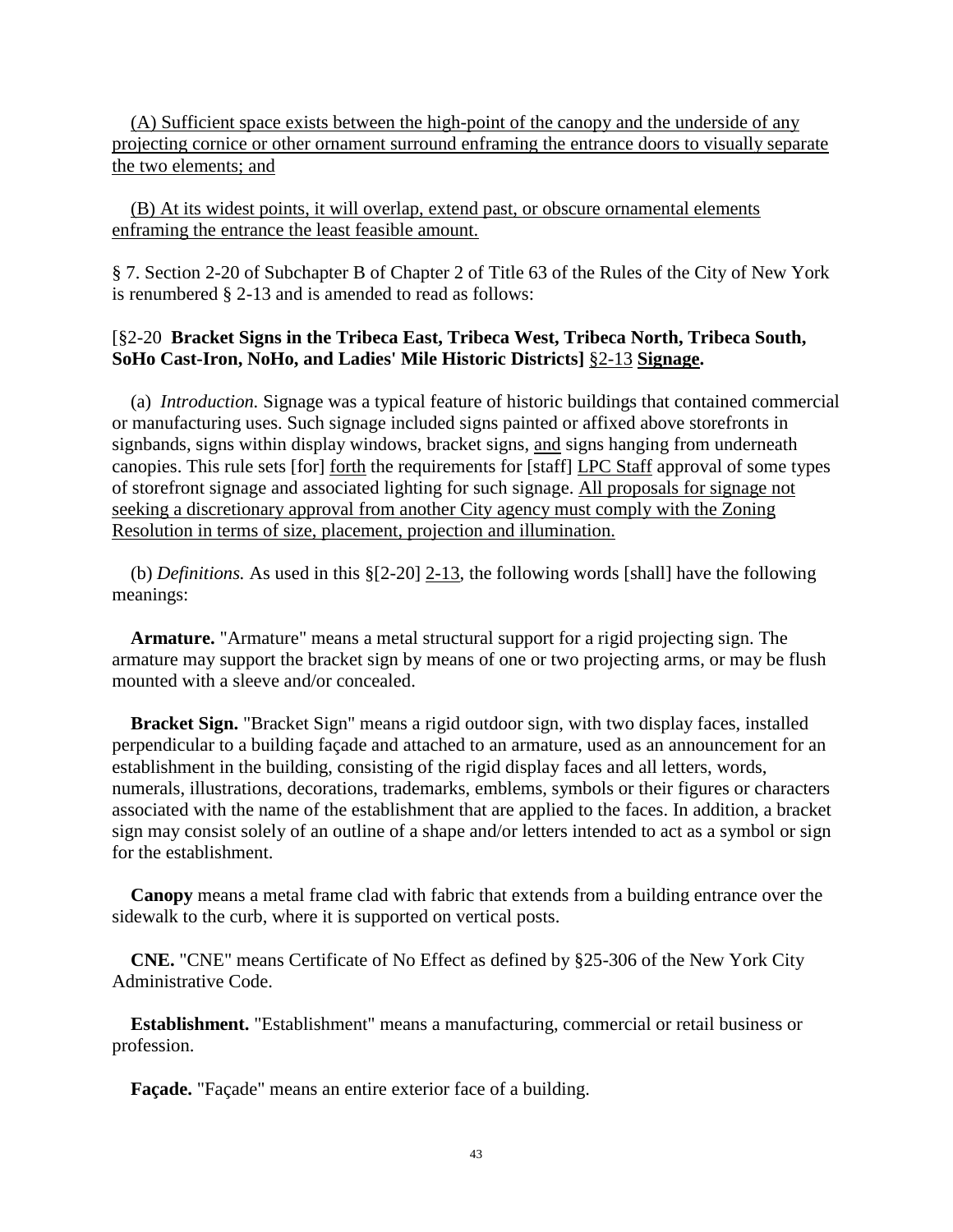**LPC.** "LPC" means the Landmarks Preservation Commission.

**LPC or Commission Staff.** "LPC staff" or "Commission staff" means the staff of the Landmarks Preservation Commission acting in the Commission's agency capacity.

**PMW** means a Permit for Minor Work pursuant to §25-310 of the New York City Administrative Code.

**Pier** means an exterior vertical member(s) or element(s) (usually of brick, stone, or metal), placed at intervals along a wall, which typically separates storefront openings within a single building or defines a single storefront opening.

**Sign** means a fixture or area containing lettering or graphics used to advertise a store, goods, or services.

**Signage** means any lettering or other graphics used to advertise a store, goods, or services.

**Signband** means the flat, horizontal area on the façade, usually located immediately above the storefront and below the second story window sill where signs were historically attached. Signbands can also be found immediately above the storefront display window, but below the masonry opening's lintel. A signband shall not include the frieze of a cornice that is less than 12" in height. A signband may exist above a second story storefront.

**Significant architectural feature** means an exterior architectural component of a building that contributes to or reinforces its special historic, cultural, and aesthetic character.

**Storefront** means [storefront infill] the first or second story area of the facade that provides access or natural illumination into a space used for retail or other commercial purposes.

**Storefront infill** means the framing, glazing, and cladding contained within a storefront opening in the façade, including display windows, bulkheads, entranceways, etc.

**Storefront opening** means the area of the façade between the piers and lintel, which contains storefront infill.

**Transom** means a glazed area above a display window or door that is separated from the display window or door by a horizontal framing member ("the transom bar"). The glazing in the transom may be fixed or operable.

(c) *Installation of [storefront signs for existing storefronts] Storefront Signs.* The LPC [staff] Staff will issue a CNE or PMW for a storefront sign, other than a bracket sign, if the proposed work meets the relevant criteria listed below:

(1) The signage is as-of-right pursuant to the Zoning Resolution and the Building Code.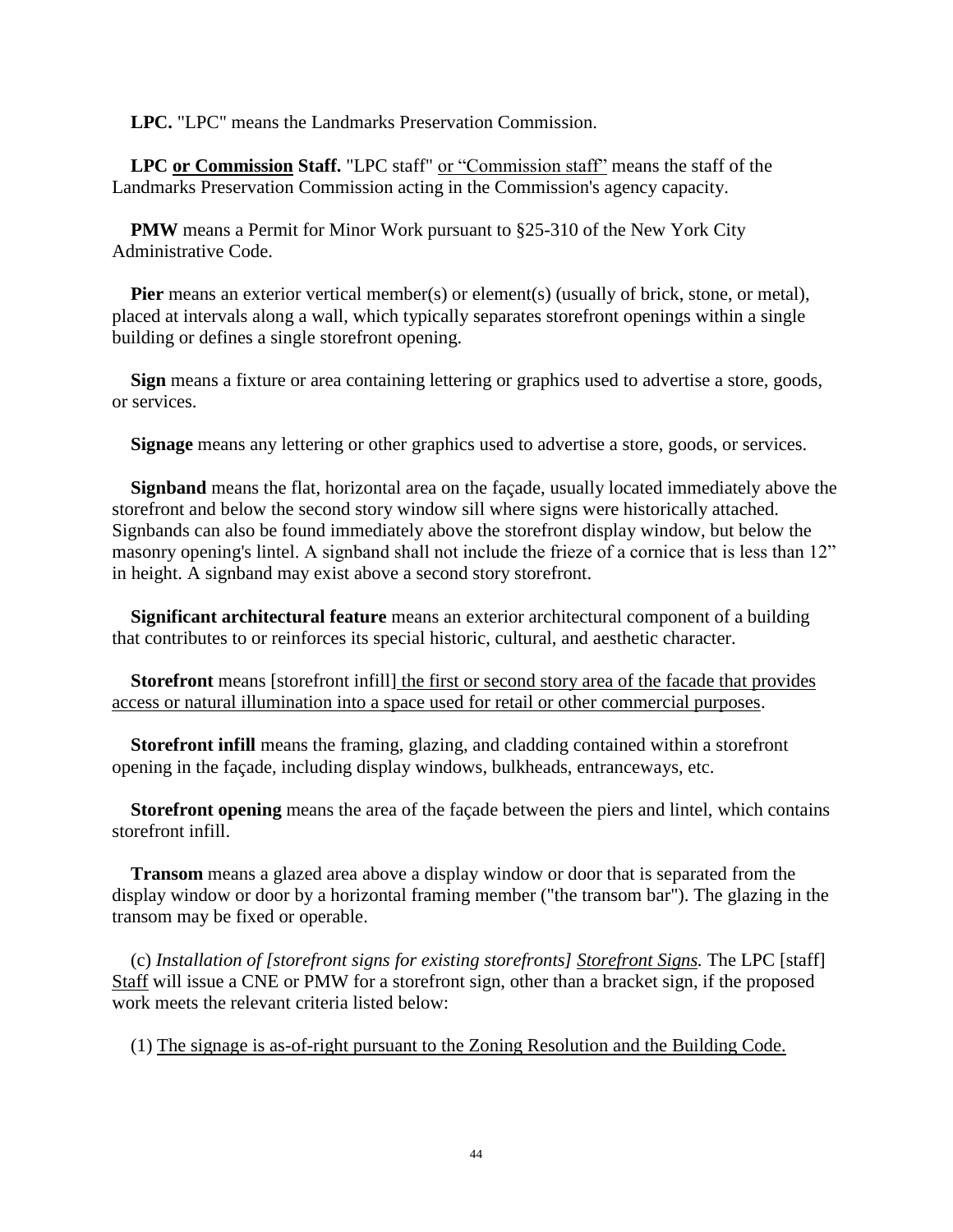(2) The installation of signage will not damage, destroy or obscure significant architectural features or material of the building or storefront.

[(2)] (3) Signs [may] will be installed in the signband above a storefront opening or within the storefront opening.

[(3)] (4) Signs [may] will include [pin-mounted] dimensional letters and logos composed of wood or metal, or painted plastic, that project no more than [one inch] two inches if installed directly into masonry or wood [and letters and logos applied] signbands, or directly on wood, metal, or opaque glass sign panels mounted flat with the signband, or painted directly onto the ground floor signband and lintels. Pin mounted letters [may be installed directly into the storefront material, but not including cast iron] requiring numerous attachments points to historic masonry signbands should utilize mounting strips where feasible, and will not be allowed in any instance on cast iron.

 $[(4)]$  (5) Flat sign panels will project no more than [3] 2 inches from the façade, and [pinmounted] dimensional letters on sign panels will project no more than [1 inch] 2 inches beyond the panel for a total projection of four (4) inches from the façade. In the case of dimensional letters installed on a metal channel within a transom, the channel may be straight or slightly bowed, and the letters will not project beyond the plane of the façade, and will be no larger than 18 inches and in no event higher than the height of the transom glass, and the channel will be no more than 1 inch tall. LPC Staff will not approve both a sign in the signband and a sign on a metal channel within a transom.

 $[(5)]$  (6) The sign [must] will be proportional to the signband, but in no event [shall] will it exceed 90 percent of the area of the signband and the letters [may] will not be higher than eighteen (18) inches in total whether one or two lines of text is used.

[(6)] (7) [Exterior signage may] Signage mounted on the exterior will not be internally illuminated, except that it may be "halo" lit with a light source behind opaque letters.

[(7)] (8) One interior neon sign per display window is permissible, provided that the sign is transparent, is installed a minimum of six (6) inches behind the glass, does not substantially reduce the transparency of the display window and [in no event exceeds] does not exceed [4 square feet in fifteen (15) percent of the area of the display window or transom. Non-concealed illuminated lighting [Neon] strips outlining the display window will not be permitted. Any other illuminated signage must be at least eighteen (18) inches set back from the inside plane of the glass of the display window or transom.

[(8)] (9) Painted and vinyl signage may be applied directly onto the storefront glazing, including glazing at the doors, transom and display window, provided that the signage [does not substantially reduce the transparency of the display window, and] does not exceed more than twenty (20) percent of the glazed area. For purposes of this paragraph, the percent of the glazed area covered by signage will be calculated by the total area of the sign as a visual object and the collective groupings of text and images, without subtracting for voids between letters, numbers or graphics.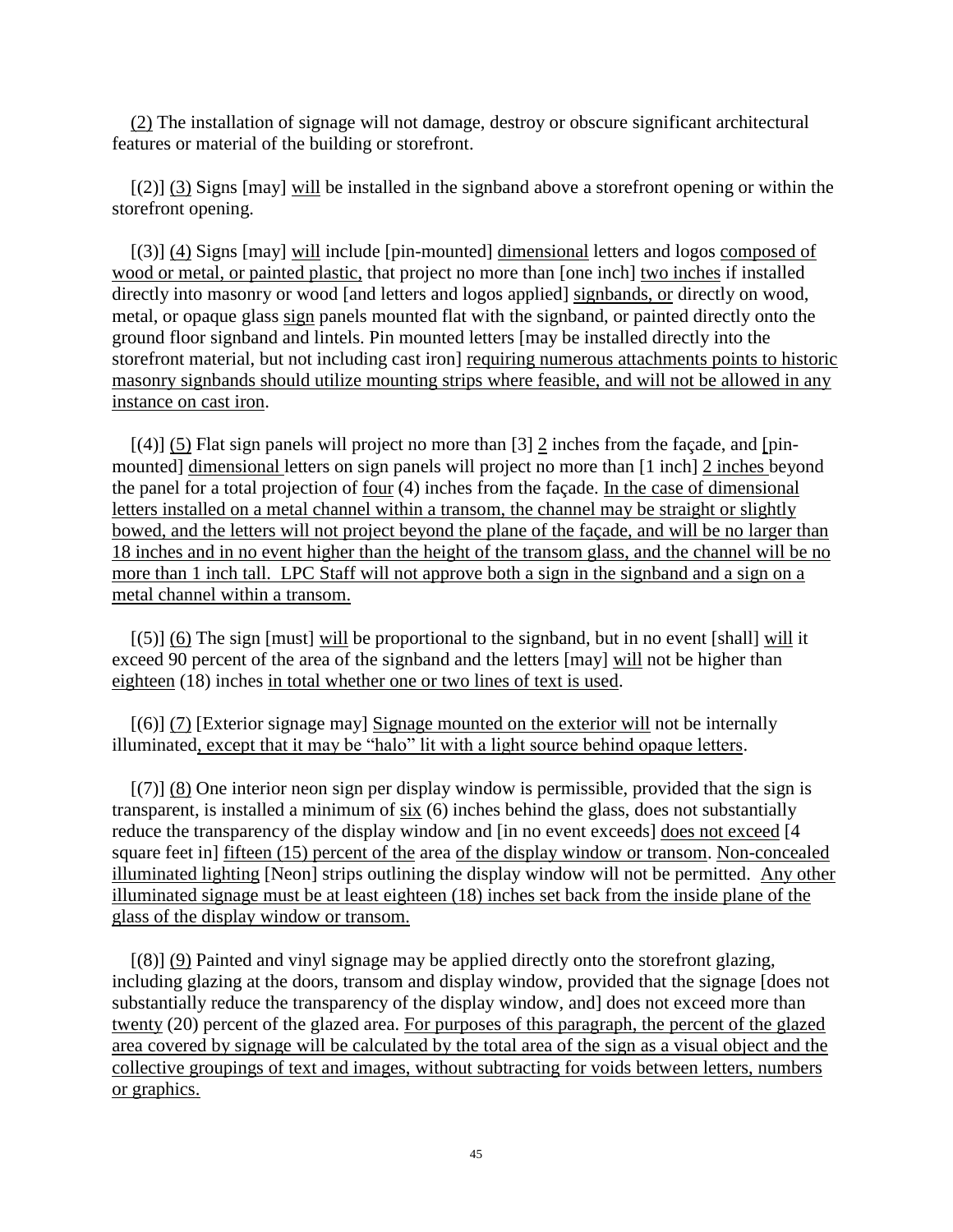[(9)] (10) Signage installed on the exterior may be illuminated externally with a shielded source of light, including "halo" lit with a light source behind opaque letters, or with a small ["goose-neck" type of] projecting fixture twelve (12) inches or less in length or width placed above the sign, with a maximum [of one fixture per 5 linear feet of sign] number of fixtures as follows: one fixture for the first one to six (1-6) feet of storefront opening; two fixtures if the storefront opening is between six to twelve (6-12) feet; three fixtures if the storefront opening is between twelve to eighteen (12-18) feet; and four fixtures if the storefront opening is between eighteen to twenty-four (18-24) feet. In no event will the light fixture arm project more than eighteen (18) inches from the sign. Cove fixtures must have the same finish as the sign, and if the sign projects from the façade, the cove fixture must be an integral part of the sign.

[(10)] (11) Light fixtures will be installed in areas of plain masonry, metal, or wood, provided that the installation does not damage, destroy, or obscure significant architectural features of the building or storefront.

 $[(11)]$   $(12)$  Lighting conduits will be concealed.

 $[(12)]$  (13) Exterior light fixtures, limited in number as set forth in paragraph (10), may only illuminate [storefronts and related] signage at signbands or sign panels, or may illuminate storefronts and/or awnings where no signbands or sign panels are being utilized.

[(13)] (14) In approving an application for signage the LPC [staff] Staff will consider the overall amount of approved and grandfathered signage for the storefront and building. If the [staff] LPC Staff determines that the overall amount of signage for the storefront or building is excessive and will detract from the architectural features of the building, the adjacent buildings, or the streetscape, the staff will require that existing or proposed staff approved signage be eliminated or reduced. Such signage includes but not limited to signs on awning skirts [and], signage in a signband, signage applied to the storefront glazing, and bracket signs. LPC Staff will not approve new signage that will result in a storefront having a sign in the signband, signage on an awning, signage in a storefront and a bracket sign.

(d) *Installation of [bracket signs] Bracket Signs.* The LPC [staff shall] Staff will issue a CNE for a bracket sign if the proposed work meets all of the following criteria:

(1) The armature [shall] will be installed below the second story, or above the second story at the lowest point to meet the minimum height criteria of the Zoning Resolution, within the storefront opening or on the flat face of a plain masonry, wood or metal pier, but not including cast iron, and [shall] will be mechanically fastened into the storefront infill or into the mortar joints of a plain masonry pier, or attached to the framing members at the underside of a metal canopy on an industrial building, and such installation [shall] will neither damage nor conceal any significant architectural features of the building.

(2) The armature [shall] will be a [dark finished] metal finished to be harmonious with the storefront finish, and [shall] will be simply designed.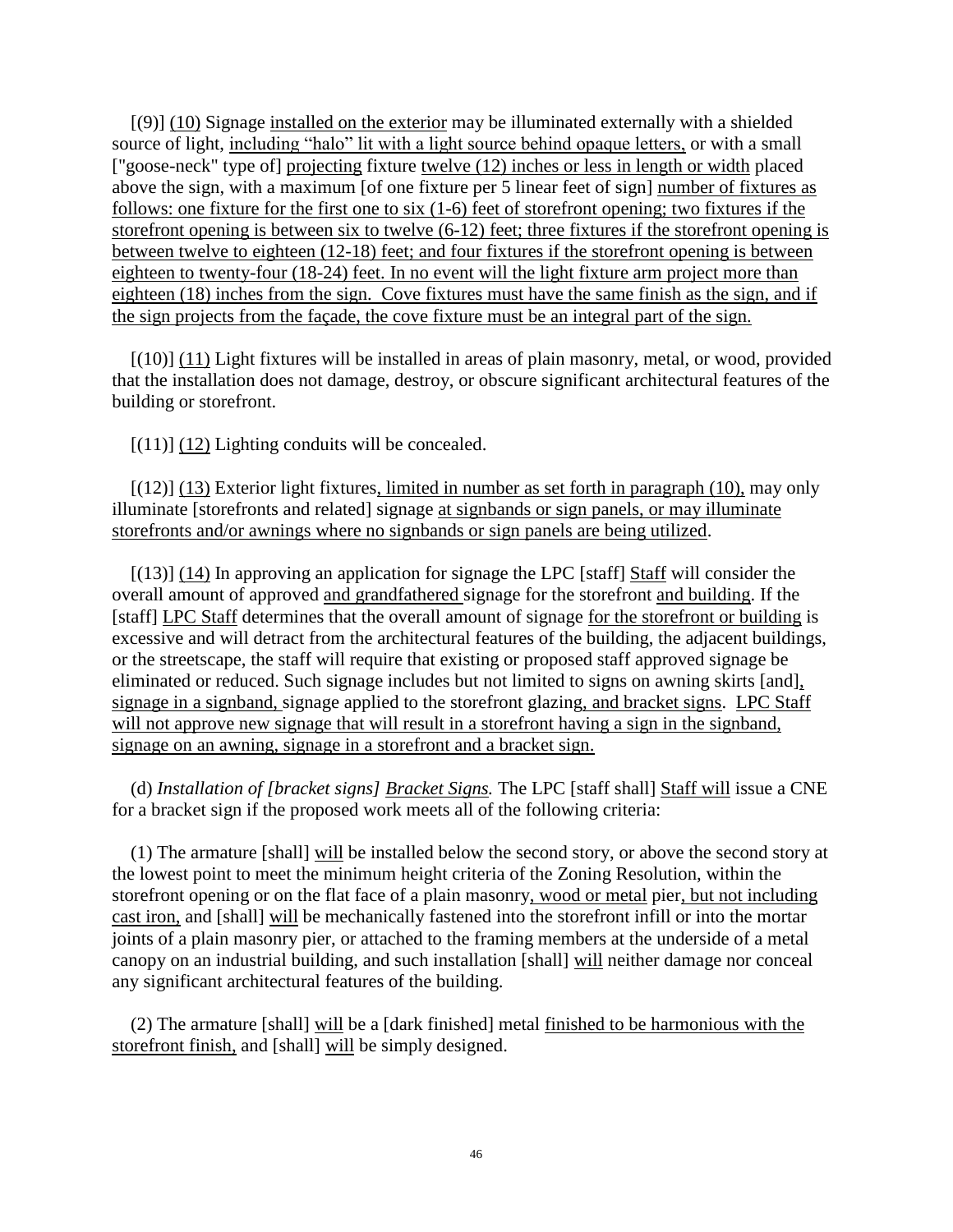(3) The display faces of the bracket sign may be made of wood or metal. If the bracket sign has display faces, the letters, words, numerals, illustrations or graphics[, etc.] may be painted or applied onto the display faces, and may be raised slightly from the surface. Any raised features, including letters, words, numerals, illustrations or graphics, must be made of wood or metal, or painted plastic. The overall width, as measured from face to face, [shall] will not exceed two (2) inches, and, if there are raised [letters, illustrations, etc.] features the bracket sign shall not exceed a width of three inches as measured from the outside plane of such raised features[letters or illustrations]. The display faces and the letters, words, numerals, illustrations or graphics, [etc.] whether raised or not, [shall] will be of a color or colors that do not detract from the significant architectural features of the building or neighboring buildings. No neon or other vividly bright colors [shall] will be permitted.

(4) The bracket sign [shall] will not be internally illuminated, [nor shall such sign have neon or L.E.D. (Light Emitting Diode) lighting of any kind, nor shall any lighting fixture or mechanism be attached to the armature] but the display faces may be externally illuminated by a lighting fixture that is integral or attached to the sign or armature, is, if not concealed, as small and discrete as possible and does not call attention to itself, and is finished to blend with the sign or armature.

(5) The bracket sign [may] will be fixed or may move freely from its points of attachment to the armature, but in no event [shall] will the bracket sign be made to move by mechanized or controlled means.

(6) Number of bracket signs for ground floor establishments.

(i) Except for signs subject to [subparagraph] subparagraphs (ii) and (iii) below, one bracket sign per ground floor establishment [shall] will be permitted.

(ii) In buildings with more than one ground floor establishment, one sign per establishment may be installed, provided that there is no more than [one sign per 25] two signs per twenty (20) feet of building façade fronting on a street, and further provided that the size, design, placement, materials and details of all of the armatures match or are similar. The placement of the bracket sign on the building [shall] will be in close proximity to the establishment that is identified on the bracket sign.

(iii) A ground floor establishment with a corner storefront may have one bracket sign on each building façade with at least [25] twenty (20) feet of street frontage, provided that each façade has a primary entrance and each bracket sign is located in close proximity to an entrance, but in no event [shall] will more than one bracket sign be located within twenty (20) feet of the corner of the building.

(7) Bracket signs for upper story establishments. A single armature for a bracket sign for an upper story establishment or establishments may be installed adjacent to the building entrance for such upper story establishments. This armature may hold one sign for each upper story establishment, provided such signs hang vertically underneath one another on the same armature,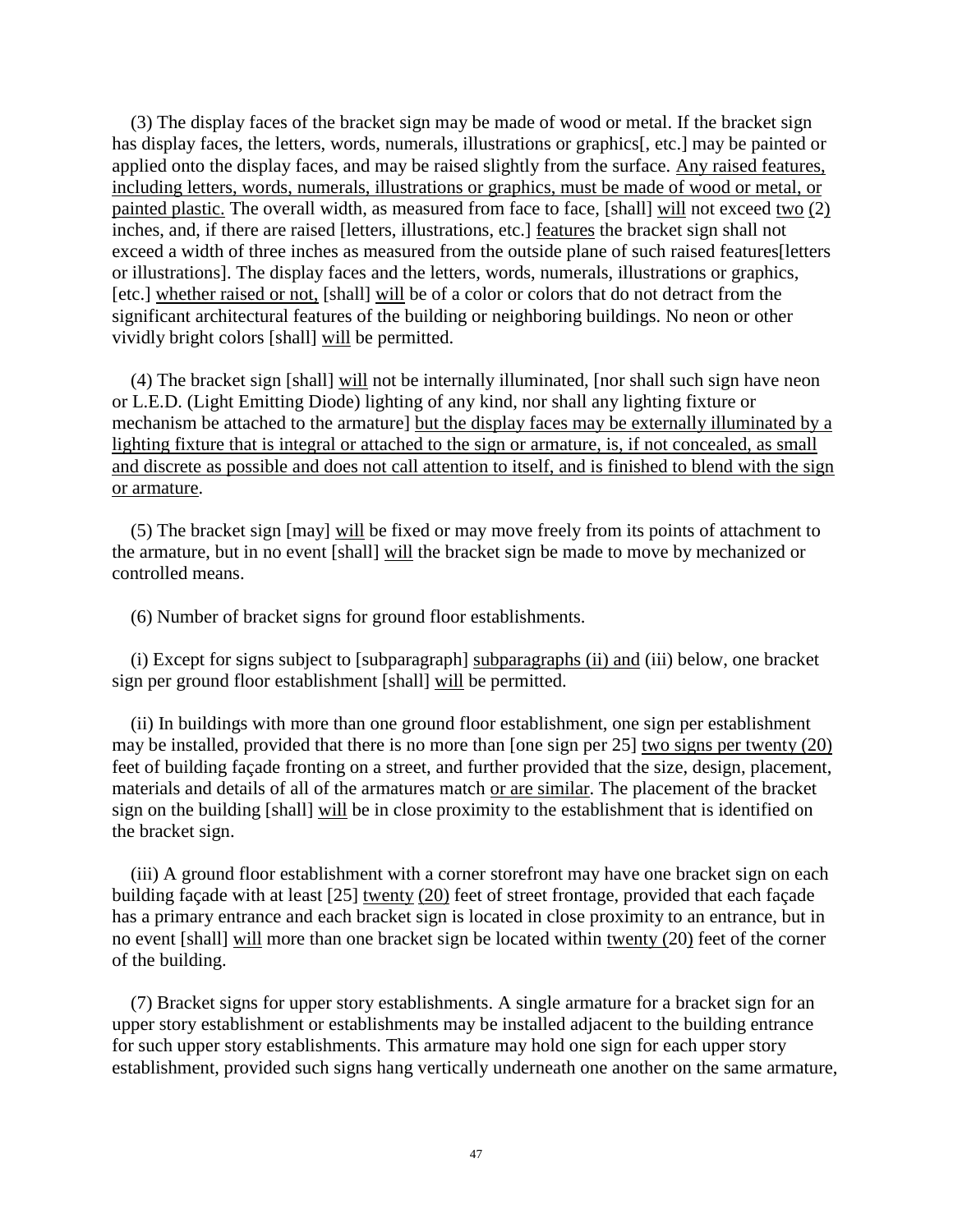and further provided that in no event [shall] will the total dimensions of such signs, taken together, exceed the size requirements specified in paragraph (8) below.

(8) The size of the bracket sign, oriented horizontally or vertically, [shall] will conform to the requirements of the Zoning Resolution, but in no event [shall] will the size exceed twenty-four (24) inches by thirty-six (36) inches[, oriented horizontally or vertically] in districts that were historically manufacturing or industrial in character, eighteen (18) inches by twenty-four (24) inches in districts that were historically commercial, or twelve (12) inches by eighteen (18) inches in districts that were historically residential in character. Novelty shapes, such as circles, polygons and irregular shapes are permitted, as are novelty objects, provided such shapes and objects generally fall within the parameters described in this paragraph.

(9) The projection of the bracket sign and armature beyond the property line [shall] will conform to the requirements of the Zoning Resolution and Building Code, but in no event shall extend more than 40 inches from the façade in districts that were historically manufacturing or industrial in character, eighteen (18) inches in districts that were historically commercial, and no more than [22] twelve (12) inches in districts that were historically residential in character.

(10) The bracket sign [shall] will be installed so that the lowest portion of the sign is at least ten (10) feet above the sidewalk.

(11) The establishment seeking approval for a bracket sign [shall] is not, for the same building, already [be] utilizing an LPC-approved, grandfathered or unapproved flagpole and banner, nor [shall] will it have approval from the LPC for installing a new flagpole and banner on the same building.

(12) In approving an application for a bracket sign, [the Commission staff shall] LPC Staff will consider the overall amount of [staff and Commission] approved and grandfathered signage for the storefront and building. If the [staff] Staff determines that the overall amount of signage for the storefront or building [with the proposed bracket sign] is excessive and will detract from the architectural features of the building, adjacent buildings or streetscape the [staff shall] Staff will require that other types of existing or proposed staff approved or approvable signage, including but not limited to signs on awning skirts and signage applied to the storefront glazing, be eliminated or reduced.

 (e) *Signage for Commercial Spaces Below the Sidewalk.* Where a commercial establishment has an entrance below the sidewalk level, LPC staff will issue an approval for a sign that is installed:

 (1) On a plain masonry band above the storefront opening, if one exists, and provided the signage otherwise meets the criteria set forth in subdivision (c); or

(2) On a flat metal or wood panel attached to an existing areaway fence, and provided:

 (i) The attachment does not damage original or historic fabric or call attention to itself or detract from significant features of the fence;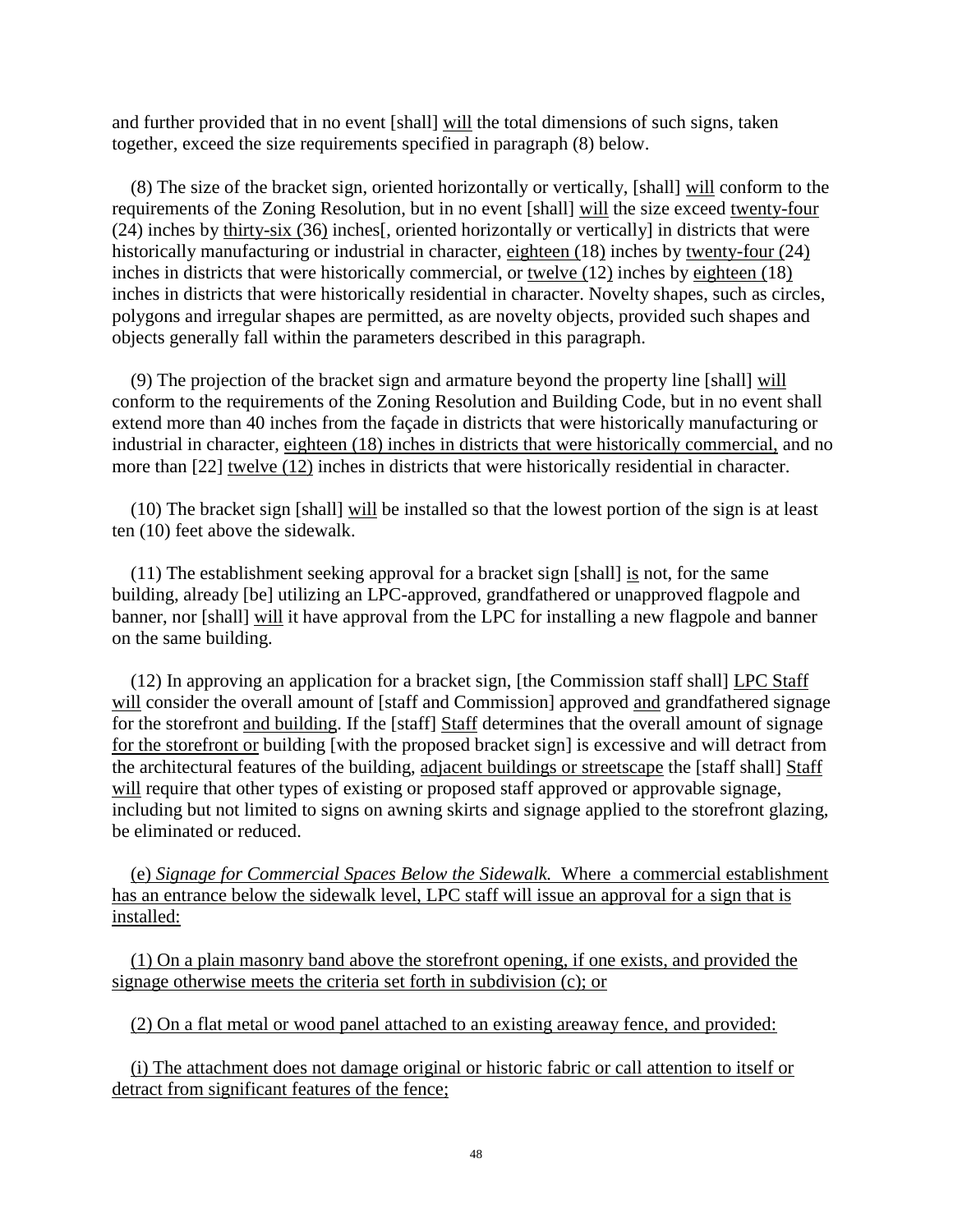(ii) The sign panel is not more than 1 inch thick and the signage is painted or applied to the panel; and

(iii) The panel is not bigger than twelve (12) inches by thirty-six (36) inches.

(f) *Miscellaneous Commercial Signage.*

 (1) Plaques. Plaques are a traditional form of advertising for professional services, such as doctors' offices. Staff will issue an approval for a metal, glass or stone plaque in connection with a storefront or on a building that does not contain a storefront, such as a row house or small apartment building, if the plaque:

(i) Is as-of-right under the Zoning Resolution and Building Code;

 (ii) Is installed into areas of plain, unornamented masonry or otherwise will not conceal or damage significant architectural features;

(iii) Is not more than one-half inch thick; and

 (iv) Is not larger than twelve (12) inches by eighteen (18) inches and the LPC Staff determines that due to its size and proportion the plaque does not call undue attention to itself; and

(v) If attached to a free-standing pole installed in an areaway;

(A) The pole has a dark finish and is not taller than six (6) feet;

 (B) The pole is installed through non-historic paving, away from the façade and does not obscure or hid decorative features of the building or detract from adjacent buildings;

(C) There are no more than three plaques on the pole;

(D) Each plaque is not larger than six (6) inches by twelve (12) inches.

 (2) Poster Boxes on Certain Types of Buildings*.* With respect to poster boxes on the facades of buildings used as theaters, religious institutions, community centers, libraries, museums, and clubs, or other buildings that traditionally used poster boxes, LPC staff will issue an approval if the poster box:

 (i) Is installed into areas of plain, unornamented masonry or otherwise will not conceal or damage significant architectural features;

(ii) Consists of a metal or wood frame with clear glass;

(iii) Any lighting is restricted to the inside of the box with concealed wiring; and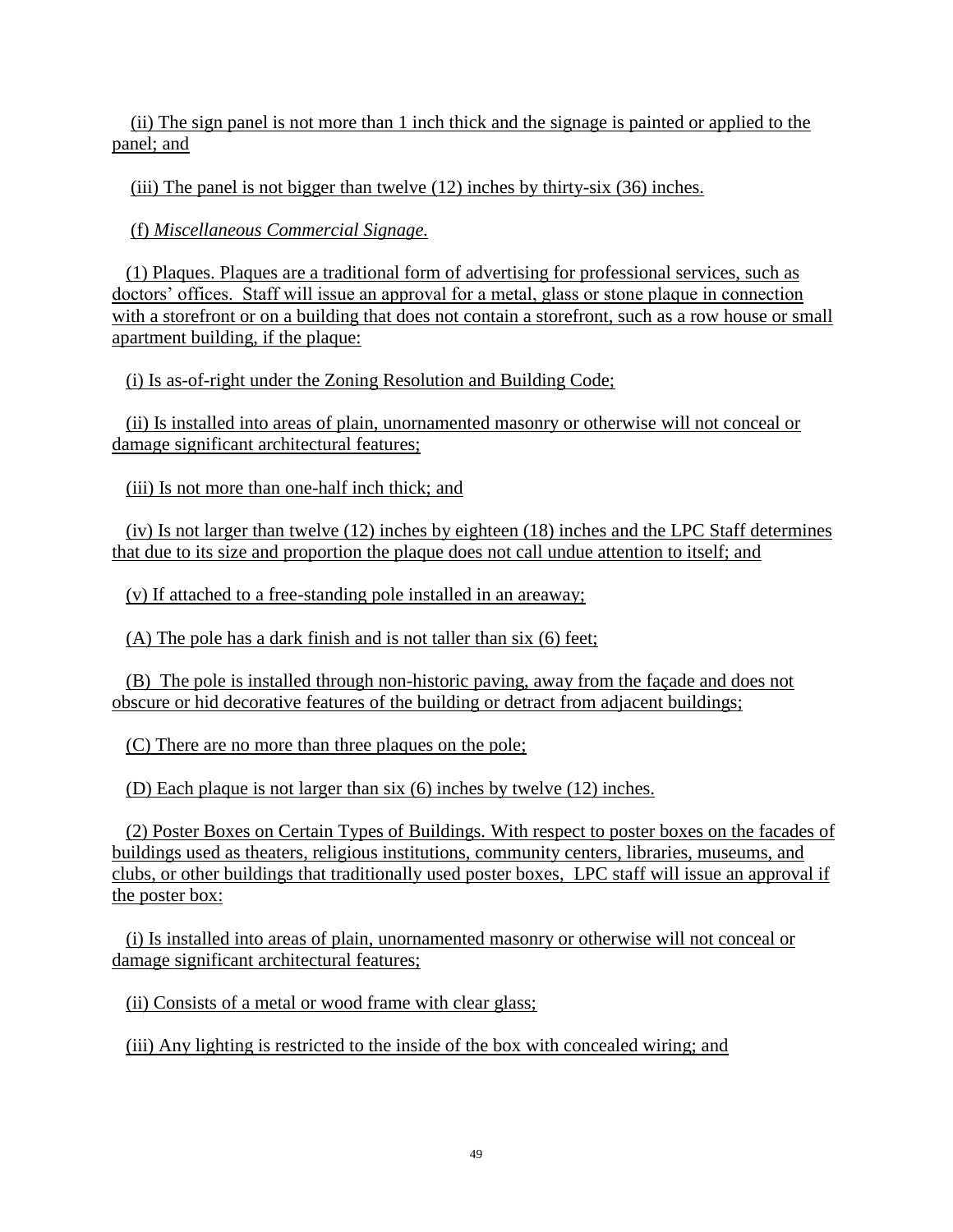(iv) The LPC staff determines the size of the box does not call undue attention to itself or detract from significant architectural features.

 (3) Menu Boxes*.* With respect to menu boxes on storefronts used as restaurants, LPC staff will issue an approval if there is no more than one menu box per entrance per street and such menu box:

(i) Is installed at or near the entrance;

 (ii) Is installed into areas of plain, unornamented masonry, or into non-historic storefront material, or otherwise will not conceal or damage significant architectural features, or is attached to an areaway fence in such a way that does not damage original or historic fabric or call attention to itself or detract from significant features of the fence;

(iii) Consists of a metal or wood frame with clear glass;

 (iv) Is not larger than twenty-eight (28) inches by thirty (30) inches and LPC Staff determines that because of its size it does not call undue attention to itself or detract from significant architectural features; and

(v) Any lighting is restricted to the inside of the box with concealed wiring.

§ 8. Section 2-14 of Subchapter B of Chapter 2 of Title 63 of the Rules of the City of New York is REPEALED and a new section 2-14 is added to read as follows:

# §2-14 **Windows and Doors**

### (a) *Introduction.*

 These rules apply to proposals for work involving the installation of windows and doors at buildings that are Individual Landmarks or are within a historic district or scenic landmark in existing window and door openings. The rules are categorized according to types of facades (e.g., primary facades; visible secondary facades; and minimally visible and non-visible facades) and building types (e.g., small residential and commercial buildings; large residential and commercial buildings). In addition, these rules govern the creation of modified window openings and new window and door openings, and the installation of windows and doors in such openings. Finally, the rules cover window and door "add-ons", such as storm windows and doors, screens and applied films.

(b) *Definitions*. As used in this section, the following terms have the following meanings:

**Color.** "Color" means the sensible perception of hue, value and saturation characteristics of surfaces of window and door components. In the event of disagreement, the Munsell system of color identification will govern.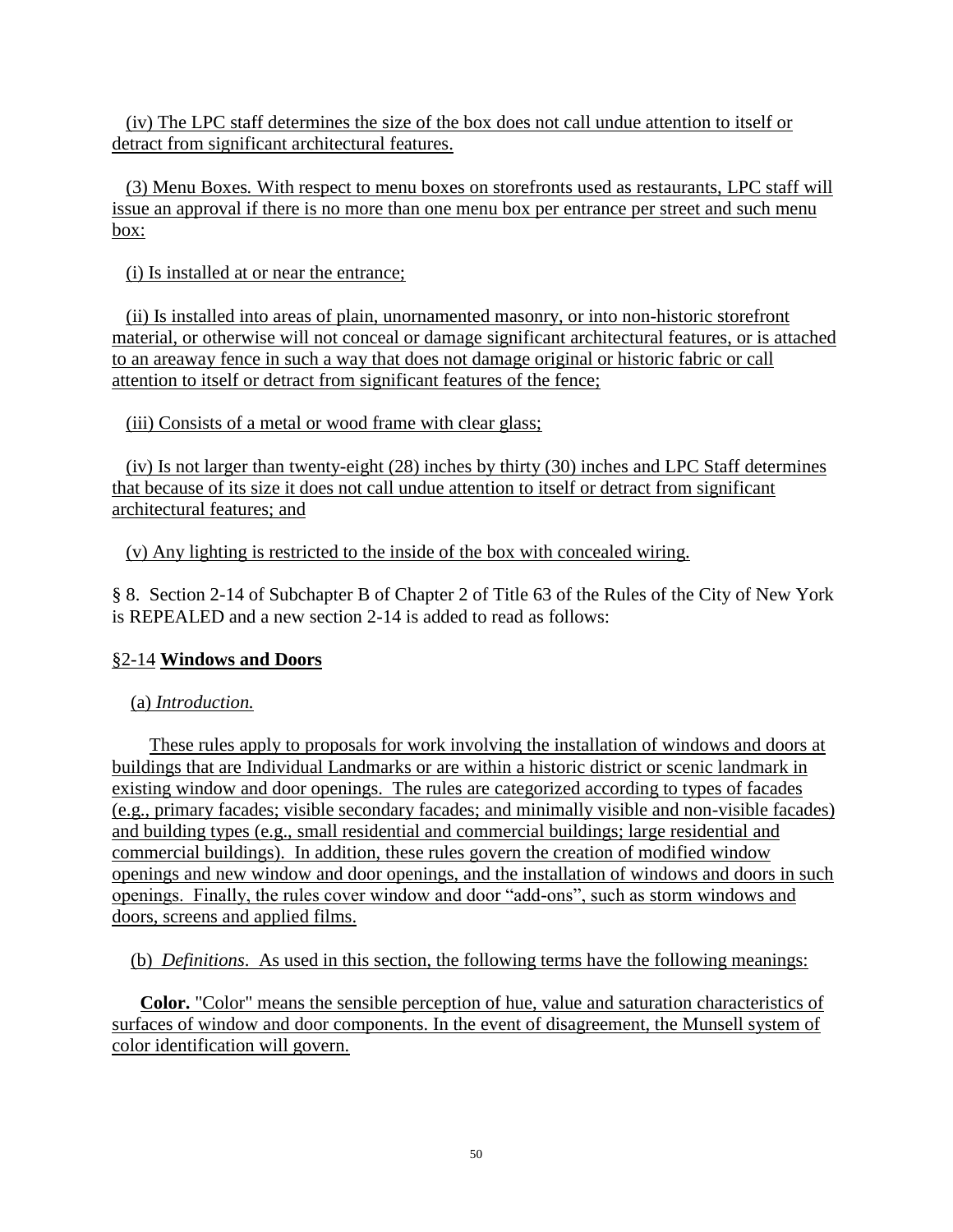**Commission.** "Commission" means the Landmarks Preservation Commission as established by §3020 of the New York City Charter.

**Commissioners.** "Commissioners" means the eleven Commissioners of the Landmarks Preservation Commission, including the Chair, as established by §3020 of the New York City Charter.

**Configuration.** "Configuration" means the number, shape, organization and relationship of panes (lights) of glass, sash, frame, muntins, or tracery.

**Details.** "Details" means the dimensions and contours of both the stationary and moveable portions of a window or door, and moldings.

 **Dutchman.** "Dutchman" means a repair technique for replacing small sections of a damaged material with new material that matches the original material.

**Entrance infill.** "Entrance infill" means the assembly of door(s), transom(s), sidelight(s), spandrel(s) and other framing elements, as opposed to a singular door, within an entrance opening.

**Existing window or existing door.** "Existing window" or "existing door" means the window and/or door existing at the time of designation or a window and/or door which has been changed subsequent to designation pursuant to a permit issued by the Commission.

**Fenestration.** "Fenestration" means the arrangement, proportioning and design of windows in a building.

**Finish.** "Finish" means the visual characteristics, including color, texture and reflectivity of exterior material. Finish can be based on the original or historic finish, or finishes used at similar buildings in later eras of significance typical of a particular historic district as an alternative to matching the original or historic finish.

**Frame.** "Frame" means the stationary portion of a window or door unit that is affixed to the facade and holds the sash or other operable portions of the window or door.

**Glazing.** "Glazing" means the material, usually glass, that fills spaces between sash members (rails, stiles and muntins), commonly referred to as panes or lights. *Note:* glazing may consist of multiple layers of glass, including laminated glass and insulated glass with or without low-e coatings, provided the glass is otherwise clear.

**Head.** "Head" means the upper horizontal part of a window or door frame or opening.

**Historic window or historic door.** "Historic window" or "historic door" means:

(1) a window or door installed at time of construction of the building; or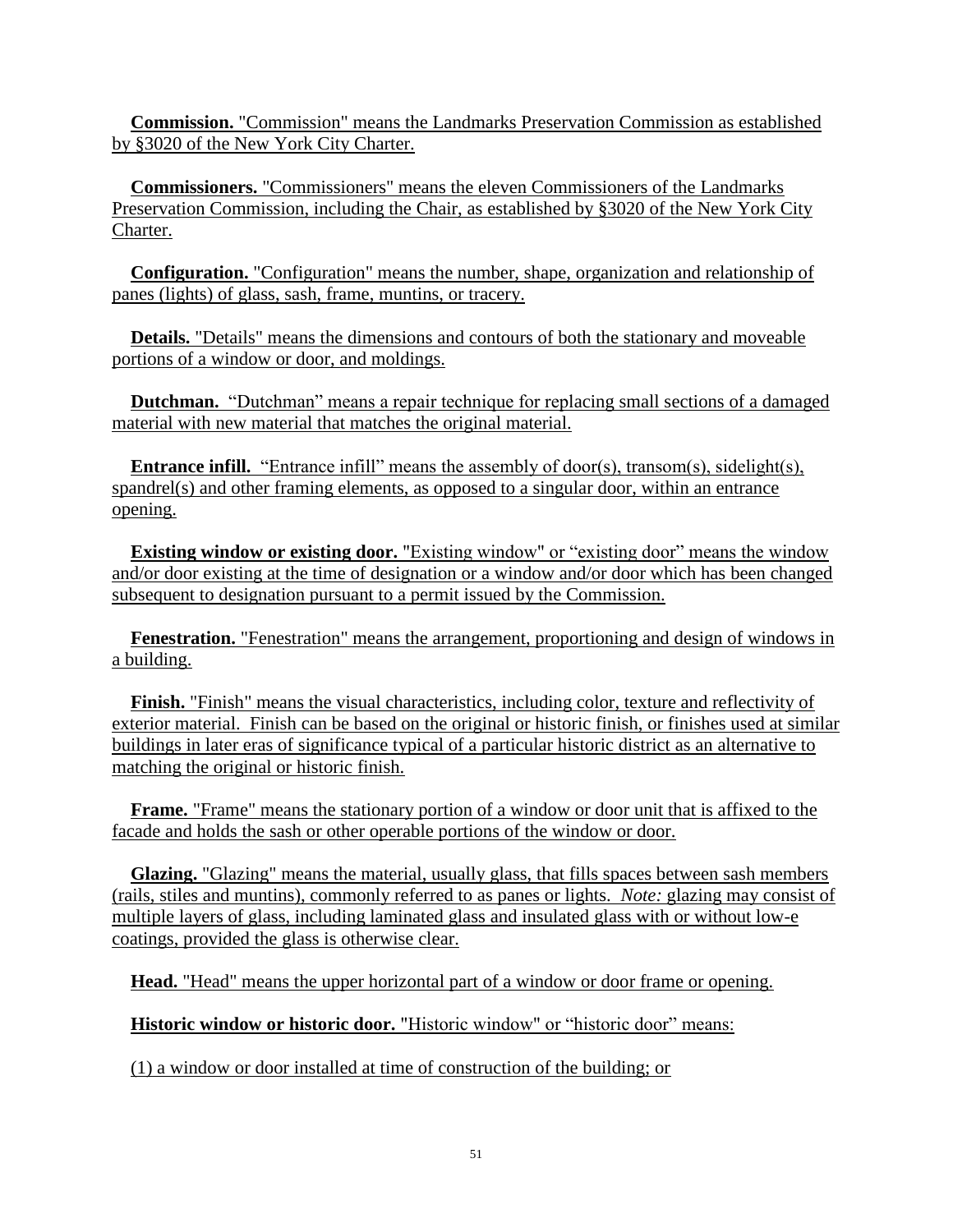(2) a window or door of a type installed at time of construction of similar buildings in similar periods and styles; or

(3) a window or door installed at time of major facade alterations 30 or more years ago.

**Jamb.** "Jamb" means the side parts of a window or door frame or opening, as distinct from head and sill.

**Landmarks law.** "Landmarks Law" means Title 25, Chapter 3 of the Administrative Code of the City of New York.

**Light.** "Light" means a pane of glass, a window, or a sub-pane of a window or door.

 **Low-e. "Low-e**" means a coating or sheet of material applied to glass that reduces the amount of heat transferred through the glass, which is considered clear or untinted for the purposes of these rules.

**LPC.** "LPC" means the Commission acting in its agency capacity to implement the landmarks law.

 **LPC Staff.** "LPC Staff" means the staff of the Landmarks Preservation Commission acting in the Commission's agency capacity.

**Match**. "Match" means either an exact or an approximate replication. If not an exact replication, the approximate replication must be designed so as to achieve a suitable, harmonious and balanced result.

**Meeting rail.** "Meeting rail" means a sash rail in a double-hung window designed to interlock with an adjacent sash rail.

**Member.** "Member" means a component part of a window or door.

**Molding.** "Molding" means a piece of trim that introduces varieties of outline or curved contours in edges or surfaces as on window or door jambs and heads. Moldings are generally divided into 3 categories: rectilinear, curved and composite-curved.

**Mullion.** "Mullion" means a vertical primary framing member that separates paired or multiple windows within a single opening.

**Muntin.** "Muntin" means the tertiary framing member that subdivides the sash into individual panes, lights or panels; lead "cames" are often used in stained glass windows. *Note:* Muntins may be traditional true divided, or simulated divided light ("SDL") type; however, grids placed between two sheets of glass only are not considered muntins.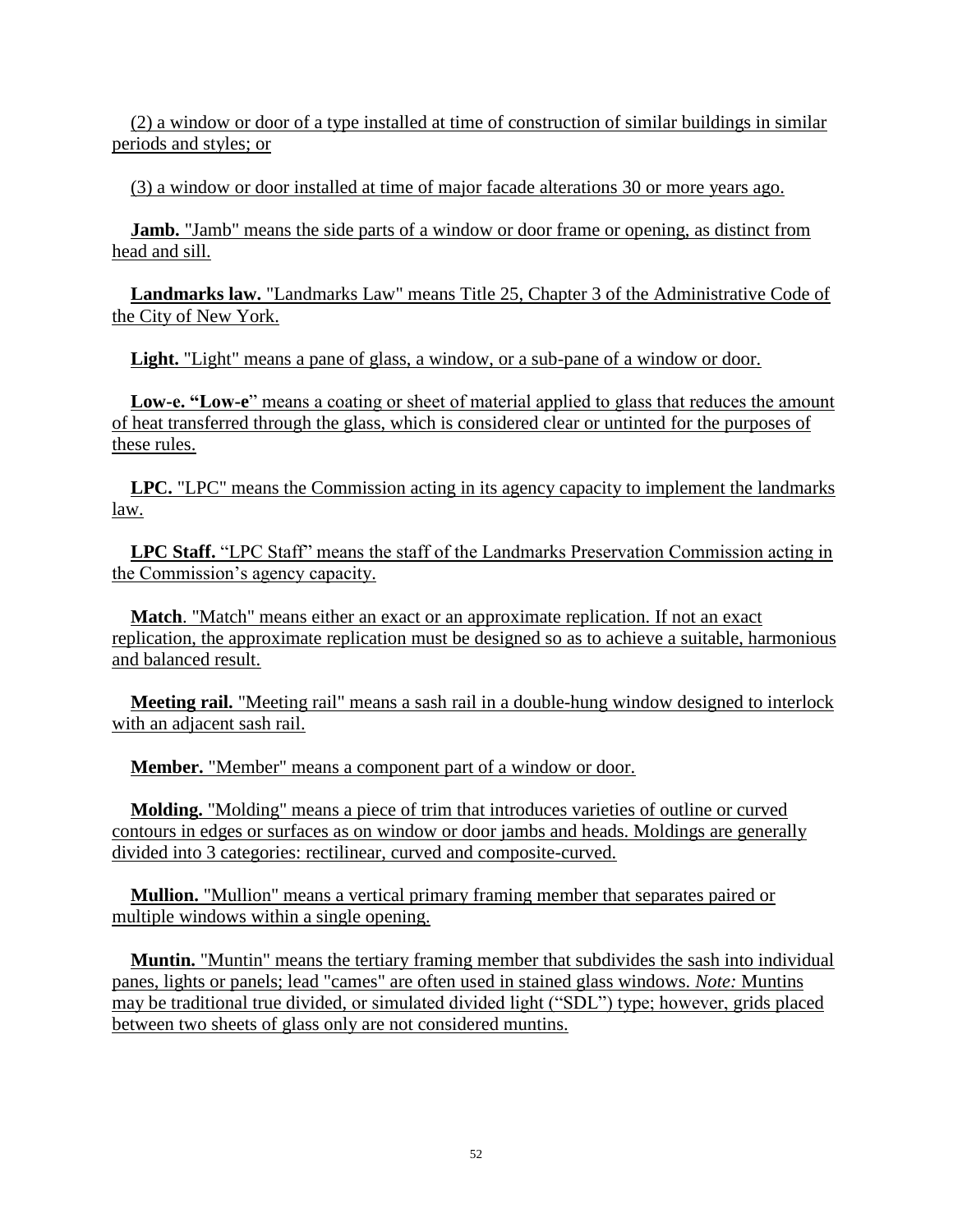**Operation.** "Operation" means the manner in which a window or door unit opens, closes, locks, or functions (e.g., casement or double-hung). If non-operable, a window unit (such as a side light) is identified as "fixed."

**Panning.** "Panning" means an applied material, usually metal, that covers the front (exterior) surface of an existing window frame or mullion.

**Permit.** "Permit" means any permit, certificate or report issued by the Commission in accordance with the provisions of the Landmarks Law.

(1) "PMW" means Permit for Minor Work as defined by §25-310 of the Landmarks Law.

(2) "CNE" means Certificate of No Effect as defined by §25-306 of the Landmarks Law.

(3) "C of A" means Certificate of Appropriateness as defined by §25-307 of the landmarks law.

 (4) "Report" means the report referenced in §25-318 of the Landmarks Law or a report issued in connection with a review of work pursuant to § 856(h) of the New York City Charter.

**Primary facade.** "Primary facade" means:

 (1) a façade fronting a street or public thoroughfare that is not a street, such as a mews or court;

 (2) A visible façade that possesses a level of design or significant architectural features that are commensurate with the building's street-fronting façade(s), and where such façade (i) faces but does not front a street, such as a setback façade, or (ii) is part of a dominant massing element where at least one façade is street-fronting or street-facing, such as a tower element; and

(3) A façade with a primary entrance to the building.

**Rail.** "Rail" means a horizontal sash member.

**Repair**. "Repair" means work to correct deterioration or decay of, or damage to, a window or door or any part thereof and to restore same, as closely as may be practicable, to its condition prior to the occurrence of such deterioration, decay or damage. The term "ordinary repair" refers to work that does not require a permit.

**Restoration.** "Restoration" means the process of returning, as nearly as possible, a building or any of its architectural features to its original form and condition.

**Sash.** "Sash" means the secondary part of a window which holds the glazing in place. It may be operable or fixed, and is usually constructed of horizontal and vertical members. A sash may be subdivided with muntins.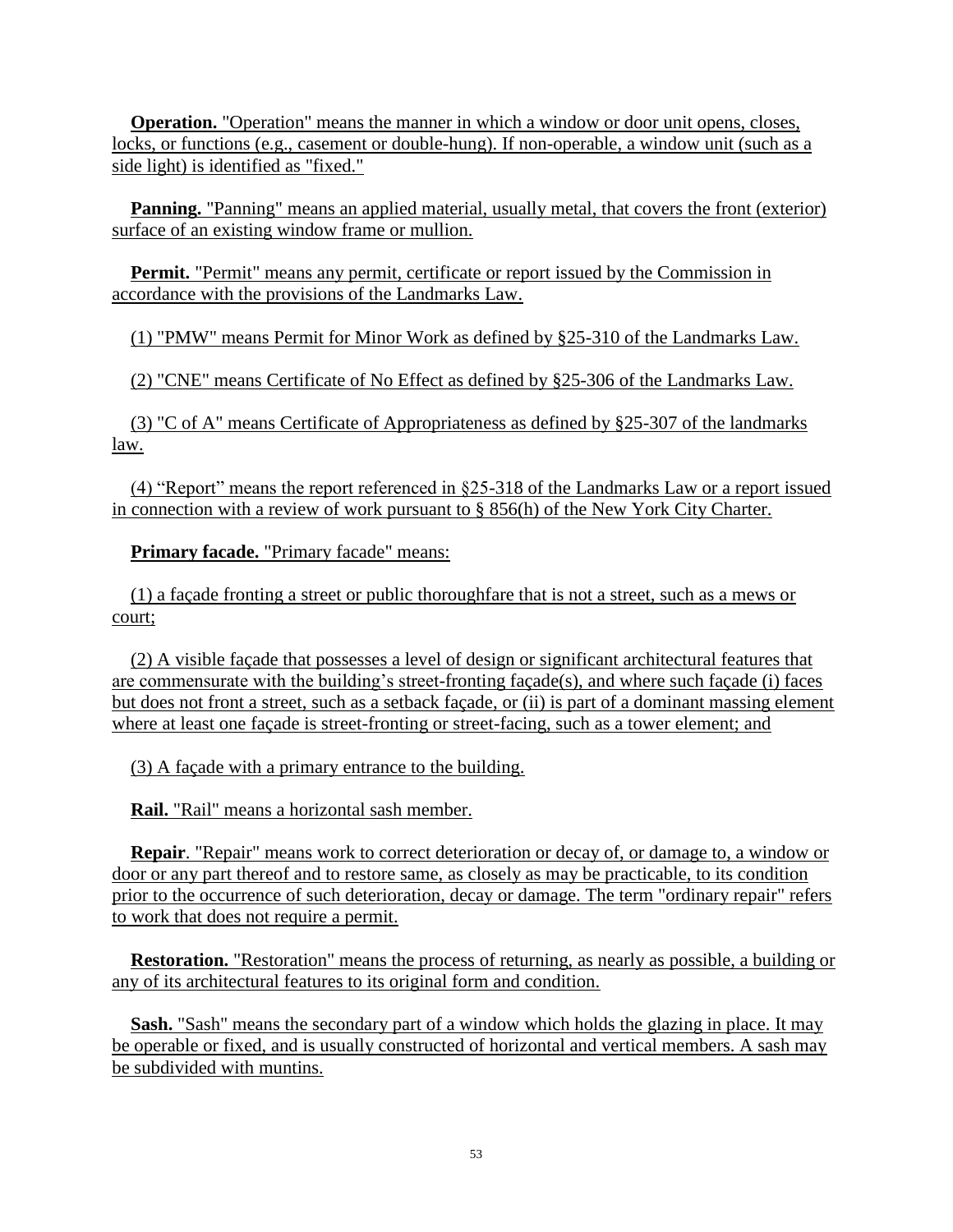**Secondary facade.** "Secondary facade" means a facade that does not front on a street or a public thoroughfare and that does not possess significant architectural features that are commensurate with the street fronting façade.

**Significant architectural feature.** "Significant architectural feature" means an architectural component of a building that contributes to its special historic, cultural and aesthetic character, or that in the case of an historic district reinforces the special characteristics for which the district was designated.

**Sill.** "Sill" means the lower horizontal part of a window frame or window opening; also the accessory member which extends as a weather barrier from frame to outside face of wall.

 **Special window or special door.** "Special window" or "special door" means a window or door that possesses rare or distinctive traits reflective of its style and age, including but not limited to:

 (1) A rare shape and distinctive pattern, including but not limited to square sash with complex arched paneling; diamond, round and oval sash; sash with intersecting curved muntins; and multi-light sash or door leafs with densely-gridded window panes of thirty (30) square inches or less; and arch-headed doors. Unless otherwise classified as a special window or special door, the following window types are not considered special windows: square sash; square sash with simple arched paneling (e.g., half-round arch, elliptical arch, quarter-round arch, pointed arch); fixed or operable sash in simple arched transoms; sash with simply curved muntins; and multilight sash or door leafs with large panes of more than thirty (30) square inches.

 (2) Distinctive glazing, including but not limited to leaded; stained; etched; textured; and curved glazing. Unless otherwise classified as a special window or special door, clear or frosted glazing is not considered distinctive.

 (3) Fine craftsmanship and/or distinctive materials, including bronze; brass; nickel silver; cast metal; and elaborate carved woodwork. Unless otherwise categorized as a special window or special door, the following are not considered fine craftsmanship or distinctive materials: copper or other sheet metal; kalamein; rolled steel; and extruded aluminum.

 (4) Unique typology, including curved sash; bi-folding sash; operable true arch-headed double-hung or casement sash; and monumental window or door assemblies. Unless otherwise categorized as a special window or special door, the following are not considered unique: pivot sash, French doors, and casements.

(5) Age, including original windows at buildings constructed prior to 1850.

**Stile.** "Stile" means a vertical sash member.

**Story.** "Story" means a habitable floor level, including a basement but not including a cellar.

(c) *Work for Which No Approval is Required.*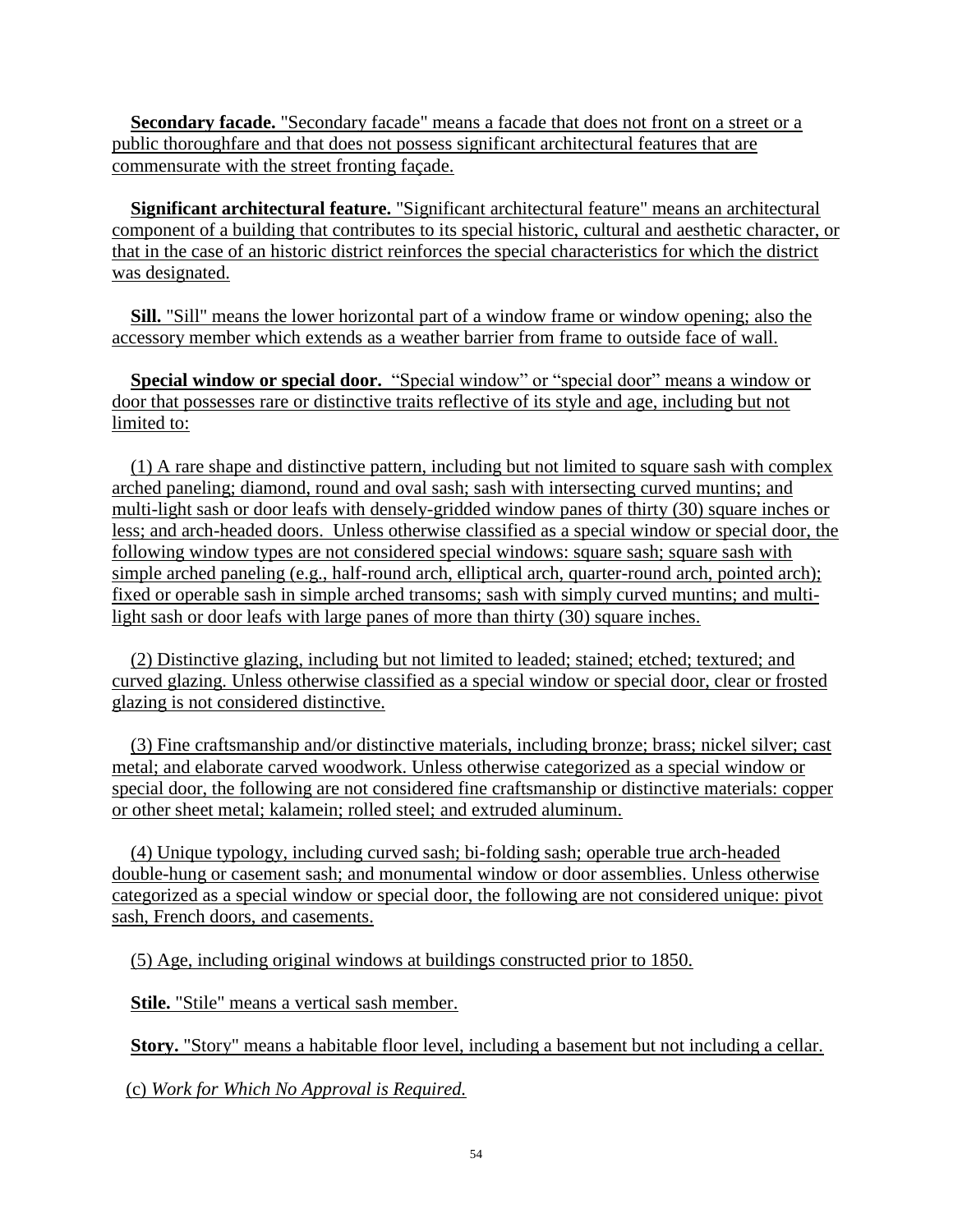(1) Maintenance, repair and retrofit of windows, doors and add-ons, except for special windows and special doors if removal to an off-site location is required to perform the work. Ordinary maintenance, minor repair and retrofits, including modifications to improve energy efficiency and weatherization, to windows, doors and add-ons (e.g., screens, storm windows, and films) at primary facades and secondary facades of Individual Landmarks and buildings in historic districts and scenic landmarks, including:

(i) In-kind replacement of clear glass, glazing putty and stops, and screens;

 (ii) Prepping and repainting of windows, doors and add-ons to match the existing color and finish;

(iii) Replacing or installing perimeter caulking and sealants;

 (iv) Repairing or replacing window or door hardware, such as hinges, knobs and handles, but excluding ornate historic exterior hardware on special doors;

(v) Replacing or installing weather-stripping;

(vi) Patching or straightening metal window and door components;

 (vii) Patching or consolidating wood fibers or partially rebuilding wood window and door components with Dutchmen.

 (2) Interior add-ons. New interior window and door add-ons at primary facades and visible portions of secondary facades, if the work meets all of the following criteria applicable to the work:

(i) The work is not occurring in an Interior Landmark;

 (ii) The interior add-ons have no mullions, muntins or wide frames that are conspicuous as seen through the glazing of the primary window or door from the exterior of the building;

 (iii) The interior add-ons have clear glass or clear acrylic (including plexiglass) or screens with a dark fabric; and/or

(iv) The add-on is an applied film and is clear.

 (3) Interior and exterior add-ons at non-visible facades. New interior and exterior window and door add-ons at non-visible portions of secondary facades if the work is not occurring in an Interior Landmark and no significant exterior architectural feature of the window, door or building will be lost or damaged.

 (d) *Installation of Exterior Add-Ons for Windows and Doors in Individual Landmarks and Buildings in Historic Districts and Scenic Landmarks*.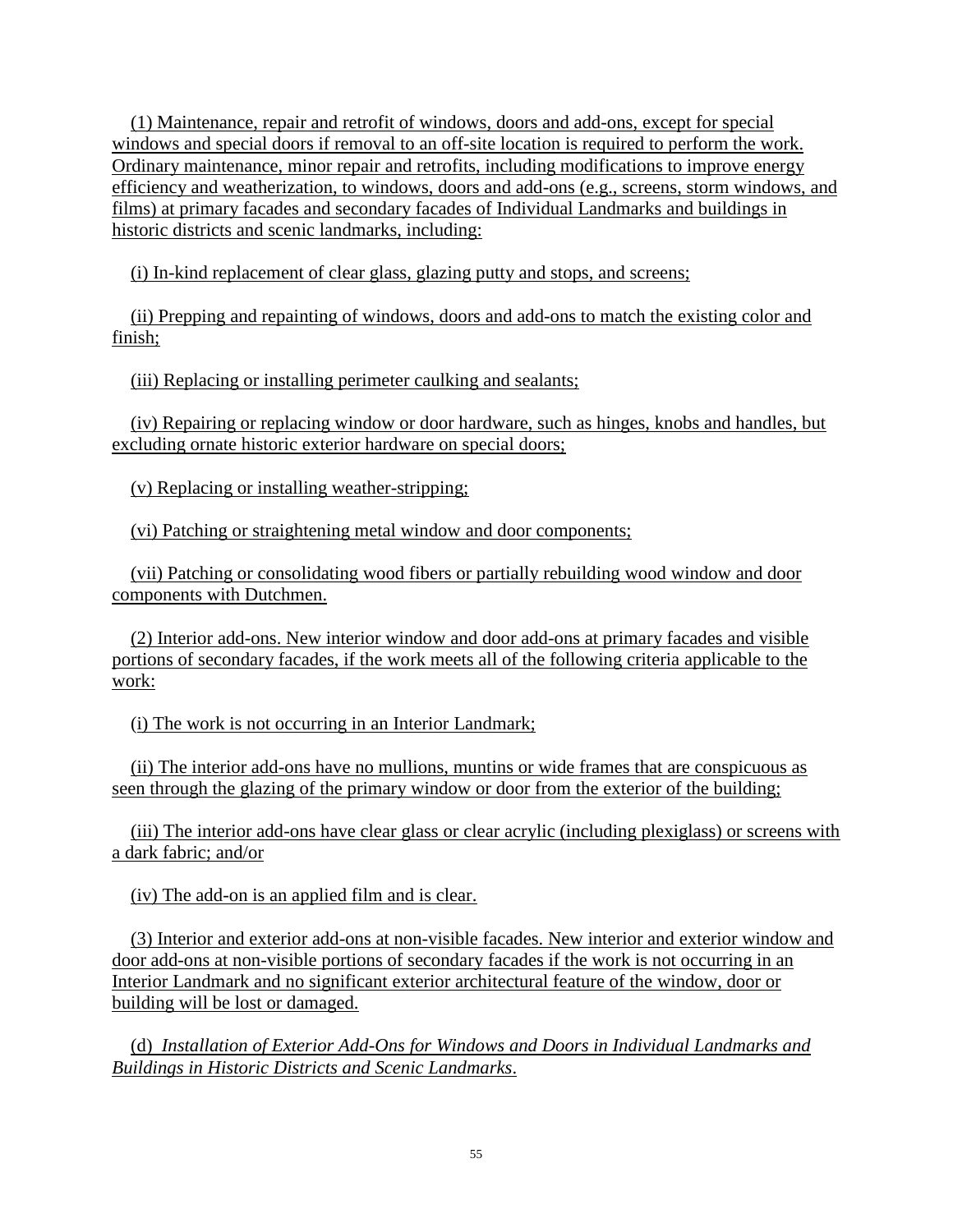(1) Storm windows and doors and screens. LPC Staff may approve an application for new exterior window and door add-ons at primary facades and visible portions of secondary facades, provided the work meets all of the following criteria applicable to such work:

 (i) The add-on fits tightly within the window or door opening with minimal or no sub-frame around the perimeter, and is set as far back from the plane of the exterior wall as possible;

 (ii) The add-on will be made of wood, metal or fiberglass with a finish that matches the color of the primary window or door frame, with clear glass;

 (iii) A window add-on will have horizontal mullions or meeting rails that match the primary window's meeting rail or substantial mullions, is placed in the same relative location, with no additional divisions;

 (iv) A door add-on will have horizontal mullions only in conjunction with the rails of the primary door, with no additional divisions; and

 (v) The installation of the add-on will not damage or destroy any significant feature of the window, door or building.

 (2) Applied films. LPC Staff may approve an application for applied films on windows or doors at primary facades and visible portions of secondary facades, provided the work meets all of the following criteria applicable to such work:

 (i) The applied film is clear or translucent and/or tinted in greyscale, except that only clear film may be used for special windows or doors;

(ii) The installation is on the interior face of the glass and is reversible; and

 (iii) If translucent and/or tinted, the overall installation is limited in scope so as to not change the character of the overall fenestration of the building (for example, applied only at bathroom windows).

(e) *Special Windows and Special Doors; Any Facade.*

(1)If existing original or historic special windows or special doors are deteriorated beyond reasonable repair, as described in a condition assessment submitted by the applicant, new windows or doors may be approved if they match the original or historic windows and doors in terms of details, materials, operation, configuration and finish. The assessment should generally be prepared by a qualified architect or engineer; however, for more limited scopes of work a contractor or other professional with preservation experience may be deemed acceptable. For purposes of this subdivision, the criteria established for window replacement at Primary Facades of Individual Landmarks will be used, with the additional variations and exceptions as described in paragraph  $(f)(1)$ .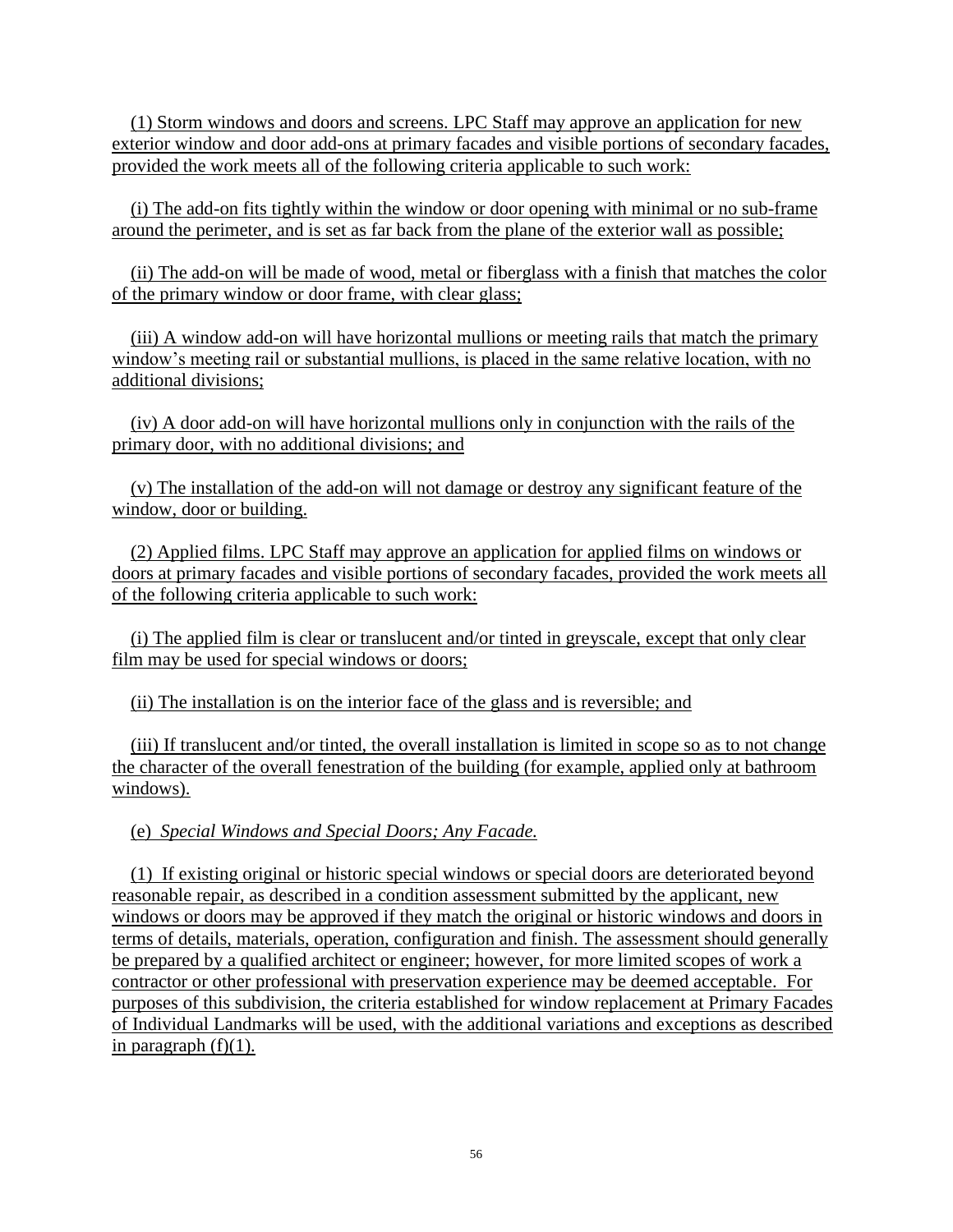(2) A window that is special due only to its glazing can be removed and reinstalled in a new window sash that otherwise complies with the relevant criteria for replacement of non-special windows.

#### (f) *Primary Facades.*

(1) General criteria. New windows or doors may be approved if they match the original or historic windows and doors in terms of details, materials, operation, configuration and finish. Historic doors may be replaced only if they are deteriorated beyond reasonable repair, as described in a condition assessment. For purposes of this subdivision, the following variations and exceptions apply, except as noted in each provision.

 (i) Details. Variations in details will be permitted if such variations do not significantly affect the visual characteristics of the window or door. LPC Staff may approve a diminution of glazing area from the historic window not to exceed ten (10) percent for metal windows and six (6) percent for wood windows, except that the diminution percentages may be slightly exceeded for specific window types due to their small size or muntin pattern, or due to building, energy, accessibility or other code requirements that must be met, provided that LPC Staff determines that the proposed window will not call attention to itself or detract from the significant architectural features of the building. In addition to the window sashes, door leafs and frames, the new window's or door's muntins, mullions and brickmolds must also match the historic condition. Simulated divided light ("SDL") muntins are acceptable substitutes for true divided light muntins, provided the exterior muntins are built into the frames of the sashes and are of the same material and there are spacers between multiple layers of glass and interior muntins. At large residential and commercial buildings in historic districts, spacers and interior muntins are not required.

### (ii) Materials.

 (A) A historic wood window or door can be replaced with wood of any species. A historic metal window or door can be replaced with a different metal, including replacing metal-clad windows with a non-metal substrate material. However, Special Windows and Special Doors may require matching the original material exactly.

 (B) At small residential and commercial buildings in historic districts, straight- and archheaded, double-hung wood windows for which the historic condition had no divided lights (without muntins) may be replaced with windows of a different material, including aluminum and fiberglass, but not including vinyl, provided the historic wood brickmolds are retained or replicated in wood, aluminum or fiberglass; the new windows are installed in the same plane as the historic window; and the window and brickmolds have a matching finish that replicates the historic finish;

 (C) If the historic transom window originally or historically had stained or leaded glass but did not retain such glass at the time of designation, the replacement window does not have to match the stained glass but can be either clear glass or recall the stained or leaded glass window.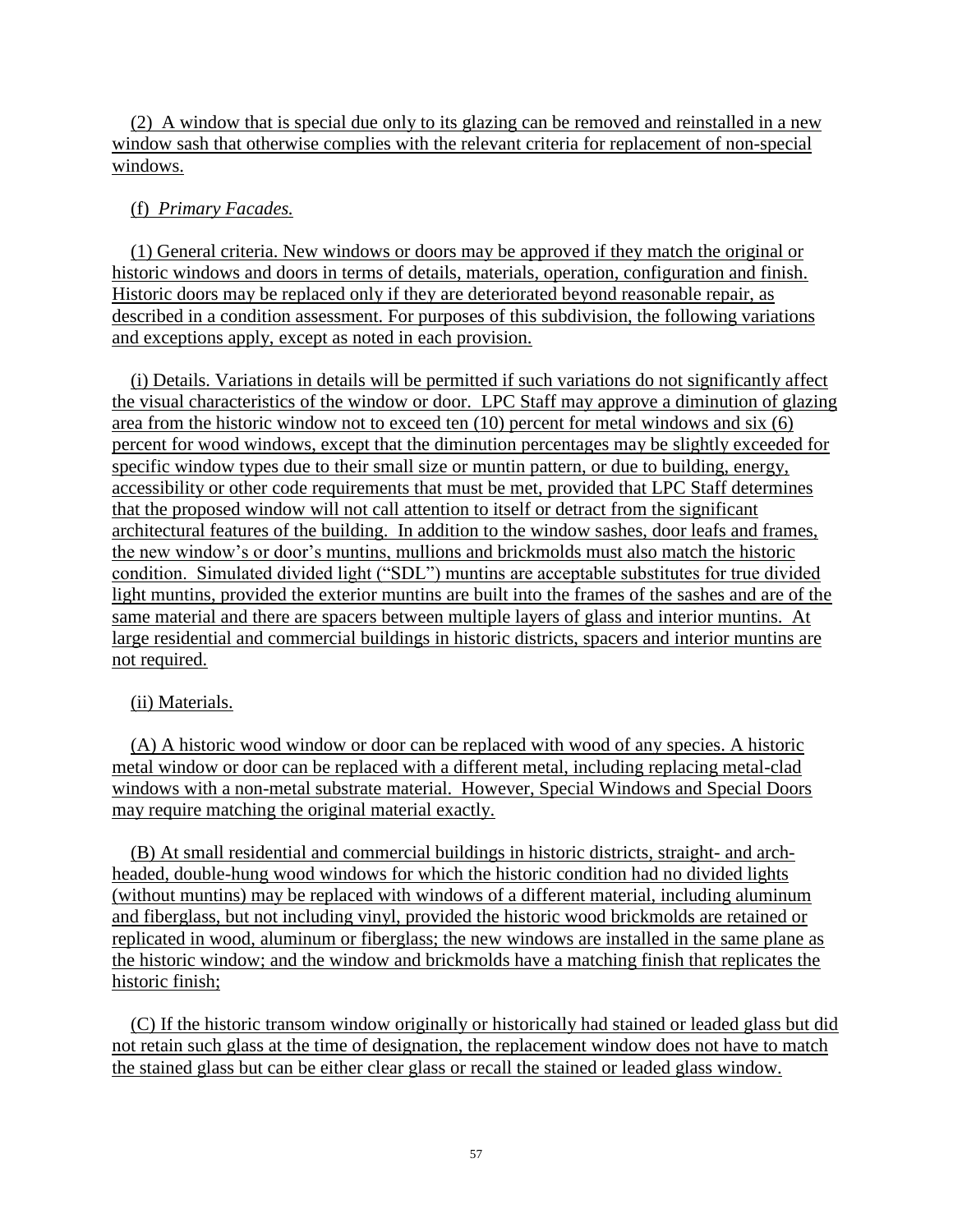(iii) Operation.

 (A) The upper sash of a double-hung window, or of a transom window, may be fixed, and the direction of the swing (e.g., outward or inward) of a casement, awning or hopper window may be changed.

 (B) Except at Individual Landmarks, the historic operation of the lower sash of a double-hung window may be changed to a hinged operation to meet high-performance energy-efficiency or accessibility standards or goals provided that:

 (a) The operation of the lower sash is limited to an inward tilting hopper for ventilation, except for additional inward turning capabilities for maintenance purposes only, and the plane of the lower sash approximates that of the historic sash;

 (b) The details closely match that of the historic double-hung window, with additional dimensional tolerances (typically deeper sashes and frames) to accommodate thicker insulated glazing and the change in operation at the lower sash, and such additional minor changes do not call attention to themselves or detract from the appearance of the building or adjacent buildings, if in a district; and

 (c) All windows on the primary facades eligible for this exception, excluding special windows, are being replaced at the same time or as part of an approved master plan to ensure a uniform installation and appearance.

 (C) The operation of a door must match the historic operation, except that the historic operation of a swinging door may be changed to fixed or reversed in swing or hinging; in addition, the historic operation of a swinging, sliding, roll-down or overhead garage or loading door may be substituted interchangeably;

 (D) Except at Individual Landmarks, the historic operation of a pivot window may be changed to a hinged operation matching the vertical or horizontal orientation of the pivot operation; and

 (iv) Configuration of a door. The following exception to matching the configuration of a historic door may apply if the door is not a Special Door or located on an Individual Landmark: the historic configuration of equal leaf paired doors may be changed to unequal leafs or a single leaf, if the applicant can demonstrate an inability to meet accessibility requirements through other modifications, provided that the new door(s) will match or recall the configuration and details of the historic door(s), and the work meets other relevant criteria in § 2-18.

(2) Specific criteria for primary facades.

(i) Individual Landmarks.

 (A) Existing original or historic window and door openings. If original or historic windows or doors are deteriorated beyond reasonable repair due to physical conditions as described in a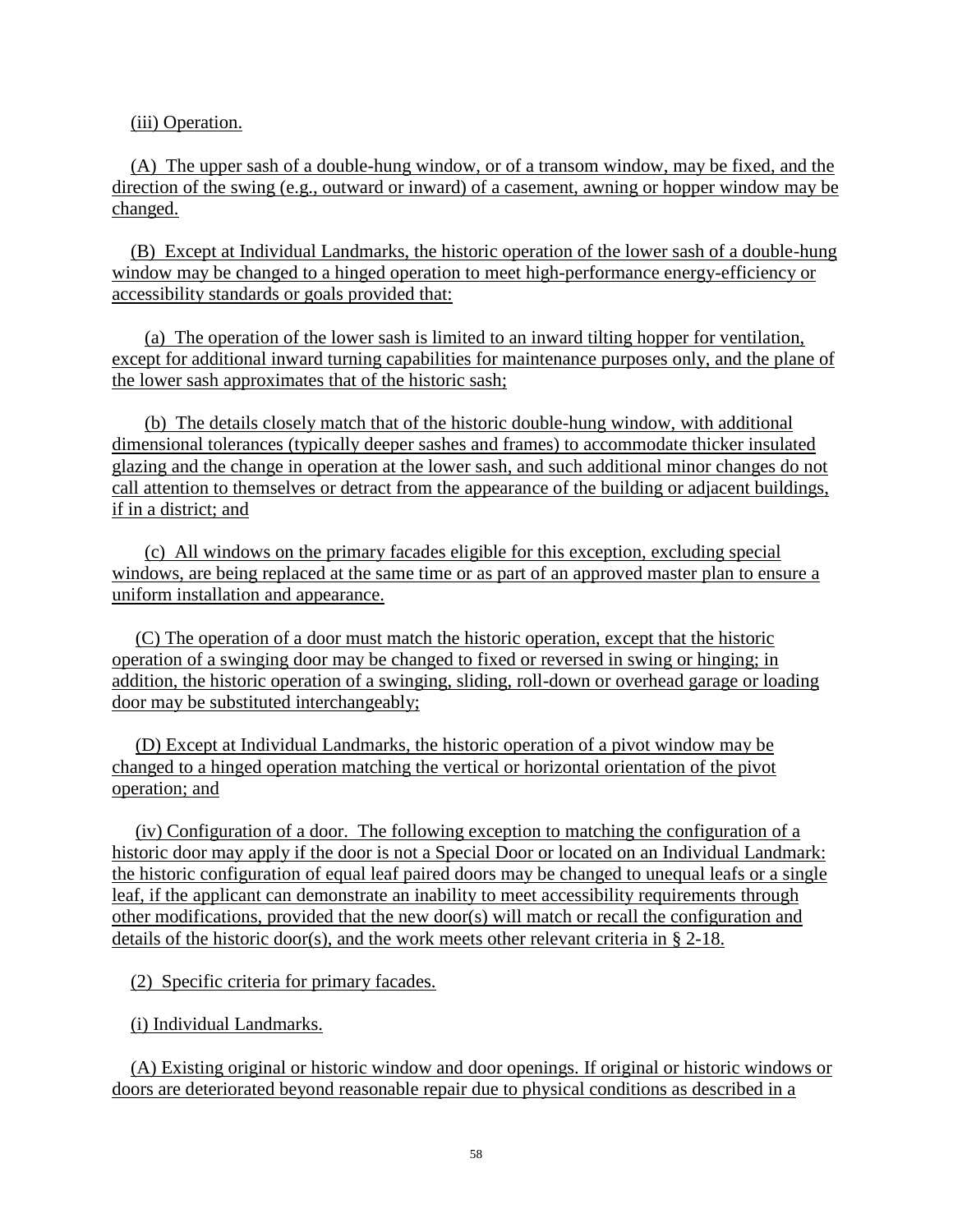condition assessment submitted by the applicant, new windows or doors will be approved if they match the original or historic windows and doors in terms of configuration, operation, details, material and finish. The assessment should generally be prepared by a qualified architect or engineer; however, for more limited scopes of work a contractor or other professional with preservation experience may be deemed acceptable.

 (B) Existing non-original or non-historic window and door openings. If the window or door opening is not original or historic, or has been substantially modified, such as a window opening installed after the removal of a stoop and entrance door, or a door opening installed after the installation of a fire escape, a new window or door may be approved if it matches or otherwise harmonizes with the configuration, details and materials of the original or historic windows and doors on the building.

(ii) Small residential and commercial buildings in historic districts.

 (A) Applicability. For purposes of this subparagraph, a small residential or commercial building is a building which is six stories or less in height and has a street frontage of forty (40) feet or less, and includes rowhouses, townhouses, mansions, detached and semi-detached houses and carriage houses; small apartment buildings, tenements and hotels; and small, utilitarian, commercial and loft buildings, including cast-iron fronted buildings, department stores, banks and office buildings. Notwithstanding the above, a corner rowhouse, town house, mansion, detached and semi-detached house and carriage house shall be deemed a small residential and commercial building regardless of the length of its longest street frontage.

 (B) Existing original or historic window and door openings. New windows installed in existing original or historic openings will be approved if they match the historic windows in terms of configuration, operation, details, material and finish. If original or historic doors are deteriorated beyond reasonable repair due to physical conditions as described in a condition assessment submitted by the applicant, new doors replacing historic doors will be approved if they match the historic doors in terms of configuration, operation, details, material and finish, and new doors replacing non-historic doors will be approved if they match the historic doors in terms of operation, material and finish, and recall the configuration and details of the historic doors. The assessment should generally be prepared by a qualified architect or engineer, however for more limited scopes of work a contractor or other professional with preservation experience may be deemed acceptable.

 (C) Existing non-original or non-historic window and door openings. If the existing window or door opening is not original or historic, or has been substantially modified, such as a window opening installed after the removal of a stoop and entrance door, or a door opening installed after the installation of a fire escape, the new window or door will be approved if it matches, or otherwise harmonizes with, the configuration, operation, details, material and finish of the historic windows and doors on the building. The design may maintain the existing opening or may include the modification of the height and width of the existing opening, and may introduce new architectural features on the area surrounding the opening, provided that: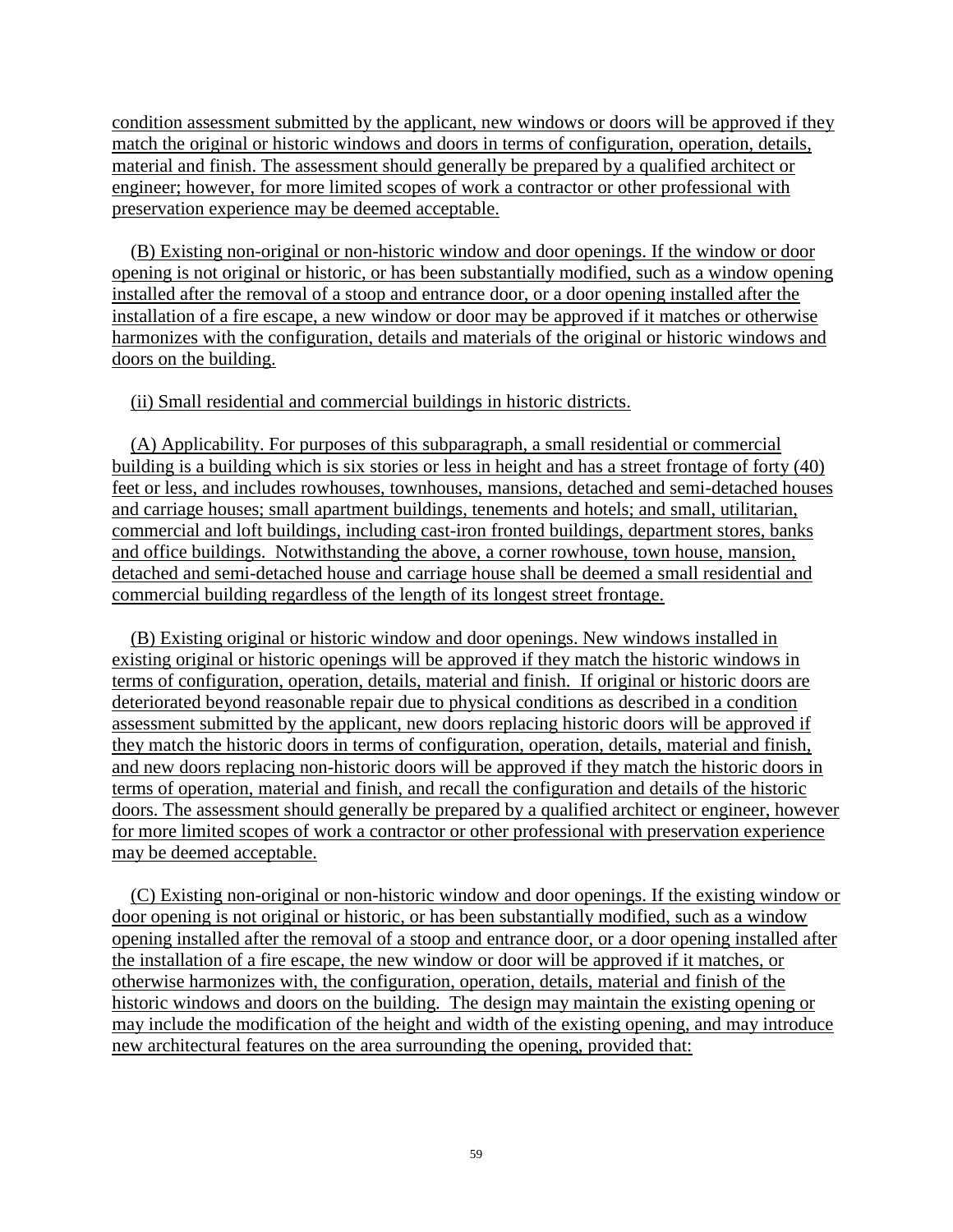(a) The design of the surround is consistent with or harmonious the materials and details of the building.

(b) For modifications to entrances at the base of the building, see § 2-14(i).

(iii) Large residential and commercial buildings in historic districts.

 (A) Applicability. For purposes of this subparagraph, a large residential or commercial building means a building that is seven or more stories in height, or has a street frontage of more than forty (40) feet, and includes large apartment buildings and hotels, and large commercial and loft buildings, including cast-iron fronted buildings, department stores, banks and office buildings.

 (B) Existing original or historic window and door openings. New windows installed in existing original or historic openings will be approved if they match the historic windows in terms of configuration, operation, details and finish. New doors installed in existing original or historic openings will be approved if they recall the historic doors in terms of configuration, operation, details and finish.

 (C) Existing non-original or non-historic window and door openings. If the existing window or door opening is not original or historic, or has been substantially modified, such as a window opening installed after the removal of a stoop and entrance door, or a door opening installed after the installation of a fire escape, the new window or door will be approved if it matches, or otherwise harmonizes with, the configuration, operation, details, material and finish of the historic windows and doors on the building. The design may maintain the existing opening or may include the modification of the height and width of the existing opening, and may introduce new architectural features on the area surrounding the opening, provided that:

 (a) The design of the surround is consistent or harmonious with the materials and details of the building.

(b) For modifications to entrances at the base of the building, see § 2-14(i).

(iv) Other buildings in historic districts.

 (A) Applicability. For purposes of this subparagraph, "other buildings" include buildings such as churches and synagogues, hospitals, schools, libraries and the one- or two-story commercial building known as a "taxpayer."

 (B) Existing original or historic window and door openings. New windows and doors installed in existing original or historic openings will be approved if they satisfy the criteria in set forth in paragraph (2) of subdivision (f) as determined by whether the other building type is seven or more stories in height or has more than forty (40) feet of street frontage.

 (C) Existing non-original or non-historic window and door openings. If the existing window or door opening is not original or historic, or has been substantially modified, such as a window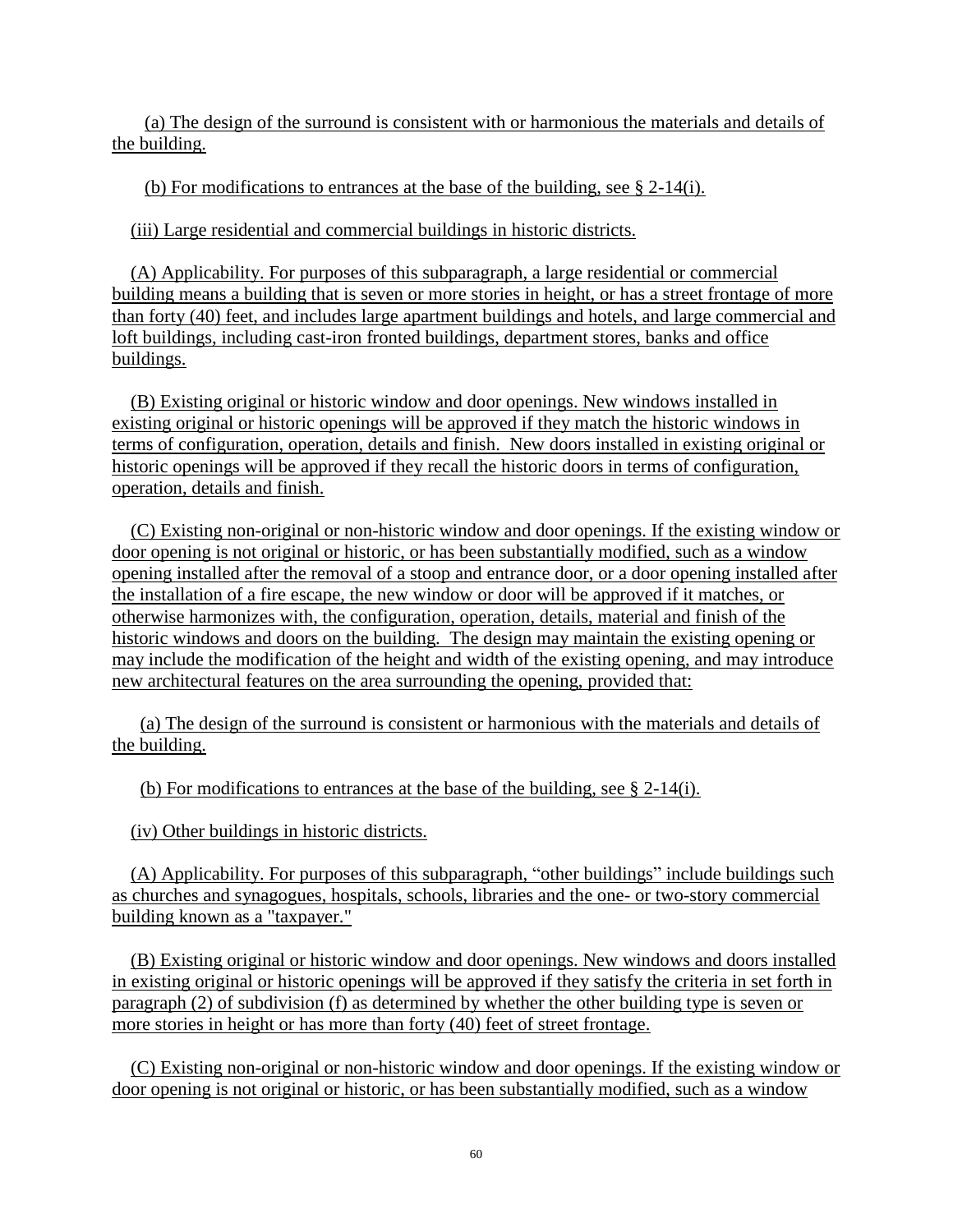opening installed after the removal of a stoop and entrance door, or a door opening installed after the installation of a fire escape, the new window or door will be approved if it matches or otherwise harmonizes with the configuration, details, material and finish of the historic windows and doors on the building. The design may maintain the existing opening or may include the modification of the height and width of the existing opening, and may introduce new architectural features on the area surrounding the opening, provided that:

 (a) The design of the surround is consistent or harmonious with the materials and details of the building.

(b) For modifications to entrances at the base of the building, see § 2-14(i).

(v) Buildings in Scenic Landmarks.

 (A) Applicability. This subparagraph shall apply to buildings in Scenic Landmarks that are not Individual Landmarks, and shall include such buildings as educational centers, sports-related buildings, utility buildings (including sheds and maintenance buildings), stables, carriage houses, garages, boat houses, historic houses, police stations, zoo buildings, theater and performance buildings, and comfort stations.

 (B) Existing original or historic window and door openings. New windows and doors installed in existing original or historic openings will be approved if they satisfy the criteria in set forth in paragraph (2) of subdivision (f) as follows: buildings six or less stories in height and with less than forty (40) feet of primary façade shall follow the criteria in paragraph (2)(ii) of subdivision (f), and shall follow the criteria in paragraph (2)(iii) of subdivision (f) if taller or with more than forty (40) feet of primary façade.

 (g) *Secondary Facades; Visible Facades.* This subdivision applies to new windows and doors, and modified and new window and door openings, at visible portions of secondary facades for all building types.

 (1) Existing window and door openings. New windows and doors installed in existing openings, whether original, historic or modified, will be approved if they match the historic windows and doors in terms of configuration and finish.

 (i) Existing window and door openings that do not contain a special window or door can be filled in provided:

 (A) If the façade is masonry, the window and door opening will be filled in with new masonry to match the surrounding masonry, except if an original or historic window opening is being filled in, the new masonry must be set flush with but not toothed into the surrounding masonry, or set slightly back of the plane of the façade, and the lintel and sill retained, provided that the filled in openings will not detract from the existing windows or doors on the secondary façade or the primary façade if such filled in windows can be seen in conjunction with the primary façade. Notwithstanding the foregoing, original or historic window openings at the top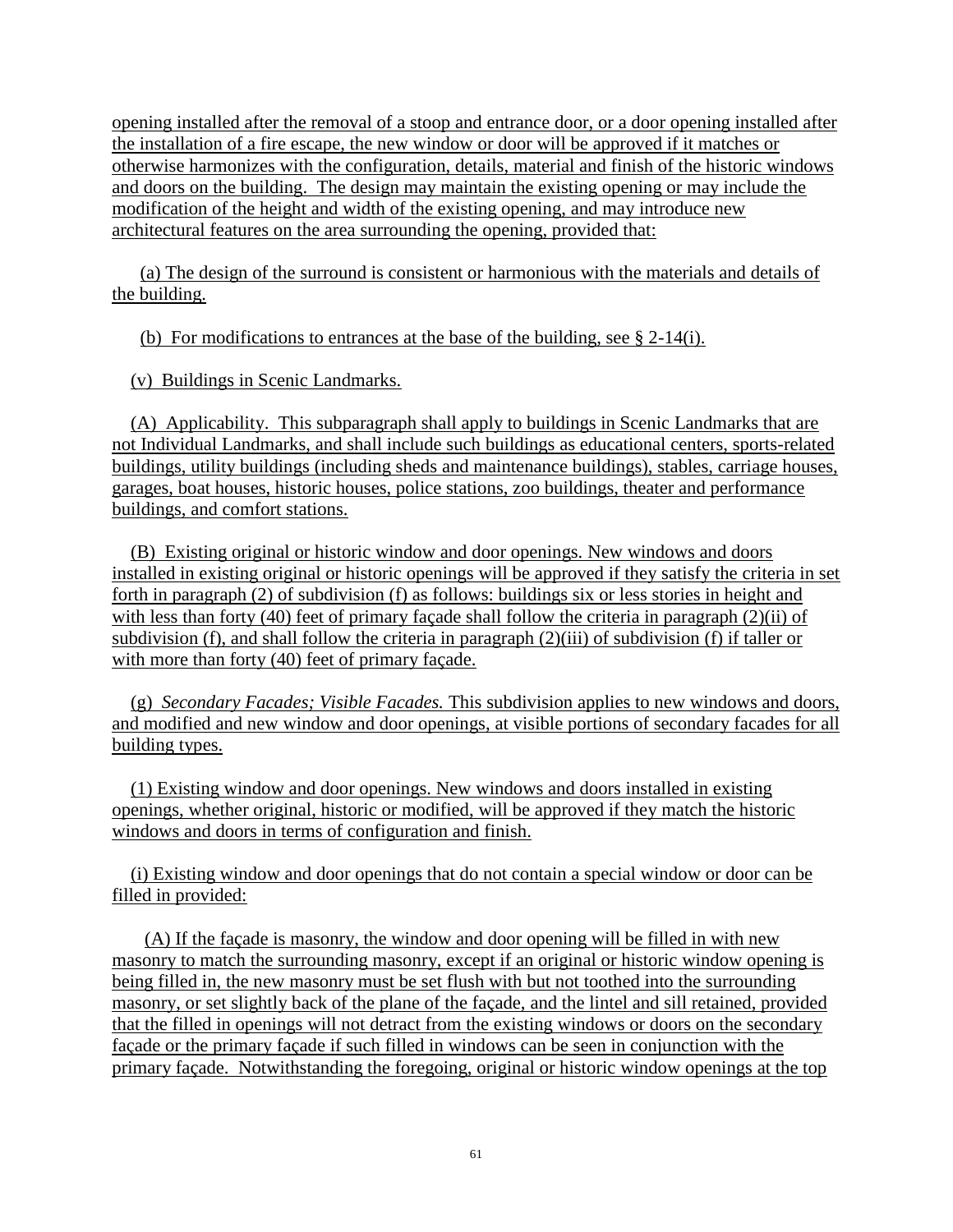floor of a building built as part of a row of identical or similar buildings, where the building retains its original height, cannot be filled in.

 (B) If the façade is sided with wood, the window or door opening can be filled in with wood to match the existing façade, except at the top floor of a building that was built as part of a row.

 (2) Modified and new window and door openings. New windows and doors installed in existing openings being modified by enlarging or reducing the opening in height and/or width, or new windows and doors installed in newly created openings, on visible portions of secondary facades will be approved if the modified or new opening, and the window or door, meet all of the following criteria as applicable:

(i) Modified and new window and door openings.

 (A) A modified or newly created window or door opening will retain the same general shape and pattern as existing windows and doors on the same facade, or, where there are no existing openings, the newly created opening will be located in a place and be of a size and shape where it can form the basis for a regular and consistent pattern; and that the number, size or placement of the new window or door opening does not change the character of the facade as a secondary and subservient facade with a high solid to void ratio;

 (a) With respect to proposals for creating new window or door openings at secondary facades of row houses or townhouses, mansions, detached and semi-detached houses and carriage houses, staff may approve new window openings provided that, together with the existing openings, there is no more than one window opening on a secondary façade of less than twenty (20) feet, two window openings if the façade is between twenty-one (21) and forty (40) feet, and 3 window openings if more than forty (40) feet; the placement, pattern and sizes of windows on the façade do not detract from significant architectural features of the buildings or neighboring buildings if in a district; and the original window openings on the top floor of a rear facade are not modified, with the exception of one window opening which may be lowered to provide access to an approved or grandfathered balcony, terrace or deck. However, previously altered window openings on the top floor of these building types may be enlarged or reduced to restore or more closely match the original window openings, as deemed appropriate by LPC Staff.

(b) No opening with a special window or door may be modified.

 (ii) New windows and doors installed in modified and new window and door openings approved pursuant to subparagraph (i) of this paragraph will be approved if they match the historic windows and doors in terms of configuration and finish, and

(A) The new window or door will not replace a Special Window or Special Door;

 (B) The new and/or modified window or door opening, and window or door, will not detract from the significant architectural features of the building or adjacent buildings by virtue of their proximity to such features.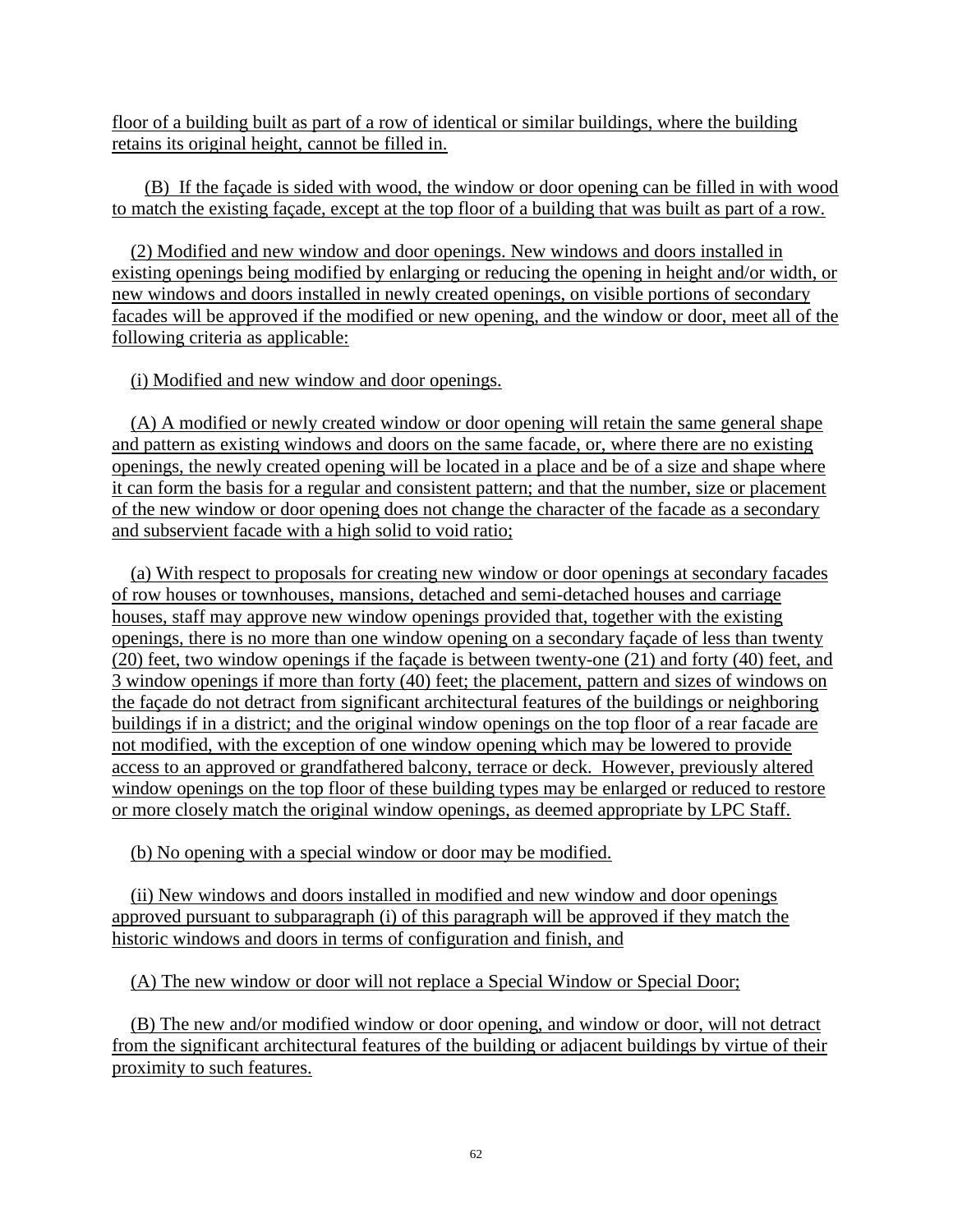(h) *Secondary Facades; Nonvisible and Minimally Visible Facades.* New and modified window and door openings, and new windows and doors installed in existing openings, new openings, and modified openings will be approved if the proposed work meets all of the following relevant criteria:

### (1) New windows and doors in existing openings.

 (i) LPC Staff will approve a new window or door in an existing opening, provided the window or door being removed is not a special window or special door, except that if the "Special Window" is limited to distinctive glazing, the glazing can be removed and installed in a new window and in a new location on the façade;

 (ii) Existing window and door openings that do not contain a special window or door can be filled in with new masonry to match the surrounding masonry or filled in with new façade cladding to match the surrounding façade cladding for non-masonry facades, except at the top floor of a building built as part of a row or identical or similar buildings where the building retains its historic height, and provided that the filled in opening does not detract from the existing windows or doors on the secondary façade. One (1) original or historic window opening at the top floor of a building built as part of a row may be filled in, if the new masonry is set slightly back of the plane of the façade and the lintel and sill are retained.

### (2) Modified window and door openings.

 (i) Existing window and door openings on the same floor, except as provided below for the top floor and bottom two floors, may be modified by enlarging or reducing the opening in height and/or width or combining horizontally adjacent openings, provided that at least one bay of windows is not combined and the modified opening maintains the existing masonry wall or cladding at the outer piers, other mullions or muntins break down the scale of the window and the enlarged opening does not extend above or below a floor, and there are at least eighteen (18) inches between the enlarged opening and the windows above and below;

 (A) With respect to the top floor, the historic window openings cannot be modified except that one window opening may be lowered to provide access to an approved or grandfathered balcony, terrace or deck, including a new Juliette-style balcony, and the modified window opening may be widened if necessary to meet minimum code requirements;

 (B) With respect to the bottom two floor levels of the existing building, a modified window and door opening can combine all windows and doors on a floor, and may span vertically between the bottom two floor levels to create a single large opening, if the modified opening will maintain at least twenty-four (24) inches of masonry or wall cladding at the outer piers and between the floors above the modified opening, and provided there is a spandrel or horizontal element of at least twelve (12) inches that marks the location of the missing floor and other mullions or muntins that break down the scale of the window, except that if the modified window is to be installed in an addition or extension that does not extend the full width of the building, 12 (twelve) inches of masonry or wall cladding must remain at the outer piers; and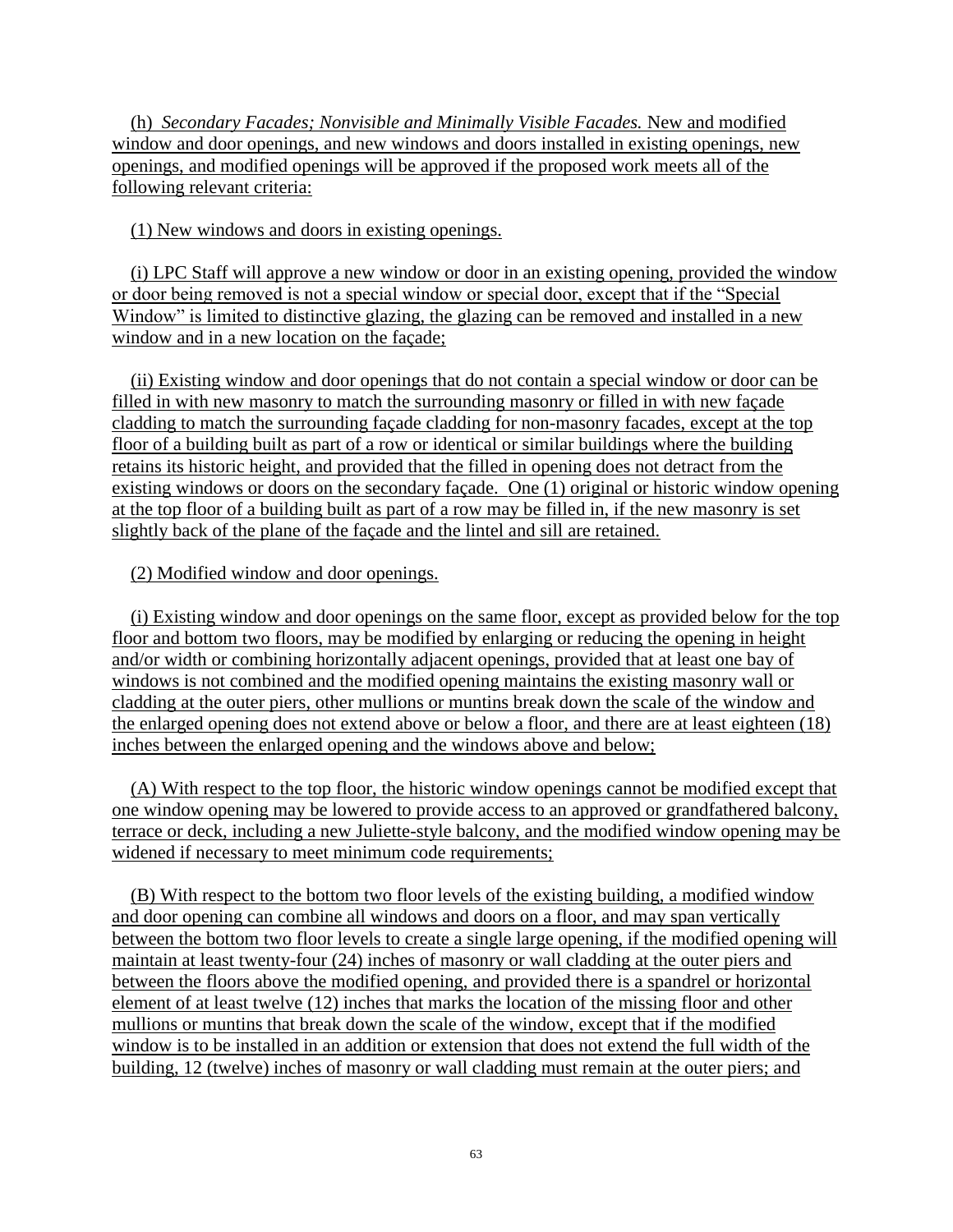(ii) At intersecting facades, such as those occurring at partial rear extensions, modified and enlarged openings may not wrap continuously around the outside or inside corners and must maintain at least 12 (twelve) inches of separation with masonry or wall cladding.

(3) New window and door openings. The new opening must:

 (i) Match or be consistent with the size and scale of existing openings and placed so as to be consistent with an existing pattern or to create a consistent pattern; or

 (ii) Match or be consistent with the modifications to existing window and door openings provided for in this section; and

(iii) Not detract from significant architectural features of the building or adjacent buildings.

 (4) New windows and doors in modified existing openings and in new openings. LPC Staff will approve new windows and doors to be installed in new openings and existing openings modified as permitted under this subsection, provided that:

 (i) The new window or door does not detract from any significant exterior architectural feature of the building or neighboring buildings by virtue of its proximity to such feature(s); and

 (ii) If the opening has been widened, combined horizontally and/or vertically, the new windows and doors are subdivided to give the window scale and texture and, for purposes of this subparagraph, sliding glass doors may be installed in a modified or new opening if the opening faces onto a deck or the ground.

 (5) For purposes of this subdivision (h), a secondary façade is "minimally visible" if the façade is seen at such an angle that the configuration of the windows cannot be seen or is very difficult to discern, or only a small portion of the façade is seen through a gap in the streetwall and is visually disconnected from the primary façade of the building.

 (i) *Entrance Infill, Excluding Entrances in Storefront Infill*. LPC Staff will issue an approval for new entrance infill for existing entrance openings (e.g., at primary and secondary entries for lobbies, vestibules, service areas or egress), but not including entrance openings in Individual Landmarks, where no significant historic fabric exists, if the proposed work will restore the historic infill pursuant to the requirements of  $\S 2-11(f)$  or meets all of the relevant criteria set forth below:

 (1) Design. The design of the new infill is based on the historic entrance prototypes and details within the specific historic district and for buildings of similar age, type and style, except that entrance infill for a building that already has entrance infill approved pursuant to this section must be harmonious with the previously approved entrance infill in terms of the design, materials and finish. At commercial and mixed-use buildings where entrance infill and storefront infill was installed in similar openings historically, the entrance infill can also be removed and replaced with storefront infill pursuant to § 2-12(c) of these rules.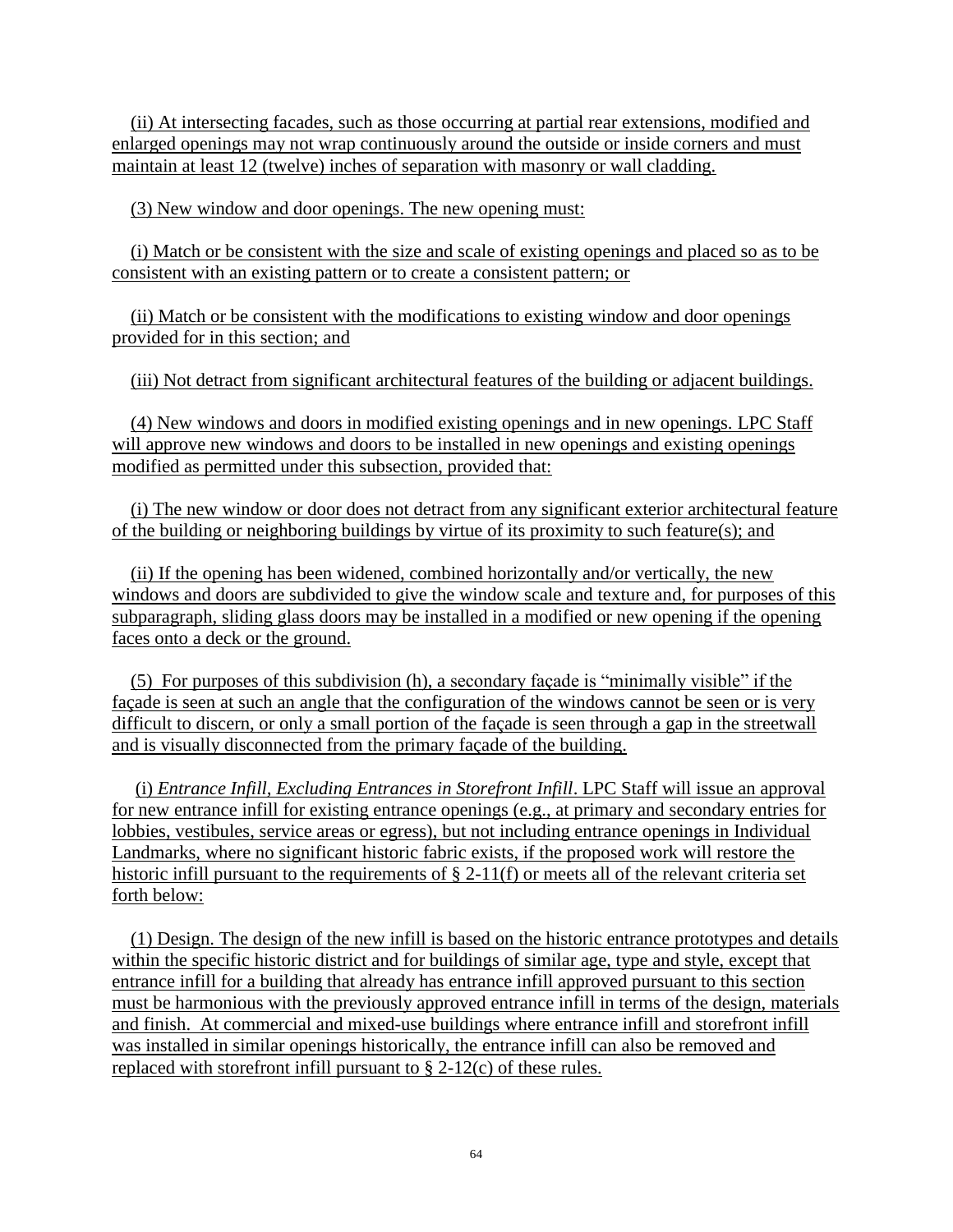(2) Configuration. The configuration of the new infill is consistent with the proportions of doors, sidelights, transoms and other features of historic entrance infill or previously approved entrance infill.

 (3) Door, transom and sidelight glazing. Glazing in doors, transoms and sidelights must be clear, except that a gray-scale translucent treatment may be applied the interior face of glazing where existing interior conditions preclude the installation of clear transom windows; or at a service entrance.

 (4) Framing. Entrance framing must feature profiled trim that recalls the articulation of historic entrance framing, and the details will be traditional or contemporary, except that at small residential buildings the framing details must recall traditional framing.

 (5) Orientation. New infill must be installed parallel to the building's sidewalk and consistent with the plane of the facade, and must be set back from the face of the existing entrance surround the minimum dimension required to avoid concealing any significant architectural feature, including features previously concealed by existing entrance infill, but in no event less than four (4) inches from the face of the entrance surround.

(6) Entrances and doors.

(i) The new entrance will be accessible if feasible or required by law; and

 (ii) The design of the new door will maintain the design intent of new entrance infill required by this section, or will match the original or historic door pursuant to the criteria for door replacement addressed in subdivision (f) of this section.

 (7) Material. If the building was constructed prior to 1900, the material of the new infill must match the historic material, if known, or be wood; for buildings constructed in or after 1900, or built before and altered in or after 1900 to include entrances, the material of the new infill may be wood or metal or match the historic material, except that:

 (i) At small residential buildings of six (6) stories or less and with a street frontage of forty (40) feet or less, the material of the new infill must match the historic material, except that corner rowhouses, town houses, mansions, detached and semi-detached houses and carriage houses are subject to this clause regardless of the length of the façade with the longest street frontage.

 (ii) Service entrances, such as those that historically accessed freight elevators or had other utilitarian uses, may be wood or metal regardless of when the building was constructed**,** in keeping with similar service entrances found within the specific historic district and for buildings of similar age, type and style.

 (8) Finish. New entrance infill must have a finish that recalls the finish of historic or approved entrances or is otherwise harmonious with the building.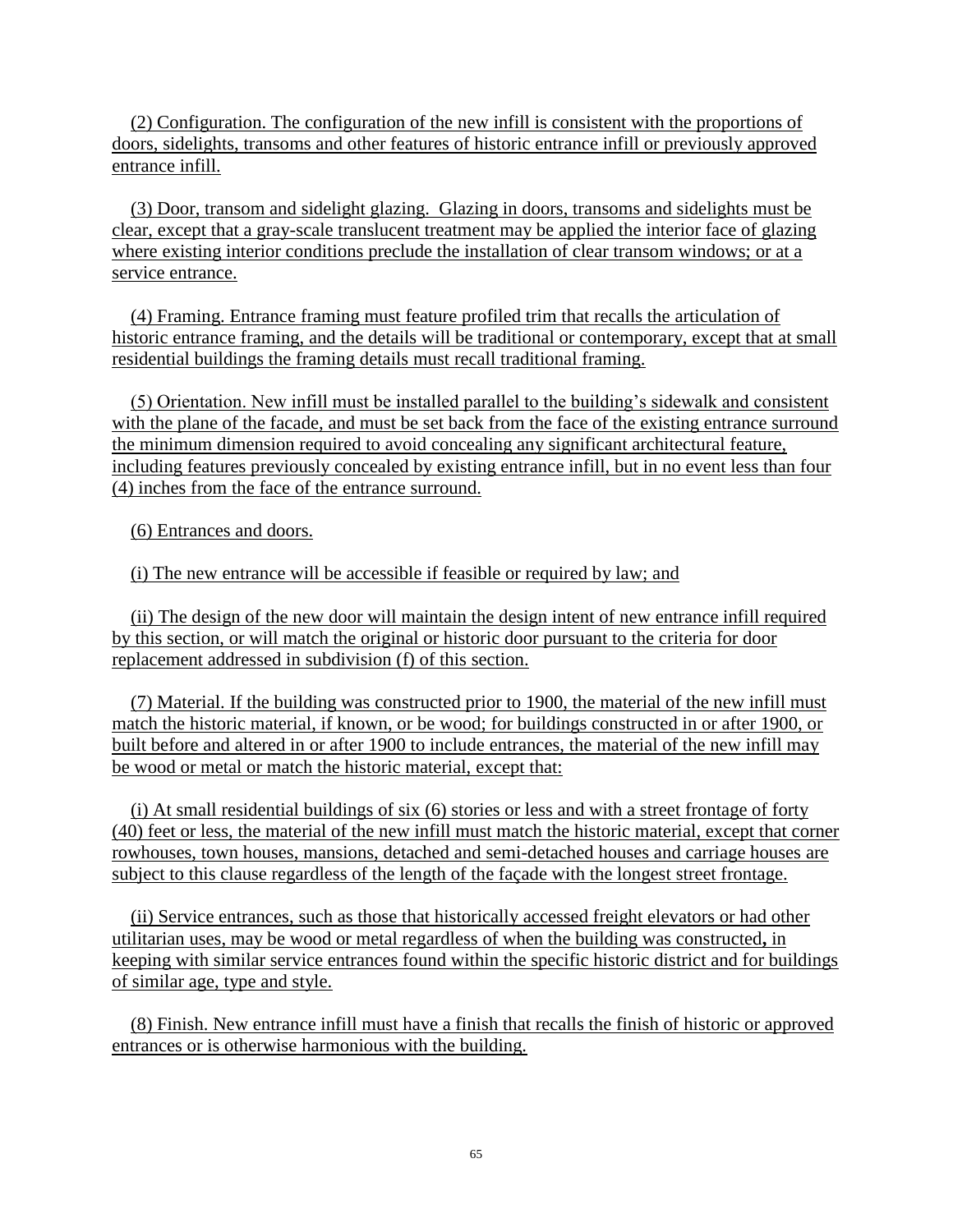(9) Removal of modern cladding. If an applicant is proposing to remove modern cladding on the entrance or the area surrounding the entrance, the applicant must first perform probes of the material to see if historic material or elements exist behind the modern cladding.

 (A) If significant historic material or elements exists underneath the cladding, the historic material must be restored and the new entrance can only be approved pursuant to § 2-11(f).

 (B) If a significant portion of the historic entrance surround exists underneath the cladding, but no historic entrance infill remains, the entrance surround must be restored, pursuant to  $\S 2-11(f)$ , as part of the application for new entrance infill under this paragraph.

 (10) Restoration of the original entrance opening. If the original entrance opening has been reduced or increased in size the design may maintain the existing entrance opening, or may include the restoration of the height and width of the original opening, except that where interior conditions preclude restoration to the original height (e.g., later structural elements or existing interior roll gate housing or mechanical systems):

 (i) The existing entrance opening may be enlarged or reduced to the greatest extent feasible; and

 (ii) The design of the surround is consistent with or harmonious the materials and details of the historic base of the building.

 (11) Modification of the existing entrance opening. If the existing entrance opening is not original to the building, the proposed work may maintain the existing entrance opening or may include the modification of the height and width of the existing opening, and may introduce new architectural features on the area surrounding the entrance, provided that the design of the surround is consistent or harmonious with the materials and details of the historic base of the building.

§ 9. Section 2-15 of Subchapter B of Chapter 2 of Title 63 of the Rules of the City of New York is REPEALED and a new section 2-15 is added to read as follows:

# §2-15 **Additions: Rooftop and Rear Yard Additions or Enlargements.**

(a) *Applicability.*

 (1) This section addresses LPC Staff approvals for additions to existing buildings, including rooftop, rear and side yard additions. It does not apply to additions to buildings in scenic landmarks.

 (2) This section does not apply to any building already subject to a District Master Plan that includes criteria for additions. (See Chapters 4, 6 and 12, and the Sunnyside Gardens Historic District guidelines.)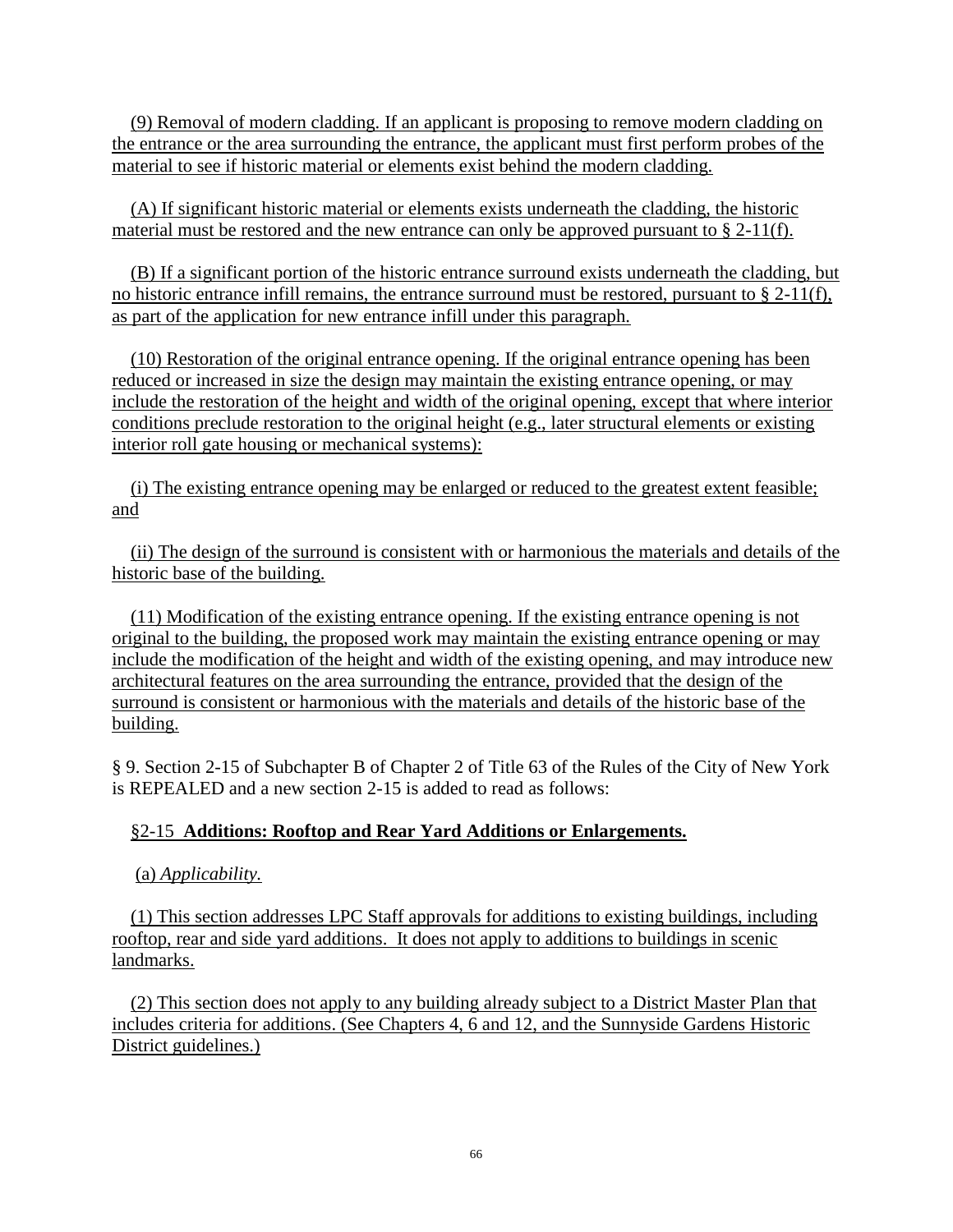(3) The design and installation of additions consisting of heating, ventilation and airconditioning equipment must meet the requirements set forth in § 2-21. Flues and chimneys that are part of an addition or that must be raised as a result of an addition are included in this section.

 (4) For purposes of this section, "minimally visible" means the visibility of a portion of an addition or enlargement which, from its maximum point of visibility, when viewed from any public thoroughfare:

 (i) Projects into the maximum line of sight from such public thoroughfare no more than twelve (12) inches in height if the addition or enlargement is less than sixty (60) feet above the ground, projects no more than 18 inches if the addition or enlargement is between sixty-one (61) and eighty (80) feet above the ground, and projects no more than 24 inches if the addition or enlargement is between eighty-one (81) and one hundred (100) feet above the ground, and projects no more than thirty-six (36) inches if the addition is more than one hundred (100) feet above the ground, and the visible portion of the addition does not span more than fifty (50) percent of the length of the façade it is seen above unless it is an open railing or other installation with a similar open quality; or

 (ii) Otherwise does not call attention to itself or detract from any significant architectural features of the building or other buildings if in a historic district. In determining whether an addition does not call attention to itself or detract, LPC Staff will consider the following factors:

(A) The addition is visible at a significant distance;

 (B) The addition is visible from limited vantage points, including through alleyways, yards, or similar open portions of sites which are not building sites;

(C) The addition is visible from an oblique angle; or

 (D) The addition is visible in combination with other existing additions or structures that share a similar level of visibility.

(5) For purposes of this section, the term "primary façade" means:

 (i) a façade fronting a street or public thoroughfare that is not a street, such as a mews or court;

 (ii) A visible façade that possesses a level of design or significant architectural features that are commensurate with the building's street-fronting façade(s), and where such façade (A) faces but does not front a street, such as a setback façade, or (B) is part of a dominant massing element where at least one façade is street-fronting or street-facing, such as a tower element; and

(iii) A façade with a primary entrance to the building.

 (b) *Rooftop Additions of Occupiable Space; General Requirements*. The following criteria apply to all additions of occupiable space approvable by LPC Staff, subject to specific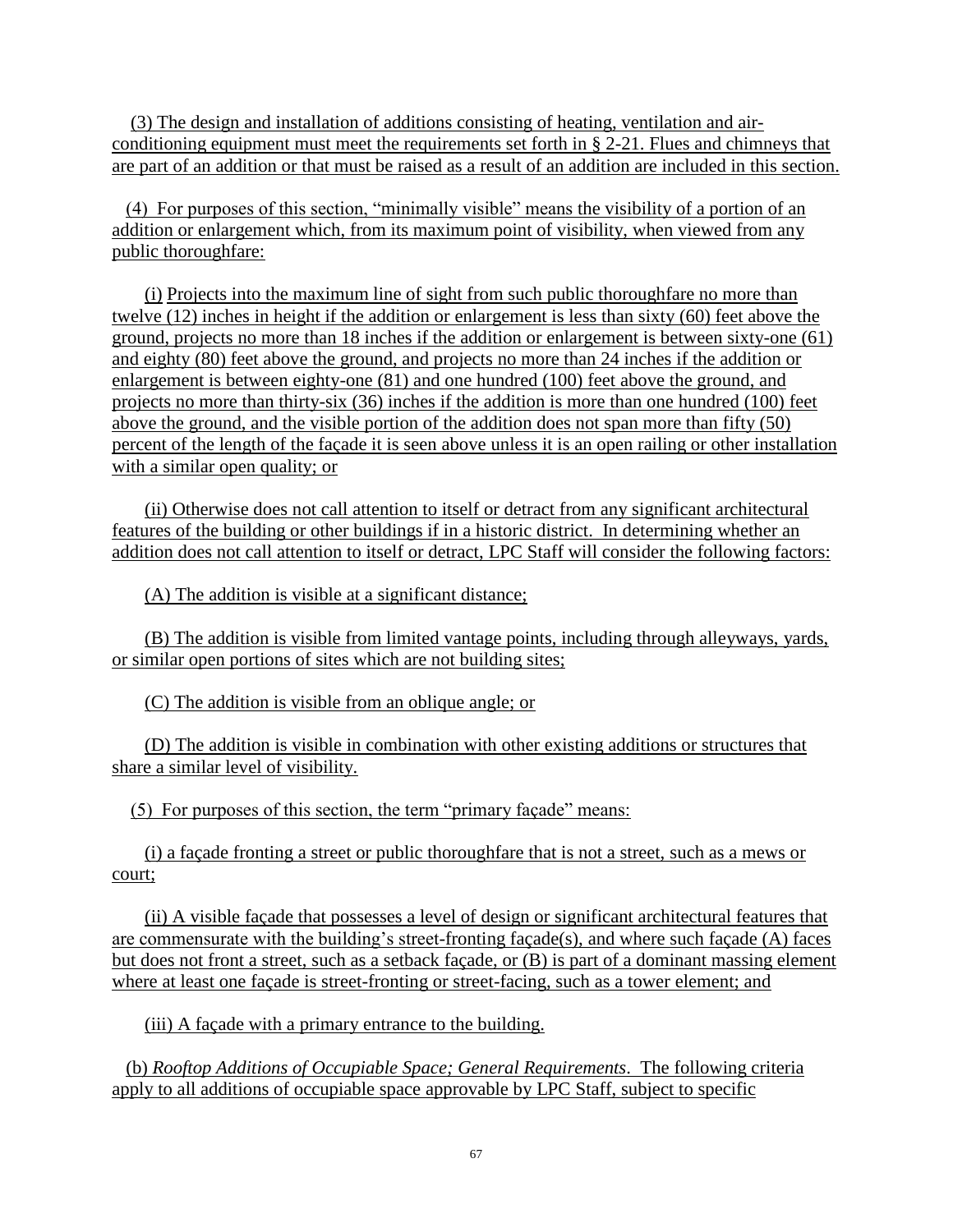exemptions described below. For purposes of this section, "occupiable space" means a room or enclosure and accessory installations that are intended for human occupancy or habitation.

 (1) The addition is as-of-right for bulk, massing and height under the Building Code and the Zoning Resolution;

(2) The installation of the addition will not damage or remove a significant feature of the roof;

 (3) The addition is not on top of an existing rooftop addition but may expand an existing addition horizontally, and is not more than one story, with a maximum height of eleven (11) feet as measured from the mid-point on the existing roof of the structure on which such addition is to be constructed; and

(4) The addition is back at least three feet from the plane of the rear façade.

 (c) *Rooftop Additions of Occupiable Space; Specific Requirements*. In addition to the criteria set forth in subdivisions (b) and  $(g)$  of this section, the following criteria apply:

 (1) Individual landmark. LPC Staff may approve an addition of occupiable space if the addition and any chimney or flue that needs to be raised because of the addition, or any railing associated with such addition, is not visible from a public thoroughfare.

 (2) Building within a historic district. LPC Staff may approve an addition of occupiable space if:

 (i) The addition is not visible from a public thoroughfare in connection with the primary façade, except that a required enlargement of an existing chimney and/or exhaust flue associated with the construction of the addition may be minimally visible in combination with either a primary or secondary facade where:

 (A) The quantity and dimension of the flue extension will be limited to the greatest extent feasible;

 (B) The proposed chimney or exhaust flue extension will be seen in combination with other existing additions, enlargements, or other construction of a comparable size; and

 (C) The chimney or flue extension will not draw undue attention to itself or detract from significant features of the building on which it is located or neighboring buildings; and

 (ii) The addition is not visible in connection with a secondary façade of the building or neighboring buildings, except that an addition constructed on top of a building seven (7) stories or greater in height can be minimally visible over a secondary façade.

 (d) *Rooftop Additions of Non-occupiable Space; Specific Requirements*. In addition to the criteria set forth in subdivision (b), the following criteria apply to additions of non-occupiable space. For purposes of this subdivision, "non-occupiable space" means structures; stair and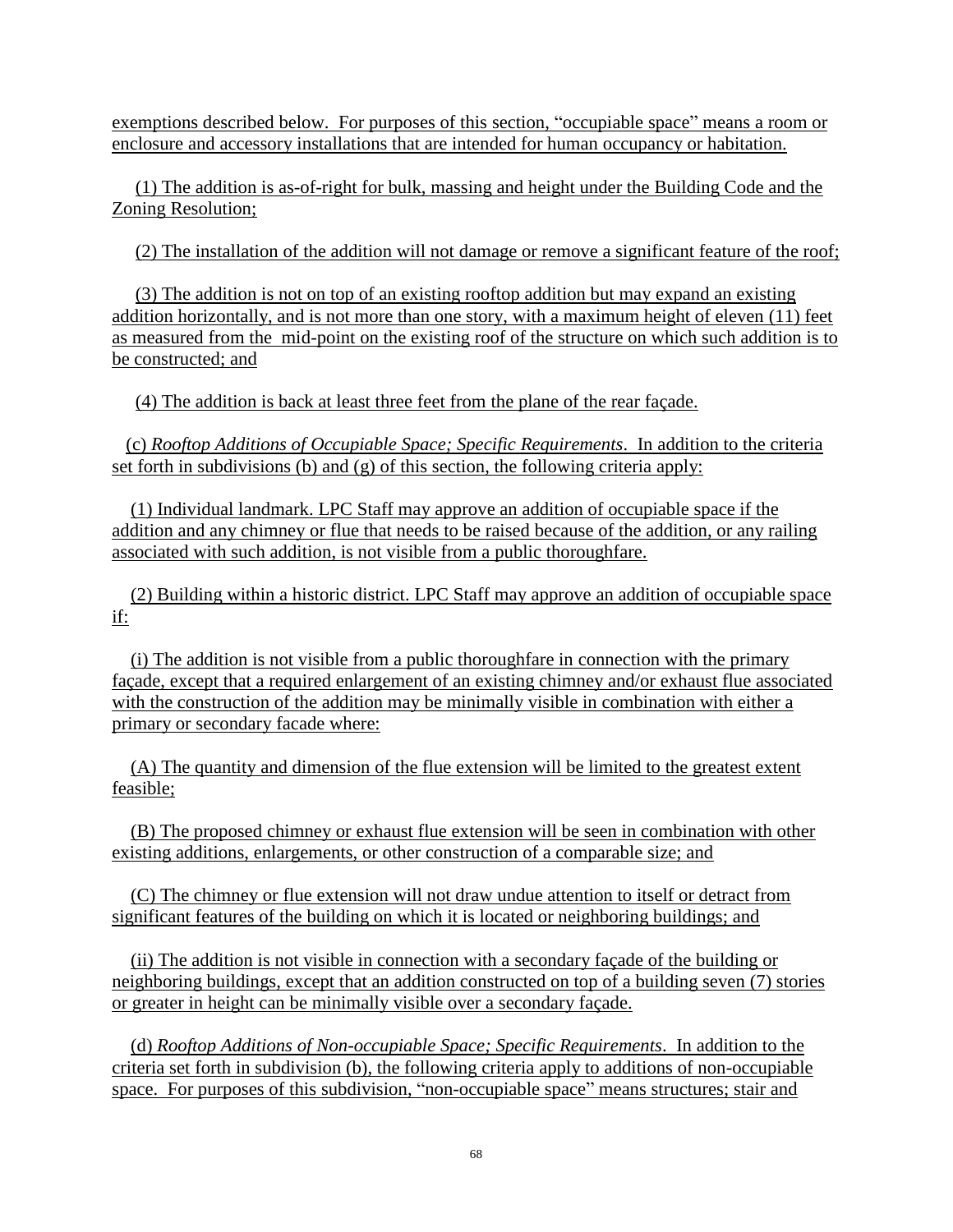elevator bulkheads, skylights, satellite dishes, unenclosed decks, pergolas, trellises, and privacy screens, fences and railings. Criteria for the installation of heating, ventilation and airconditioning equipment ("HVAC") and other equipment such as alternative or distributive energy equipment (including solar panels and wind turbines), batteries, water tanks and emergency generators and their dunnage, are codified in § 2-21 ("Installation of Heating, Ventilation, Air Conditioning and Other Mechanical Equipment) of these rules.

(1) Individual landmarks.

 (i) The addition or structure will not be visible in connection with the primary façade, except such addition may be minimally visible if installed more than sixty (60) feet above the ground; and

 (ii) The addition or structure may be minimally visible in connection with a secondary façade if the addition:

(A) Will not be seen in connection with a distinguishing architectural feature; and

 (B) Will be finished to blend with the predominant finish of the predominant material and/or finish of the secondary facade, or adjacent structures or comparable adjacent features so as not to call attention to itself.

(2) Building within a historic district.

 (i) The addition or structure is no more than minimally visible in connection with the primary façade, provided the applicant demonstrates that it is not feasible to make the addition not visible, except that LPC Staff will approve work that increases visibility of an existing addition or structure if such increase is required by the Building Code or Fire Code and there is no feasible alternative. For purposes of this paragraph, LPC Staff will approve an elevator bulkhead adjacent to the front façade that is more than minimally visible where the elevator shaft is in its historic location, the elevator is not being extended to service an additional floor or floors, the bulkhead is the minimum necessary to meet relevant codes, the bulkhead is in a material and with a finish that relates to the primary façade or is utilitarian and does not call undue attention to itself, and buildings with elevator bulkheads adjacent to the front façade are commonly found in the historic district, including the Soho-Cast Iron Historic District and the SoHo-Cast Iron Extension, the Tribeca East, West, North and South Historic Districts, the NoHo Historic District, the NoHo East Historic Districts, The NoHo Extension and the Ladies Mile Historic District;

 (ii) The addition or structure may be minimally visible in connection with a secondary façade of the building or neighboring buildings.

 (e) *New and Enlarged Dormers on the Rear Façade of a Building within a Historic District.* LPC Staff may approve the installation of one or more non-visible dormers on a peaked or pitched roof, where such roof is considered a significant feature, where: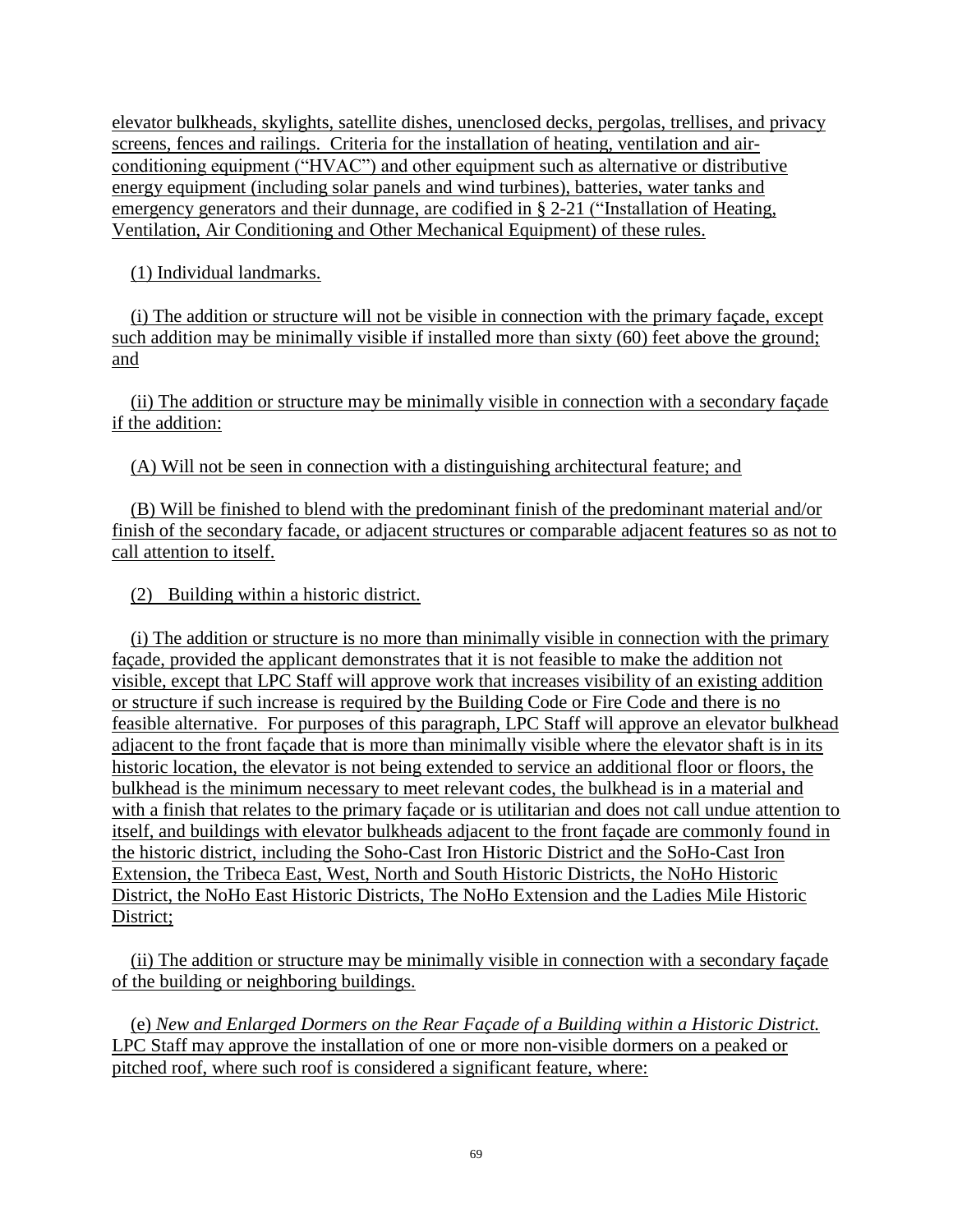(1) The design and materials of the new dormer(s) will be in keeping with the style and type of dormers on buildings of a similar age and style, and will harmonize with the building's fenestration pattern; and

(2) The dormer(s) is to be constructed on a peaked or pitched roof facing the rear yard and:

 (i) A new dormer or an enlarged dormer does not encompass the entire width of the roof, and the historic roof pitch is maintained for at least twenty-four (24) inches at both sides of the dormer; and

 (ii) The highest point of the dormer is at least eighteen (18) inches below the existing ridgeline of the roof and set back at least eighteen (18) inches from the plane of the rear façade, unless the building is of a type or style that historically had a higher or lower dormer, and retains a portion of the roof below the dormer.

 (f) *Rear Yard Additions on Buildings in Historic Districts but not including Individual Landmarks.* LPC Staff may approve a rear yard addition if the addition meets the following relevant criteria:

(1) The addition is not visible from a public thoroughfare;

 (2) The addition is as-of-right for bulk, massing and height under the Building Code and Zoning Resolution;

(3) The proposed work satisfies the criteria for excavations (see § 2-16, "Excavation");

 (4) No significant architectural features, including but not limited to decorative lintels and/or sills, and projecting bays, but not including simple corbeled brickwork at the top of a facade or parapet, will be lost or damaged as a result of the construction of the addition;

 (5) A majority of the buildings of a similar type that share the open space within the interior of the block, within the historic district, feature rear yard additions or els;

 (6) The depth and height of the proposed addition is not deeper than the predominant depth or taller than the predominant height of additions or els on buildings of a similar type, and in no event shall the proposed addition rise to the full height of the rear facade, except that parapets and railings may extend above the predominant height of additions, up to forty-two (42) inches above the roof or deck surface of the addition required by the Building or Fire Codes, but must be at least fifty (50) percent open using railings at the façade of the addition facing the central open space of the block;

 (7) The façade(s) of the addition recall(s) the character of rear facades and additions of buildings of its type within the historic district in terms of materials and fenestration, including:

 (A) Traditional and modern materials and finishes at the façade facing the central open space, such as brick, stucco or fiber cement siding, but excluding exposed or painted concrete or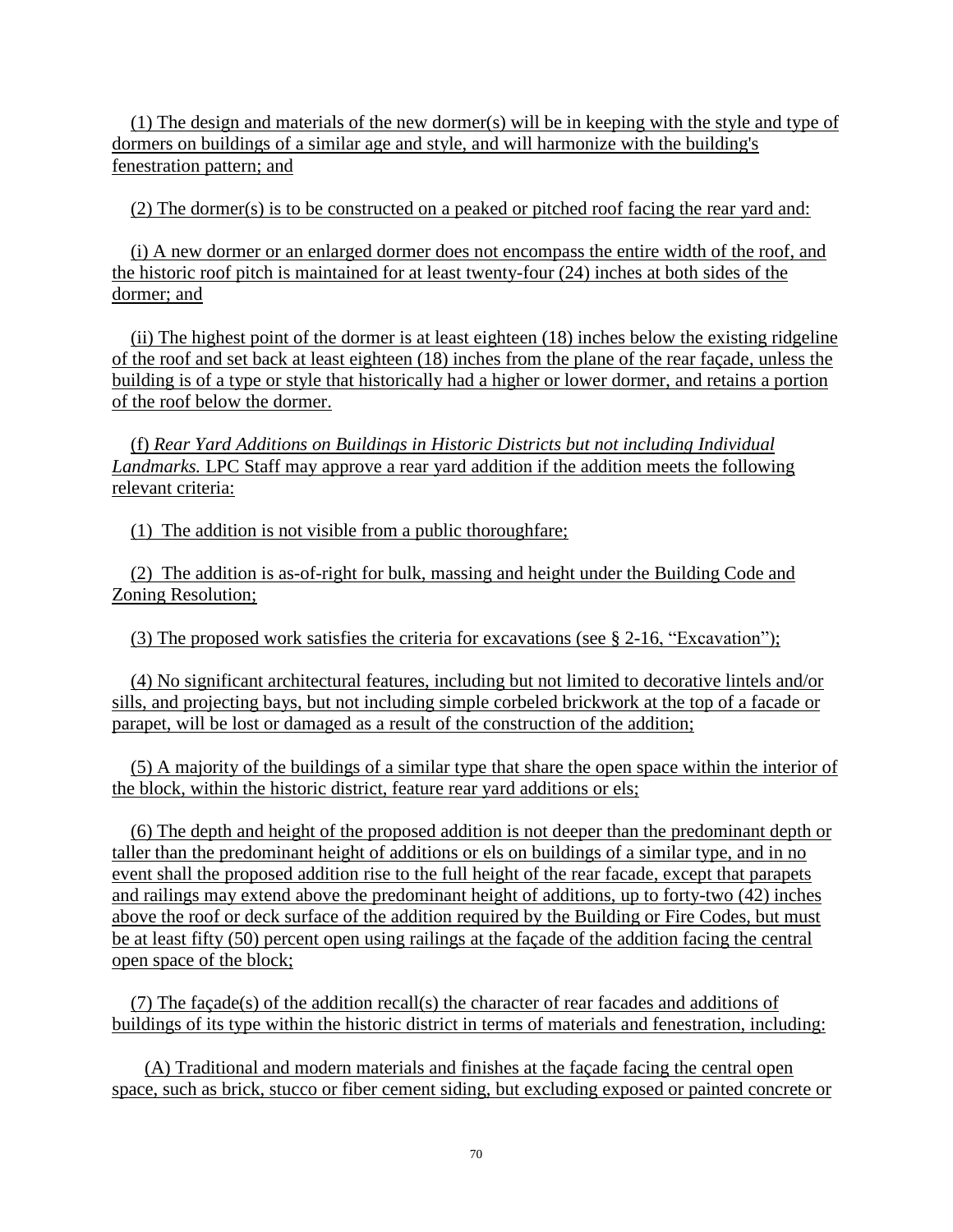concrete masonry units, vinyl siding, and exterior insulated finish systems ("EIFS"). The lot-line walls must have a neutral finished surface, but cannot be exposed or painted concrete or concrete masonry units or vinyl siding;

 (B) Window and door openings and configurations that will be consistent with the criteria established in § 2-14 for new and modified windows and doors at minimally or non-visible secondary facades; and

 (C) If the work involves combining adjacent buildings the addition expresses the original width of each of the historic buildings.

 (8) The proposed addition or enlargement will not extend to the rear lot line or substantially eliminate the presence of a rear yard; except an addition may be approved which fills in an enclosed central or side court that is not open to the rear yard, and the addition is no more than one story above the existing grade.

 (9) Decks. A rear façade of a building, or an existing addition or proposed addition may include a projecting wood or metal deck that is minimally visible, provided the deck projects from the ground or parlor floor and extends no more than eight (8) feet from the façade it projects from, excluding steps from the deck down to the rear yard, but in no instance shall the deck intrude into a required rear yard. If the deck is proposed to be projecting from a proposed addition, the existence of the deck shall not be a factor in determining the depth of the proposed addition, as determined by paragraph (6) above.

 (g) *Rooftop and Rear Yard Additions; Cumulative Impact of Additions.* LPC Staff will consider the cumulative impact of occupiable rooftop and rear yard additions when considering an application for an addition. LPC Staff will not approve a new occupiable rooftop addition if there is an existing or approved rear yard addition, but not including an original partial width "el", or a new rear yard addition if there is an existing or approved occupiable rooftop addition. For purposes of his subdivision, a deck above the rear yard off the historic rear façade shall not count as a rear addition. Nothing in this subdivision shall prevent LPC Staff from approving the rebuilding of an existing rear yard or rooftop addition.

§ 10. Section 2-16 of Subchapter B of Chapter 2 of Title 63 of the Rules of the City of New York is REPEALED and a new § 2-16 is added to read as follows:

### §2-16 **Excavation.**

 (a) *Introduction.* Excavation on landmark sites or within historic districts must comply with all requirements of the Department of Buildings. The purpose of this section is to ensure that applicants demonstrate they have an understanding of the physical and structural conditions of the building and, where relevant, adjacent buildings, and to protect these buildings.

 (b) *Application Materials.* Except for work exempt from these requirements as described in paragraph (5) of this subdivision, an application for excavation work must, in addition to any other plans and materials required for the work, include: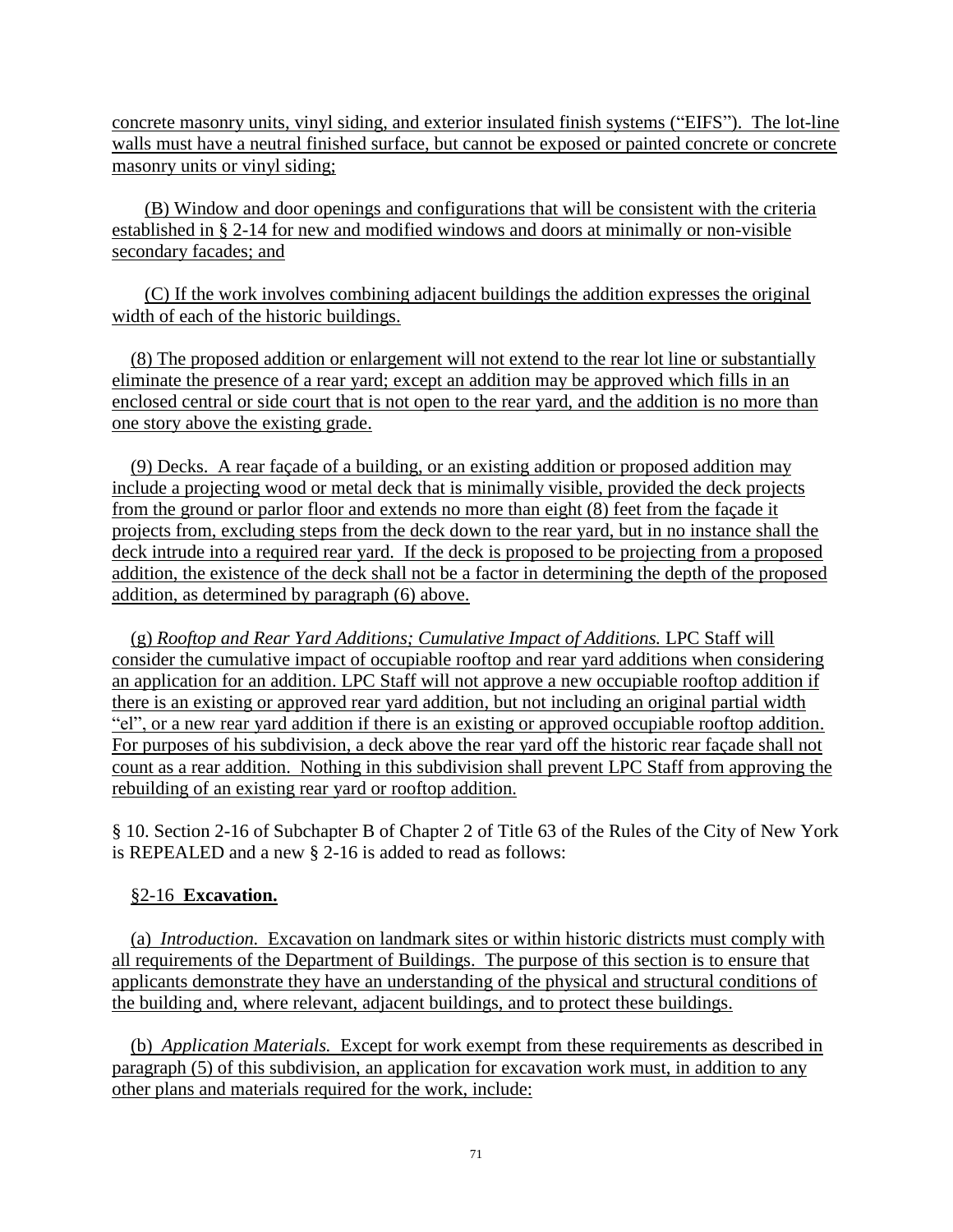(1) A structural conditions report that addresses the building's age and original construction type, and the condition of the foundations and facades;

(2) A pre-construction site survey;

 (3) A finished draft of the Department of Buildings Structural and Support of Excavation filing drawings;

(4) A plan for monitoring the facades of any building of six (6) stories or less which

(i) was constructed before 1901;

(ii) is constructed of wood;

(iii) has an unreinforced masonry foundation; or

(iv) has a foundation of stone or brick that is affected by or adjacent to the excavation; and

 (5) An application for excavation that does not require underpinning, or requires only limited underpinning and does not occur at or adjacent to any designated building that falls under any of the categories described in paragraph (4), will not be required to include the additional materials listed in paragraphs (1) through (4) of this subdivision.

 (c) *Excavation Work.* LPC Staff will issue a permit for excavation work as described below, provided the work meets all of the following criteria and pertains to:

 (1) The lowering and replacing of the lowest existing floor slab (e.g., the basement or cellar) to increase the floor-to-ceiling height to no more than ten feet from floor to ceiling.

 (2) The construction of new structural elements, or repairs to existing structural elements related to a building's infrastructure, including but not limited to footings and foundation walls, retaining walls, pits for elevators and escalators.

 (3) The construction of new architectural elements, or repairs to existing architectural elements (including but not limited to light wells, stair-wells, sunken terraces, in-ground pools or water features, planting beds and other significant landscape features and significant re-grading); provided the LPC Staff determines the effect of such work will not substantially eliminate the presence of a rear yard, will provide for at least a five (5)-foot unexcavated planting area at the rear of the lot, and will have no effect on significant architectural features of the building or adjacent buildings if the work is occurring within a historic district.

 (4) The construction of a new crawlspace or cellar or basement story below an existing addition or new, approved addition, to a depth not to exceed the lowest story of the original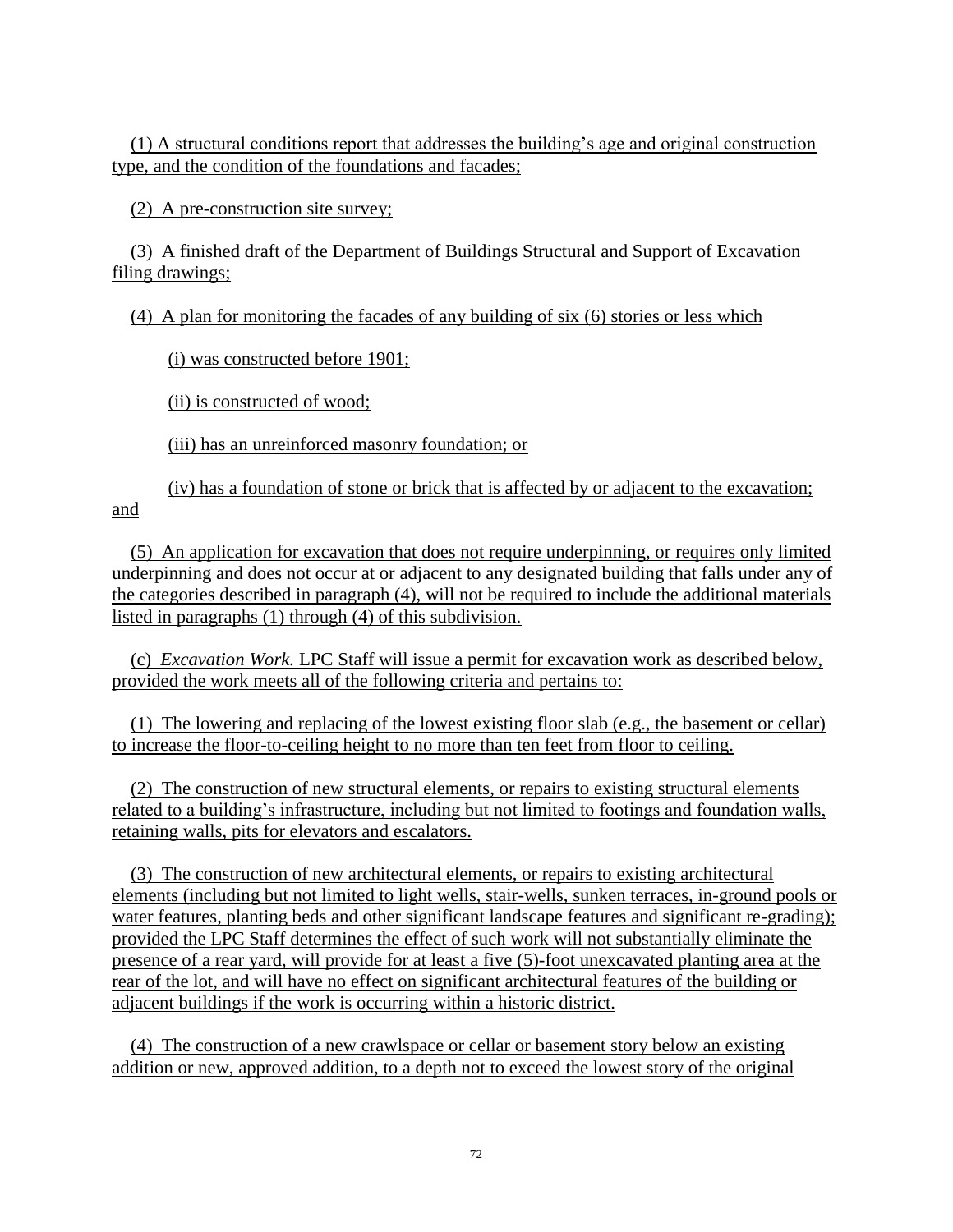building, taking into account a modification approved pursuant to paragraph (1) of this subdivision.

 (5) The work will be designed and executed in compliance with Department of Buildings regulations under the supervision of a licensed professional engineer or registered architect, with the goal of protecting the building's facades and the facades of adjacent buildings.

§ 11. Section 2-17 of Subchapter B of Title 63 of the Rules of the City of New York is REPEALED and a new § 2-17 is added to read as follows:

#### § 2-17 **Front, Side and Rear Yards.**

 (a) *Alterations to Front Areaways of Rowhouses, Townhouses, Flats, Tenements and Other Attached Buildings.* 

 (1) General. Areaways historically have been modified to address access and safety concerns, and to add greenery. This includes the addition of, and modification to, walls and fences around areaways, modification of the areaway itself, modifications to main entrances and entrances underneath stoops, and the addition of planting areas and planters.

 (2) Alterations to areaway paving, steps, or planted areas. LPC Staff will issue an approval for alterations to or involving paving, steps or planted areas if the work meets all of the following relevant criteria:

 (i) The work will be contained within the areaway, which is defined as the area in front of a rowhouse, townhouse, flat, tenement or other attached building typically constructed without a side yard, which often is enclosed by a fence, balustrade or wall;

 (ii) The work will not result in the removal or destruction of significant architectural features;

 (iii) The proposed paving materials are consistent with the paving materials historically found in areaways and yards of buildings of a similar age and type, or will match the adjacent sidewalk in terms of material and color;

 (iv) The size and placement of the planted area, including at-grade planting beds and builtin or attached planters, will not call undue attention to itself or detract from significant architectural features of the building or adjacent buildings if in a historic district;

 (v) Adjustments to steps or planted areas will not substantially alter the apparent grade of the areaway or yard. For purposes of this subparagraph:

 (A) Lowering the entire areaway, including the removal of one step, to allow at-grade access from the sidewalk to the areaway;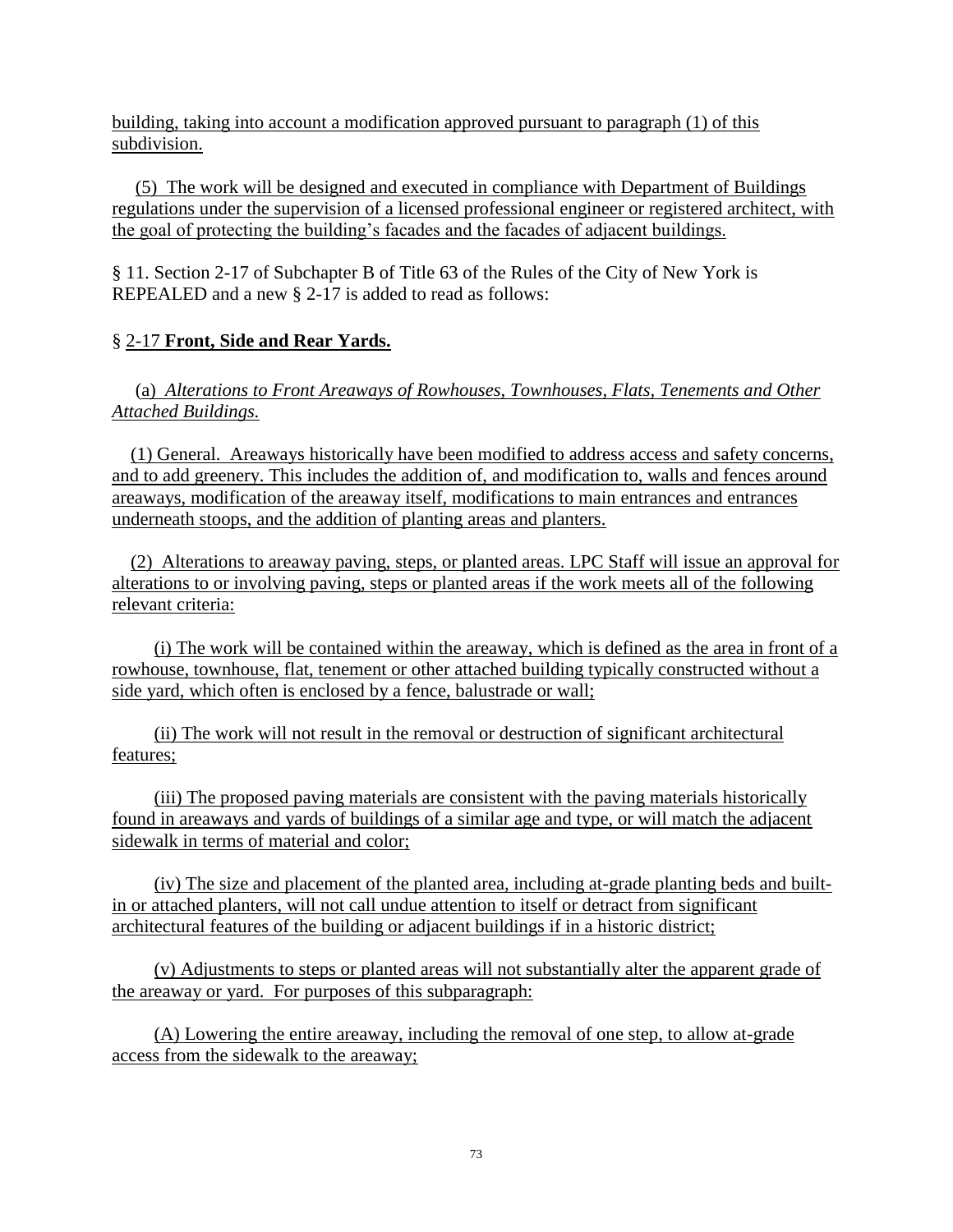(B) Excavation to accommodate new steps or reconfiguration of existing steps to improve access to a basement level entrance, including enlarging or widening steps, will be approved, provided:

 (a) The excavation and steps will occupy fifty (50) percent or less of the square footage of the areaway;

 (b) The excavation, steps and landing are in keeping with expanded basement entrances found on buildings of similar age and style within the historic district; and

 (c) The excavation, steps and landing do not detract from significant architectural features of the building or, if the building is part of a row, do not detract from adjacent buildings or the streetscape;

 (C) Excavation to construct a small ramp with no switchbacks to provide access to a basement entrance, which does not require railings or only minimal railings (such as wellmounted handrails or simple posts with top rails), provided the work does not affect more than fifty (50) percent of the areaway; and

 (vi) The proposed areaway changes will be compatible with the special architectural and historic character of the building and the historic district.

 (3) Garbage enclosures. LPC Staff will issue an approval for new or replacement garbage enclosures that are not easily moveable if the work satisfies all of the following relevant criteria:

 (i) The work will be contained within the areaway defined by an existing fence, balustrade or wall, and will not result in damage to or the removal of architectural fabric from the building's façade, or areaway enclosure;

 (ii) The garbage enclosure will not be physically attached to the building, areaway fence or wall, but instead will be attached to the areaway paving, but not through historic paving material;

 (iii) The garbage enclosure will be of a simple design and painted to match the immediately adjacent façade or areaway enclosure material, or otherwise will have a neutral or dark finish that does not call undue attention to itself;

 (iv) The enclosure will be limited in footprint and height to the general dimensions of the garbage receptacles it contains, and its size does not detract from the overall areaway proportions and configuration, or the building.

 (4) Lampposts. LPC Staff will issue an approval for the installation of lampposts in the areaway, defined by an existing fence, balustrade or wall, if the work meets all of the following relevant criteria:

(i) The lamppost will not be installed through historic paving material;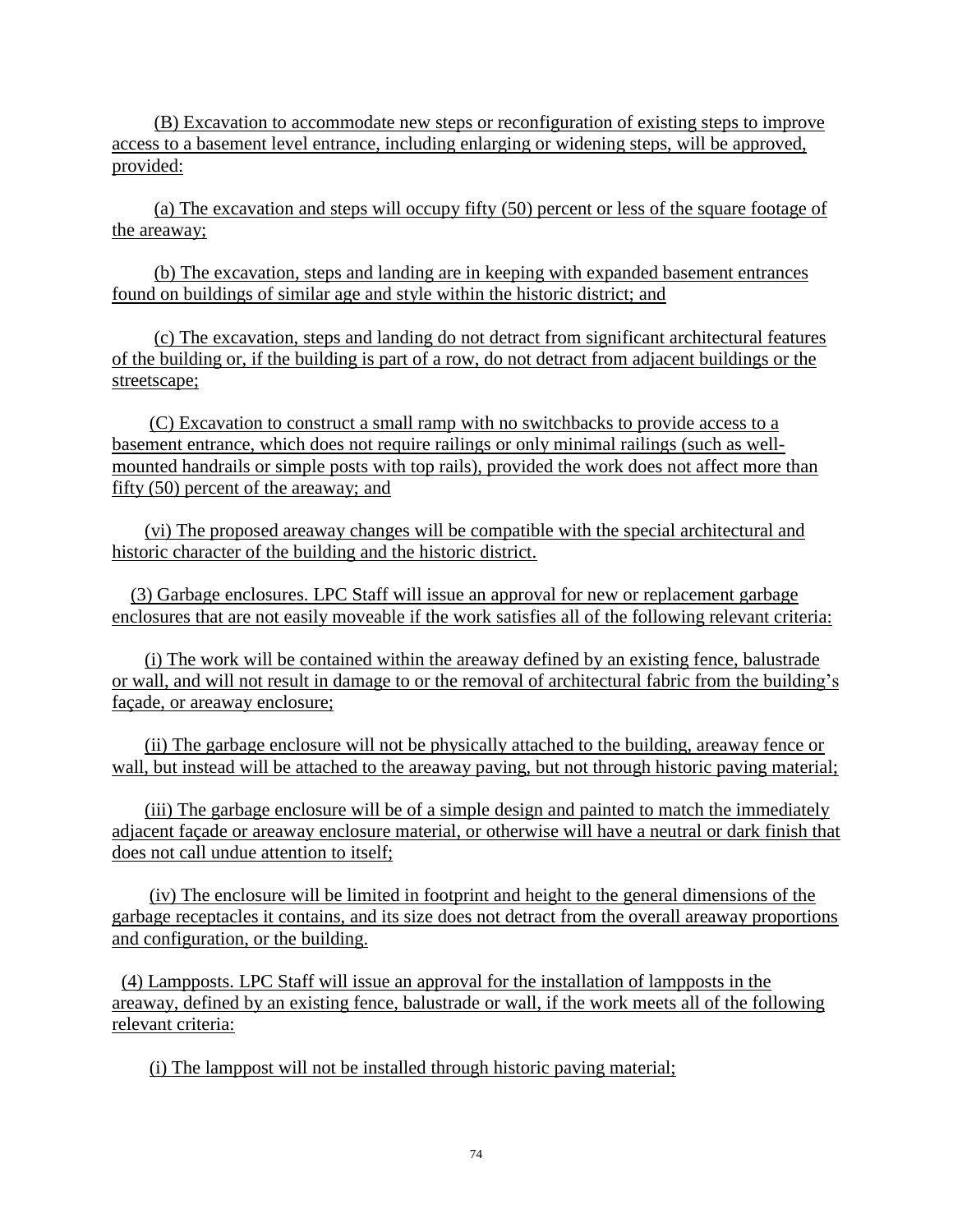(ii) The proposed lamppost will be situated at least several feet from the primary façade so as not to directly obscure significant architectural features;

 (iii) The proposed placement of the lamppost relates to the spacing of elements within the areaway, such as the steps, planted areas and under-stoop entrance, and does not conflict with the façade's composition;

(iv) The proposed installation will not result in exposed conduit;

 (v) The lamppost and lantern will be of a simple and proportional design, and will not exceed the sills of the parlor (or second) floor windows in height;

(vi) The lamppost and lantern will be metal and have a black painted finish; and

 (vii) The proposed lamppost is in keeping with similar lamppost and areaway configurations within the streetscape and historic district.

 (5) Basement/cellar level access hatches. LPC Staff will issue an approval for basement/cellar access hatches if the work satisfies all of the following relevant criteria:

(i) The proposed hatch will not be installed through historic paving material where feasible;

 (ii) The placement of the hatch will not damage or directly obscure any significant architectural features of the building; and

 (iii) The hatch will be constructed in wood or metal with a dark or neutral finish, in keeping with similar utilitarian installations.

(b) *Installation of New Ironwork*.

 (1) Scope. This subdivision concerns applications for ironwork on top of areaway or stoop walls, or at alleyways, where the building has not previously had such ironwork of a type found on similar building types. For example, many stoops have been altered over time by the addition of handrails on the side or on top of stoop walls. Applications to restore or re-create original or historic ironwork must be made consistent with the criteria set forth in § 2-11.

 (2) New ironwork at areaways, stoops, service alleys or facades where no historic ironwork exists. LPC Staff will approve such work as follows:

 (i) The installation of the new ironwork will not conceal, damage, or cause the removal of significant architectural features;

 (ii) The new ironwork, with respect to its location on the building or property (e.g., on top of the areaway wall or stoop wall) and its scale and visual characteristics (including details and finish), will match or recall ironwork typically found on buildings of similar age, style and type; and where the building is part of a row, it is harmonious with other ironwork in the row;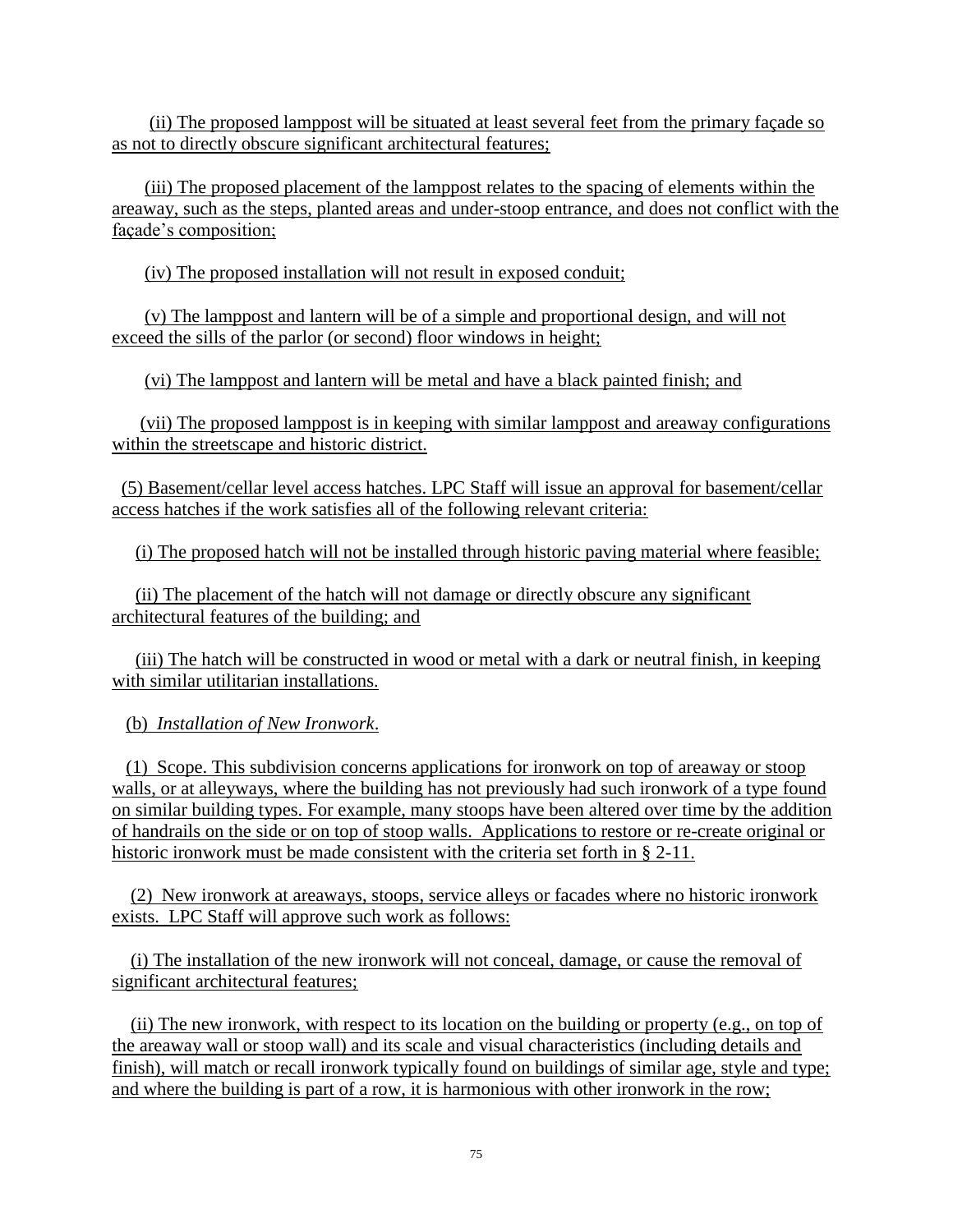(iii) The installation of the new ironwork will be harmonious with the special architectural and historic character of the building and the historic district. (c) *Walls and Fences.*

 (1) Scope. This subdivision concerns applications for walls and fences at small residential buildings, including rowhouses, townhouses, flats, and tenement buildings. LPC Staff will approve proposals that satisfy the criteria set forth below:

(i) New areaway wall or fence.

 (A) The new wall or fence will not conceal, damage, or cause the removal of significant architectural features; and

 (B) The scale, visual characteristics and location on the building or property of the new wall or fence will be in keeping with the age and style of the building, and, where the building is part of a row, is harmonious with other walls or fences in the row.

 (ii) New fences at small residential buildings, including rowhouses, townhouses, flats and tenement buildings.

 (A) LPC Staff will issue an approval for a rear yard fence if the work meets all of the following relevant criteria:

(a) The fence will not exceed six (6) feet in height;

 (b) The fence will have a perforated or open design, which can include a portion of the fence being solid, if installed along the sidewalk at a corner building; and

 (c) The fence will be constructed in wood or iron, whichever is most compatible with the building's age and style, and finished in a dark or neutral color, or clear finish. If visible, the design and finish of a metal fence should be simple and based on ironwork found in the district on buildings of similar type. If the fence is made of wood, the finished side must face away from the property if installed at the sidewalk of a corner rowhouse.

 (d) Variations in material will be considered if the fence is not visible from a public thoroughfare and otherwise complies with applicable codes.

 (e) A masonry wall, but not including cement masonry units enclosing a rear yard shall be approved if not visible and is no more than six (6) feet in height.

 (B) LPC Staff will issue an approval for a metal picket fence at the side yard of a corner rowhouse if the work meets the following relevant criteria:

 (a) The fence will match the height of an areaway fence but shall not exceed 36 inches in height;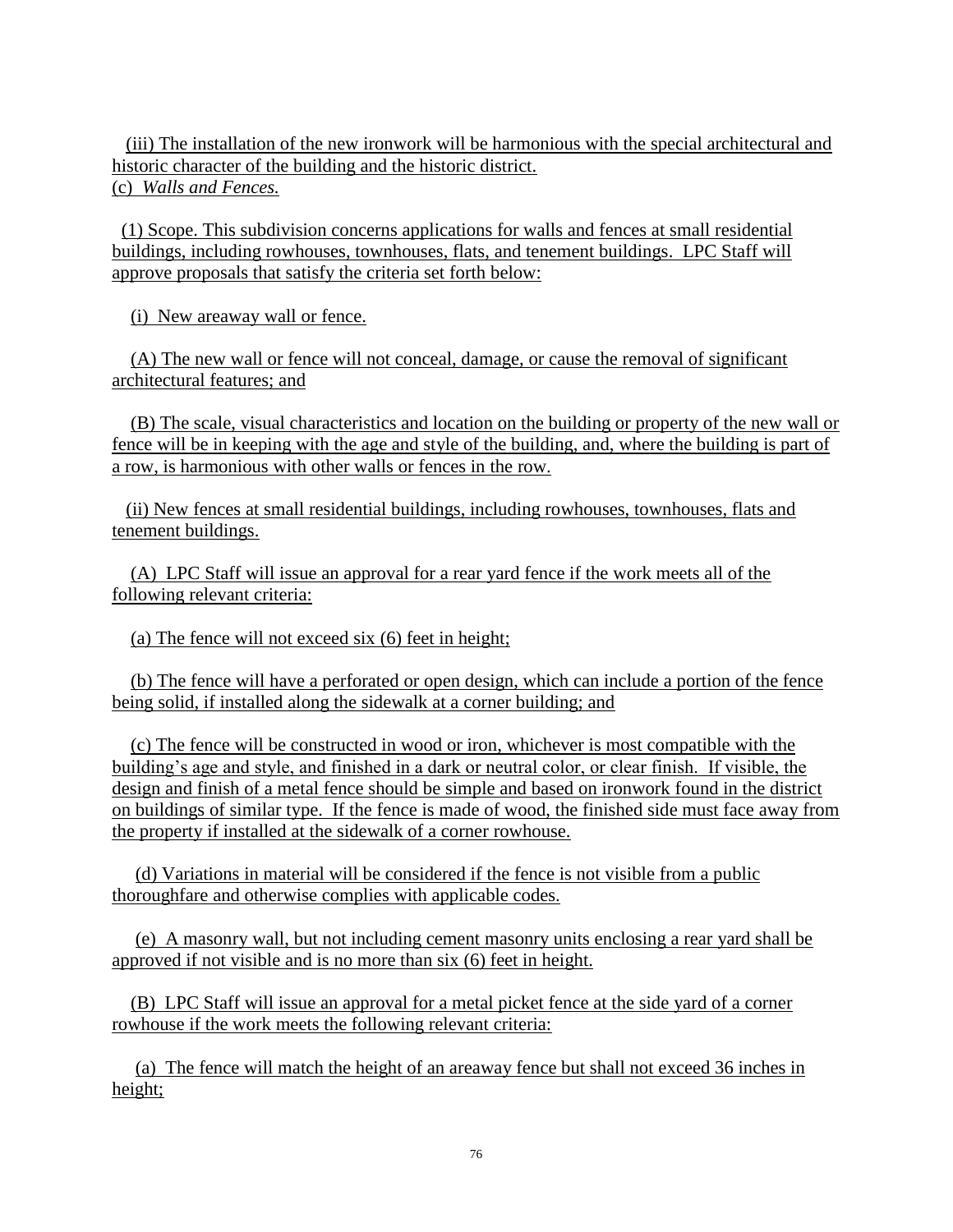(b) The fence will be simply designed and have a black or dark finish .

 (2) Garden historic districts. This paragraph applies to proposals to install walls and fences in garden-style houses and apartment buildings in districts designated in part for the relationship between gardens and plantings and the buildings, including but not limited to buildings in the Sunnyside Gardens Historic District and the Jackson Heights Historic District. LPC Staff will approve applications for walls and fences if the following relevant criteria are met:

 (i) Sunnyside Gardens Historic District. In the case of the Sunnyside Gardens Historic District, a new rear yard fence will be approved by LPC Staff if the fence:

 (A) Will enclose the immediate rear yard behind the building that was not part of what was historically the shared common space. An application to enclose some or all of the rear yard that was historically part of the shared common space must be accompanied by proof that the restrictive easement providing for common space has lapsed and is no longer in place;

(B) Will not exceed thirty-six (36) inches in height; and

(C) Will be constructed of metal picket fencing with a dark finish.

 (ii) Jackson Heights Historic District. In the case of an apartment building in the Jackson Heights Historic District, a new fence will be approved by LPC Staff if the fence:

(A) Will be limited to the planting area around the building;

(B) Has a black painted metal picket design that has an open quality; and

(C) The curb and fence combined will not exceed thirty (30) inches in height.

 (iii) Jackson Heights Historic District. In the case of an original single- or two-family house in the Jackson Heights Historic District, LPC Staff will approve a low brick retaining wall at the border of the sidewalk and front yard if:

 (A) The retaining wall will be as short as possible to contain erosion and in no event is higher than five brick courses, inclusive of a coping of brick or cast stone;

(B) The brick will closely match the brick façade of the building;

(C) The retaining wall will not feature decorative brickwork or ironwork;

 (D) The retaining wall will not incorporate a perpendicular run from the sidewalk to the house, except a return to meet the lower stairs, which would divide the continuous front lawns of the row; and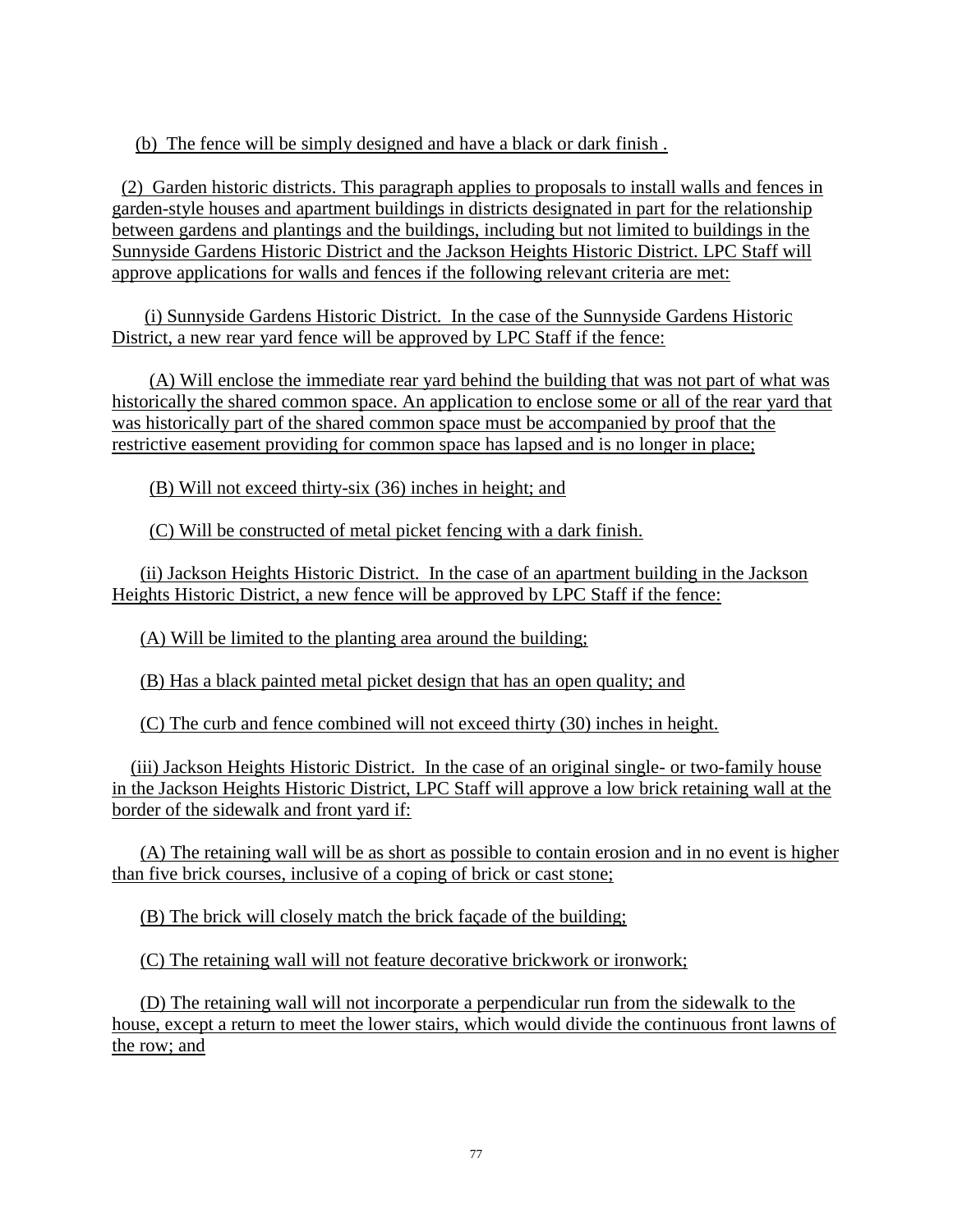(E) The retaining wall will match the height and design of an adjacent low garden wall that meets the requirements of this section or, if there is no adjacent retaining wall, is compatible with other low retaining walls on the block that meet the requirements of this section in terms of height and design.

 (3) Free-standing houses. LPC Staff will issue an approval for the installation of a fence at free-standing houses if the work satisfies all of the following relevant criteria:

(i) The fence will be placed in the side or rear yard, behind the street-facing façade(s);

 (ii) The fence will not exceed six (6) feet in height and is constructed of wood with the finished side facing away from the property;

 (iii) Variations in the height and material will be considered if the fence is not visible from a public thoroughfare or the fence is permanently obscured from view by vegetation and the building otherwise complies with applicable codes.

(d) *Driveways*.

(1) General criteria.

 (i) New driveway. LPC Staff will approve a new driveway only in districts where driveways are a common feature. As a general matter, these districts are comprised of what were historically detached single-family dwellings. If there is currently no existing curb cut, the applicant must provide documentation that the new curb cut will comply with the Zoning Resolution and the City Administrative Code, and that the applicant has filed for the curb cut with the Department of Buildings and the Department of Transportation.

 (ii) Proposals to install a driveway or parking pad within the areaway or front yard of an attached or semi-attached house, or a row house, will require review by the full Commission at a Public Hearing.

 (2) Specific criteria. LPC Staff will issue an approval to repair, alter or replace an existing driveway, and for a new driveway and a curb cut at the front, side or rear yard, if the work satisfies all of the following relevant criteria:

(i) Repair, alteration and replacement of an existing driveway.

(A) Repairs will match the existing driveway in terms of materials, details and finish;

 (B) The existing footprint of a driveway may be altered by widening or creating a bump-out for turning or parking, provided the materials match the existing materials; the alterations do not significantly reduce the amount of green space of the yard; and the driveway is well scaled to the yard and building;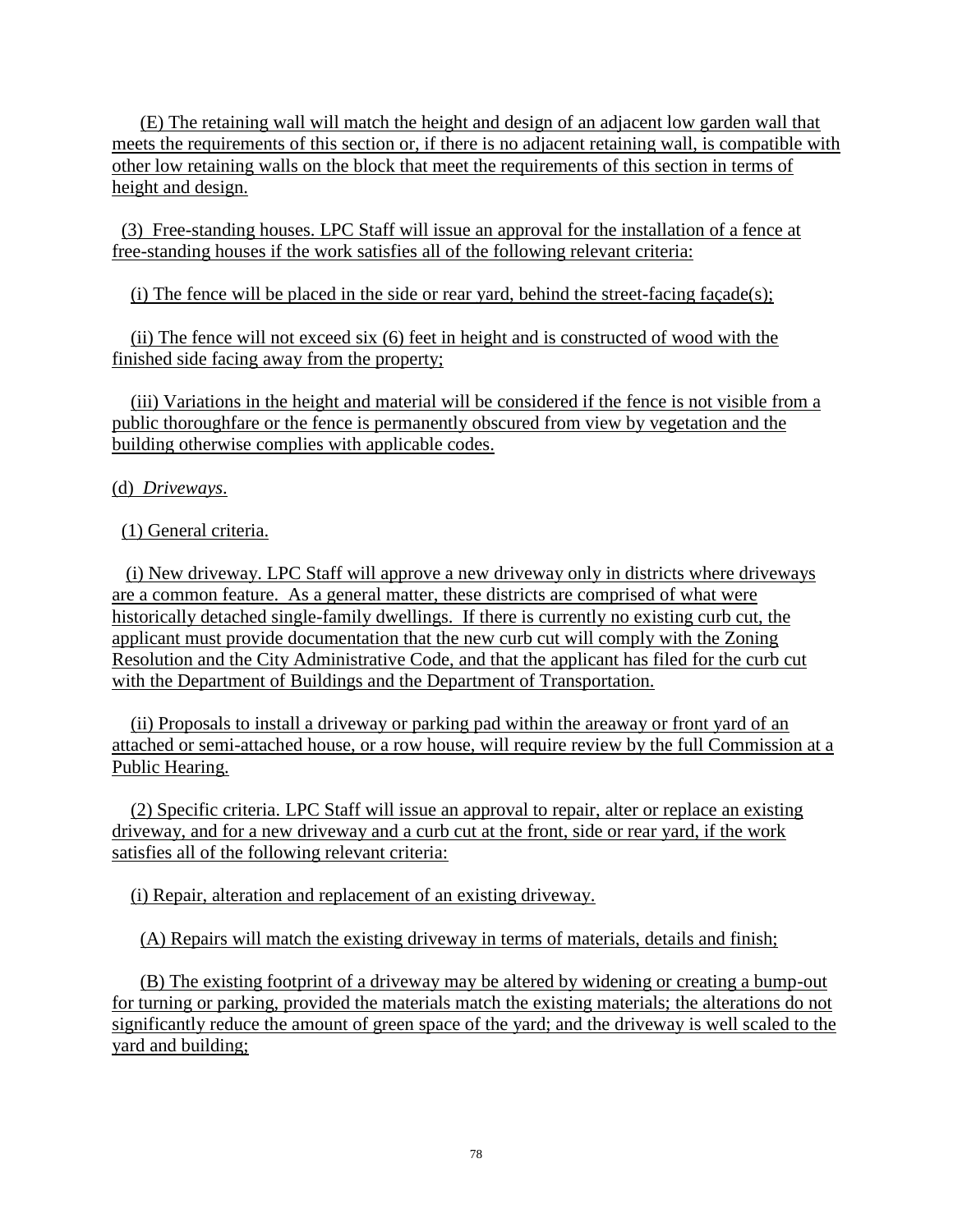(C) Replacing an existing driveway. The materials and design of an existing driveway may be replaced as follows:

 (a) If the existing driveway is an original or historic driveway and retains its original material and design, the replacement must match the material and design but the footprint may be altered as provided in clause (B) of this paragraph;

 (b) If the existing driveway is not an original or historic driveway, it may be replaced with a driveway with different materials and design provided the new driveway satisfies the criteria of clause (E) of subparagraph (ii) of this paragraph.

(ii) New driveway where none currently exists.

 (A) The installation of the driveway and curb cut will not eliminate any significant architectural feature, paving, or fabric from the building or site;

 (B) The proposed location and design of the driveway and curb cut will be consistent with other buildings found in the historic district;

 (C) The driveway will not significantly reduce the open and planted space within the yard and will not result in the loss or damage of a significant landscape improvement or feature identified in the relevant designation report;

(D) The driveway and curb cut are well scaled to the yard and building; and

 (E) The proposed driveway paving materials match the predominant paving material and pattern within the streetscape, except staff may approve a substitute paving material that recalls the predominant paving material if the substitute meets applicable standards for improving the permeability of the paved surface and otherwise does not detract or call undue attention to itself.

 (e) *Accessory Ramps*. LPC Staff will issue an approval for an accessory ramp for loading or other service functions that are not intended or required for barrier-free access, if the work satisfies all of the following relevant criteria:

 (1) It is located within a service alley, or side or rear yard of a large apartment, hotel, or commercial building;

(2) The installation will be significantly obscured by existing masonry walls or ironwork;

 (3) The proposed installation or any required excavation will not result in damage to or the removal of significant architectural features or historic fabric, including historic paving;

 (4) The ramp will not block a window or obscure any significant architectural features of the building;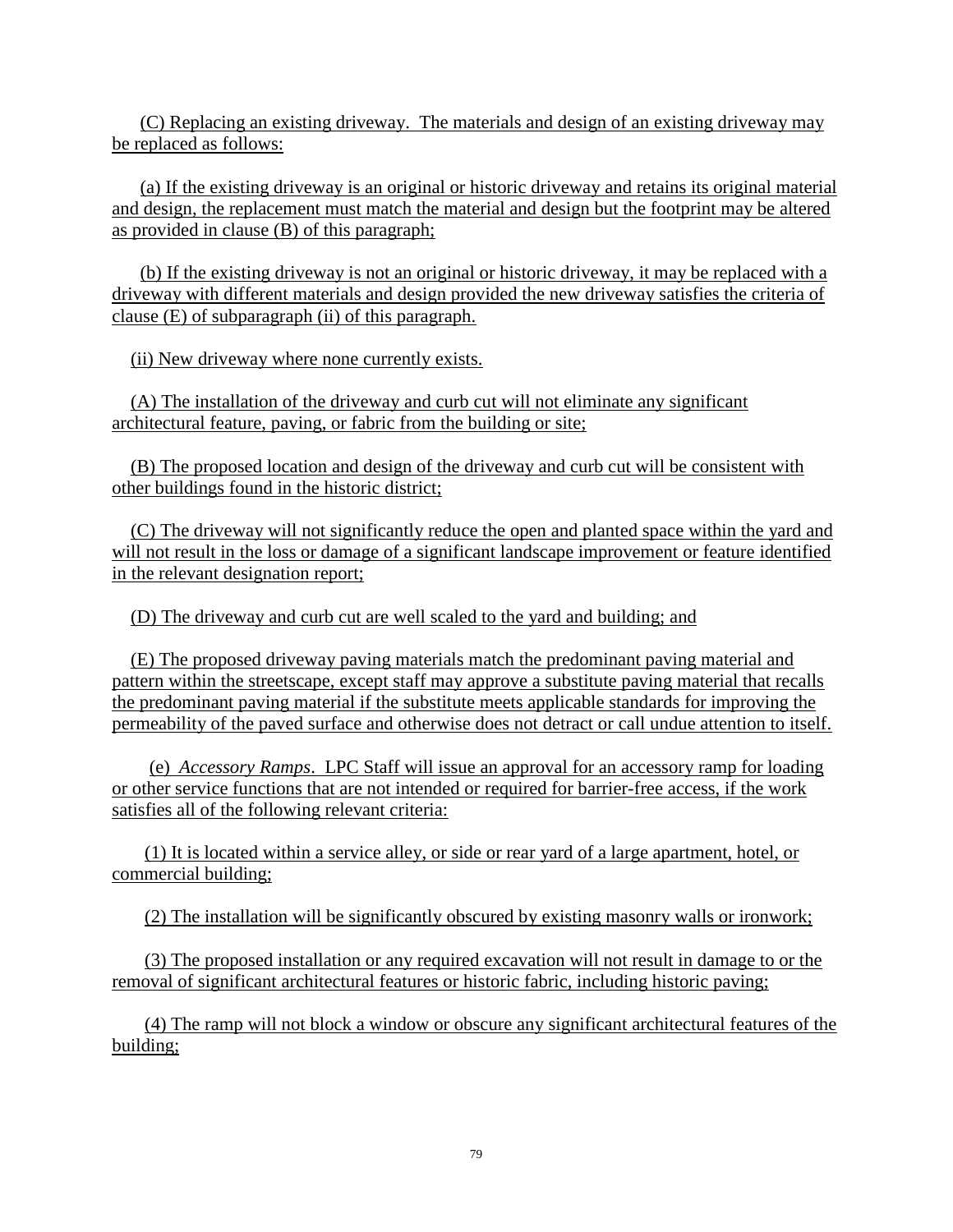(5) The ramp will have no switchbacks and will be constructed in a material that matches the predominant paving or façade material, or is otherwise neutral in appearance and does not detract from the building or streetscape; and

 (6) The railings will be simply designed or based on existing ironwork found on the building, and will have a black or neutral finish.

§ 12. Section 2-18 of Subchapter B of Title 63 of the Rules of the City of New York is renumbered § 2-05 and a new § 2-18 is added to read as follows:

#### §2-18 **Barrier-Free Access.**

(a) *Introduction.*

(1) Historic structures can and should be made accessible.

 (2) Accessible routes should coincide with or be located in the same general area of regular circulation paths, and the primary entrance should be accessible wherever possible.

 (3) Proposed alterations to make a building or space accessible must comply with applicable statutes and codes, including the American National Standard (ANSI), the New York City Building Code, and the Americans with Disabilities Act Standards for Accessible Design.

 (4) Applications for barrier-free access should take into consideration changes to interior spaces that may reduce grade changes at the entrance which will lessen the level of impact of, or eliminate the need for, exterior changes.

 (5) Where there is more than one acceptable approach for making a building or space accessible, LPC Staff will approve the proposal that will allow barrier-free access with the least impact on significant architectural features of the building and neighboring buildings if the work is occurring in a historic district.

 (6) Where proposed alterations to make a building accessible will have a major impact on significant architectural features, LPC Staff may ask an applicant to seek a waiver. Accessibility waivers may be granted by the Department of Buildings after consulting with the Mayor's Office of People with Disabilities. If no waiver is granted the application shall be reviewed by the full Commission at a Certificate of Appropriateness public hearing.

 (7) Proposed work that does not conform to these rules, such as a wheelchair platform lift on an Individual Landmark, will be reviewed by the full Commission at a Certificate of Appropriateness public hearing.

 (b) *At-Grade Entrances*. LPC Staff may issue a permit for a proposal to lower an existing entrance at a building in a historic district or a building in a scenic landmark that is not an individual landmark to provide an accessible at-grade entrance if the work meets all of the following relevant criteria: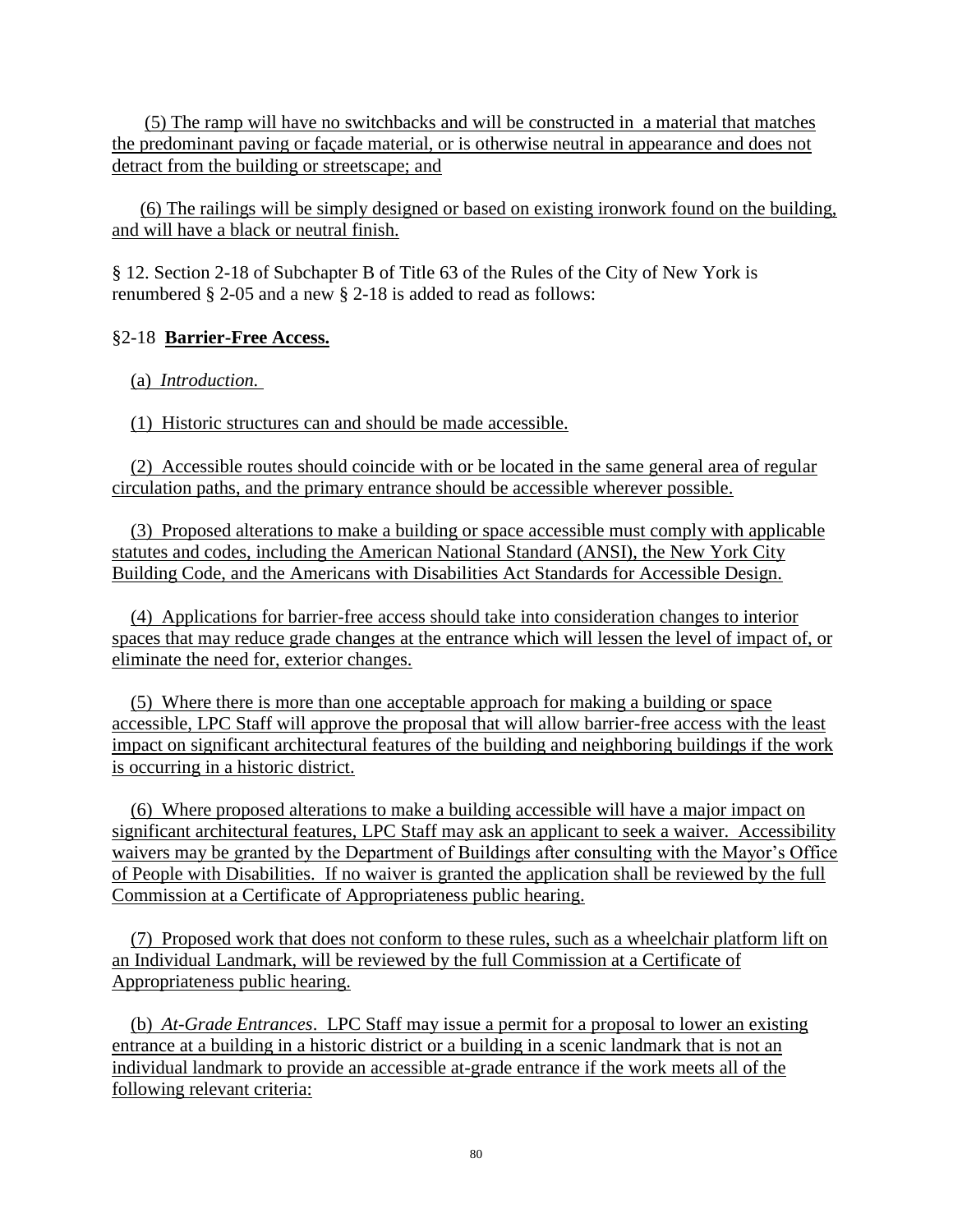(1) The work required to bring the entrance to grade, including the removal of the existing steps, landings, ramps, or other elevated elements at the entrance point, will not result in damage to or the removal of significant architectural features of the building, except as noted below;

 (2) Except as note below in clause (4), the proposal involves dropping or raising the entrance no more than eighteen (18) inches at a prominent primary entrance and no more than thirty (30) inches at other entrances to the building;

 (3) Historic materials and features removed in connection with the work will be re-used where possible;

 (4) If the treads contain cast iron vault lights, only one tread can be removed to create the atgrade entrance and the tread is installed flush at the entry to recall the presence of the vault lights;

 (5) A sidewalk may be modified, including sloping a sidewalk to make an entrance accessible, provided the work meets the requirements of § 2-19 of these rules;

 (6) A new door for the modified entrance shall have proportions that recall the historic door, which may require the addition of a transom to the door opening; and

 (7) The proposed work will allow for barrier-free access for the building in the least obtrusive manner possible.

 (c) *Door and Door Surround Changes.* LPC Staff may issue an approval for proposals to alter doors and door surrounds for buildings in historic districts and scenic landmarks that are not individual landmarks to meet accessibility requirements, such as clearance, if the work meets all of the following relevant criteria:

(1) If the existing door is original or historic:

 (i) The proposed work will retain the historic fabric at the entrance, such as sidelights, door(s), transoms, framing or door surround detailing; and

 (ii) Historic doors and vestibule entrances may be altered with respect to door swing, changing hardware and hinges, and the installation of automatic opener hardware provided the door configuration and details are maintained.

(2) If the existing door is not original or historic:

 (i) The proposed work will retain a maximum amount of historic fabric at the entrance, such as sidelights, transoms, framing or door surround detailing;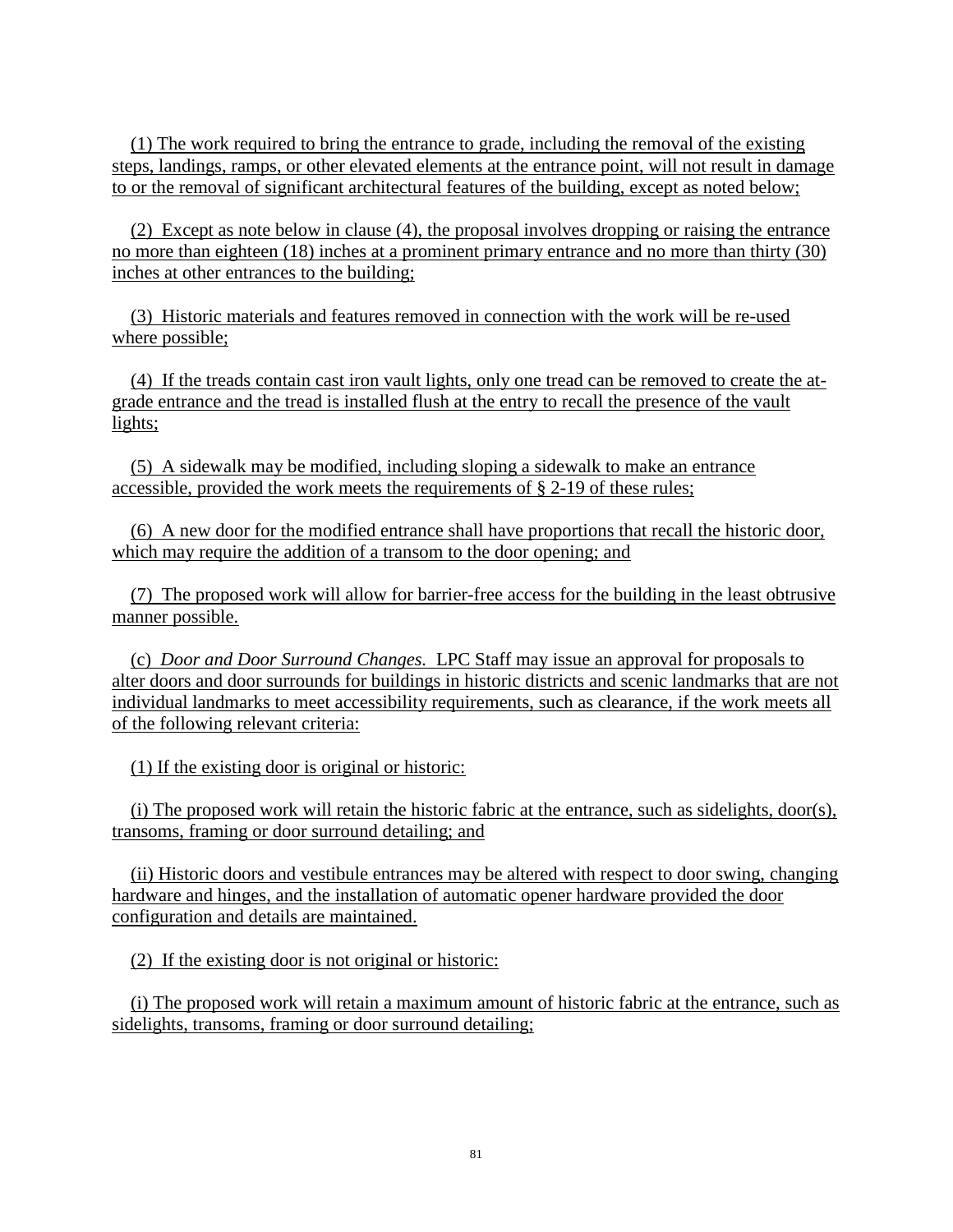(ii) The door opening may be widened up to eight (8) inches if necessary to meet applicable codes, provided that the door surround is recreated in-kind with the necessary adjustments for the new door opening;

 (iii) The operation of replacement doors may be altered to meet required clearances, such as paired doors that may be changed to a single door with a fixed leaf or sidelight condition, or a single door with the appearance of paired doors;

 (iv) The width of operable leafs and sidelights may vary from the historic condition provided that the replacement door(s) recalls the historic detailing and general configuration;

 (v) A replacement door in an alternate material may be installed to meet force limitations in operating the leaf;

 (vi) The replacement doors and accompanying elements must recall the historic condition in terms of configuration, detailing, material (if it meets code), and finish; and

 (vii) The proposed changes to the door and door opening will not detract from the special architectural and historic character of the building.

 (d) *Actuators for Automatic Doors.* LPC Staff may issue an approval for proposals to install an actuator device if the work meets all of the following relevant criteria:

(1) Door actuators installed on building facades.

 (i) The push plate or actuator will be as small as feasible and located in the least obtrusive place possible;

(ii) The actuator will not be installed through decorative features or cast iron;

 (iii) The actuator will be installed on flat unornamented masonry, brick, or metal, or at nonhistoric storefront infill, at a door return or side of a plain masonry pier, and will be attached through mortar joints or seams to minimize damage to historic fabric. Such proposed installation will to the greatest extent feasible not result in exposed conduit; and

 (iv) The installation will not call undue attention to itself or otherwise detract from significant architectural features of the building or adjacent buildings.

 (2) Door actuators installed on free-standing bollards, stanchions or posts (collectively "posts"). If the actuator cannot be installed pursuant to paragraph (1) of this subdivision due to façade conditions or other constraints, LPC Staff will approve an actuator installed on a post where the post is:

(i) Installed into non-historic paving;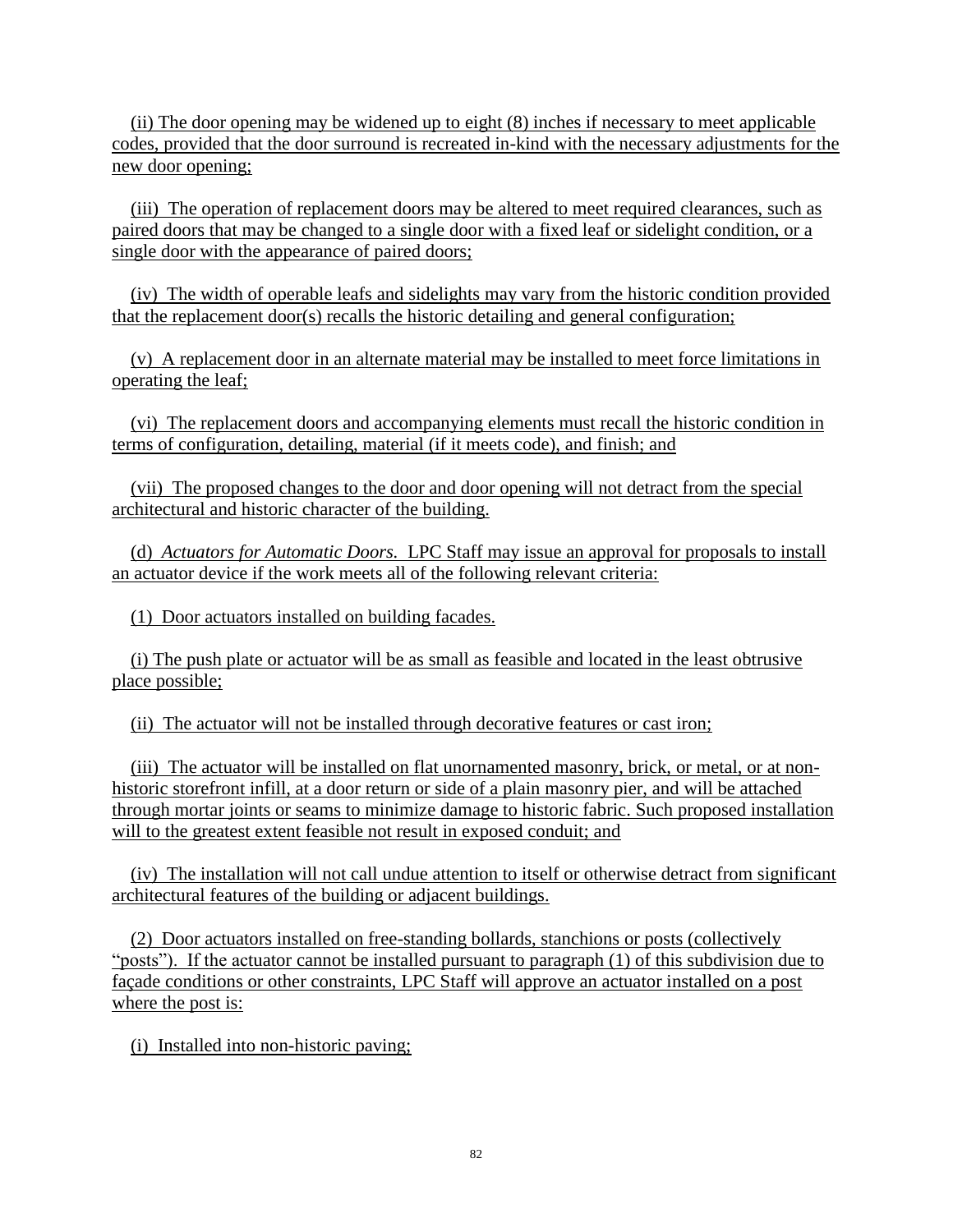(ii) Simply designed and finished to match the adjacent façade material or other neutral finish; and

 (iii) The post will be an unobtrusive presence in conjunction with the façade and will not detract from or obscure any significant architectural features of the building.

(e) *Handrails and Areaway Alterations.*

 (1) LPC Staff will issue an approval for a proposed handrail on an existing stoop or areaway steps on a building in a historic district or scenic landmark if the work meets all of the following relevant criteria:

 (i) The installation of the handrail will not damage any decorative features of the masonry stoop walls, ironwork, or areaway enclosure;

 (ii) The handrail will be simply designed and will not detract from the significant architectural features of the building; and

 (iii) The handrail will be attached to the coping of the stoop wall, inside the stoop wall, or at the treads, whichever location the LPC Staff determines is the least obtrusive, taking into account other such installations on the block and the purpose of the handrail.

 (2) LPC Staff will issue an approval for a proposal to alter an areaway enclosure to accommodate an accessible entrance:

 (i) If the areaway enclosure consists of historic ironwork or masonry, the alterations are as minimal as possible to meet accessibility requirements and the ironwork and/or masonry is finished to match the historic condition; and

 (ii) If no historic fabric exists in the areaway, the ironwork and/or masonry is finished to match the existing conditions.

 (f) *Ramps.* LPC Staff may issue an approval for certain ramps as specified below. For purposes of this subdivision, a "ramp" includes the associated landing(s) and any steps integrated into the ramp.

 (1) Ramps without handrails. Ramps that do not require a handrail may be approved on individual landmarks and buildings in historic districts and scenic landmarks if:

 (i) The installation will not result in damage to significant historic fabric, including sidewalk paving materials or vault lights, steps and landings, or will involve the removal or modification of discrete portions of historic fabric, and the fabric that is removed is re-used in connection with the ramp work where possible;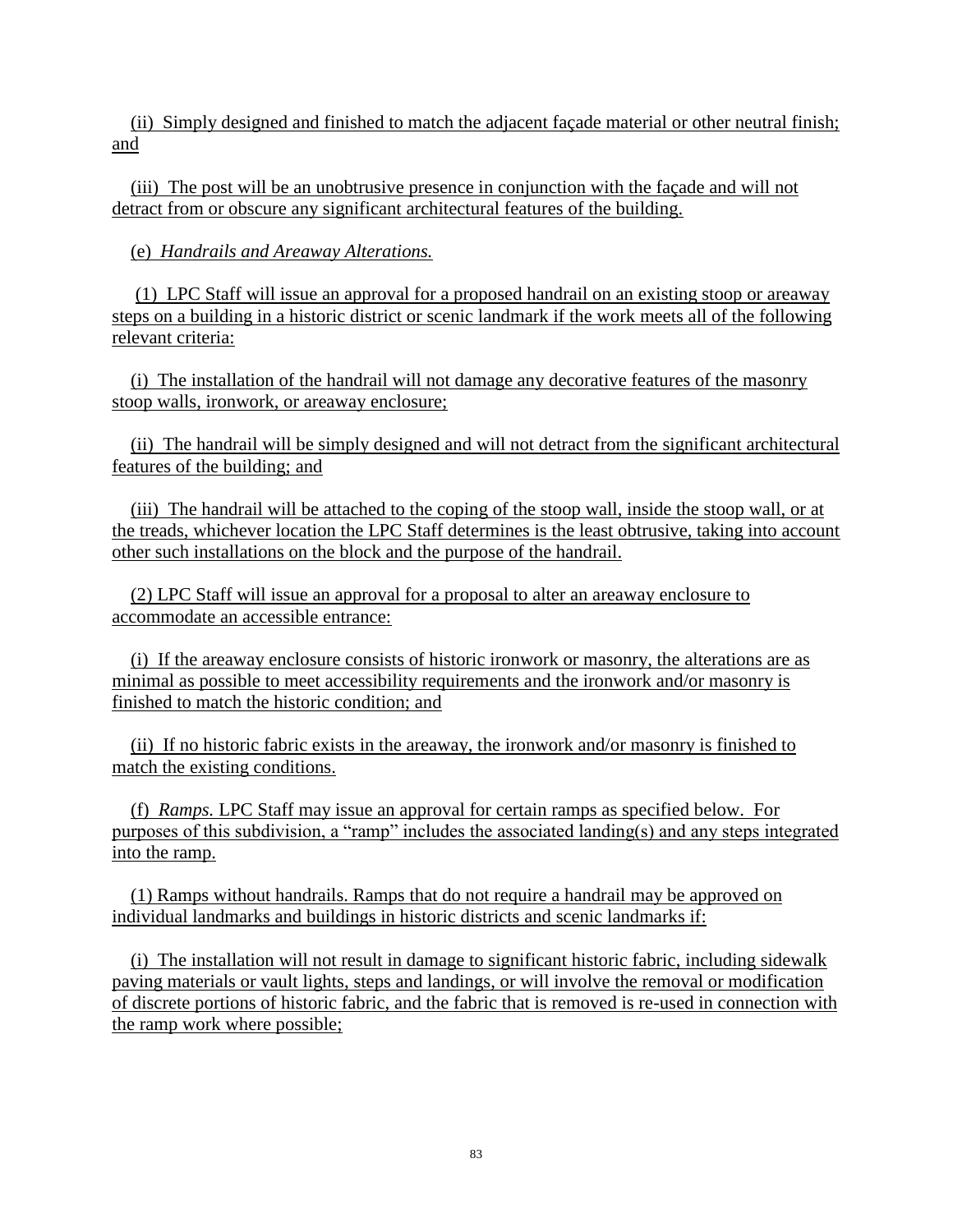(ii) The ramp will be constructed in materials to match the immediately adjacent façade material or sidewalk and threshold paving, or with utilitarian materials with a neutral finish so as to have an unobtrusive presence on the building;

 (iii) The ramp will be as short as possible, with no switch-backs, except that LPC Staff may approve a longer ramp, with no switch-backs, if the longer ramp will have less visual impact on the façade; and

 (iv) The proposed changes will not detract from the special architectural and historic character of the building.

 (2) Ramps with handrails. Ramps that require a handrail may be approved for buildings in historic districts and scenic landmarks that are not individual landmarks if:

 (i) The installation of the ramp and handrails will not eliminate or conceal any significant architectural features of the building or sidewalk, or landscape feature if in a scenic landmark, except as provided for below;

 (ii) The installation is obscured or partially obscured by existing architectural features where possible, such as ironwork or masonry walls;

 (iii) The ramp will be as short as possible, with no switch-backs and intermediate landings, except that LPC Staff may approve a longer ramp, with no switch-backs, if they determine that the longer ramp will have less visual impact on the façade;

 (iv) For storefronts, the ramp will be confined to the storefront or building associated with the entrance being made accessible;

 (v) For buildings with deeply recessed entrance courts or areaways, a ramp must be located within the recess, unless LPC Staff determines that a different location provides equal accessibility with less impact on the building;

 (vi) The presence and location of the ramp will not disrupt, or will be consistent with, the façade's composition. For purposes of this rule, steps and landing leading to the entryway that are extending outward to receive the ramp should retain the historic orientation where feasible, and the favored position for a ramp in a recessed court or areaway is presumed to be off to one side so that it is as inconspicuous as possible, but, depending on the façade's composition, LPC Staff may determine that another location is more consistent and harmonious with the design of the façade;

(vii) Minimal excavation will be permitted to facilitate barrier-free access;

 (viii) The handrail will be simply designed with the minimum number of vertical elements permitted;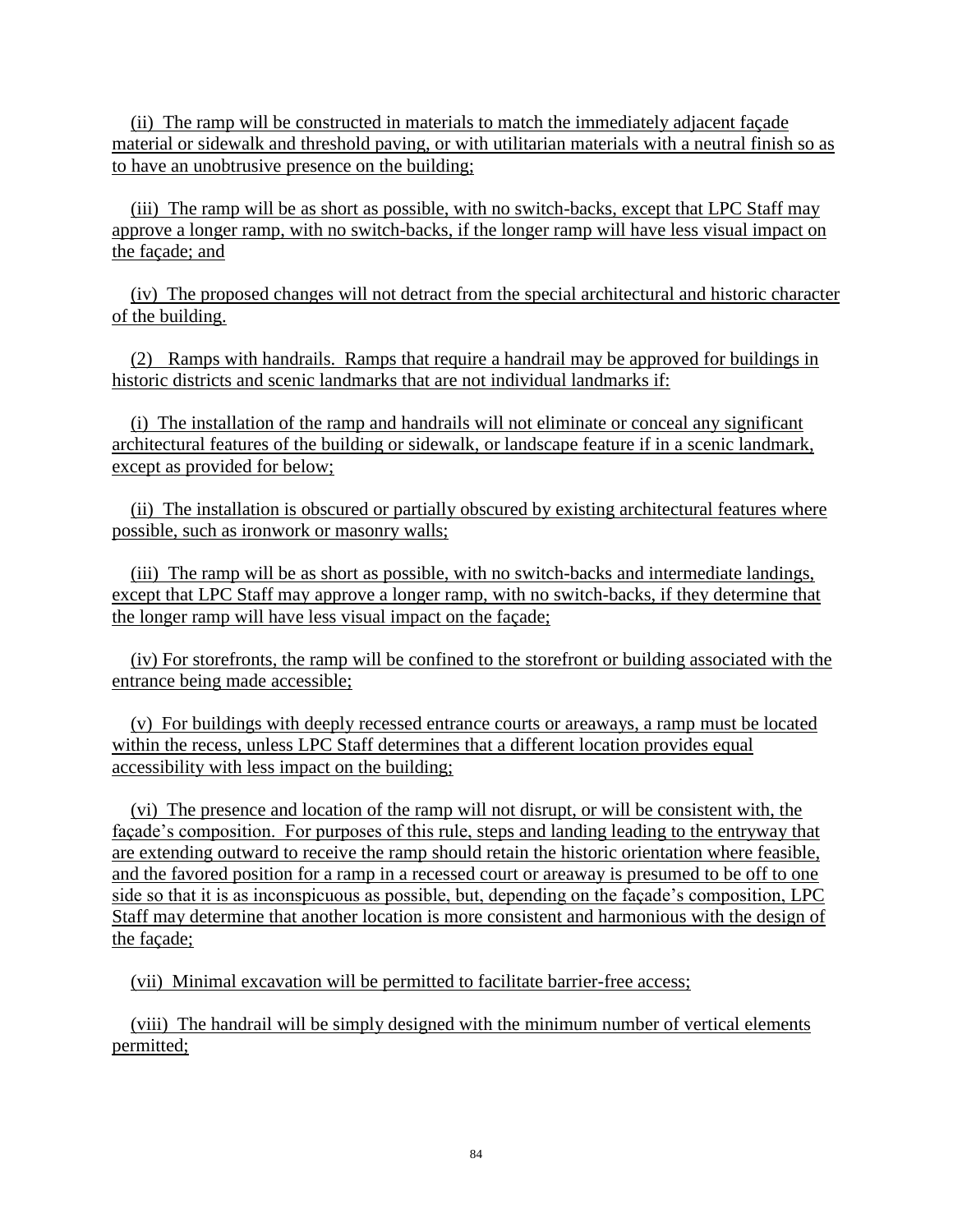(ix) The ramp will be simply designed and constructed in materials to match the immediately adjacent façade material or ironwork, or with utilitarian materials with a neutral finish, whichever will result in the least obtrusive presence on the building; and

 (x) The proposed work will not detract from the special architectural and historic character of the building, district or scenic landmark.

 (g) *Lifts.* LPC Staff may issue an approval for a wheelchair platform lift or a chair lift on a rail on a building in a historic district or scenic landmark, other than an individual landmark, if the proposed work meets all of the following relevant criteria:

(1) Wheelchair platform lifts.

 (i) The lift will not require significant alterations to existing fabric at the proposed location, and any such alterations are reversible;

(ii) Only minimal historic fabric will be removed to access the lift at the elevated position;

 (iii) The lift will be located in a recessed location on the façade, or otherwise located to not disrupt the façade's composition, and will be obscured or partially obscured by existing features such as ironwork or masonry walls;

(iv) The lift will be stored in the down position to minimize its visual presence; and

 (v) The lift will be finished to match the immediately adjacent façade materials, or will have a neutral finish; and

 (vi) The proposed work will not detract from the special architectural and historic character of the building, streetscape or scenic landmark.

(2) Wheelchair and chair lifts on rails.

 (i) The installation does not require any significant alterations to the existing areaway, stoop, handrail, or building façade, and is reversible;

 (ii) The installation will require minimal attachment points through non-decorative elements; and

 (iii) The lift will be painted to match the finish of the adjacent ironwork or masonry, or will have a neutral finish.

 (iv) The proposed work will not detract from the special architectural and historic character of the building, streetscape or scenic landmark.

 (h) *Replacement or Modification of Existing Commission-Approved or Grandfathered Ramps and Lifts.* If an applicant can demonstrate that it is not feasible to replace or modify an existing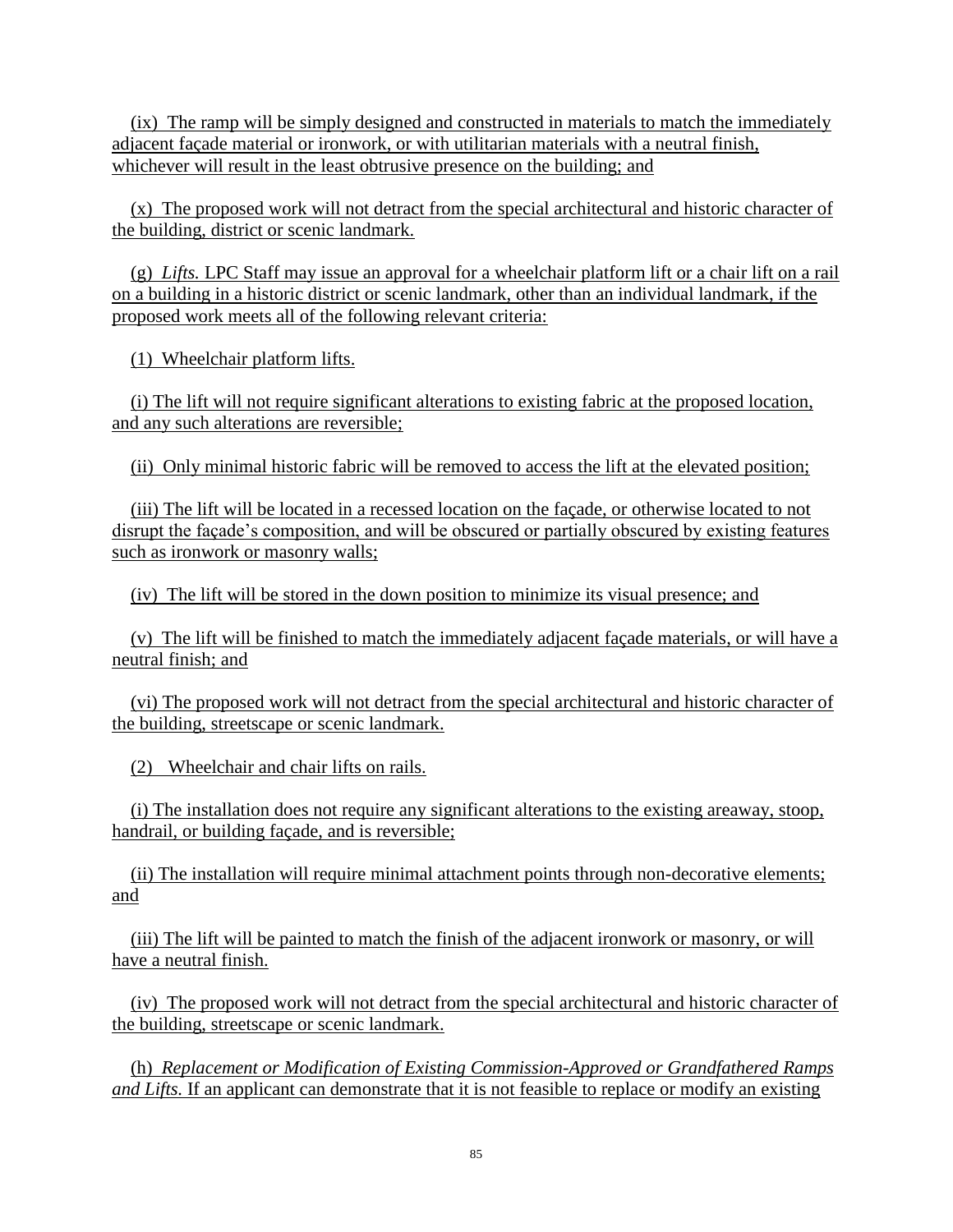ramp to meet the requirements of this section, LPC Staff may issue an approval to modify or replace an existing Commission-approved or grandfathered ramp or lift to meet current accessibility codes if the work meets all of the following relevant criteria:

 (1) The replacement ramp will match or be smaller and/or shorter than the existing ramp in terms of footprint and overall rise, or is altered to the minimum degree necessary for compliance;

 (2) The replacement ramp will be constructed using materials that either match the materials and handrail design of the existing ramp or match the adjacent façade material and/or railing, or utilitarian materials with a neutral finish. A change in handrail design to the minimum number of vertical elements required by code is permitted;

 (3) The platform lift and guiderails will be installed in the same locations using existing penetrations in the building façade or other elements. Some additional penetrations may be approved if required to meet code.

 (4) The lift mechanicals will be located in the same location and will match the footprint and height of the existing mechanicals, or will be reduced in size;

(5) The lift may be fully enclosed if necessary to meet code; and

 (6) The previously approved finishes will be maintained or modified to better blend with the adjacent façade material.

§ 13. Section 2-19 of Subchapter B of Chapter 2 of Title 63 of the Rules of the City of New York is REPEALED and a new § 2-19 is added to read as follows:

#### **§ 2-19 Sidewalks.**

(a) *General Requirements*.

 (1) Scope. This section applies to sidewalk replacement in historic districts where the paving material is a significant feature (e.g., bluestone, granite and brick) or the location of the sidewalk is a significant feature (e.g., "ribbon sidewalks where there is a planted area between the curb and the sidewalk not limited to tree pits) and where the existing sidewalks adequately recall the historic paving, either by the amount of historic paving that remains or due to the combination of historic paving and tinted sidewalks that exists in the district, or the location of the sidewalk. For purposes of this section, the term "sidewalk" means the portion of the sidewalk and curb fronting upon specific property.

 (i) Appendix A of this section sets forth the list of historic districts that are subject to the provisions of this section. These historic districts are districts where historic paving was a significant feature and where there currently exists sufficient historic or tinted paving to adequately recall this historic condition. For these districts the long-term regulatory goal is to replace non-historic paving with paving that matches the historic paving material in terms of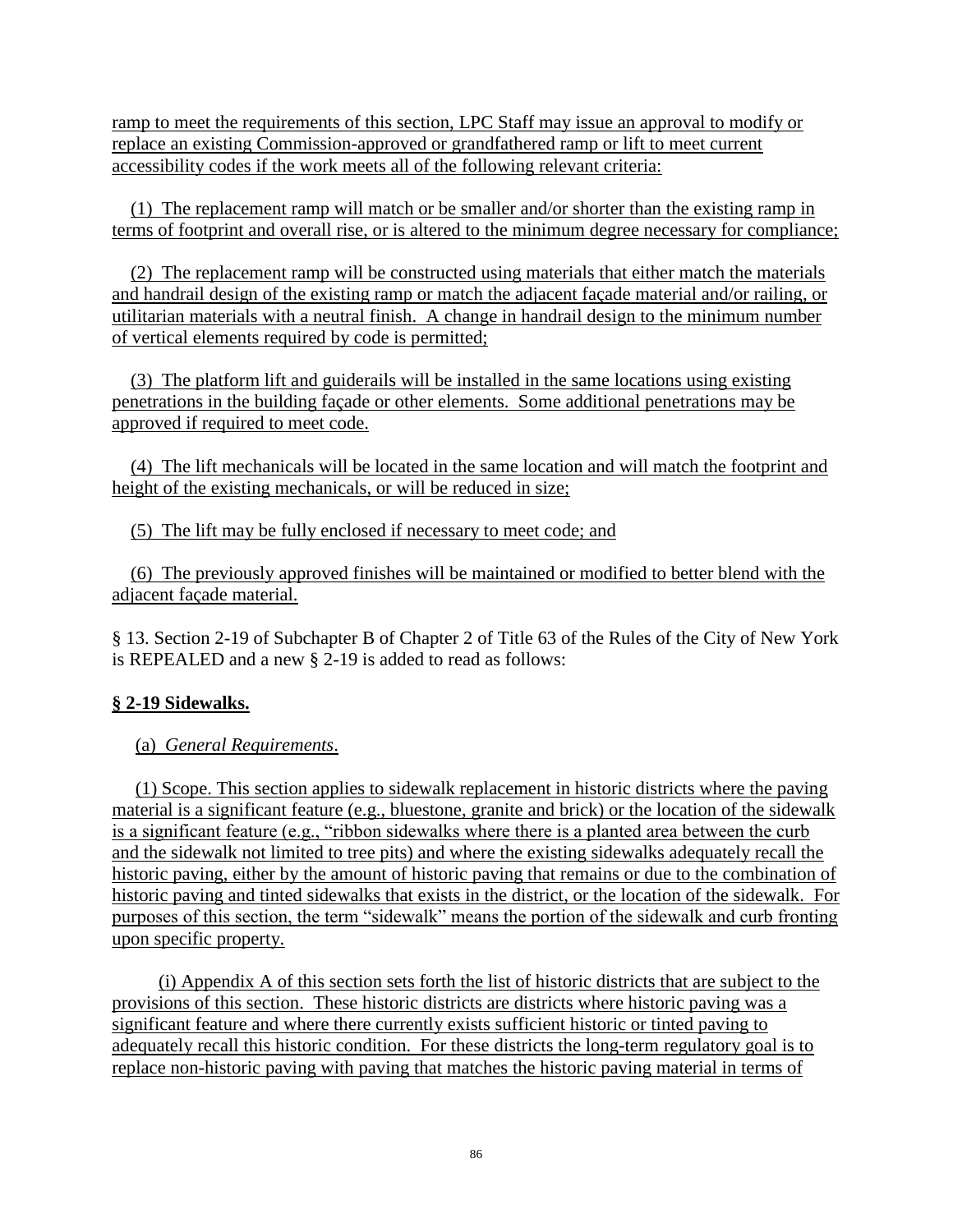standard characteristics or which adequately recalls the historic paving material through a tinted concrete.

 (ii) For historic districts designated after the effective date of these rules, the designation report must explicitly state whether the sidewalk paving is a significant feature and will be subject to these rules. The Commission will maintain a list on its website and at its offices of all historic districts subject to this rule.

 (iii) In all other historic districts no approval is required from the Commission for replacing sidewalks.

 (2) Other approvals. In addition to the requirements set forth in this section, all methods and materials for sidewalk work must conform to all applicable rules, requirements and guidelines of the Department of Transportation ("DOT") and the Department of Design and Construction.

 (b) *Repairing, Resetting and New Bluestone Sidewalks*. LPC Staff will issue an approval to repair and/or reset existing bluestone pavers, or to install new bluestone pavers, if the work satisfies all of the following relevant criteria:

 (1) Resetting and repairing existing bluestone pavers. If intact pavers exist, they must be preserved if they meet applicable DOT standards for thickness and size, and must be reset pursuant to DOT standards. Small amounts of cementitious patching, tinted to match the color of the pavers, can be applied to preserve existing pavers that have spalled, and the joint between pavers may be ground down to produce a level surface.

 (2) New bluestone pavers. If the existing sidewalk is missing one or more bluestone pavers, or the existing bluestone pavers are beyond reasonable repair due to cracking or other conditions, or the owner is proposing to install a new bluestone sidewalk where no bluestone exists, new bluestone pavers may be installed, consistent with the DOT specifications and installation requirements, if:

 (i) The pavers will closely match the existing bluestone pavers, if any, with respect to dimension, color and paver pattern; and

(ii) The edges of the pavers can be sawn, rubbed or thermal.

 (3) Consolidation of existing bluestone pavers. If the existing sidewalk is missing bluestone pavers, or some of the existing bluestone pavers are beyond the point of reasonable repair due to cracking or other conditions, the existing bluestone pavers that meet DOT standards for thickness and size may be consolidated and tinted concrete pavers installed in the remaining area, provided:

 (i) The maximum number of intact bluestone pavers will be consolidated within the sidewalk;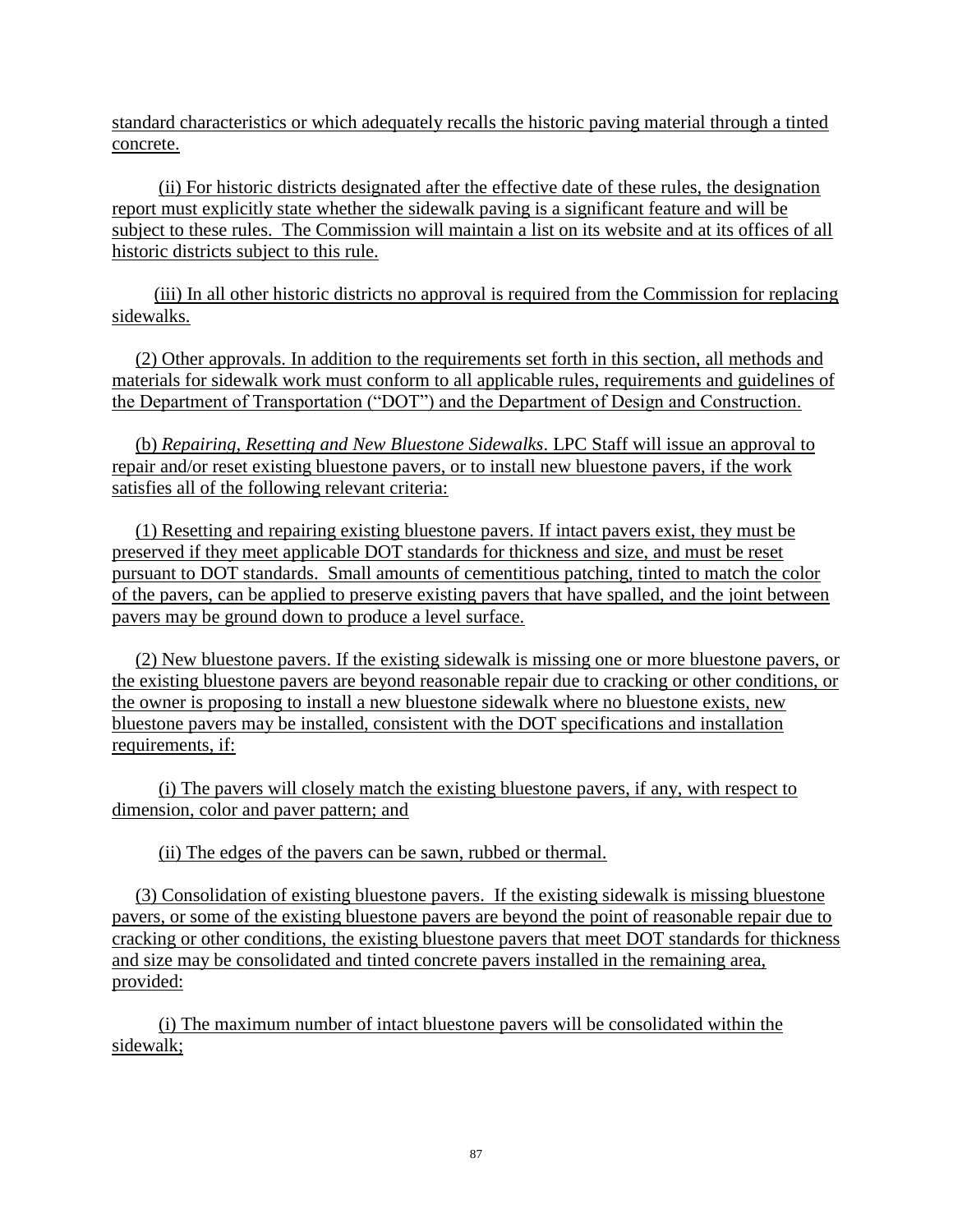(ii) Resetting of bluestone pavers will meet the requirements of paragraphs (1) and (2) of this subdivision;

(iii) New concrete pavers are tinted and scored to match the historic bluestone pavers;

 (iv) An existing bluestone or granite curb will be retained if possible, and any replacement curb will be granite or tinted/untinted concrete to match adjacent curbing; and

 (v) For purposes of this paragraph (3), if the enlargement of a sidewalk tree pit requires the removal of some or all of a bluestone paver:

 (A) The removal of bluestone will be the minimum necessary to meet the applicable requirements, and

 (B) The bluestone paver, or the part that is removed, will be consolidated within the property lines if there are areas of the sidewalk that do not have bluestone pavers, provided the paver, or part thereof, otherwise meets applicable DOT standards.

 (c) *Replacement of an Existing Non-Bluestone Sidewalk*. Where the property on which the sidewalk exists is not part of a bluestone sidewalk, and the owner does not intend to install a new bluestone sidewalk consistent with the requirements of subdivision (b), the new sidewalk must:

 (1) Consist of concrete pavers scored to match the size of pavers on adjacent sidewalks, with saw-cut joints. If the sidewalk is adjacent to a bluestone or bluestone-tinted concrete sidewalk the new sidewalk must be tinted to match the bluestone. If the sidewalk is not adjacent to a bluestone or bluestone-tinted concrete sidewalk the sidewalk may be either untinted concrete to match the adjacent sidewalk or bluestone-tinted concrete; and

 (2) An existing bluestone or granite curb will be retained if possible, and any replacement curb will be bluestone, granite or tinted/untinted concrete to match adjacent curbing. DOT???

 (3) Unique or decorative scoring patterns may be used at front entryways of large apartment buildings, hotel or commercial buildings in historic districts if there is evidence that the building once had such decorative paving or if decorative scoring is a characteristic of the building type (e.g., hotel, large apartment building or club building) and the design does not call undue attention to itself or detract from the significant architectural features of the building or streetscape.

 (4) Metal post plates, and/or bolt holes associated with detachable flood protection barriers, may be installed in concrete sidewalks, provided the post plates are set flush with the sidewalk and the installation does not call undue attention to itself or detract from the building or streetscape.

 (d) *Vault Lights*. LPC Staff will issue an approval to repair or replace existing vault lights, recreate missing vault lights, or recall the presence of missing historic vault lights with diamond plate if the proposed work satisfies all of the following relevant criteria: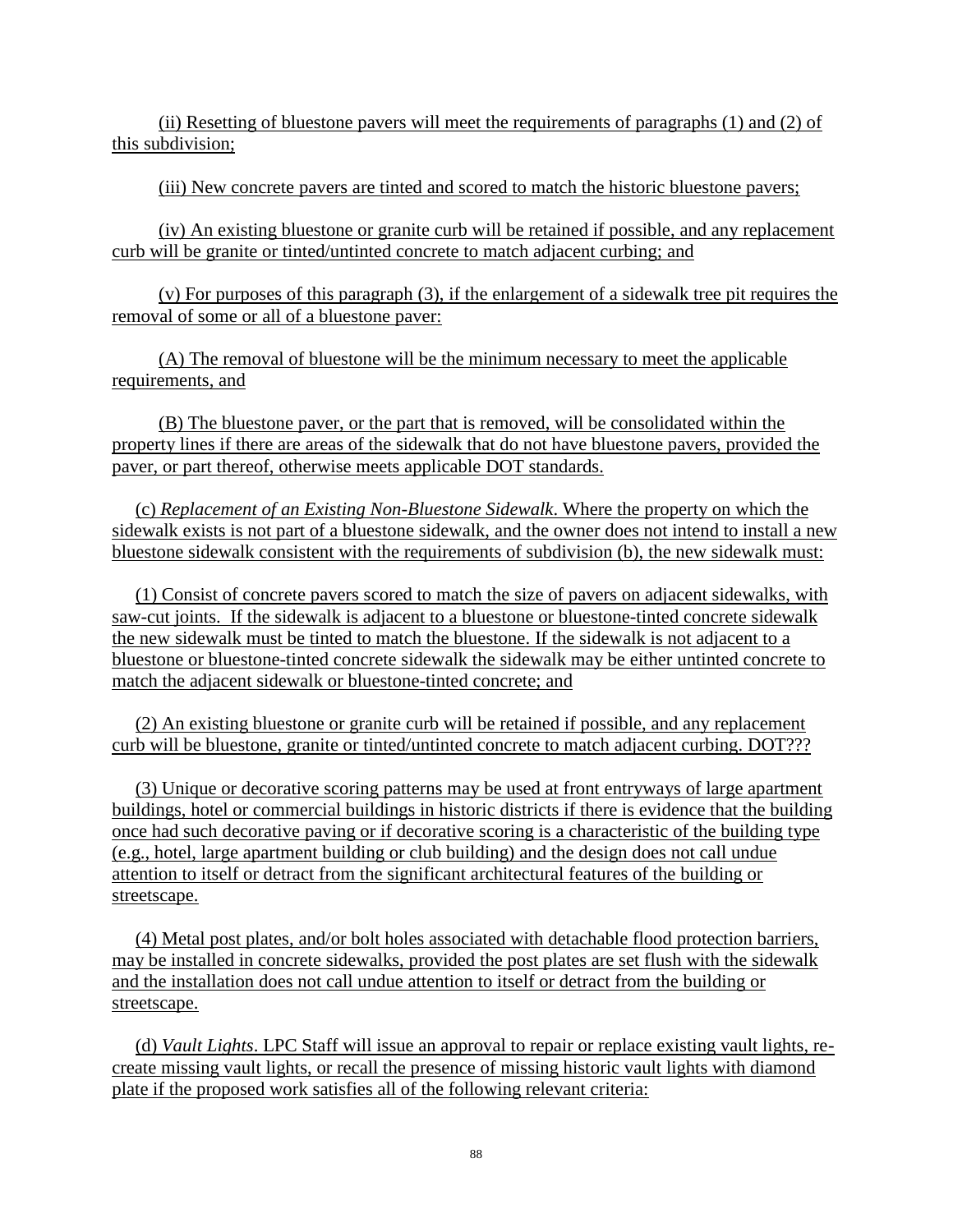(1) New vault lights.

 (i) New vault lights may be approved to restore missing vault lights, or to replace existing vault lights, whether uncovered or covered by diamond plate steel or concrete, that are beyond reasonable repair;

 (ii) New vault lights will match the existing or historic vault lights in terms of approximate panel size and overall footprint, material, finish and details;

 (iii) Where no vault lights exist, the basis for the design and materials of the new vault lights will be based on photographic or physical evidence relating to the building or adjacent buildings, or, if no documentation exists, the design and materials will be based on vault lights found at buildings of similar age, style and type;

 (iv) New vault lights may be set flush with the existing sidewalk over the original or new metal framing or over a solid concrete substrate where the historic condition occurred at grade, or set on the original or new metal platform where the historic condition was raised above grade.

 (2) Protection of existing uncovered and deteriorated vault lights. Existing uncovered vault lights that are in a deteriorated state and are no longer water-tight may be protected by covering the vault lights with dark-finished diamond plate steel. Vault lights at vertical surfaces and lower-traffic areas such as steps and landings should remain uncovered where feasible.

(3) Protection of existing covered vault lights.

 (i) Existing vault lights that are covered by diamond plate steel or concrete may be recovered with new dark-finished diamond plate steel;

 (ii) If the existing vault lights underneath the diamond plate or concrete are highly deteriorated or broken, they may be removed and replaced with new vault lights in accordance with paragraph  $(1)$ .

 (4) Replacing diamond plate. If no vault lights are present under existing diamond plate steel, the diamond plate steel will be replaced with new dark finished diamond plate steel, except that if the historic district in which the building exists is not characterized by vault lights and/or diamond plate, the staff may approve replacing the diamond plate with concrete to match the adjacent concrete.

 (e) *Granite Sidewalks*. LPC Staff will issue an approval to repair or reset existing granite sidewalks, or to install new granite sidewalks, and new concrete pavers tinted to match the existing granite pavers, if the work satisfies all of the following relevant criteria:

 (1) The maximum number of intact granite pavers will be maintained or consolidated within the property lines;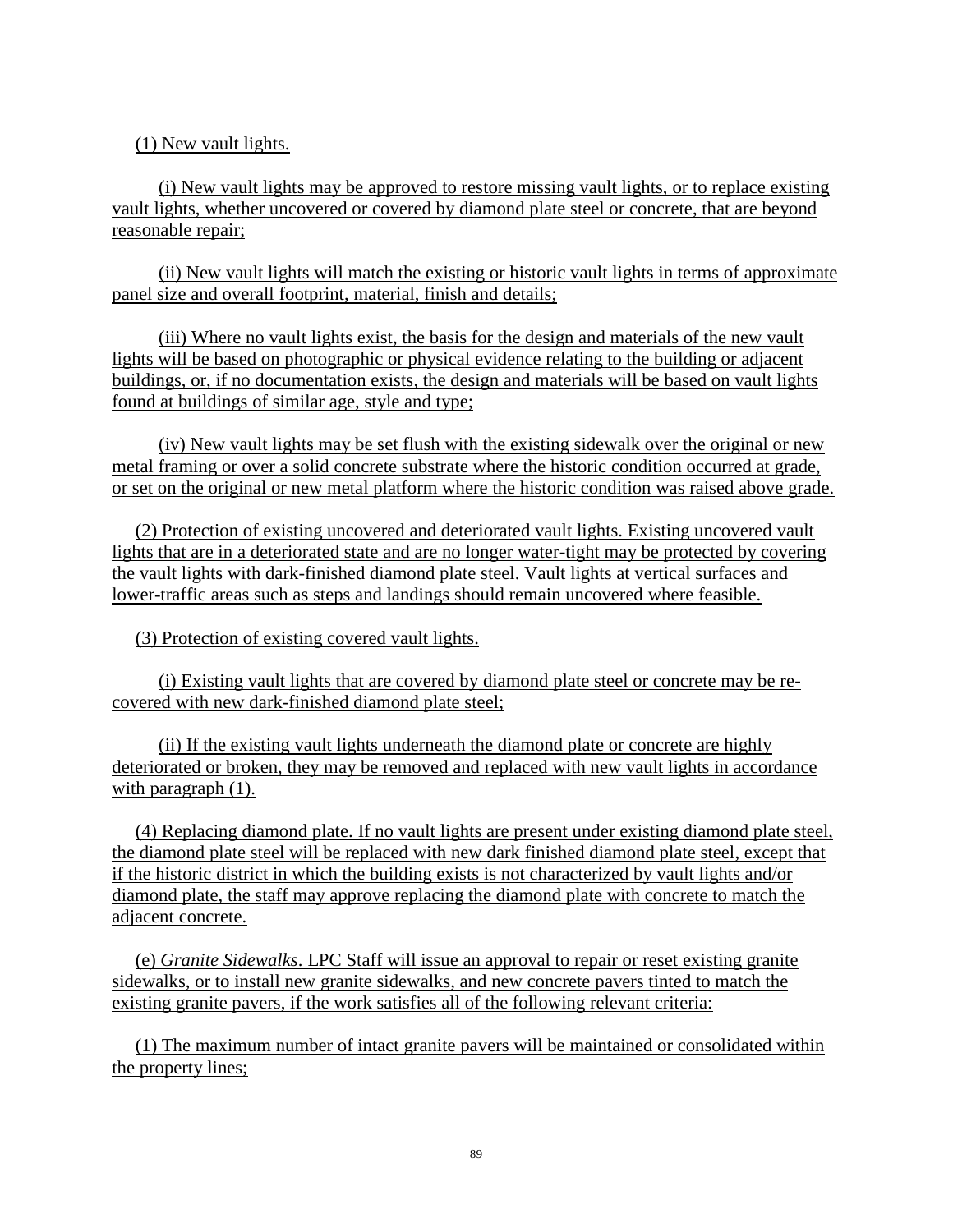(2) Areas no longer covered by granite pavers will be replaced with new granite pavers or concrete pavers tinted and scored to recall the size of the historic granite pavers and saw cut;

 (3) Existing granite pavers will be sliced horizontally to create new or lighter pavers, provided that (i) the footprint of each paver is maintained and the paver is reinstalled in approximately the same location, and (ii) the resulting paver(s) will maintain a minimum of three to four  $(3-4)$  inch thickness and otherwise meet DOT requirements and comply with Department of Buildings structural requirements; and

 (4) New granite pavers will match the color, texture, dimensions and edge treatment of the existing granite pavers and will have a slip-resistant finish in accordance with DOT requirements.

 (f) *Other Sidewalk Materials.* LPC Staff may issue an approval to repair, reset or replace inkind sidewalks of different historic materials, such as Belgian Block, brick or special concrete aggregates, provided such material is typically found in the district. For ribbon sidewalks, defined as sidewalks located with a grass or planting strip between the sidewalk and the curb, the material should match the historic material or the predominant material in the district, and the width of the sidewalk is not increased. For unique or atypical sidewalk treatments, such as a brick sidewalk in front of a carriage house in a district characterized by bluestone sidewalks, or a special sidewalk approved by the Public Design Commission or its predecessor, LPC Staff may require repair or in-kind replacement if the sidewalk treatment represents a significant historic alteration or if removal is deemed to result in the loss of a significant historic feature.

## (g) *Accessible Sidewalks*.

 (1) Pedestrian ramps at sidewalk intersections. LPC Staff will issue an approval to install accessible pedestrian ramps at sidewalk intersections if the proposed work satisfies all of the following relevant criteria:

 (i) For new or existing concrete sidewalks, accessible pedestrian ramps will consist of tinted concrete to match the color, texture and scoring of the adjacent or predominant sidewalk paving;

 (ii) For existing bluestone and granite sidewalks, bluestone or granite pavers may be cut, honed or otherwise modified to form the slope and flared sides of the ramp, or replaced in kind to accommodate the ramp. In addition:

 (A) If the existing sidewalk is predominately bluestone or granite, but the portion of the sidewalk at the intersection that needs to be modified is concrete, the ramp may consist of concrete tinted to match the adjacent historic paving material;

 (B) Existing bluestone or granite at the corner may be cut and moved within the property lines to replace missing or deteriorated bluestone pavers, and a concrete ramp, tinted to match the adjacent historic paving material, installed at the corner; or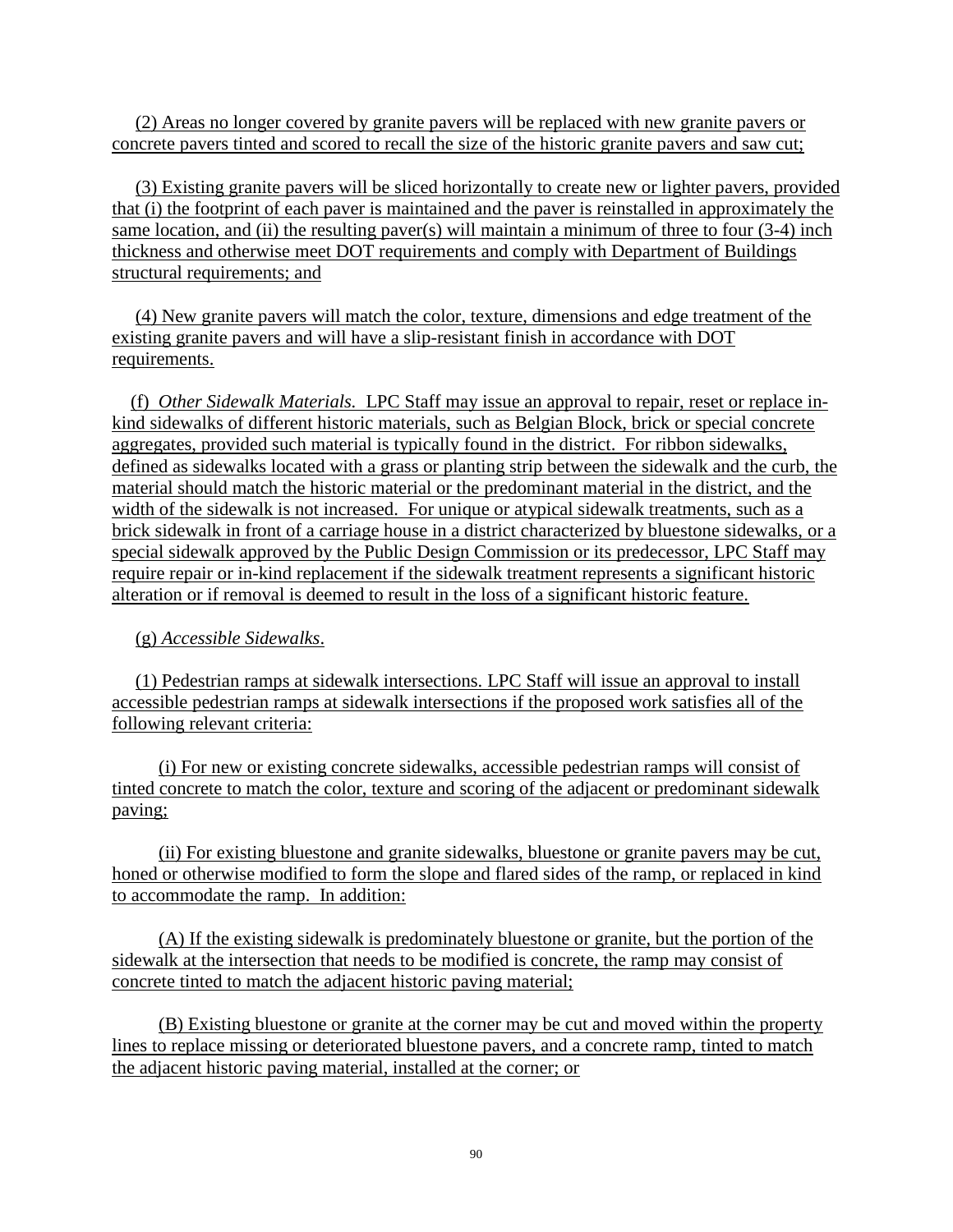(C) Existing bluestone or granite sidewalks will remain and a concrete "neckdown" (an expansion of the sidewalk at the intersection into the road to shorten the pedestrian crosswalk) tinted to match the adjacent paving installed to accommodate the ramp and preserve the historic paving material in place;

 (iii) Detectable warning units, designed to alert people who are vision impaired that they are at an intersection, may be surface applied or imbedded into the concrete or stone; and

 (iv) The dimensions and slope of the ramp, and color differentiation for detectable warning units comply with applicable federal, state and city codes and requirements.

 (2) Sloping sidewalks. LPC Staff will issue an approval to slope a sidewalk in order to make a store or space accessible if the work will not damage or detract from historic paving or, if the sidewalk is concrete, the color and scoring pattern of the concrete matches the existing sidewalk, and the work complies with all applicable federal, state and City codes and requirements, including the requirements of § 2-18 of these rules, and provided that the work will not result in damage to or concealment of significant architectural features of the building.

# **APPENDIX A**

#### Historic Districts Having Continued Sidewalk Regulation

Addisleigh Park Historic District African Burial Ground and The Commons Historic District Audubon Terrace Historic District Bedford Historic District Bedford Stuyvesant/Expanded Stuyvesant Heights Historic District Boerum Hill Historic District Brooklyn Academy of Music Historic District Brooklyn Heights Historic District Carroll Gardens Historic District Charlton-King-Vandam Historic District Chelsea Historic District Chelsea Historic District Extension Clinton Hill Historic District Cobble Hill Historic District Cobble Hill Historic District Extension (3 buildings) Ditmas Park Historic District Douglaston Historic District DUMBO Historic District Eberhard Faber Pencil Historic District Fieldston Historic District Fiske Terrace-Midwood Park Historic District Gansevoort Market Historic District Governors Island Historic District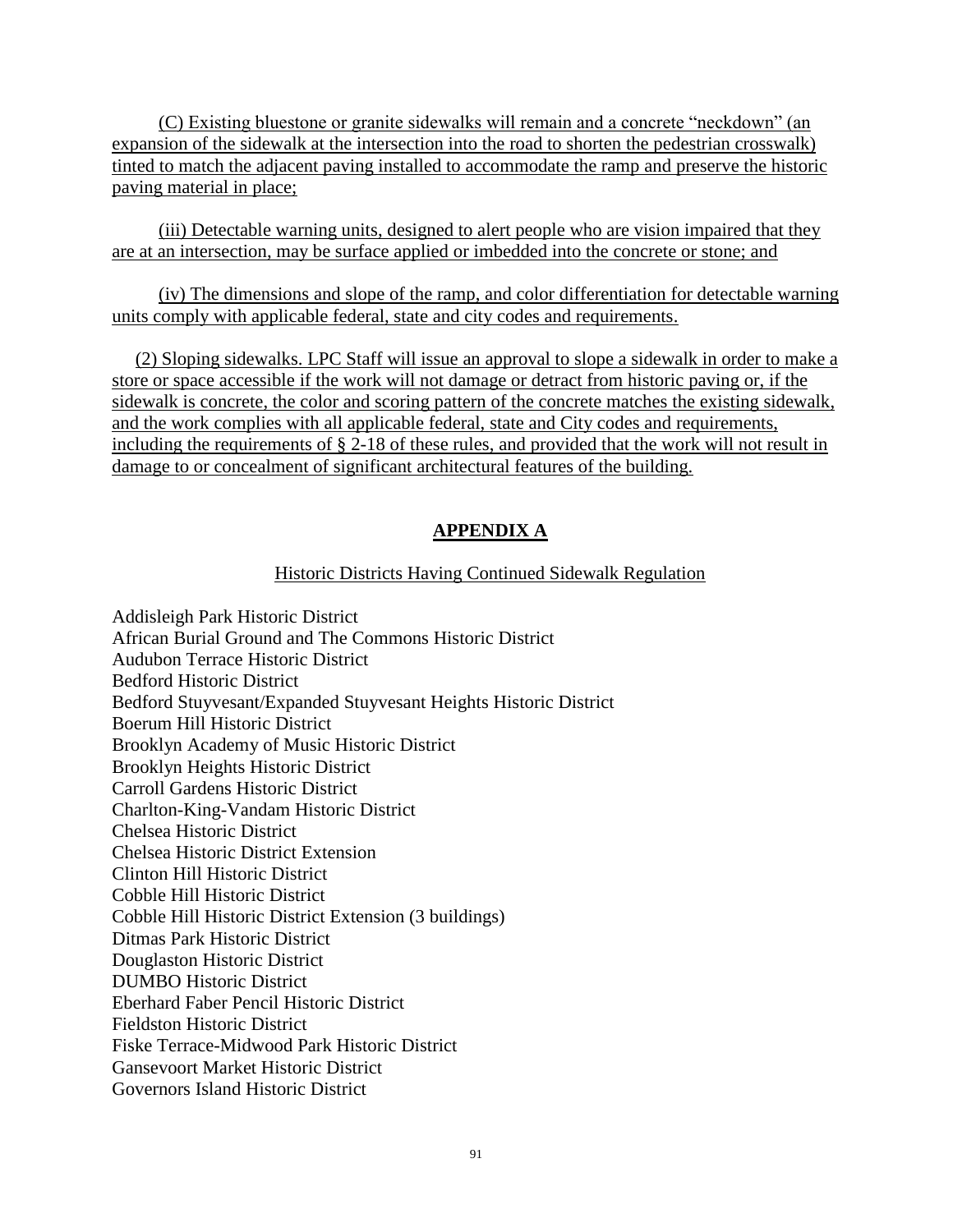Gramercy Park Historic District Gramercy Park Historic District Extension Greenpoint Historic District Greenwich Village Historic District Hunters Point Historic District Jumel Terrace Historic District Ladies' Mile Historic District Manhattan Avenue Historic District Metropolitan Museum Historic District Noho East Historic District NoHo Historic District NoHo Historic District Extension Park Slope Historic District Park Slope Historic District Extension Park Slope Historic District Extension II Prospect Park South Historic District Riverdale Historic District Sniffen Court Historic District SoHo-Cast Iron Historic District SoHo-Cast Iron Historic District Extension South Village Historic District South Street Seaport Historic District South Street Seaport Historic District Extension St. George/New Brighton Historic District St. Mark's Historic District Extension St. Mark's Historic District St. Nicholas Historic District St. Paul's Avenue-Stapleton Heights Historic District Stone Street Historic District Stuyvesant Heights Historic District Stuyvesant Square Historic District Tribeca East Historic District Tribeca North Historic District Tribeca South Historic District Tribeca South Historic District Extension Tribeca West Historic District Vinegar Hill Historic District Wallabout Historic District

§ 14. Subchapter B of Chapter 2 of Title 63 of the Rules of the City of New York is amended by adding a new section 2-20 to read as follows:

#### **§ 2-20 Health, Safety and Utility Equipment.**

 (a) *Introduction.* Buildings may be required to have a variety of equipment related to particular health, safety and utility maintenance. These types of installations can be mandated by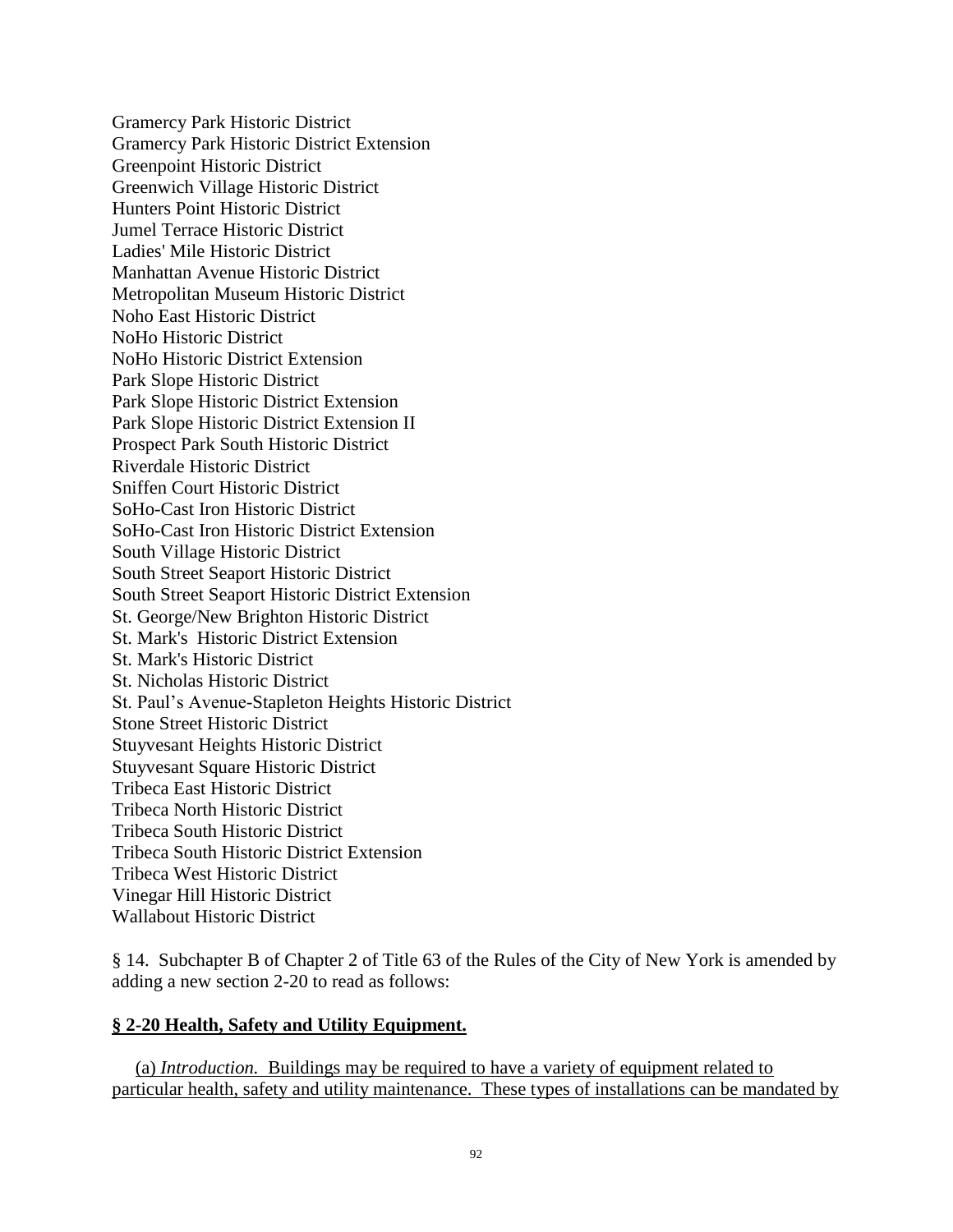the Fire and Building Codes (e.g., fire alarm bells and Siamese connections) or by utilities (e.g., gas and electricity meters). Other equipment is not required by law but is commonly used for safety reasons (e.g., window security bars, security cameras, lighting and intercom panels). Given the relatively small and/or discrete nature of these types of installations, their physical requirements and constraints, and their ubiquitous presence throughout the city, these types of equipment can be installed without having a significant effect on architectural features or detracting from such features or the building or, in the case of buildings in historic districts, from adjacent buildings or the streetscape.

 (b) *General Installation Criteria*. LPC Staff may issue an approval for work on individual landmarks, buildings in historic districts and scenic landmarks to install health, safety and utility equipment, such as the examples listed below in subdivision (c), if the proposed work meets all of the following relevant criteria:

 (1) The installation will not occur on or in front of a primary façade unless there is no feasible alternative for the installation or the location is mandated by another law or rule. In making a determination that there is no feasible alternative, LPC Staff will consider whether the need for such equipment on the primary façade is necessitated by recent or related discretionary interior renovations;

 (2) The equipment will be attached in a manner that minimizes damage to, or loss of, any significant architectural features and will be installed at mortar joints or through plain brick, stone or wood to the greatest extent possible;

 (3) If the installation is proposed to be made through areaway or sidewalk paving, the installation will not be installed through historic paving unless there is no feasible alternative;

(4) If the installation is required by applicable law or rule it will be as small as feasible;

 (5) The finish of the equipment if not otherwise required by law or rule, will match the surrounding building material or will not call undue attention to its presence;

 (6) If the installation requires a conduit: there will be no visible conduit or, if this is not feasible, a maximum of approximately ten (10) inches of visible conduit will be permitted; the conduit will not be placed on decorative surfaces; the visible conduit will be painted to match the background surface and will be secured into mortar joints where possible; and, if there are multiple proposed or existing installations, the proposed installation of conduit will, to the maximum extent feasible, combine and minimize the amount of conduit;

 (7) The installation will be either not visible from a public thoroughfare or as minimally visible as possible (e.g., beneath a band course, underneath a stoop, behind an areaway wall or fence, or behind plantings). Unless the installation meets the requirements of paragraph (1) of this subdivision, the installation will be on a secondary facade; and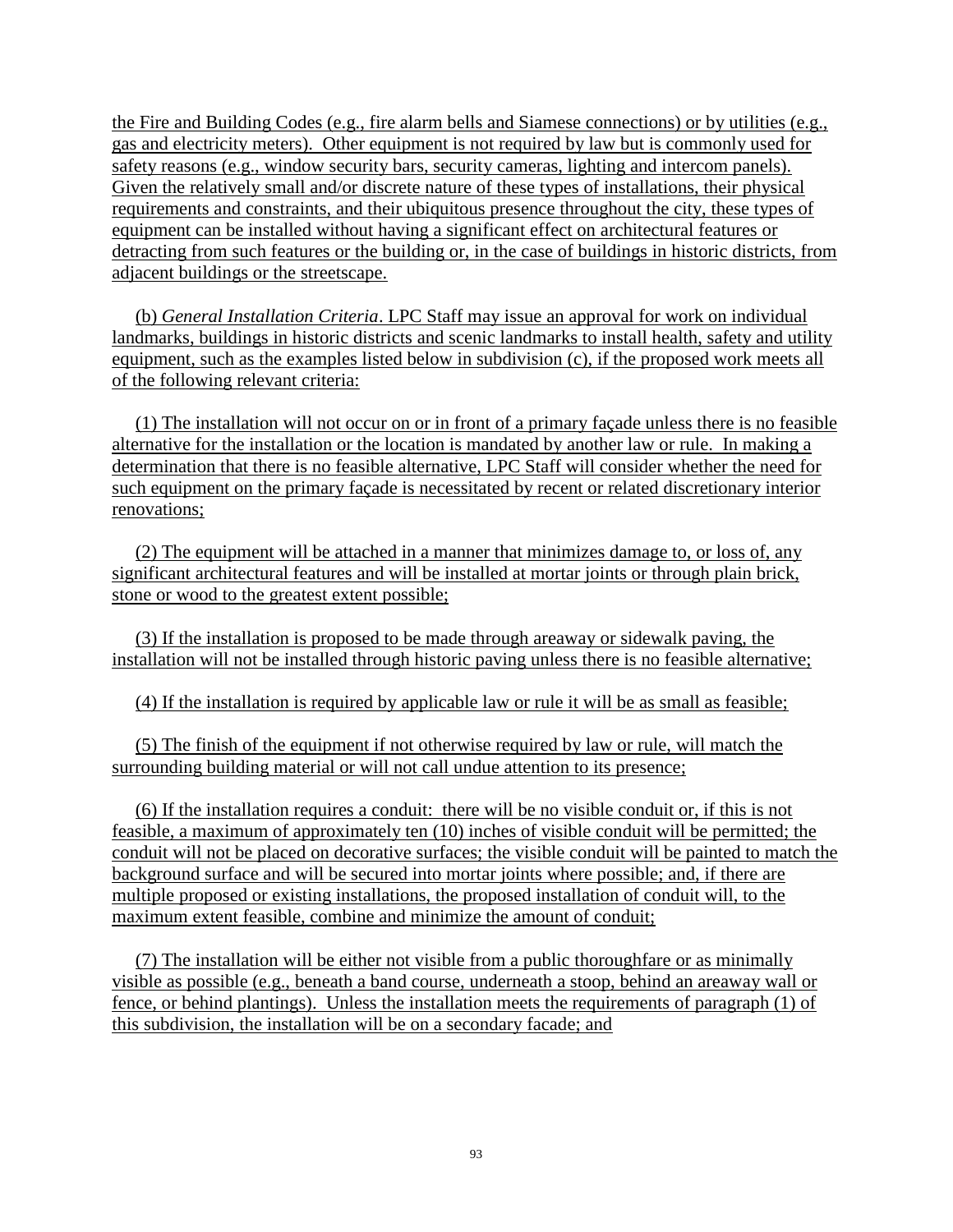(8) The proposed installation will not call undue attention to itself or detract from any significant architectural feature(s) of the building or of adjacent buildings if the work is occurring in a historic district, by virtue of its size or proximity to any such features or buildings.

 (c) *Certain Types of Equipment and Additional Criteria*. The following are the types of installations addressed by this section, including, where appropriate, installation criteria that are in addition to the general criteria set forth in subdivision (b) of this section:

(1) Utility meters, including electrical, gas and water meters.

(2) Fire alarm bells.

 (3) Light fixtures and intercom panels. These installations must be installed within the door opening or adjacent to the door opening, and will be limited to a maximum of two light fixtures and one intercom panel per door opening, except that an intercom panel may also be installed on a fence or wall in front of the entranceway.

 (4) Security cameras. These installations must be as small and as limited in number as feasible, with no more than two (2) security cameras for every twenty-five (25) feet of street frontage for small residential or commercial buildings of six (6) stories or less and with a street frontage of forty (40) feet or less, and no more than three (3) security cameras for every twentyfive (25) feet of street frontage for larger commercial, residential and institutional buildings. In every case the security camera(s) will be located to avoid a cluttered or haphazard appearance, and must be attached in a manner and location that minimizes their visible impact.

(5) Hookups for temporary generators and boilers, electrical boxes, inverter boxes.

 (6) Mailboxes and mail key lockboxes. These installations must be installed within or adjacent to the door opening. If a building has a stoop, the mailbox may be attached to a gate or door underneath the stoop or, provided the installation meets the requirements of paragraphs (1), (2), (3), (4), (5) and (8) of this subdivision, to the façade of the building or stoop adjacent to the doorway underneath the stoop. A mailbox may also be attached to an areaway fence, or may be free-standing in the areaway if the attachment does not damage original or historic fabric or call undue attention to itself or detract from significant features of the building or adjacent building.

 (7) Exterior Siamese connections/standpipes, oil fill pipes, boiler and dryer vents, water spigots.

 (8) Rooftop security fences installed between properties. These installations may be installed only on small commercial buildings or large commercial or residential buildings, provided that they:

(i) Will not cause damage to any significant architectural feature of any façade or the roof;

(ii) Will be as low as is practicable and allowed by the Fire Code or the Building Code;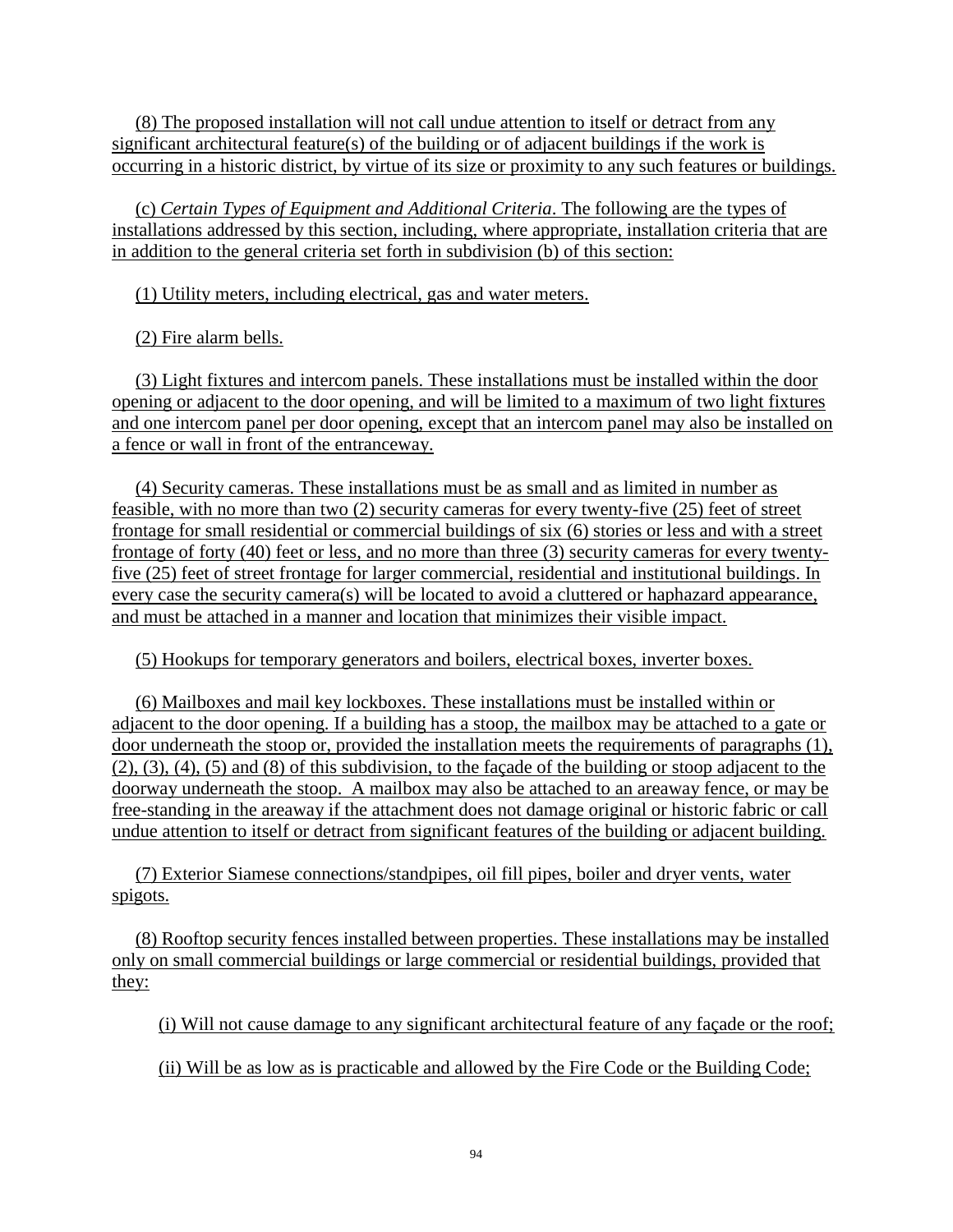(iii) Will not be installed in front of or below a cornice where there is a continuous cornice line; and

 (iv)Will either not be visible or will be minimally visible, or the visibility will be in the context of other rooftop features and will not call undue attention to itself or detract from the significant architectural features of the building or adjacent buildings.

 (9) Certain heating, venting or air-conditioning equipment ("HVAC"). HVAC (including air intakes or exhausts at basement, cellar or areaway windows, walls or floors) that, due to existing structural or other physical constraints, must be installed below the second story at or in front of the primary façade or visible secondary façade. Staff may decide not to approve such installation if staff determines that the structural or other condition necessitating such installation was the result of recent or related discretionary interior changes.

 (10) Window security bars installed at cellar, basement or parlor floor windows. These installations may be installed on any building, provided they:

(i) Will not cause damage to any significant architectural feature of any façade;

 (ii) Will match historic ironwork or be of a simple design and will not call undue attention to themselves or detract from the significant architectural features of the building;

 (iii) Will fasten to the window frame or surround at limited attachment points, and will not include continuous perimeter framing.

 (11) Security gates at door openings below or under stoops. These installations can be installed on any building, provided that they:

 (i) Will not cause damage to, or detract from, any significant architectural feature of any façade;

 (ii) Will match historic ironwork or be of a simple design and will not call undue attention to itself or detract from the significant architectural features of the building;

 (iii) Will fasten to the door surround at limited attachment points, and will not include continuous perimeter framing.

 (iv) If replacing a grandfathered door where no door existed originally or historically, a new door may be approved if it maximizes the amount of transparency, with or without new ironwork, in keeping with the appearance of open gates below stoops.

 (12) Detachable flood protection barriers. Penetrations through plain areas of the façade (excluding decorative masonry or metalwork, and cast iron) at discrete locations for mechanical fastening of flood barriers, with plugs finished to match the surrounding material, and permanent posts at service and garage door openings and loading bays, with associated hardware finished to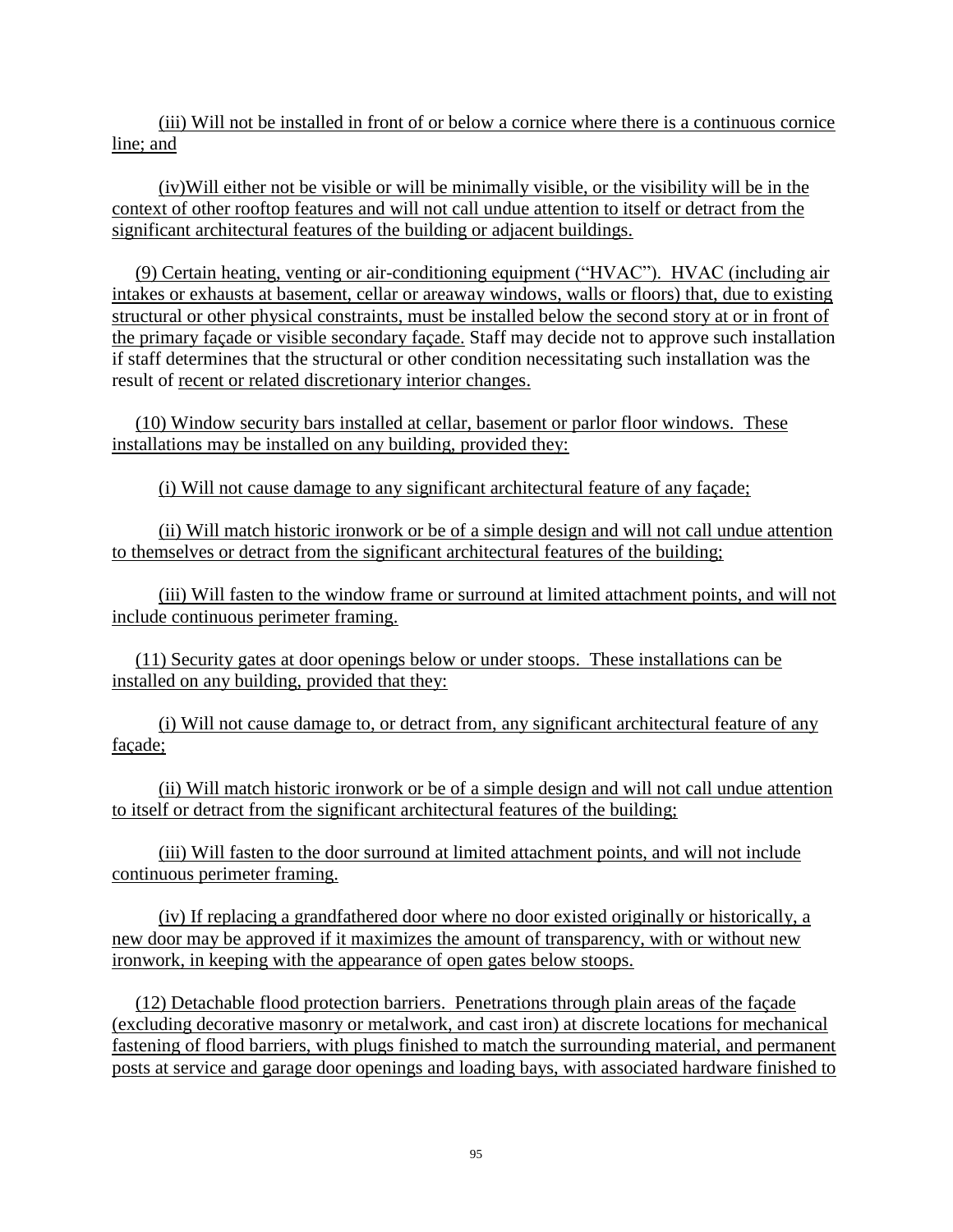match the surrounding material or otherwise neutral in finish, may be installed, provided the installation does not call undue attention to itself or detract from the building or streetscape.

§ 15. Section 2-21 of Subchapter B of Chapter 2 of Title 63 of the Rules of the City of New York, entitled "Rules Relating to Installation of Public Pay Telephones and Public Communication Structures", is renumbered § 2-23.

§ 16. Section 2-11 of Subchapter B of Chapter 2 of Title 63 of the Rules of the City of New York is REPEALED and a new § 2-21 is added to read as follows:

## § 2-21 **Installation of Heating, Ventilation, Air Conditioning and other Mechanical Equipment.**

(a) *Introduction.* These rules set forth criteria for LPC Staff approval of heating, ventilation and air conditioning ("HVAC") or other mechanical equipment in buildings which are designated landmarks or are within designated historic districts or scenic landmarks. These rules are based on the following principles:

(1) The distinguishing historical qualities or character of a building or its site should be protected. The removal or alteration of any significant architectural feature should be avoided.

(2) The visual integrity of the building's exterior walls should be maintained.

 (3) In general, HVAC and other mechanical equipment are part of a building's infrastructure that must be installed in compliance with various building and energy codes, and health and safety standards. These codes and standards change over time due to technological advances, and as a result of the changing needs of occupants.

 (4) HVAC and other mechanical equipment play a critical role in the sustainability and resiliency of historic buildings. Applicants are encouraged to install appropriate HVAC and mechanical equipment that meet or exceed the requirements of the New York City Energy Conservation Code, even if the equipment is exempt from such standards.

 (5) Applicants are strongly encouraged to develop building master plans for the installation of HVAC equipment, which will facilitate expeditious review and approval of applications.

(b) *Definitions.*

**Decorative masonry.** The term "decorative masonry" means terra cotta, cast-stone or natural stone (such as limestone, marble, brownstone or granite) and brick facade areas and/or any ornamental feature which is a component of the facade such as belt courses, banding, water tables, cornices, corbelled brick work, medallions, enframements, and surrounds, and ornamental bonding patterns, e.g., tapestry or diaper brick patterns. The term does not include entirely plain units of stone, masonry or brick laid up with simple, non-decorative coursing.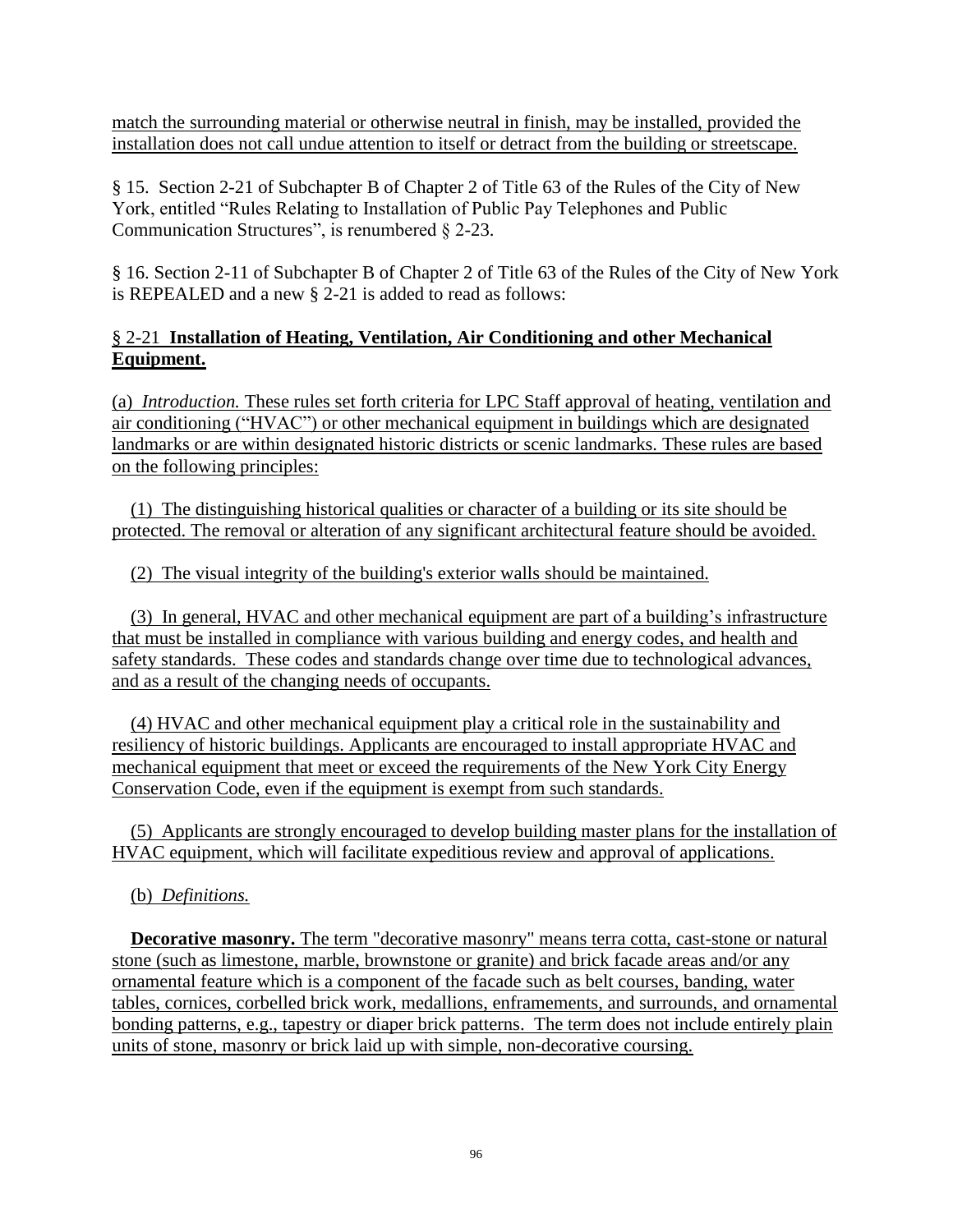**HVAC equipment.** The term "HVAC equipment" includes through-window, through-wall, rooftop, areaway, and façade and yard mounted heating, ventilation, and air conditioning equipment, including louvers, wall-mounted louvers and stove, restaurant, bathroom and/or dryer vents.

**Mechanical equipment.** The term "mechanical equipment" means equipment other than HVAC equipment, such as solar and wind power equipment, batteries and emergency generators, and including any associated elements such as safety railings and sound attenuation screens, baffles and other structures.

 **Minimally visible.** The term "minimally visible" means visibility of any portion of the HVAC or other mechanical equipment which, from its maximum point of visibility, when viewed from any public thoroughfare:

 (1) Projects into the maximum line of sight from such public thoroughfare no more than twelve (12) inches in height if the equipment is less than sixty (60) feet above the ground, projects no more than eighteen (18) inches if the equipment is between sixty-one (61) and eighty (80) feet above the ground, and projects no more than twenty-four (24) inches if the equipment is between eighty-one (81) and one hundred (100) feet above the ground, and projects no more than thirtysix (36) inches if the equipment is more than one hundred (100) feet above the ground; or

 (2) Does not call attention to itself or detract from any significant architectural features of the building or other buildings if in a historic district. In determining whether equipment does not call attention to itself or detract the LPC Staff will consider the following factors:

(i) The visibility meets the requirements of paragraph (1) above;

(ii) The equipment is visible at a significant distance;

 (iii) The equipment is visible from very limited vantage points, including through alleyways, yards, or similar open portions of sites which are not building sites;

(iv) The equipment is visible from an oblique angle; or

 (v) The equipment is visible in combination with other existing additions or structures that share a similar level of visibility.

**Primary facade.** The term "primary facade" means:

 (1) a façade fronting a street or public thoroughfare that is not a street, such as a mews or court;

 (2) A visible façade that possesses a level of design or significant architectural features that are commensurate with the building's street-fronting façade(s), and where such façade (i) faces but does not front a street, such as a setback façade, or (ii) is part of a dominant massing element where at least one façade is street-fronting or street-facing, such as a tower element; and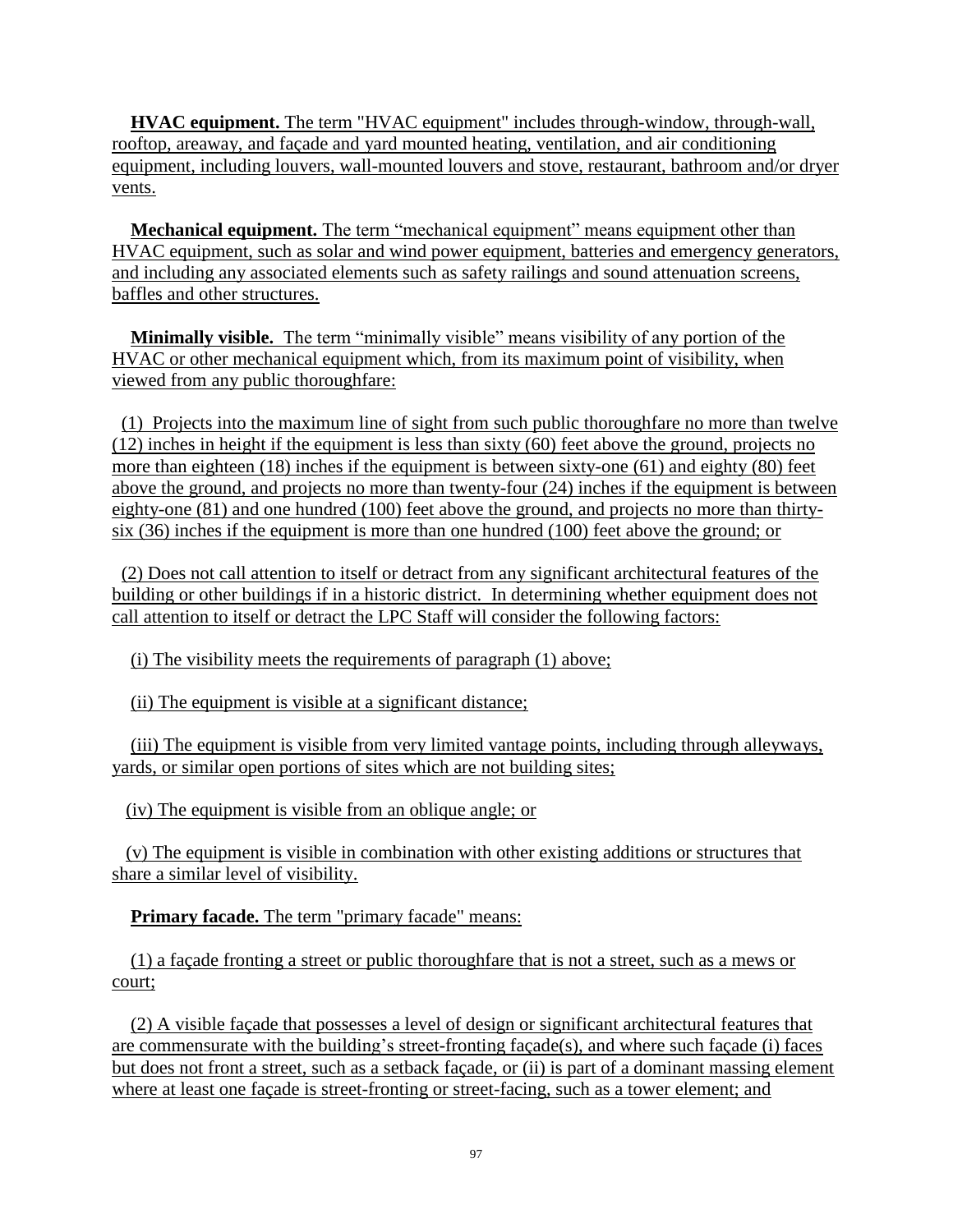(3) A façade with a primary entrance to the building.

**Secondary facade.** The term "secondary facade" means a facade that does not front on a street or a public thoroughfare and that does not possess significant architectural features that are commensurate with the street fronting facade.

Terms not otherwise defined in these rules have the meanings ascribed to them in the Landmarks Law.

(c) *Installations of HVAC Equipment Within Window Openings.*

 (1) No permit required. No permit is required for installing seasonal and non-permanent HVAC equipment in windows if the following relevant criteria are satisfied:

(i) Seasonal window air-conditioning unit installations.

 (A) The installation requires only raising or lowering the sash of a double-hung window, or opening the sash of a casement, hopper or awning window or transom, and temporarily fixing the sash in place without removing it;

 (B) The window unit and any filler panel (glazed or solid) will be installed at any location within the window frame, and will not fully rest on an architectural element of the façade outside of the window frame, such as a cornice, parapet or sill; and

 (C) The support brackets, if required, will fasten to the window frame or the interior side of the wall opening, and/or may brace against the exterior wall without mechanical attachments.

 (D) If the installation is visible from a public thoroughfare, the window unit does not need to be painted; however, any filler panel (if solid) must have a finish that matches or approximates the color of the window frame.

(ii) New non-permanent louver and vent installations.

 (A) The installation requires only the raising or lowering of the sash of a double-hung window, or opening the sash of a casement, hopper or awning window or transom, and temporarily fixing the sash in place without removing it;

 (B) The louver or vent, and any filler panel (glazed or solid), will be installed at any location within the window frame; and

 (C) If the installation is visible from a public thoroughfare, the louver or vent, and any solid filler panel, will have a finish that matches or approximates the color of the window frame.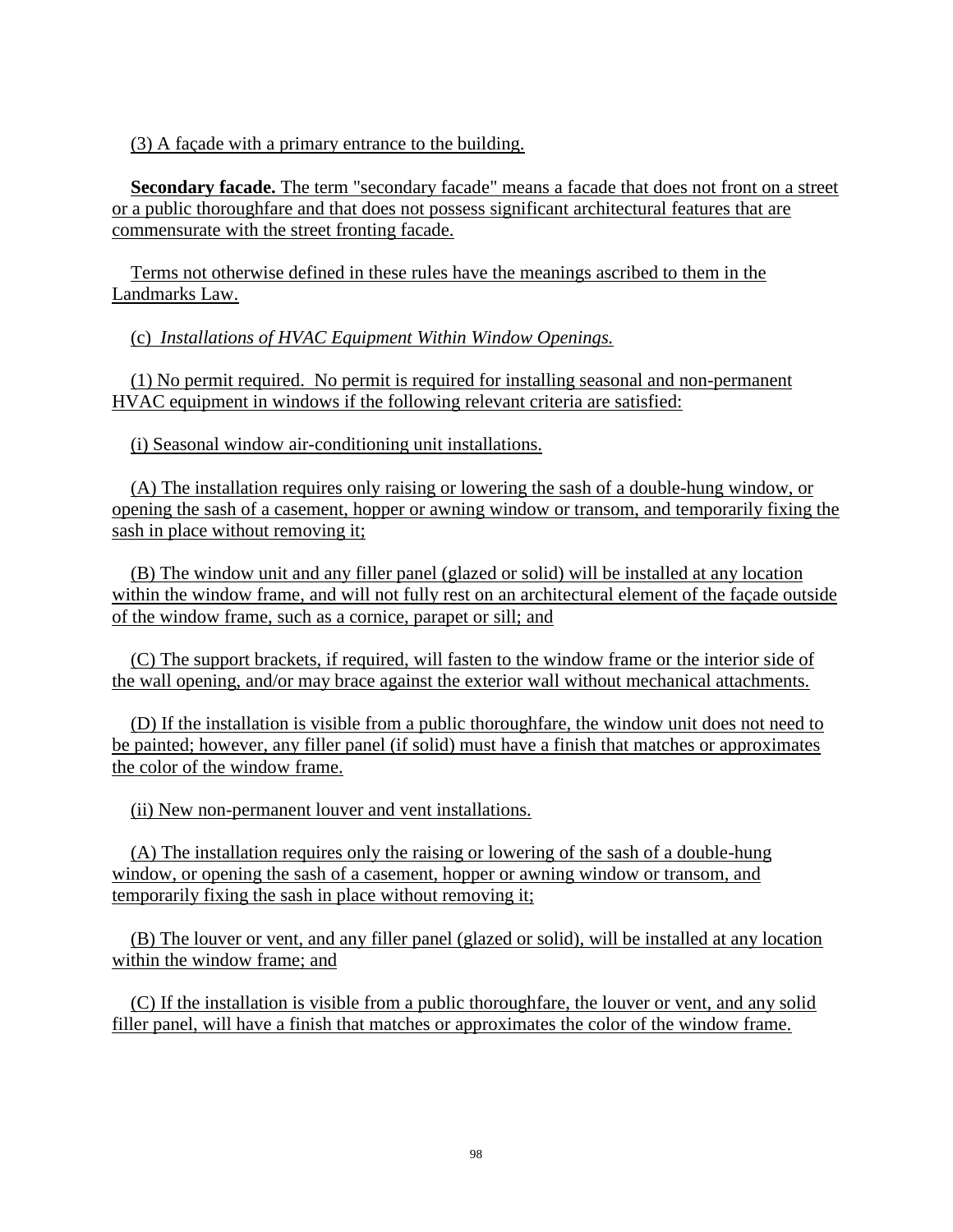(2) Permit required. A permit, certificate or report is required for all other types of HVAC equipment installations within windows in individual landmarks and buildings in historic districts and scenic landmarks.

(i) Primary facades. Installations of HVAC equipment within window openings on primary facades of Individual Landmarks and building in historic districts and scenic landmarks, where there is no feasible alternative to installing the HVAC equipment on a secondary facade.

(A) Rowhouses, detached houses, carriage houses, small apartment buildings, tenements, and hotels. Except for installations on the primary façade that meet the requirements of § 2-20, for buildings originally constructed as private residences (rowhouses, town houses, detached and semi-detached houses) or carriage houses, as well as small apartment houses and other types of multiple dwellings which are six (6) stories or less in height and with a street frontage of forty (40) feet or less, the small scale and potential for affecting the significant architectural and historic character of the buildings require that proposals for installations on primary facades be reviewed by the full Commission for a Certificate of Appropriateness ("C of A") or report.

 (B) Large apartment buildings and hotels and commercial and loft buildings. This clause (B) applies to large apartment buildings, hotels and other types of multiple dwellings that have a street frontage of more than forty (40) feet or are seven (7) or more stories in height, and all commercial and loft buildings originally designed to serve commercial, retail or warehouse uses, including cast-iron fronted buildings, department stores, banks and office buildings. LPC Staff will approve permanent installations of HVAC equipment, louvers and vents in window openings if the proposal meets the following relevant criteria:

(a) The window is not a special window as defined in § 2-14; and

(b) The installation involves removing only glazing or modifying or removing the window sash and retaining the window frame. At large apartment buildings and hotels, only one of the double-hung sashes or a portion of a casement window assembly may be removed. If the exterior louver is flush-mounted, it will be mounted flush with or behind the plane of the window frame and behind the existing or reinstated brickmold or panning. If the window unit is projecting, it will be mounted within the window frame. In either case, if the exterior louver or window unit fills only a part of the window frame, it can be placed anywhere within the modified or removed sash, and the remainder will be filled with a filler panel (glazed or solid) or partial height window sash to otherwise match the configuration, size permitting, of the overall window; or

 (c) The installation involves installing the exterior louver or projecting window unit in conjunction with installing a new window at the same time, and the resulting installation complies with both the criteria set forth in this clause (B) and the applicable new window criteria; and

 (d) The exterior louver and any solid filler panel will be finished to match the window frame; however, a window HVAC unit does not need to be painted; and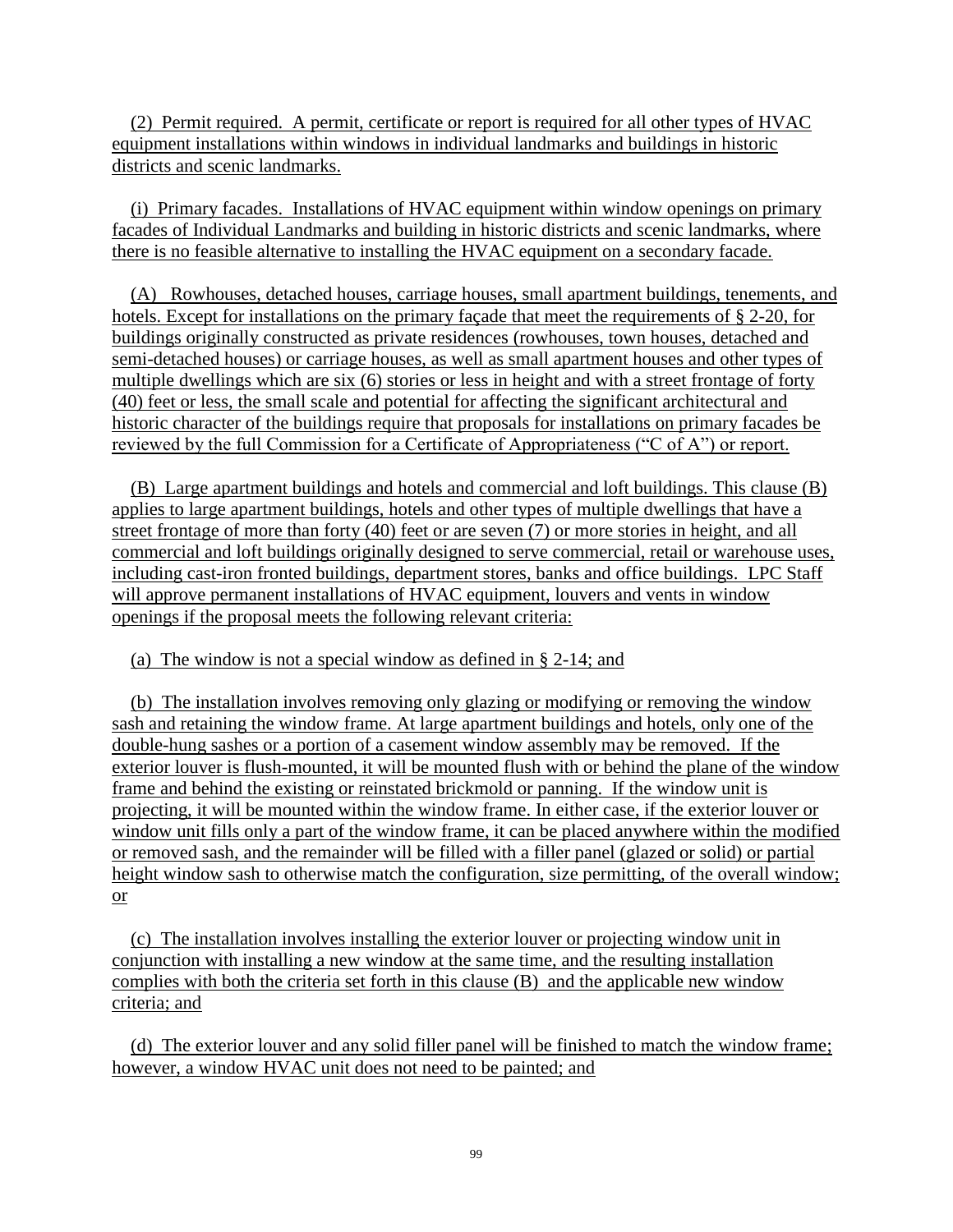(e) The installation will not damage or remove a significant architectural feature of the building and, for buildings in historic districts, will not detract from the significant architectural features of adjacent buildings.

(ii) Secondary facades. Installations of HVAC equipment within window openings on secondary facades of Individual Landmarks and buildings within historic districts and scenic landmarks. LPC Staff will approve the installation of HVAC equipment if the proposal meets the following relevant criteria:

(A) The window is not a "special window" as defined in § 2-14;

 (B) The installation will occur within an existing window opening, either as an exterior louver, projecting window unit or a small vent with a flush or minimally projecting cap and filler panel, set back from the plane of the façade to approximate the depth of the window; or

 (C) The installation will occur in conjunction with installing a new window at the same time, and the resulting installation complies with both the criteria of this subparagraph and the applicable new window criteria; and

(D) If the installation is visible from a public thoroughfare,

 (a) The installation is only part of the full height of the sash being removed, the remainder will be filled with a filler panel (glazed or solid) or partial height window sash to otherwise match the configuration, size permitting, of the overall window; or

 (b) The installation involves an exterior louver or small vent with a flush or minimally projecting cap, the louver, vent, cap and solid filler panel will be finished to match the window frame; and

 (E) The installation will not damage or remove a significant architectural feature of the building and, for buildings in historic districts or scenic landmarks, if visible will not detract from the significant architectural features of adjacent buildings.

(d) *Installations of Through-Wall HVAC Equipment.*

(1) Primary facades. Through-wall installation of HVAC equipment on primary facades.

(i) Individual Landmarks*.* Except for installations on the primary façade that meet the requirements of § 2-20, proposals for through-wall installations on primary facades must be reviewed for a C of A.

(ii) Buildings within historic districts*.*

(A) Through-wall installations approvable only by C of A. Except for installations that meet the requirements of § 2-20, proposals for installations of through-wall HVAC equipment on primary facades of the following building types must be reviewed for a C of A due to their small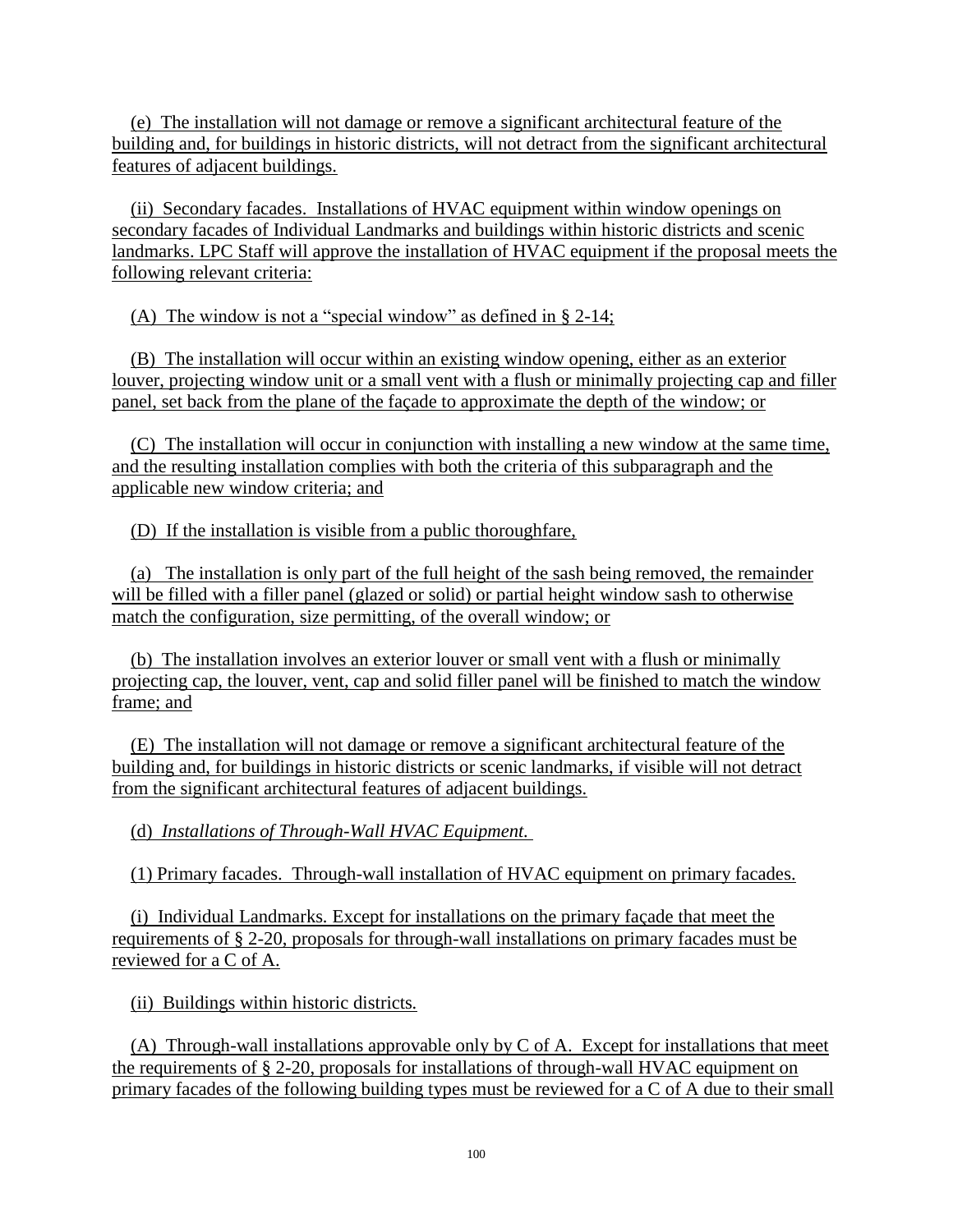scale, limited areas of plain masonry and/or the potential for affecting significant the significant architectural and historical character of the buildings:

(a) Rowhouses, townhouses, detached and semi-detached houses, carriage houses, flats, small apartment buildings, tenements, hotels and other types of multiple dwellings. For purposes of this item (a), this means buildings originally constructed as private residences, carriage houses or multiple dwellings, which are six (6) stories or less in height and with a street frontage of forty (40) feet or less, except that a corner rowhouse, townhouse, detached or semi-detached house or carriage house may have one street frontage that is larger than forty (40) feet;

 (b) Manufacturing and loft buildings, originally designed to serve commercial, retail, or warehouse uses, including cast-iron fronted buildings, department stores, and banks.

(B) Through-wall installations approvable by LPC Staff. LPC Staff will approve throughwall installations if the proposal meets the following relevant criteria:

 (a) Large apartment buildings, hotels and other types of multiple dwellings which either have a street frontage greater than forty (40) feet or which are seven (7) or more stories in height, if the proposal meets all of the following relevant criteria:

 (1) The installation will be centered beneath the window opening, or, if the window opening is wide enough to accommodate more than one set of sashes, is placed beneath the window opening in accordance with the predominant existing pattern of through-wall installations;

(2) The exterior louver will be a rimless type architectural louver with flat metal blades;

 (3) The exterior louver will be mounted as flush as possible with the surrounding masonry and with the minimum projection feasible;

(4) The exterior louver will be finished to match the color of the surrounding masonry;

 (5) The location corresponds to a regular pattern of installations, or where demonstrated to be impractical or unfeasible, the location will form the basis for a new pattern of installations or will otherwise not detract from the façade or, if in a historic district, adjacent buildings; and

(6) The installation will not damage or remove decorative masonry or a significant architectural feature of the building and will not detract from the significant architectural features of adjacent buildings. For purposes of this clause (B), removal of small areas of plain masonry to accommodate the through-wall unit shall not be considered damage or removal of a significant architectural feature.

(iii) Other buildings*.* For other buildings that do not fall into any of the previously described categories, including specialized building types such as churches and synagogues, hospitals, schools, and libraries, with a street frontage of more than forty (40) feet or are seven (7) or more stories in height, LPC Staff will approve through-wall installations of HVAC equipment if they determine that: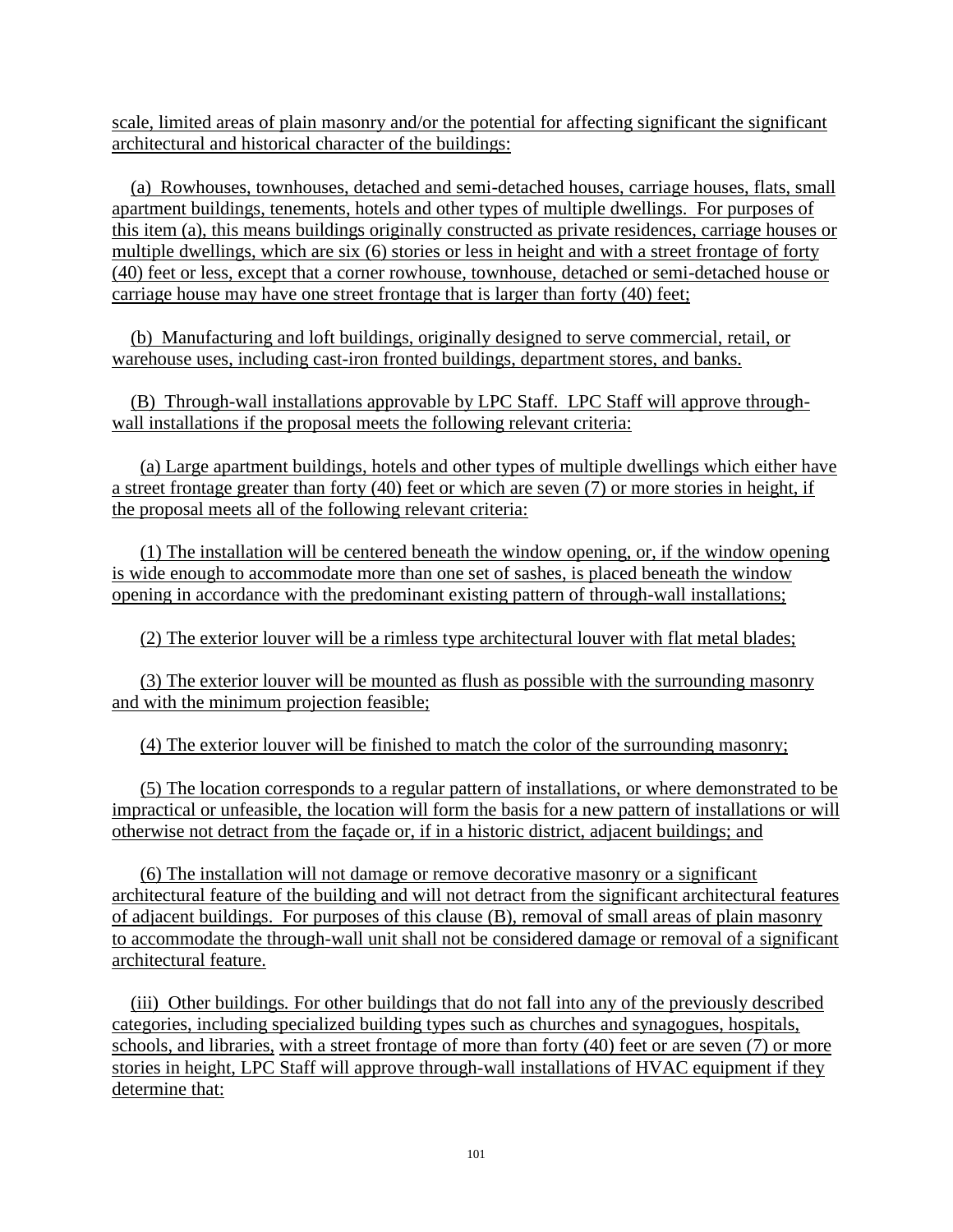(A) There is no feasible alternative to installing the HVAC equipment on the primary façade;

(B) The installation will satisfy the criteria set forth in subdivision  $(d)(1)(ii)(B)(a)(2)-(4)$  of this section; and

 (C) The installation will not damage or remove a significant architectural feature of the building, or detract from such features of the building or adjacent buildings if in a historic district. For purposes of this item (b), removal of small areas of plain masonry or non-decorative brick to accommodate the through-wall unit shall not be considered damage or removal of a significant architectural feature.

(2) Secondary facades. LPC Staff will approve the installation of through-wall HVAC equipment on a visible secondary facade of any building if the proposal meets the following relevant criteria:

(i) The unit will be:

 (A) Centered beneath or above a window opening if the vent or louver exceeds one hundred forty-four (144) square inches in surface area; or

 (B) Installed below, above, or to the side of a window opening if the vent or louver is one hundred forty-four (144) square inches or less in surface area; or

 (C) Installed in a uniform pattern on portions of secondary facades devoid of windows (variations from the predominant existing pattern on the building may be permitted if the applicant does not have interior space which would permit such installation in conformance with such pattern). For purposes of this paragraph (2), louvers greater than one hundred forty-four (144) square inches shall only be permitted through a masonry facade; and

(ii) The exterior louver will be mounted as flush as possible with the exterior wall or façade cladding and with the minimum projection feasible, except that if the louver is one hundred forty-four (144) square inches or less in surface area, a minimally projecting cap may be permitted if the projection does not call undue attention to itself or otherwise have an adverse effect on the secondary façade; and

(iii) The exterior louver will be finished in a manner which approximates the color of the surrounding façade cladding; and

(iv) No decorative masonry or other façade cladding, or other significant architectural feature of the building, will be affected by the installation, and the installation will not detract from adjacent buildings. For purposes of this subparagraph (iv), removal of small areas of plain masonry or other façade cladding to accommodate the through-wall unit will not be considered damage or removal of a significant architectural feature.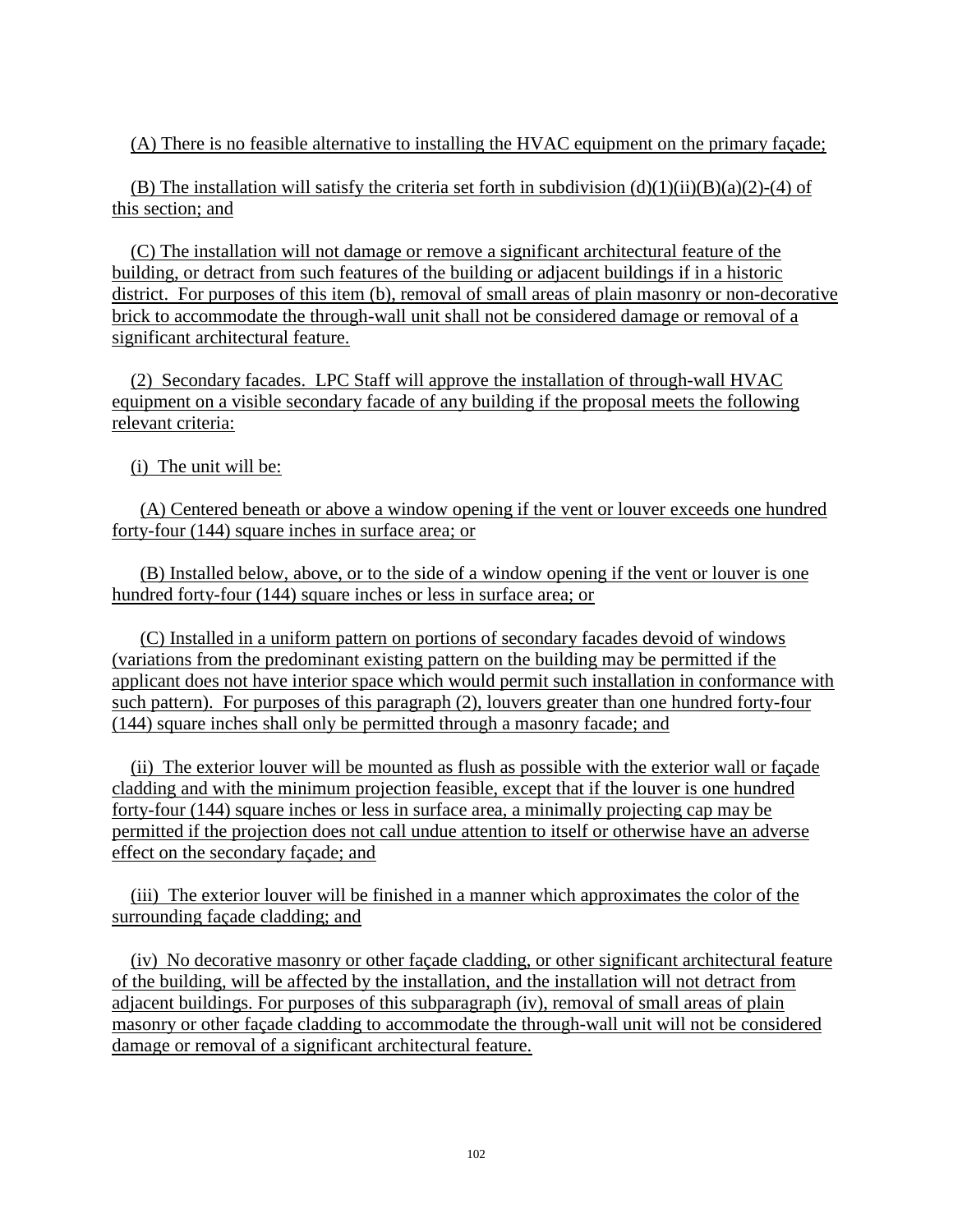(3) Installation of HVAC equipment on non-visible secondary facades*.* LPC Staff will approve the installation of through wall HVAC equipment on a non-visible secondary facade of any building if the proposal meets the following relevant criteria:

(i) The installation will not be visible from any public thoroughfare; and

(ii) The exterior louver will be mounted as flush as possible with the surrounding masonry or façade cladding, except that if the opening is one hundred forty-four (144) square inches or less in surface area, a minimally projecting cap may be permitted if the projection does not have an adverse effect on the secondary facade; and

(iii) No decorative masonry or other decorative façade cladding, or any significant architectural feature of the building, will be affected by the installation.

(e) *Wall Mounted Installations of HVAC and Other Mechanical Equipment on Secondary Facades.* LPC Staff will approve the installation of wall mounted HVAC and other mechanical equipment on secondary facades if the proposal meets the following relevant criteria:

#### (1) Visibility.

 (i) Wall mounted HVAC, such as ductless split system HVAC equipment and other mechanical equipment on platforms and/or brackets, will be no more than minimally visible from a public thoroughfare. In scenic landmarks, such installations may be made minimally visible by the introduction and maintenance of plantings;

 (ii) Wall-mounted flues and ducts required by applicable governmental laws and rules (including, but not limited, to Building, Fire and Health Codes) may be minimally visible from a public thoroughfare, or where more than minimally visible, will be located in the least visible location and so as to not disrupt the composition of the façade, and will not extend higher than required by such laws or rules;

 (2) The attachment of associated platforms, brackets and straps to the façade will be designed to maximize reversibility and minimize damage to the building fabric (e.g., installed through the mortar joints where possible in masonry walls);

 (3) Any penetrations for associated conduits or ducts through the facade will be as small as possible in conformance with the manufacturer's recommended dimensions;

 (4) If the installation is visible from a public thoroughfare, the HVAC and other mechanical equipment, flues and ducts, and associated platforms, brackets and straps, will have a finish that matches the color of the underlying material, or is otherwise neutral so as to not call attention to itself; and

 (5) The installation will not damage or remove a significant architectural feature of the building and, for buildings in historic districts, if visible will not detract from the significant architectural features of adjacent buildings.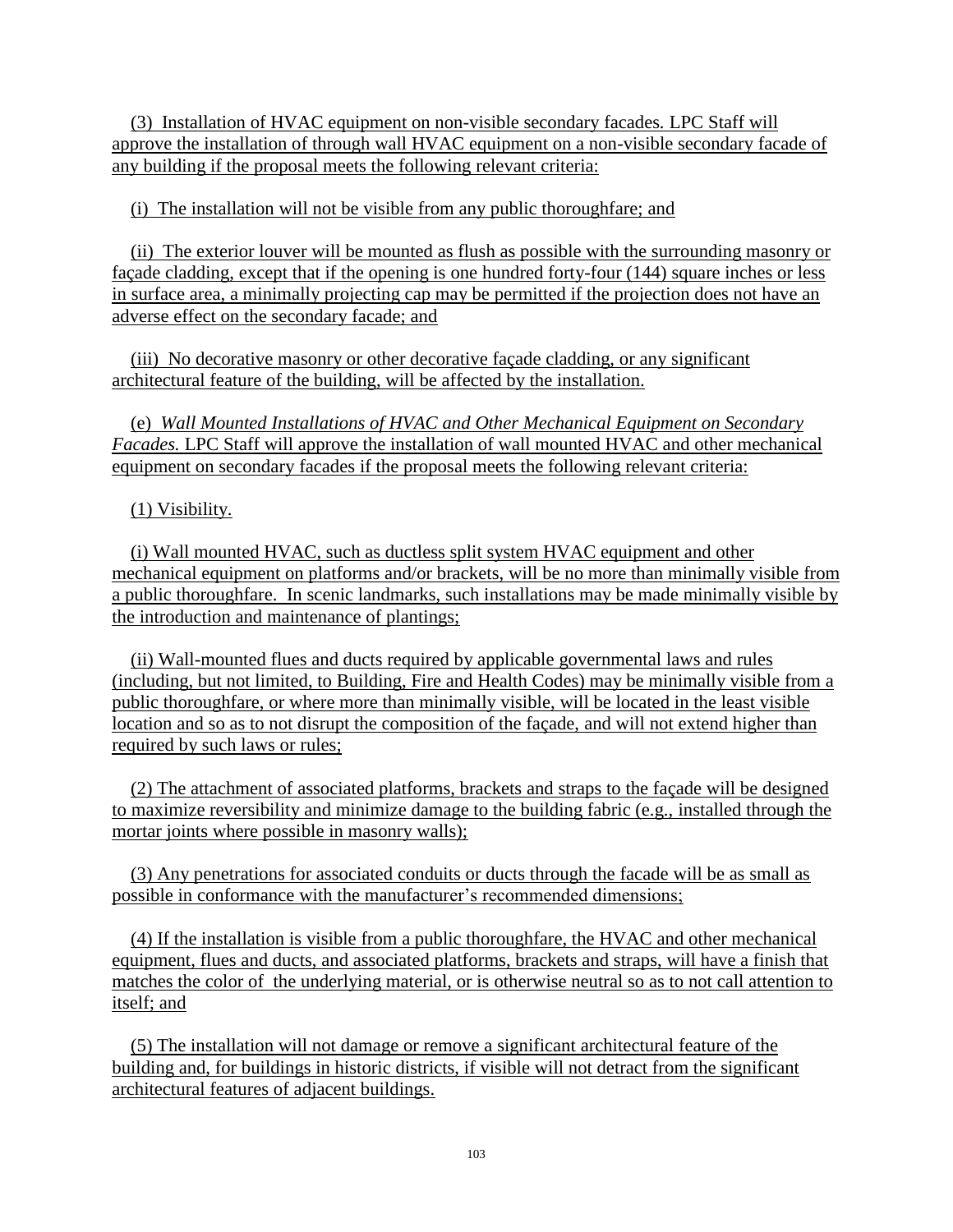(f) *Installation of HVAC Equipment in Storefronts and Storefront Doors.* LPC Staff will approve the installation of HVAC equipment in storefronts and storefront doors if:

(1) The installation involves removing only glazing, or modifying or removing the transom window sash and retaining the storefront or door frame.

 (i) The exterior louver will be mounted flush with or behind the plane of the transom window frame and behind the existing or reinstated brickmold or panning, and

 (ii) If the exterior louver will replace only part of the transom window sash being removed, the remainder of the space will be filled with a flat panel (glazed or solid) or partial height transom window sash to otherwise match the finish and configuration, size permitting, of the overall transom window; or

 (2) At recessed storefront entrances only, the installation involves removing only glazing, or modifying or removing the transom window sash and retaining the storefront or door frame, and the window unit (projecting or flush) will be mounted within the transom window frame, and if the window unit only fills part of the opening, it can be placed anywhere within the modified or removed transom window sash, the remainder will be filled with a filler panel (glazed or solid) or partial height transom window sash finished to otherwise match the finish and configuration, size permitting, of the overall transom window; or

 (3) The installation involves installing the exterior louver in conjunction with installing a new storefront or door at the same time, and the resulting installation complies with both the criteria in this subdivision and the applicable new storefront or door criteria set forth in § 2-12; and

 (4) The exterior louver and any solid filler panel will be finished to match the storefront or door frame; or

 (5) The installation will be through a non-historic storefront bulkhead, integrated into the design of the bulkhead or will otherwise not detract from the storefront; and

 (6) The exterior louver will be rimless with horizontal blades finished to match the color of the surrounding storefront bulkhead, and will be mounted as flush as possible with the surrounding material and the minimum projection feasible; and

 (7) The installation will not damage or remove a significant architectural feature of the building and, for buildings in historic districts, will not detract from the significant architectural features of adjacent buildings.

(g) *Installation of HVAC and Other Mechanical Equipment on Rooftops or Terraces*. With respect to Individual Landmarks and buildings in historic districts and scenic landmarks, LPC Staff may approve the installation of HVAC and other mechanical equipment on rooftops and terraces if the proposal satisfies the following relevant criteria: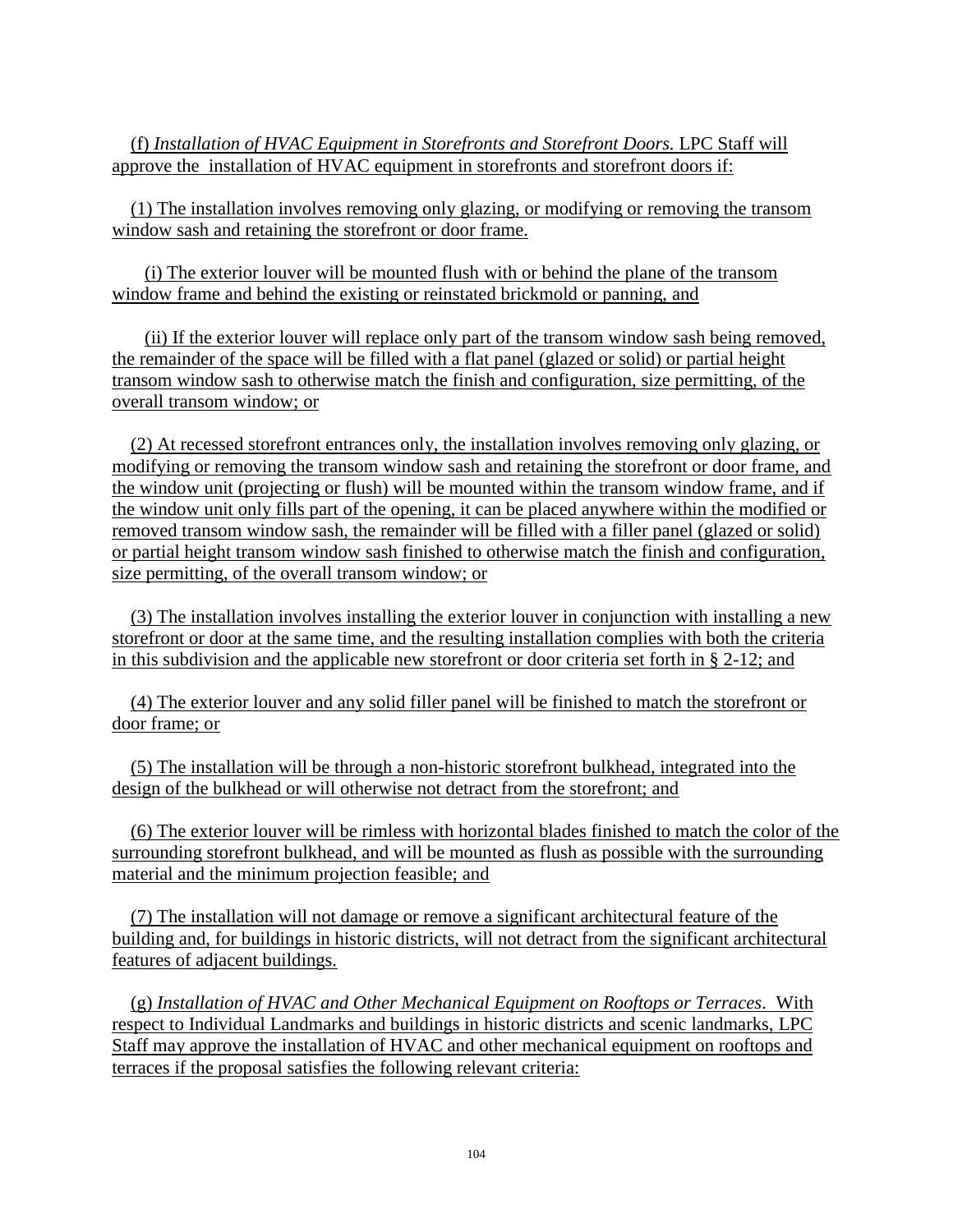(1) Primary façade.

(i) The installation will not damage or remove significant architectural features.

 (ii) The installation will not be visible. If it is not practicable or feasible to make the installation invisible, and the visibility is not caused by the equipment being placed on an LPCapproved addition, LPC Staff may approve a minimally visible installation.

 (iii) With respect to existing grandfathered or approved HVAC installations, LPC Staff may (A) approve work that increases existing visibility slightly if such increase is required by building or fire codes and there is no feasible alternative; and (B) approve replacement of a grandfathered or approved installation with a matching or smaller, one even if the new installation is more than minimally visible, provided there is no feasible alternative location that would be not visible or minimally visible, and the visibility of the new installation is less than the existing installation.

 (2) Secondary façade. The installation will not be visible, or will not be more than minimally visible, over a secondary façade. If the installation is occurring within a scenic landmark, the visibility will be controlled by existing or new trees, plantings or other foliage.

 (h) *Installation of HVAC Equipment and Mechanical Equipment in Yards and Areaways of Landmarks and Buildings in Historic Districts and Scenic Landmarks.* LPC Staff will approve the installation of HVAC and mechanical equipment in the front, side or rear yard if the proposal meets the following relevant criteria:

(1) Primary facades. Installations fronting primary facades of individual landmarks and buildings in historic districts and scenic landmarks:

 (i) There is no practical or feasible alternative to installing the equipment in front of the primary façade;

 (ii) The installation of HVAC and other mechanical equipment, at grade or on platforms, will not be visible from a public thoroughfare, or will be minimally visible due to location and/or screening by architectural or hardscape features of the building (e.g., behind an areaway wall or within a below-grade light-well);

 (iii) Any penetrations for associated conduits or ducts through the facade will be as small as possible in conformance with the manufacturer's recommended dimensions;

 (iv) If there is any visibility of the installation from a public thoroughfare, the HVAC and other mechanical equipment, and associated platforms, will have a finish that matches the color of the underlying material, or is otherwise neutral so as to not call attention to itself; and

 (v) The installation will not damage or remove a significant architectural feature of the building and, for buildings in historic districts and scenic landmarks, will not detract from the significant architectural features of adjacent buildings or significant landscape features.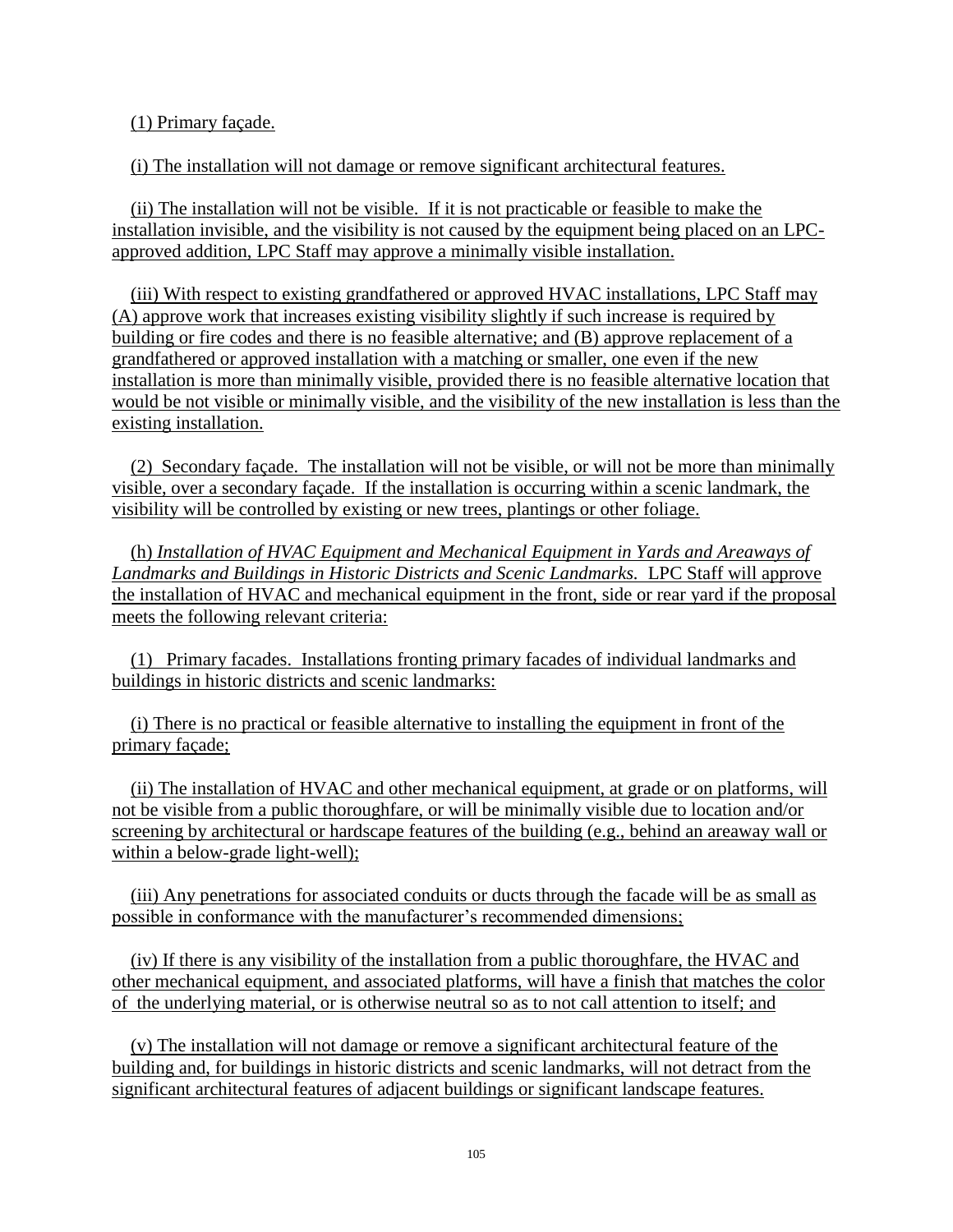(2) Secondary facades. Installations fronting secondary facades:

 (i) The installation of HVAC and other mechanical equipment at grade or on platforms will not be visible from a public thoroughfare, or will be minimally visible to the greatest extent possible. For purposes of this subparagraph (i), visibility can be reduced or eliminated through the use of permanent plantings;

(ii) The installation is set back from the public thoroughfare to the greatest extent feasible;

 (iii) Any penetrations for associated conduits or ducts through the facade will be as small as possible in conformance with the manufacturer's recommended dimensions;

 (iv) If the installation is visible from a public thoroughfare, the HVAC and other mechanical equipment, and associated platforms, will have a finish that matches the color of the underlying material, or is otherwise neutral so as to not call attention to itself; and

 (v) The installation will not damage or remove a significant architectural feature of the building and, for buildings in historic districts and scenic landmarks, detract from the significant architectural features of adjacent buildings or significant landscape features.

§ 17. Section 2-13 of Subchapter B of Chapter 2 of Title 63 of the Rules of the City of New York is renumbered § 2-22 and as renumbered is amended to read follows:

#### §2-22 [**Removal of] Fire Escapes.**

[The following will clarify instances in which staff may issue a Certificate of No Effect (CNE) for the removal of fire escapes from designated buildings.

The removal of a fire escape requires either a CNE or a Certificate of Appropriateness (C of A). If the fire escape is a significant protected feature, then a C of A is required to approve its removal. However, staff may issue a CNE for a fire escape removal if it determines:

(a) That the fire escape is not a significant protected feature on the building based on the finding that:

(1) the fire escape is not original to the building, and

(2) the fire escape does not have architectural merit in itself, and

(3) the fire escape is not mentioned in the LPC designation report, and

(4) the building with the fire escape is not located within an historic district in which fire escapes are significant architectural elements that contribute to the special architectural and historic character for which that historic district was designated.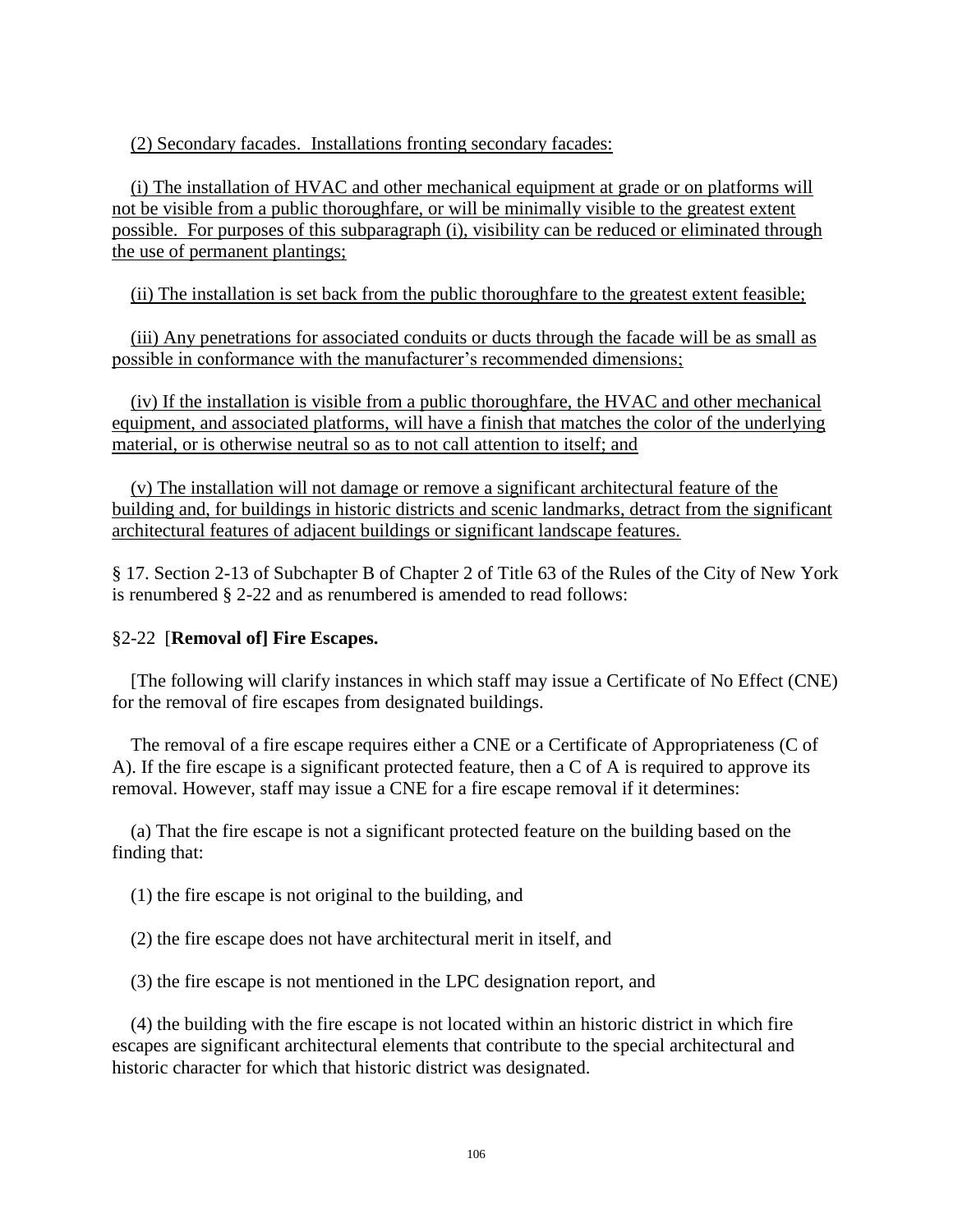(b) That any damage to the facade will be repaired to match the adjacent fabric (patching any holes would be invisible enough to have "no effect" on the significant protected feature of the building);

(c) that the removal of the fire escape will not leave gaps, holes, or unsightly conditions on the facade. Occasionally, the installation of a fire escape requires the removal of architectural elements or portions of architectural elements (e.g. cornices). If the applicant is not prepared to remedy these conditions in connection with the removal of the fire escape, staff will have to make a judgment as to whether or not it would be desirable to allow the removal. If the applicant is willing to make restorative repairs, staff will have to decide whether these would require a Permit for Minor Work (PMW) or a C of A. It would be inappropriate to include these restorative repairs on a CNE since obviously they would have an effect on the significant protected features of the building. If the level of restoration requires a C of A, a CNE should not be issued for the removal, but rather the removal should be calendared for a public hearing with the restoration.]

 (a) *Removal of an Existing Fire Escape*. LPC Staff will approve the removal of an existing fire escape if the proposal satisfies the following relevant criteria:

 (1) The fire escape is not a significant protected feature of the building based on a finding that:

(i) The fire escape is not original to the building;

(ii) The fire escape does not have architectural merit in itself; and

 (iii) The fire escape is not mentioned or otherwise called out as significant in the LPC designation report; or

 (iv) The fire escape is not located on a building within a historic district in which fire escapes are identified as significant architectural features that contribute to the special architectural and historic character of the district.

 (2) Damage to the façade caused by the installation, presence or removal of, or exposed by the removal of, the fire escape will be repaired to match the historic fabric; and

 (3) Architectural elements removed, damaged or altered by the installation of the fire escape will be reinstalled, repaired or, if beyond repair, replaced or replicated.

 (b) *Alteration, Restoration and Maintenance of an Existing Fire Escape*. LPC Staff will approve work on an existing fire escape if the proposal satisfies the following relevant criteria:

 (1) Replacement of a fire escape drop ladder with a swing stair or a swing stair with a drop ladder matches the material, general details and color of the existing fire escape;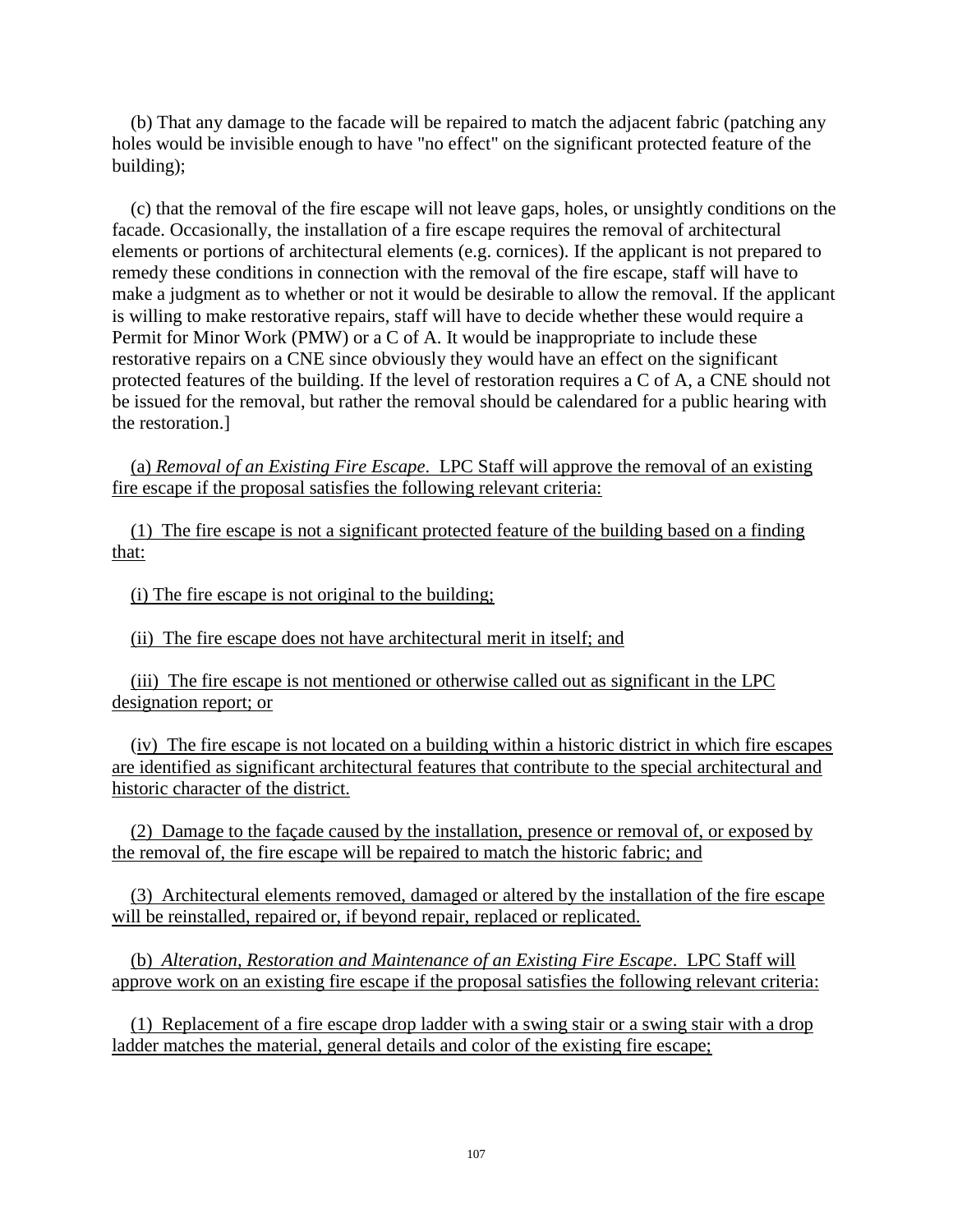(2) Installation of a horizontal and/or vertical extension matches the material, details, color and dimensions of the existing fire escape, provided the installation will not conceal or damage any significant architectural features of the building; and

 (3) Restoration and maintenance, including replacing any parts in kind with parts, match the existing fire escape in terms of material, details and color, or repainting of the existing color, a dark color such as black or brown that is typical of the historic district, or a color that matches or is similar in hue to the existing color of the façade.

 (c) *Installation of New Fire Escapes*. LPC Staff will approve the installation of a new fire escape if the proposed work satisfies all of the following relevant criteria:

(1) Primary façade of a building in a historic district.

(i) Similar installations are commonly found on historic buildings in the district;

(ii) The fire escape is simple and utilitarian in design;

 (iii) The installation will not cause the removal or, or damage to, any significant architectural features of the building;

 (iv) The installation will not detract from the special historic and architectural character of the building or adjacent buildings;

(v) The fire escape cannot be located on a secondary façade; and

 (vi) There is no feasible alternative to installing the fire escape. In making a determination that there is no feasible alternative, LPC Staff will consider whether the need for a fire escape on the primary façade is necessitated by recent or approved interior renovations.

(2) Visible secondary façade of a building in a historic district.

(i) The fire escape is simple and utilitarian in design;

 (ii) The installation will not cause the removal or, or damage to, any significant architectural feature of the façade;

 (iii) The installation will not detract from the special historic and architectural character of the building or adjacent buildings;

(iv) The fire escape cannot be located on a nonvisible secondary façade; and

 (v) There is no feasible alternative to installing the fire escape. In making a determination that there is no feasible alternative, LPC Staff will consider whether the need for a fire escape on a visible secondary façade is necessitated by recent or approved interior renovations.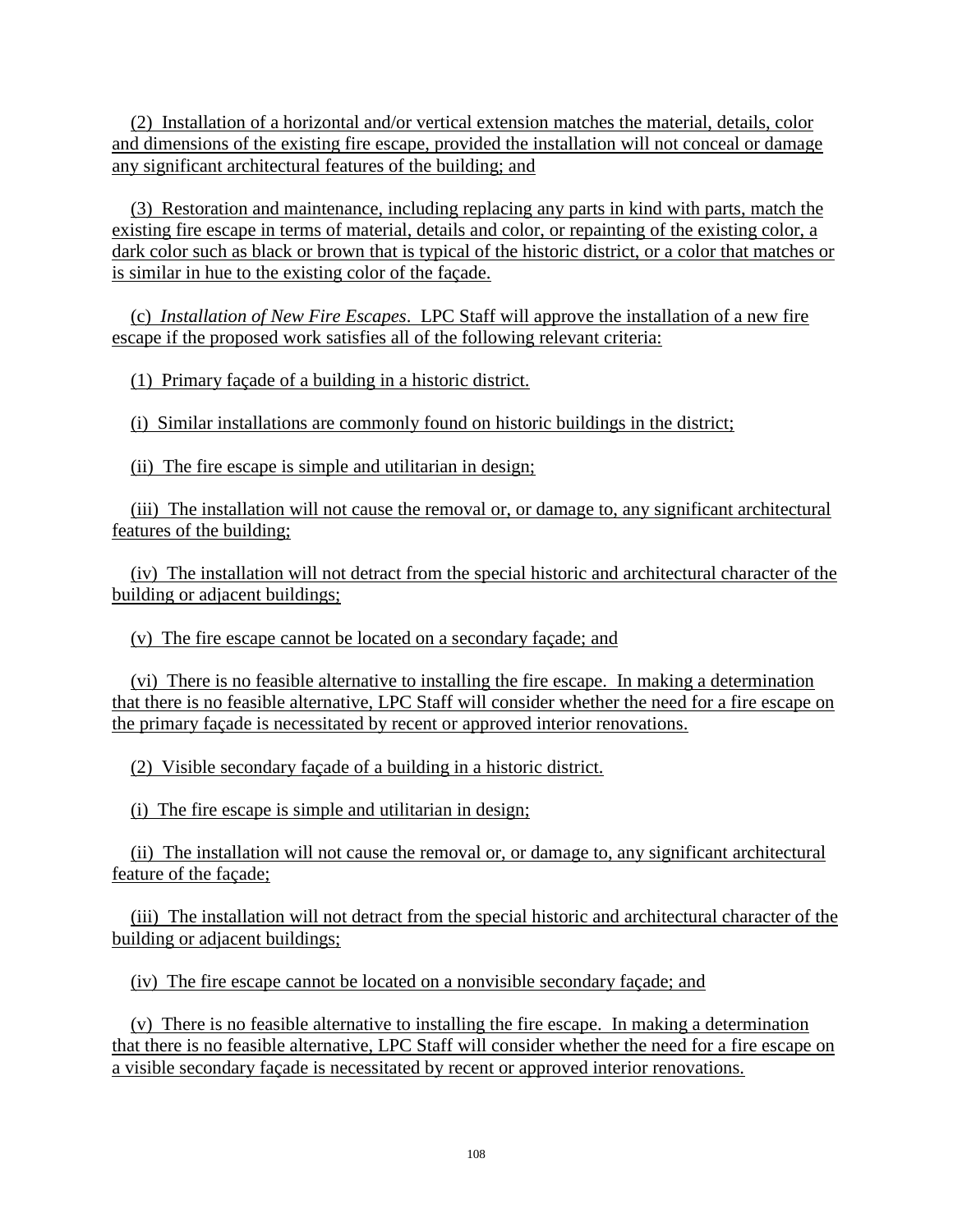(3) Nonvisible secondary façade of any building.

#### (i) The fire escape is simple and utilitarian in design; and

 (ii) The installation will not cause the removal of, or damage to, any significant architectural feature of the façade.

§ 18. Subchapter C of Chapter 2 of Title 63 of the Rules of the City of New York is amended to read as follows:

## **SUBCHAPTER C EXPEDITED REVIEW OF CERTAIN APPLICATIONS FOR CERTIFICATES OF NO EFFECT**

#### § 2-31**. Definitions.**

As used in these Rules, the following terms [shall] have the following meanings:

**Architect.** "Architect" [shall mean] means an individual, partnership, corporation or other legal entity licensed to practice the profession of architecture under the education law of the State of New York.

**CNE.** "CNE" [shall mean] means a Certificate of No Effect as defined by §25-306 of the Landmarks Law.

**Day.** "Day" [shall mean] means any day other than a Saturday or Sunday or legal holiday.

**Engineer.** "Engineer" [shall mean] means any individual, partnership, corporation or other legal entity licensed to practice the profession of engineering under the education law of the State of New York.

Landmarks Law. "Landmarks Law" [shall refer] refers to New York City Charter §3020 and Chapter 3 of Title 25 of the Administrative Code of the City of New York.

**Landmarks Preservation Commission.** "Landmarks Preservation Commission" [shall mean] means the Commission acting in its agency capacity to implement the Landmarks Law.

 **LPC staff.** "LPC Staff" means the staff of the Landmarks Preservation Commission acting in the Commission's agency capacity.

[**Notice of Violation.** "Notice of Violation" shall mean]**] Summons.** "Summons" means a notice from the Landmarks Preservation Commission that work on a landmark site or within an historic district was performed without a permit or was not performed in accordance with a permit issued by the Landmarks Preservation Commission. With respect to Chapter 63 of the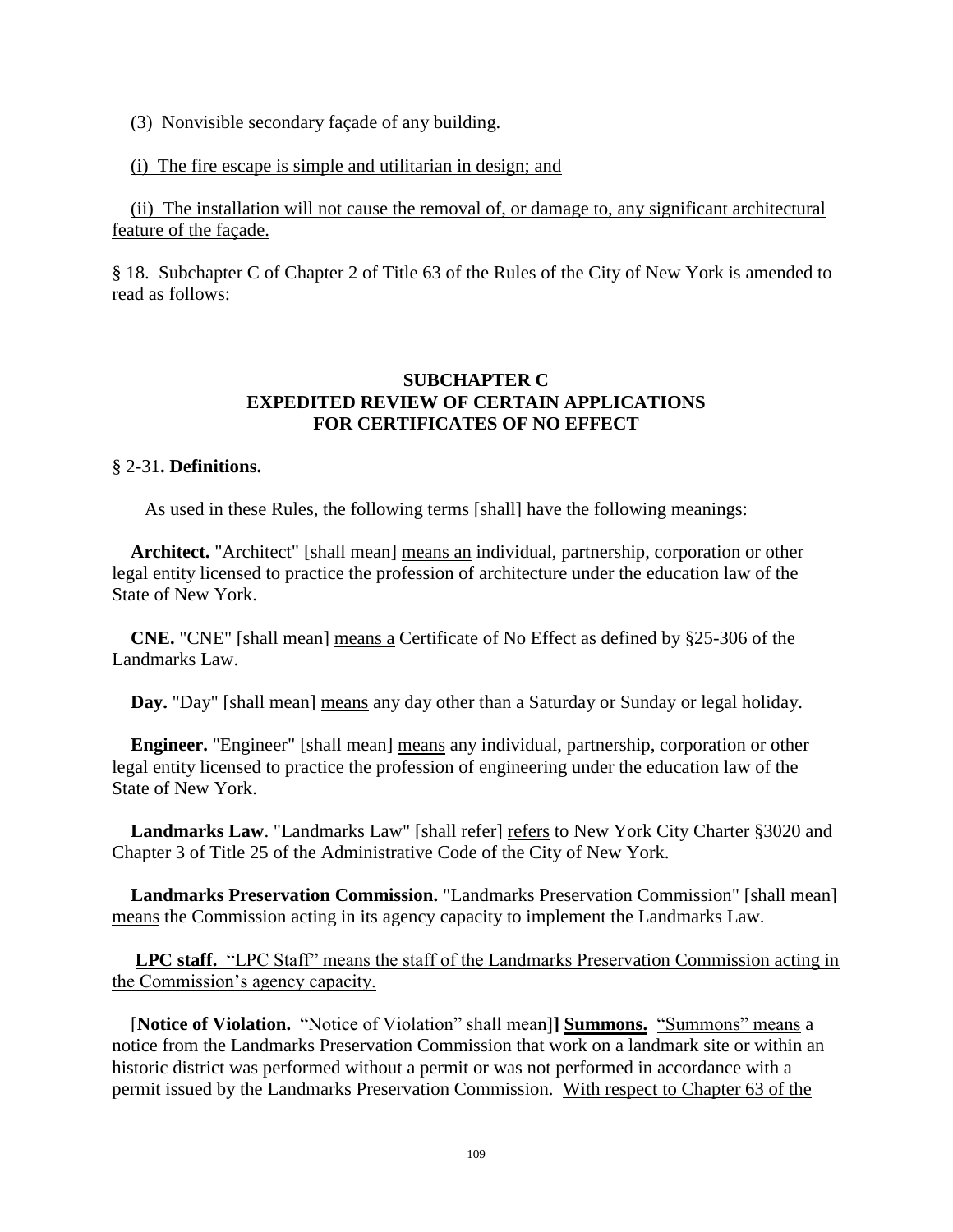Rules of the City of New York and sections 25-301 through 25-322 of the Administrative Code, the term "Summons" will be construed to include and apply to any previously issued "Notice of Violation."

**Story.** "Story" [shall be] is defined as a habitable floor level, including a basement but not including a cellar.

Terms not otherwise defined in these rules [shall] have the meaning given them in the Landmarks Law.

# §2-32 **Expedited Review Procedures.**

(a) *General.* [An applicant may request that an application for interior work above the second story or in the cellar or basement in any landmark or building within an Historic District, other than an application for interior work on a part of the building which has been designated an [interior landmark] Interior Landmark, be reviewed on an expedited basis.] The expedited review procedures set forth in this section are available for certain interior work as detailed below. Expedited review is predicated upon the statements and representations of the architect or engineer and the owner and upon the satisfaction of certain terms and conditions, all as set forth in this [§2-32] section.

(b) *Work [eligible for expedited review] Eligible for Expedited Review.* The following work is eligible for expedited review:

 (1) Interior work which is to be performed [above the second story or in the cellar or basement] at or above the third full story and which does not involve any [excavation, except for minimal excavation related to elevator or mechanical work, or] change to, replacement of, or penetration of, an exterior wall, window, skylight or roof, including but not limited to penetrations, replacements or changes for ducts, grilles, exhaust intakes, vents or pipes, may qualify for an expedited review;

 (2) Interior work which is to be performed at or below the second full story in a building where there is no commercial use below the second full story, where the proposed work does not involve change to, replacement of, or penetration of an exterior wall, window, skylight or roof, including but not limited to penetrations, replacements or changes for ducts, grilles, exhaust intakes, vents or pipes;

 (3) Interior work which is to be performed in the cellar or basement, provided the work does not require excavation, except for minimal excavation related to elevator or mechanical work that does not require underpinning, and the work does not involve any change to, replacement of, or penetration of, a visible exterior wall or window;

 (4) Expedited review will not be permitted for work proposed to be performed within a designated Interior Landmark.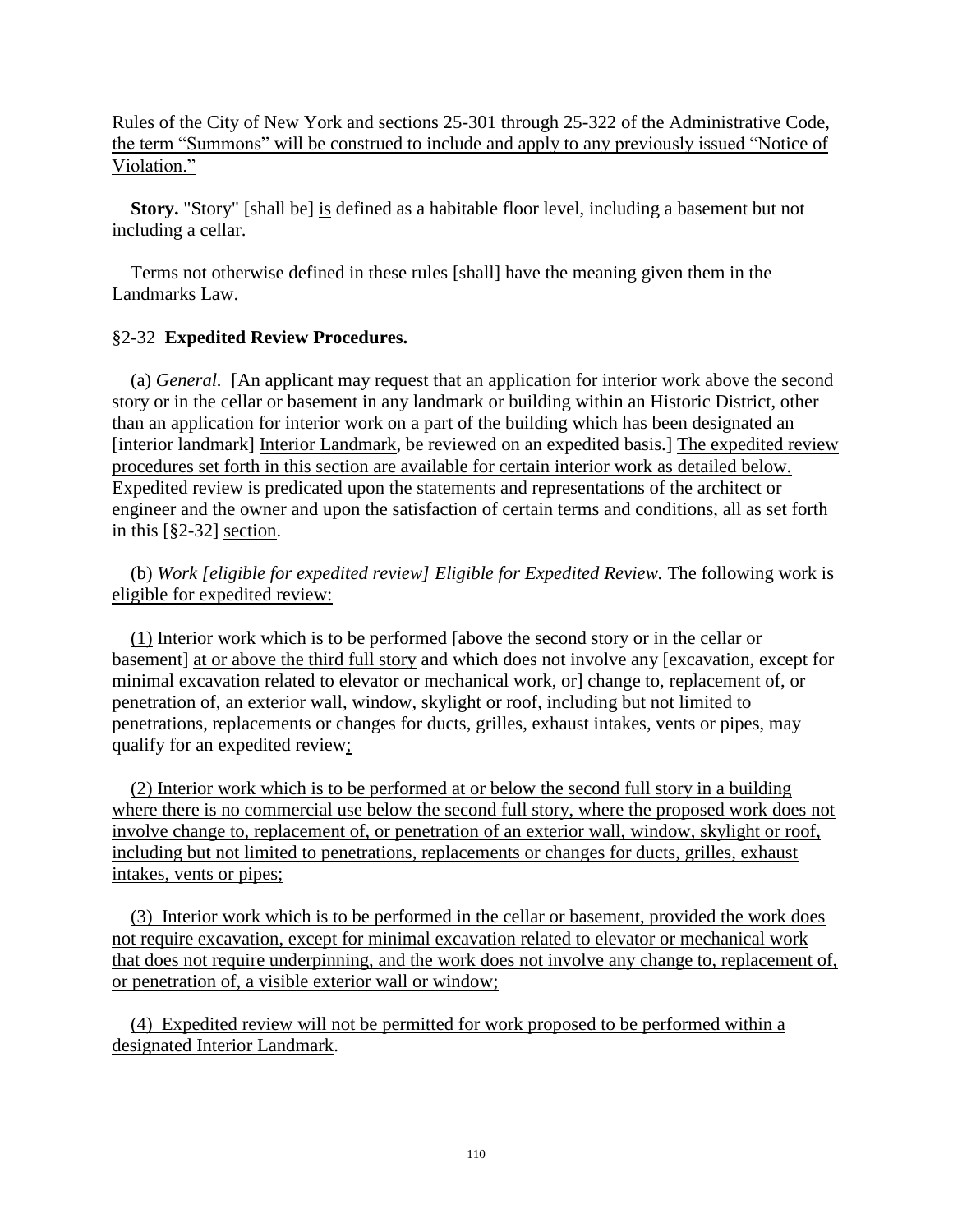(c) [*Conditions to expedited review] Criteria and Conditions for Expedited Review.* Each of the following conditions must be satisfied in order to obtain an expedited review:

(1) The work [shall] will be eligible work as described in §2-32(b) above.

(2) The application for which an expedited review is requested [shall] will be accompanied by a completed Landmarks Preservation Commission expedited review form which [shall] must include:

(i) a statement signed and sealed by the architect or engineer that:

(A) the architect or engineer has prepared, or supervised the preparation of, the plans and specifications submitted with the application;

(B) all work shown on such plans and specifications is:

(a) interior work only,

(b) to be performed only at or above the [second] third full story or in the cellar or basement, or at or below the second full story in a building where there is no commercial use on the ground floor,

(c) not to be performed on any portion of a space designated as an Interior Landmark,

(d) does not involve excavation, except for minimal excavation related to elevator or mechanical work, or any change to, replacement of, or penetration of, a window, skylight, exterior wall or roof or any portion thereof, and

(e) for floors [3-6] one through six (1-6) does not involve a dropped ceiling [or a partition] greater than one foot  $(1'0'')$  below the head of a window, a perpendicular partition abutting a window, or a parallel partition blocking more than one foot  $(1'0'')$  of a window, any of which is less than a minimum of one foot (1'-0") back from interior window sill or frame, whichever is further from the glass.

(C) that where there are associate architects or engineers, that they likewise join in the request for an expedited review of the application;

(D) that the architect or engineer and associate architects or engineers, if any, are aware that the Landmarks Preservation Commission will rely upon the truth and accuracy of the statements contained in the application made by them, and any amendments submitted in connection therewith, as to compliance with the provisions of the Landmarks Law and these rules;

(ii) a sworn statement executed by the owner of the property that:

(A) the proposed work [described is of the type] meets the criteria for expedited review as described in [§2-32] subdivision (b);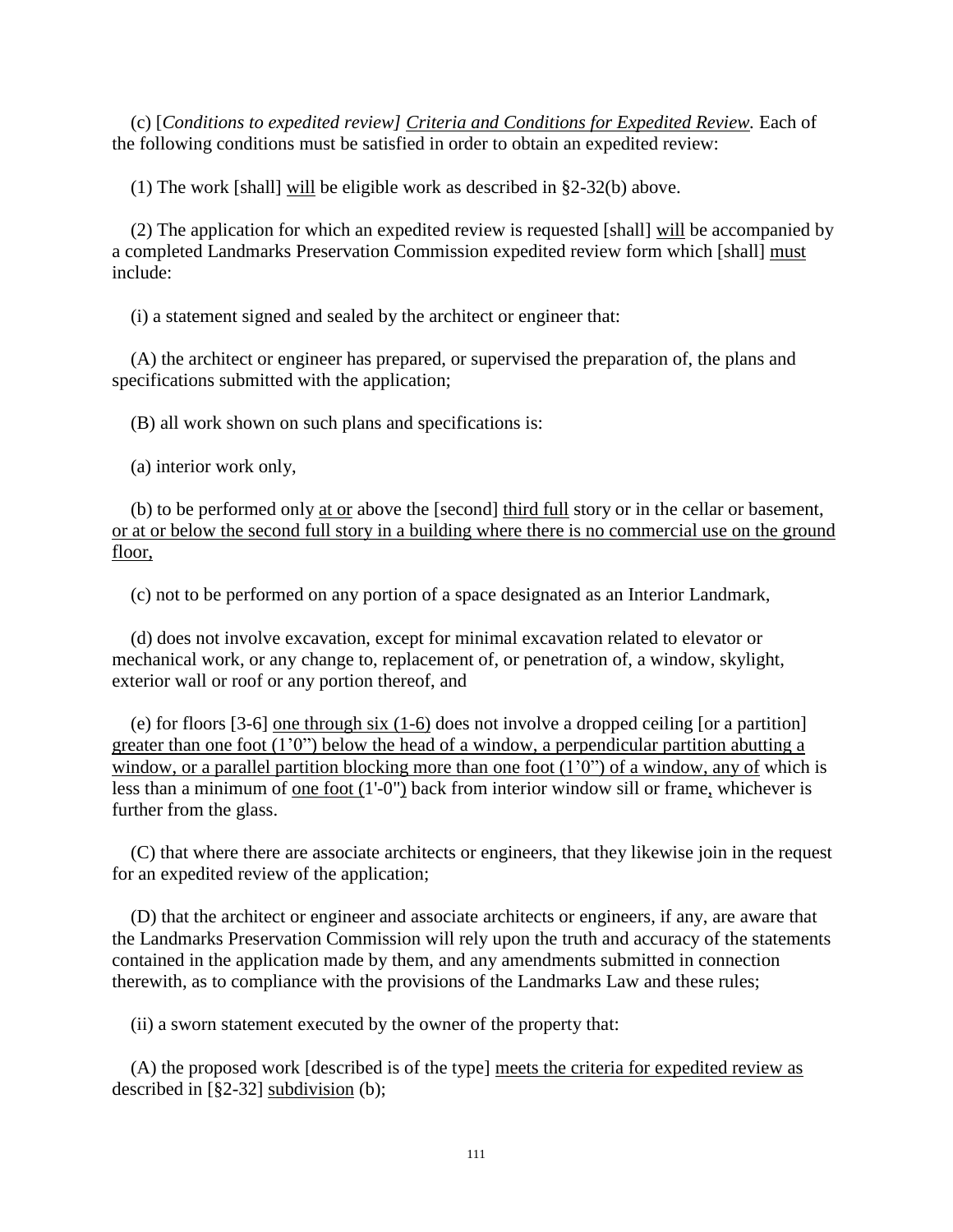(B) no change to, or modification of, the proposed work [shall] will be undertaken by the owner, his or her architect or engineer or any other agent of the owner without the prior approval of the Landmarks Preservation Commission; and

(C) the necessary remedial measures to obtain compliance will be taken, if the same becomes necessary;

(3) No ["Notice of Violation"] Summons from the Landmarks Preservation Commission [shall] is in effect against the property which is the subject of the proposed work for which an expedited review is requested; and

(4) The application is complete in all other respects.

(5) The architect or engineer and associate architects or engineers, if applicable, have not been excluded by:

(i) the Chair of the Landmarks Preservation Commission from the procedures for expedited review pursuant to §2-34 of these rules; or

(ii) the Commissioner of the Department of Buildings from the Department's procedures for limited supervisory check of applications and plans set forth in 1 RCNY §21-02.

(d) *Issuance of [permit] Permit.* If all conditions to an expedited review have been satisfied, [the Landmarks Preservation Commission shall] LPC Staff will:

(1) issue a CNE to the applicant within five business days of receipt of a complete application; and

(2) [shall] perforate all drawings accompanying such application to indicate approval thereof.

#### §2-34 **Remedies for False Statements and Procedures for Action.**

(a) *Grounds for action.* (1) The Chair of the Landmarks Preservation Commission may exclude any architect or engineer from the procedures for expedited review of applications if the Chair of the Landmarks Preservation Commission finds that:

(i) In connection with the Landmarks Preservation Commission expedited review form described in  $\S2-32(c)(1)$  of these rules the architect or engineer has:

(A) knowingly or negligently made any false or misleading statement; or

(B) knowingly or negligently omitted a statement or failed to state a material fact; or

(C) knowingly or negligently falsified or allowed to be falsified any fact; or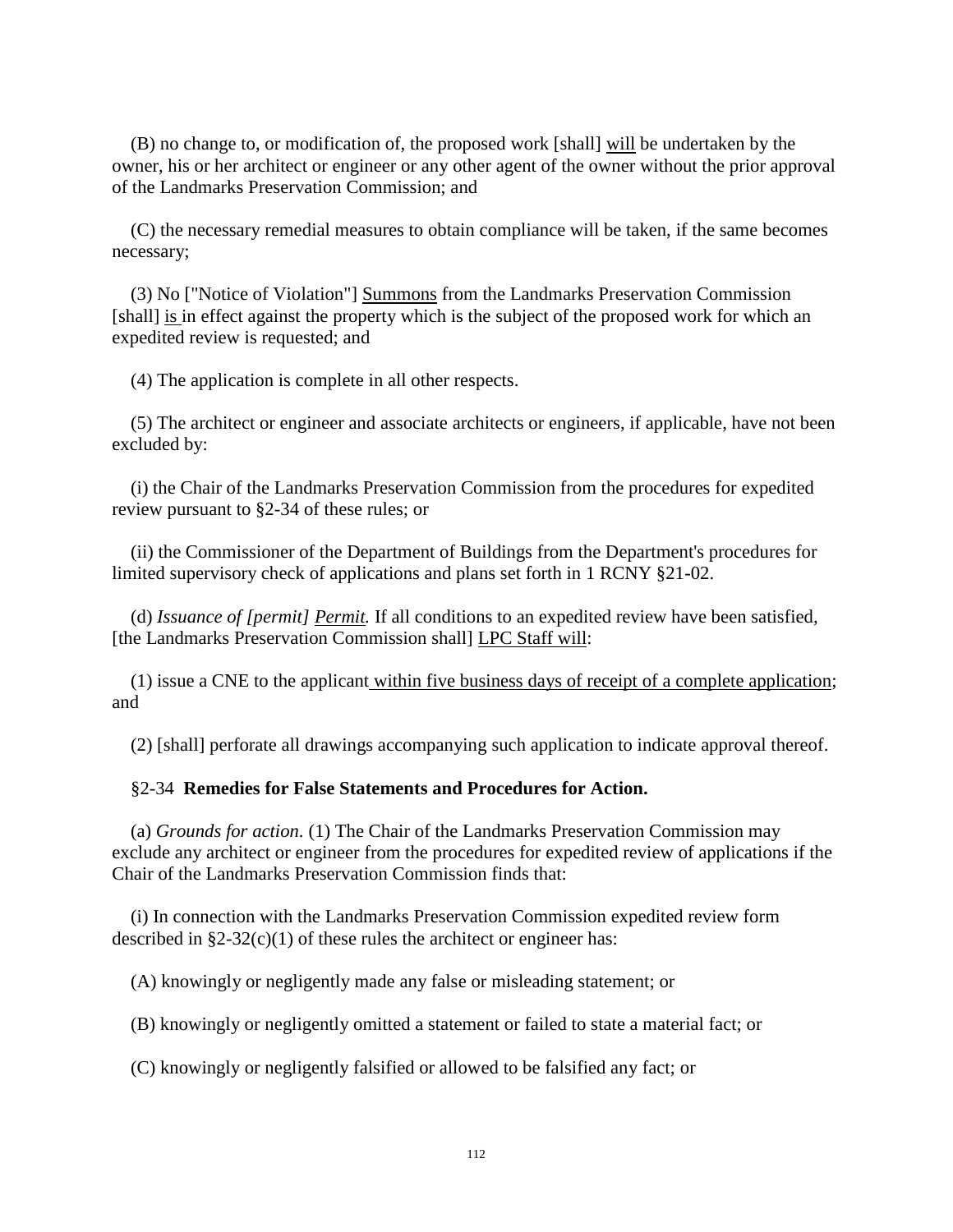(D) willfully induced another person to do any of the above; or

(ii) A ["Notice of Violation"] Summons, a previously issued Notice of Violation, or "Notice to Stop Work" has been issued by the Landmarks Preservation Commission against work performed pursuant to any plans, prepared by or under the supervision of such architect or engineer, and such architect or engineer knew, or had reason to know, that the work performed pursuant to such application, plan, certification, or report was not carried out in accordance with approved plans or exceeded the scope of such approved plans and such architect or engineer failed to act to stop such work and/or correct such work.

(2) The powers, rights and remedies of the Landmarks Preservation Commission set forth in this §2-34(a) are non-exclusive and [shall] will not be deemed to limit or supersede any other power, right or remedy of the Landmarks Preservation Commission.

(b) *Procedures.* (1) Written notice of a preliminary determination, together with the basis for such action to exclude from expedited review [shall] must be served on the Architect or Engineer of record pursuant to the provisions of New York State Civil Practice Law and Rules §308.

(2) The Architect or Engineer notified under §2-34(b)(1) [shall] will be entitled to, and scheduled for, a hearing on the preliminary determination in accordance with §2-34(c) if written objection to the preliminary determination and the grounds for such objection are submitted to the Chair of the Landmarks Preservation Commission within fifteen (15) [Days] days after the date that the notice of preliminary determination is served.

(3) If no hearing is requested pursuant to §2-34(b)(2) above, the preliminary determination of the Chair of the Landmarks Preservation Commission [shall] will be deemed confirmed and [shall] will become final and effective on the sixteenth  $[(16)$  Day]  $16<sup>th</sup>$  day after the preliminary notice of determination is served.

(4) If after a hearing in accordance with §2-34(c), the Chair of the Landmarks Preservation Commission confirms the preliminary determination, the Chair [shall] must notify the Architect or Engineer of such decision and such notice [shall] must include a written statement indicating the reason for his or her determination.

(5) On or after the effective date of the final determination to exclude an Architect or Engineer from participation in expedited review procedures all of the plans prepared by or under the supervision of such Architect or Engineer [shall] must be subject to full review by the Landmarks Preservation Commission.

(c) *Hearing.* (1) Any hearing described in §2-34(b)(2) will be held at, and conducted by the Office of Administrative Trials and Hearings in accordance with their rules and procedures.

(2) The Architect or Engineer may be represented by counsel and may present evidence in his or her behalf. A transcribed or tape-recorded record [shall] must be kept of the hearing.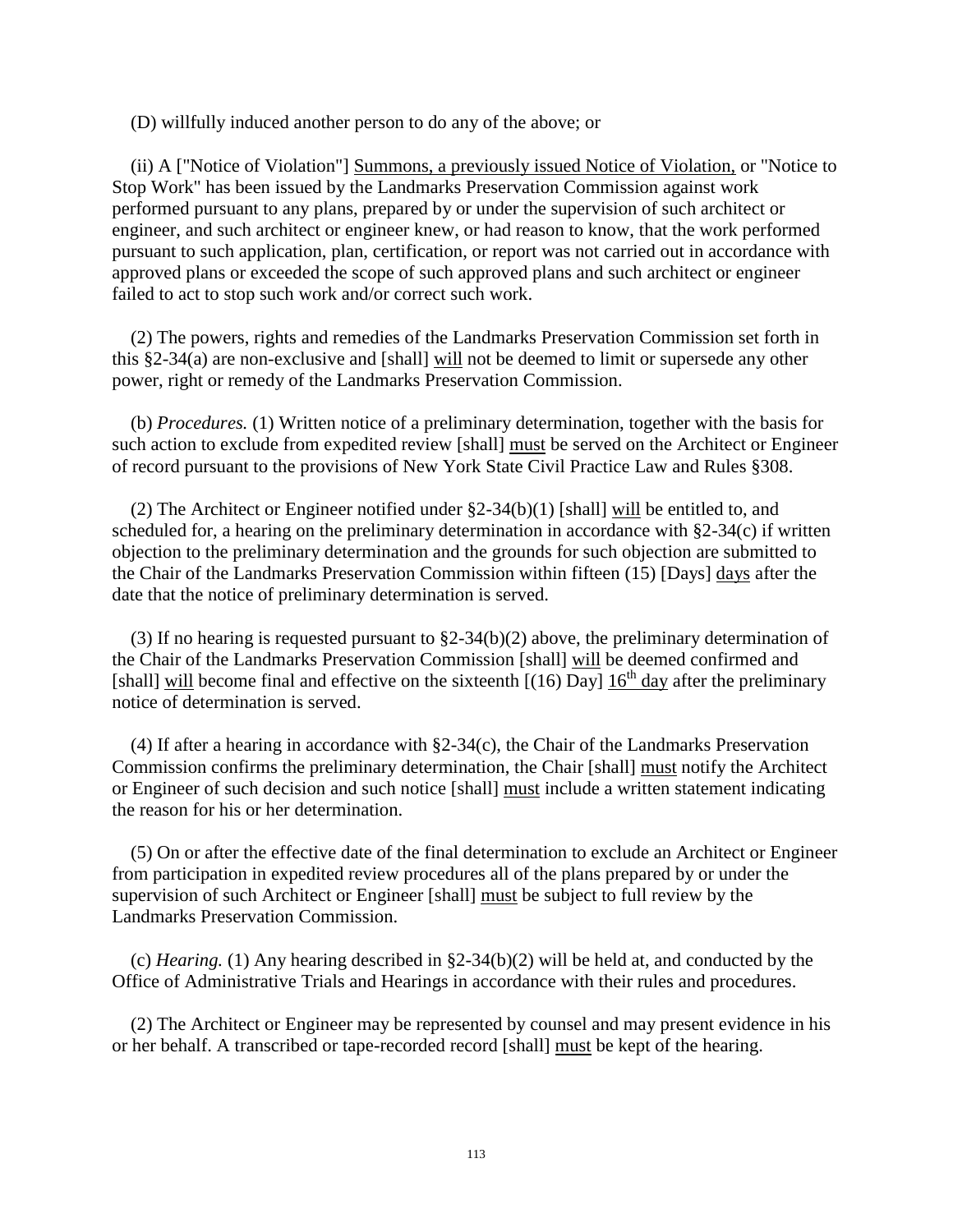(3) The Chair of the Landmarks Preservation Commission [shall] must notify the respondent of the final determination within ten (10) [Days] days after the receipt of the findings of fact from the Office of Administrative Trials and Hearings on such matters. The determination of the Landmarks Preservation Commission [shall] must be supported by substantial evidence.

(d) *Review of Determination.* At the expiration of two (2) years from the date of the initial determination to exclude an Architect or Engineer from participation in the procedures for expedited review of applications, and at intervals of no more than six months thereafter, upon request of the Architect or Engineer, the Chair of the Landmarks Preservation Commission [shall] must reexamine such determination. If the Architect or Engineer has not committed any of the acts described in clause (2) of §2-34(a) above during such period, the Chair of the Landmarks Preservation Commission may rescind such determination.

#### [§ 2-35. **Miscellaneous.**

Any application submitted on or after the effective date hereof shall be subject to these Rules.]

§ 19. Chapter 3 of Title 63 of the Rules of the City of New York is REPEALED.

§ 20. Chapter 5 of Title 63 of the Rules of the City of New York is amended to read as follows:

#### **CHAPTER 5 HISTORIC PRESERVATION GRANT PROGRAM**

#### §5-01 **Introduction.**

The Historic Preservation Grant Program provides grants to eligible nonprofit organizations and homeowners for the preservation of designated landmark properties through restoration, repair and rehabilitation work. All grants must meet the guidelines laid out for historic preservation activities under the federal Community Block Grant program regulations. 24 CFR Sec. 570.202(d).

Application forms and fact sheets for the Historic Preservation Grant Program may be obtained from the Commission's website or by contacting the Commission's Director of the Historic Preservation Grant Program.

## §5-02 **General Eligibility Requirements.**

In addition to any applicable federal regulations regarding the Community Block Grant Program, grant applicants [shall] must also meet the following criteria:

(a) *Eligible [structures] Structures.* Structures which are designated or calendared individual landmarks, are located in designated historic districts, or contain [interior landmarks] Interior Landmarks. Eligible structures may also include those improvements located in New York City that are listed or eligible for listing on the National Register. [The premises cannot be in arrears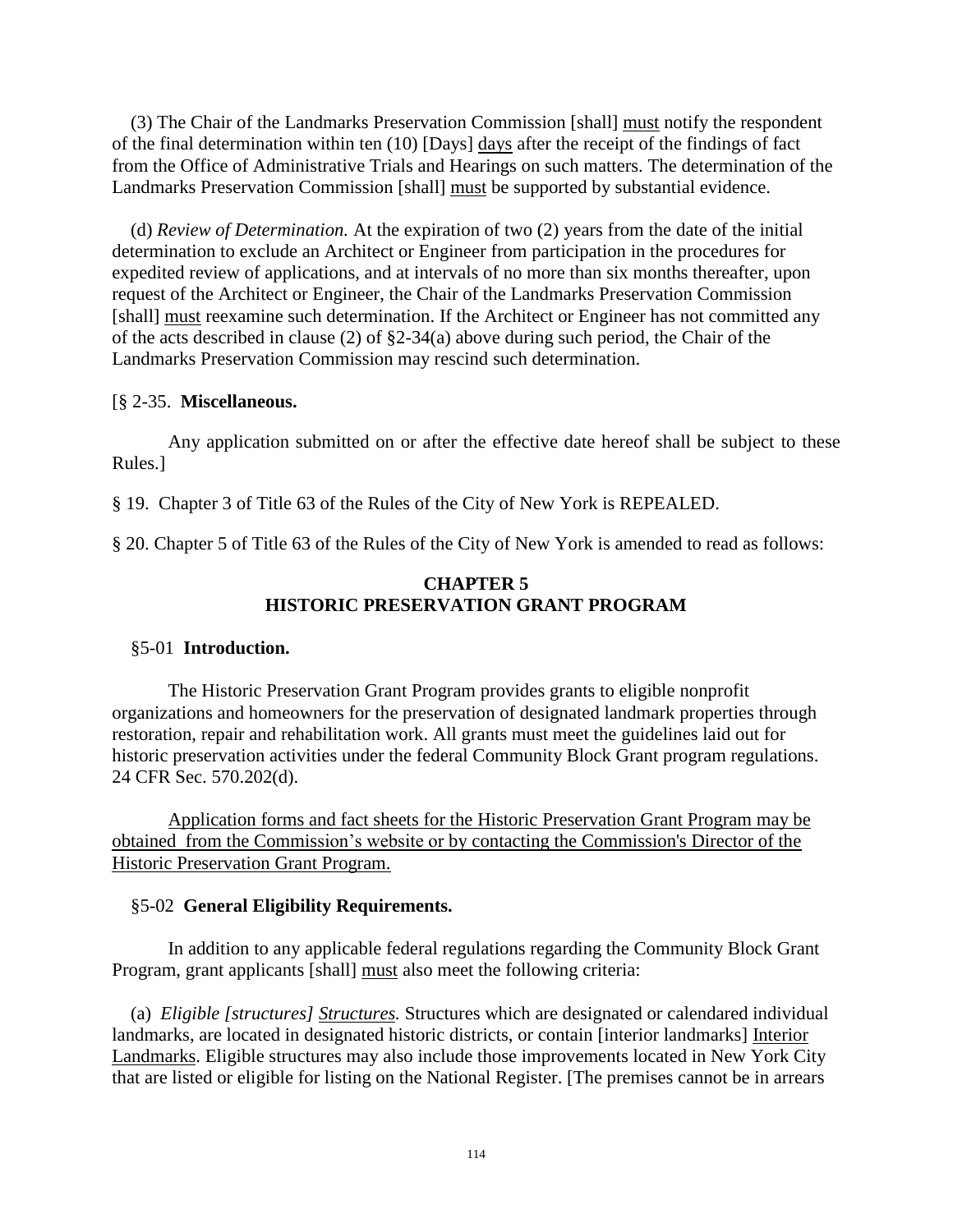for unpaid real estate taxes, water/sewage charges, or have any unrescinded notice of violations issued by the Landmarks Preservation Commission or the Department of Buildings.]

(b) *Eligible [repairs] Repairs.* Grants [shall] may be made for the following work:

(1) [to] To repair and restore exterior features of an eligible structure;

(2) [to] To address structural damage or severe deterioration that threatens to undermine the integrity of an eligible structure;

(3) [to] To repair and restore eligible interiors;

 (4) To make alterations which will protect the landmark from physical damage, including the installation of appropriate flood barriers; and

(5) To make alterations that will make the landmark more energy efficient.

(c) *Ownership/[occupancy] Occupancy.* (1) *Homeowners.* Owners of eligible residential properties may receive grant funds if the owner and/or occupants meet §8 income limits as they appear in the federal Community Block Grant Program regulations. 24 CFR §570.208(a)(2)(i)(B) and  $(C)$ .

(2) *Nonprofit organizations.*

(i) Nonprofit organizations applying for grant funds must either own or hold a long term lease on the property for which funds are sought.

(ii) To be eligible for consideration as a non-profit organization, the applicant must be a charitable, cultural, educational, scientific, literary, or other entity organized under  $\S501(c)(3)$  of the Internal Revenue Code.

(d) *Grant [beneficiaries] Beneficiaries.* All grant-funded work must (1) principally benefit low and moderate income persons or (2) address slum and blight conditions as set forth in and defined under the federal Community Block Grant Program regulations. 24 CFR §570.208.

#### §5-03 [**Application Requirements and] Selection Board and Criteria.**

(a) Grant applications will be evaluated and funds will be awarded by a board composed of the director of the Historic Preservation Grant Program and other staff members of the Landmarks Preservation Commission as the [Chairman] Chair shall in his or her discretion appoint.

(b) In awarding grants, the Historic Preservation Grant Program board will give preference to properties designated or calendared by the Landmarks Preservation Commission and will consider the following factors, among others: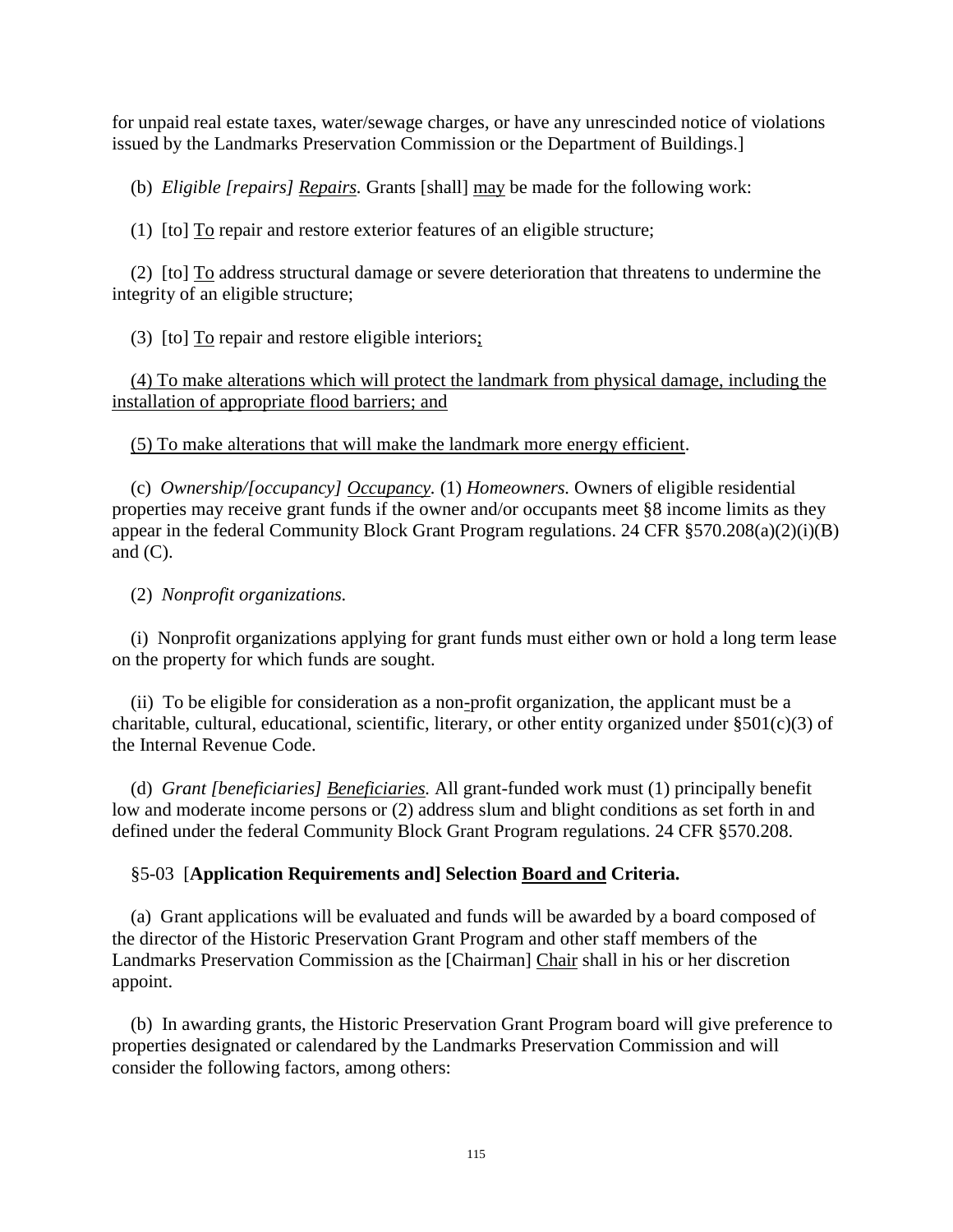(1) [the] The architectural and historical importance of the building; [and]

(2) [the] The condition of the building and the degree to which the proposed work will materially address the building's condition; [and]

(3) [the] The applicant's financial resources; [and]

(4) Whether the applicant is proposing to use other funds along with the grant to pay for the proposed work; and

[the] (5) The effect the grant will have on improving the building and/or the district.

[(c) Application forms and fact sheets for the Historic Preservation Grant Program may be obtained by contacting the Commission's Director of the Historic Preservation Grant Program.]

## §5-04 **Application Materials.**

 In addition to any other material required by LPC Staff, the following documents, as applicable, must be submitted in support of an application for a grant:

 (a) *Individuals*. An applicant who is an individual, or is comprised of multiple individuals, must submit for each individual, as applicable, the following documents:

 (1) Signed current federal tax forms, or, if no tax return was required to be filed, a signed statement with an explanation. If income has changed substantially, the applicant must submit relevant tax forms for the last three (3) years;

(2) W-2 Forms and Schedules A, B, C, D, and E filed with each 1040 Tax Form;

(3) A signed list of all properties owned and related rent receipts in lieu of Schedule E;

(4) Pension receipts;

(5) Notification of Social Security, disability or other benefits;

(6) Records of all other income or distributions;

(7) List of sources of funding for restoration project; and

(8) The property deed in the name(s) of the applicant(s).

 (b) *Non-Profit Entity*. An applicant that is a nonprofit organization must submit the following documentation:

 (1) A copy of the articles of incorporation and confirmation from the Internal Revenue Service of its non-profit status; and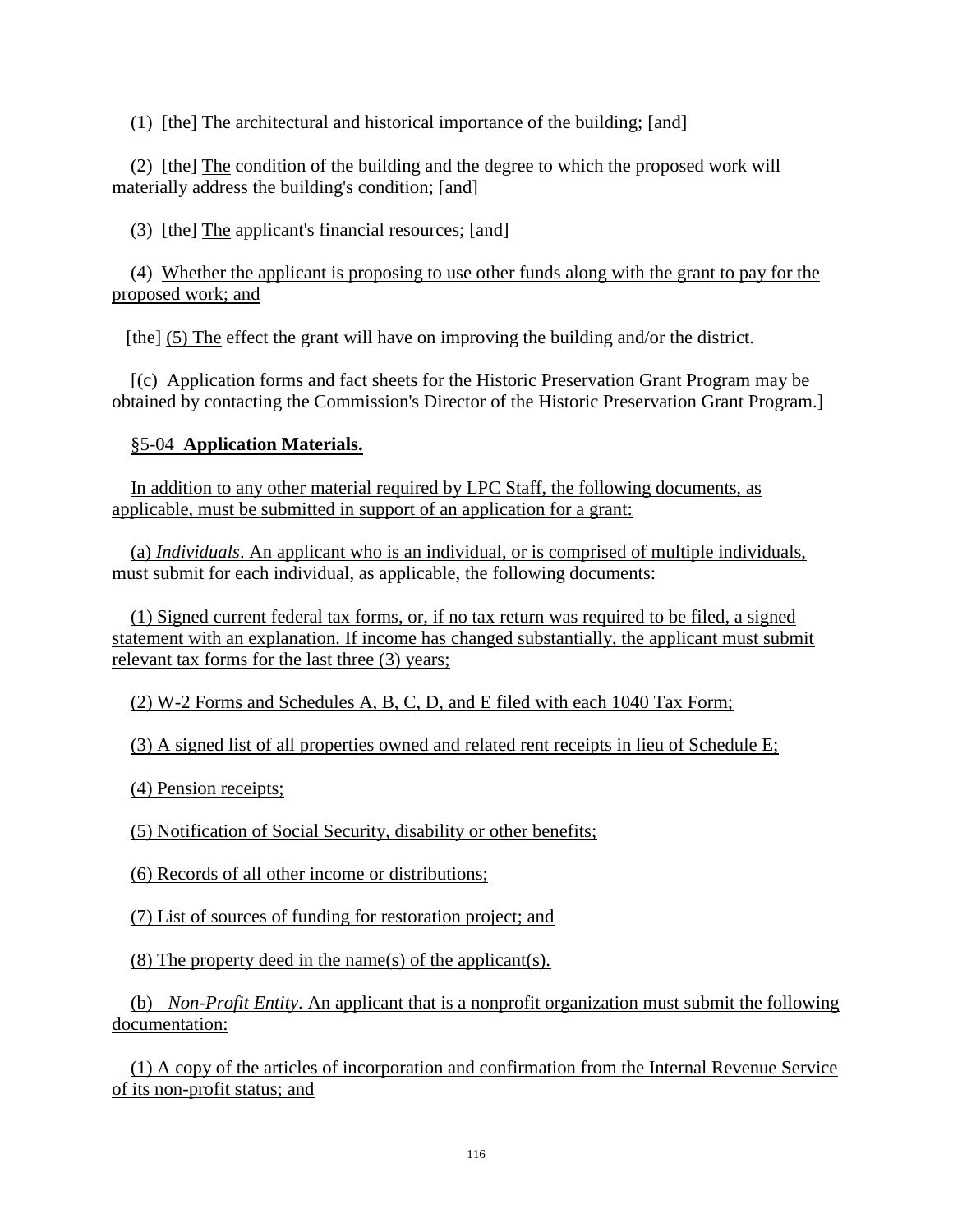(2) the property deed or long-term lease in the name of the applicant.

 (c) *Conditions*. In addition to any other condition required or imposed by law or rule, the following conditions apply to every grant:

(1) The grant pays for specific work items;

(2) Work cannot begin until:

(i) LPC Staff and the grant recipient sign a contract;

(ii) Re-sale and insurance clauses of the contract have been satisfied;

(iii) LPC issues approval(s) for the work; and

(iv) LPC Staff notifies the contractor that work can begin;

 (3) Except under unusual circumstances, at least three (3) competitive bids must be obtained for proposed work; bids will be solicited by the LPC Staff and work must be approved by the Commission before funds are disbursed to the contractor;

 (4) Depending on the scope of work, the property may be inspected for the presence of leadbased paint. If lead-based paint hazards are found, the grant recipient will be responsible for the remediation of those hazards pursuant to City and/or federal law;

 (5) Preference is given to extremely low-, low-, and moderate-income owners that use other funds along with the grant to restore the façade of their building;

(6) Grantees cannot have unpaid real estate taxes or water or sewer charges; and

 (7) If there are Landmarks Preservation Commission or Department of Buildings violations on an otherwise eligible property, the presence of such violations, the nature of the violations and any plans to address the violations, will be considered.

(8) Occupancy requirement/resale restriction:

 (i) The grant recipient must continuously occupy at least one Unit on the property that is the subject of the grant as his or her primary residence, for a period of five (5) years from the date of final payment to the contractor for the work performed pursuant to the grant.

 (ii) If the grant recipient transfers the property within such five-year period, the grant recipient must return to the Landmarks Preservation Commission the grant on a pro-rated basis as follows: one hundred (100) percent of the grant if the property is transferred during the first year after final payment; eighty (80) percent if transferred during the second year; sixty (60) percent if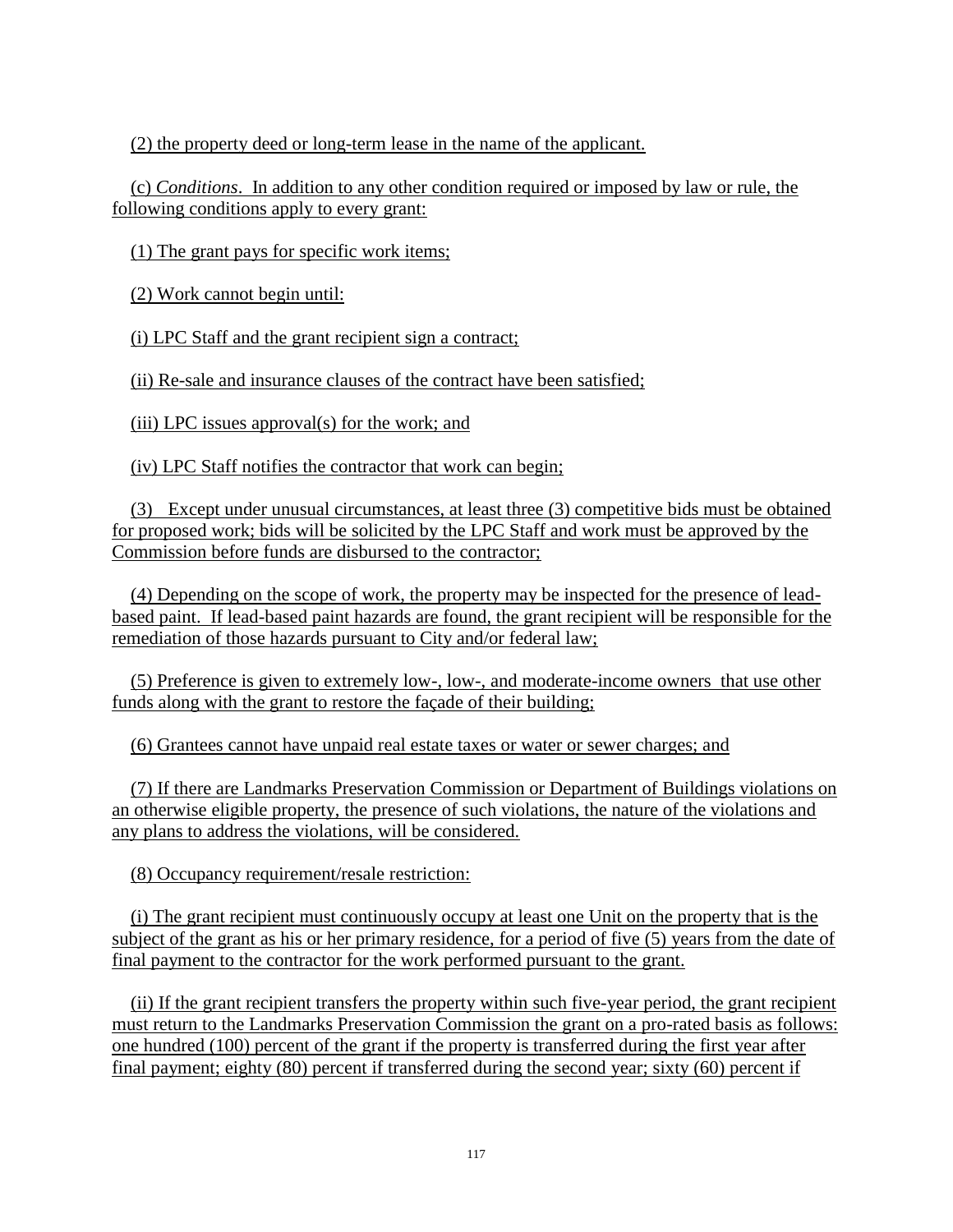transferred during the third year; forty (40) percent if transferred during the fourth year; and twenty (20) percent if transferred during the fifth year after the final payment.

§ 21. Section 7-05 of Chapter 7 of Title 63 of the Rules of the City of New York is REPEALED, section 7-06 is renumbered 7-05, and the title and sections 7-01 through 7-04 of such are amended to read as follows:

## **CHAPTER 7: PERMIT [EXPIRATION AND] DURATION, RENEWAL AND REVOCATION**

## §7-01 **Definitions**.

As used in [these Rules] this section, the following terms [shall] have the following meanings:

Day. The term "day" ["Day" shall mean] means any day other than a Saturday or Sunday or legal holiday.

Landmarks law. The term "Landmarks Law" ["Landmarks law" shall be understood to refer] refers to §3020 of the New York City Charter and Chapter 3 of Title 25 of the Administrative Code of the City of New York.

**Landmarks [preservation commission] Preservation Commission.** The term "Landmarks Preservation Commission" ["Landmarks preservation commission" shall mean] means the [commission] Commission acting in its agency capacity to implement the [landmarks law] Landmarks Law.

**Permit.** The term "permit" ["Permit" shall mean any permit] means an approval, other than a Notice to Proceed, issued by the Landmarks Preservation Commission, in accordance with the provisions of the Landmarks [law] Law and §854(h) of the New York City Charter:

(1) "PMW" [shall mean] means a [permit for minor work] Permit for Minor Work as defined by §25-310 of the Landmarks [law]Law.

(2) "CNE" [shall mean] means a Certificate of No Effect [certificate of no effect] as defined by §25-306 of the Landmarks [law] Law.

(3) "C of A" [shall mean] means a Certificate of Appropriateness [certificate of appropriateness] as defined by §25-307 of the Landmarks [law] Law and shall not refer to a Certificate of Appropriateness [certificate of appropriateness] as defined by §25-309.

(4) "MOU" means a modification of use or bulk issued by the Commission in connection with an application by an applicant to the City Planning Commission pursuant to the Zoning Resolution, including but not limited to §§ 74-11 and 74-79, and as required by such sections of the Zoning Resolution.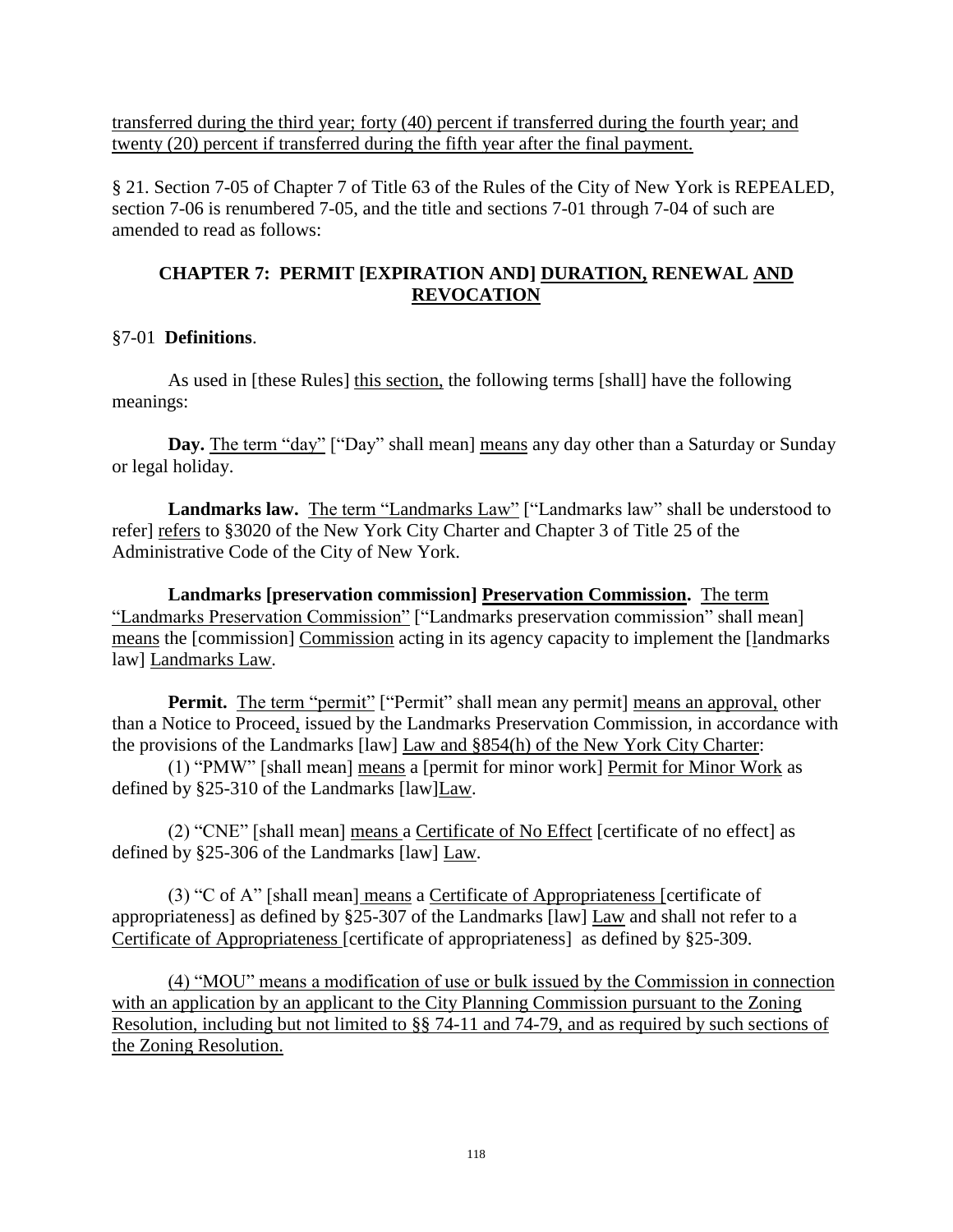(5) "Report" means an Advisory or Binding Report as defined by §25-218 of the Landmarks Law and as referenced in §854(h) of the New York City Charter.

## §7-02 **Duration of Permits.**

(a) *General.* (1) [All permits shall] A permit will be of limited duration as provided in these rules.

(2) [Each]  $\Delta$  permit [shall] must clearly state the expiration date of such permit on the permit.

 (3) Work approved by a permit must be substantially completed within the time period for such permit.

(b) *Duration of Approvals.* The following [permits shall] types have the following durations:

(1) PMW. Each PMW [shall] will be valid for four (4) years from the date of issuance for such PMW, or six (6) years from the date of issuance if issued in connection with an approval for a Modification of Use or Bulk.

(2) CNE. Each CNE [shall] will be valid for four (4) years from the date of issuance for such CNE, or six (6) years from the date of issuance if issued in connection with an approval for a Modification of Use or Bulk.

(3) [Each] C of A. Except as provided in paragraph (7), each C of A [shall] will be valid for six (6) years from the date of a Commission vote [on] to approve such C of A.

 (4) Report. Each Report, whether Binding or Advisory and whether issued by LPC Staff or the Commission, will be valid for six (6) years from the date of issuance for such Report.

[(4)] (5) Master Plan. Any PMW, CNE [or], C of A or Report issued for a master plan [shall] will be valid indefinitely.

 (6) MOU. Each MOU will be valid for eight (8) years from the date the Commission votes to approve the application.

 (7) Conceptual approval; extension of approval for C of A. If an applicant is also applying to the Commission for a Modification of Use or Bulk, or otherwise applies to the City Planning Commission for a special permit or authorization, or to the Board of Standards and Appeals for a variance, the Commission will issue a conceptual or design C of A with a watermark for the sole purpose of allowing the City Planning Commission and/or the Board of Standards and Appeals, pursuant to  $\S 25-305(b)(1)$  of the Administrative Code, to act on the application. Upon approval of the special permit, authorization or variance, and submission of all required drawings and materials to the LPC staff, the Commission will issue the final C of A,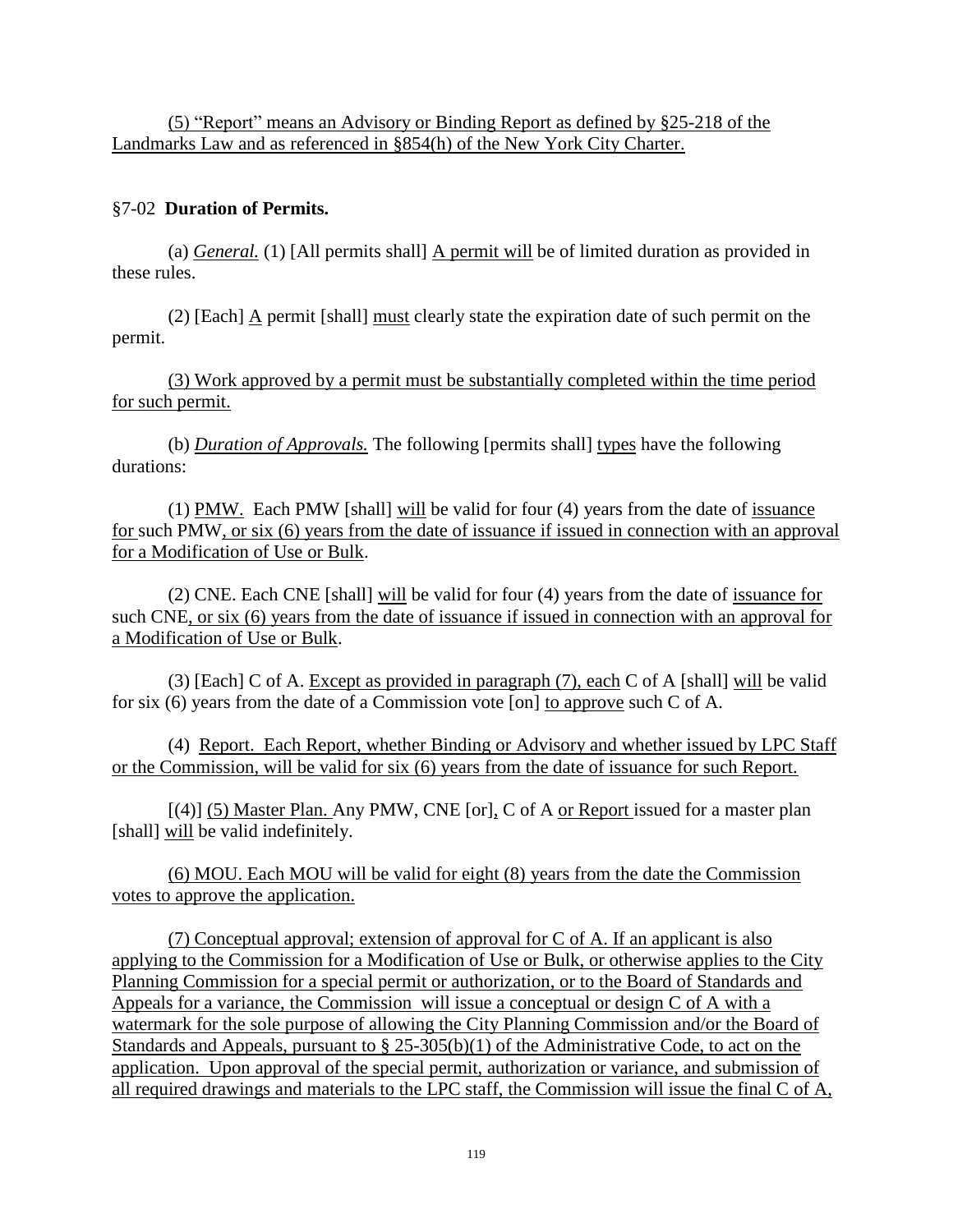and the expiration of the final C of A will be eight years from the Commission's vote to approve the application.

 (c) *Shorter Period of Time to Cure a Condition Subject to a Warning Letter or Summons.* Without limiting the time periods for permit duration set forth in [subsection] subdivision 7-02(b), where a permit or certificate has been issued to [cure a violation] address conditions subject to a warning letter or Summons issued pursuant to Chapter 11 of Title 63, the Commission may require by the terms of such permit or certificate that the work be performed within a specified time period. The failure to perform the work and [cure the violation] remedy the conditions within the specified time period [shall mean] means that the Chair may serve a warning letter[,] or a first, second or subsequent [NOV] Summons in accordance with the provisions of  $\S\S[25-317.1b]$   $25-317.1(b)$  and 25-317.2 of the Administrative Code.

## §7-03 **Renewal and Reinstatement of Permits.**

(a) [The landmarks preservation commission may issue a renewal of a permit only upon the satisfaction of all of the following conditions:

(1) An application requesting a renewal shall be filed with the landmarks preservation commission no later than sixty (60) days prior to the expiration date shown on such permit.

(2) The application requesting a renewal shall include (i) a copy of a signed contract which is binding on the parties thereto for the work which is the subject of the permit then expiring and which specifies that work thereunder is to be commenced by a date which is at least sixty (60) days prior to the expiration date of such permit and (ii) if a building permit is required for the work which is the subject of the expiring permit, a copy of a valid building permit based on the landmarks commission's permit for the work which is the subject of the permit then expiring.

(3) No "Notice of Violation" from the landmarks preservation commission shall be in effect against the property subject to the permit for which a renewal is requested; provided, however, that if the landmarks preservation commission shall find that (i) the work which is the subject of the permit for which a renewal is requested (A) will correct a hazardous condition or (B) prevent deterioration affecting the building; or (ii) an escrow agreement, or other acceptable form of assurance, has been established to provide a mechanism, acceptable to the landmarks preservation commission, to ensure that work approved to correct the notice of violation will be completed within a specified time period, then this subsection (3) shall not apply.

(b) If all conditions to the renewal of a permit have been met on or before the expiration date of such permit, the landmarks preservation commission shall issue a renewal permit to the applicant which shall be valid for (i) two (2) years from the date of the expiration of the original permit if the permit renewed in either a PMW or a CNE or (ii) three (3) years from the date of the expiration of the original permit if the permit renewed is a C of A.

(c) (1) Notwithstanding the foregoing provisions, the chair of the landmarks preservation commission shall have the discretion, based on extraordinary circumstances, to allow the renewal of any permit. Such circumstances may include, but shall not be limited to, (i) delays resulting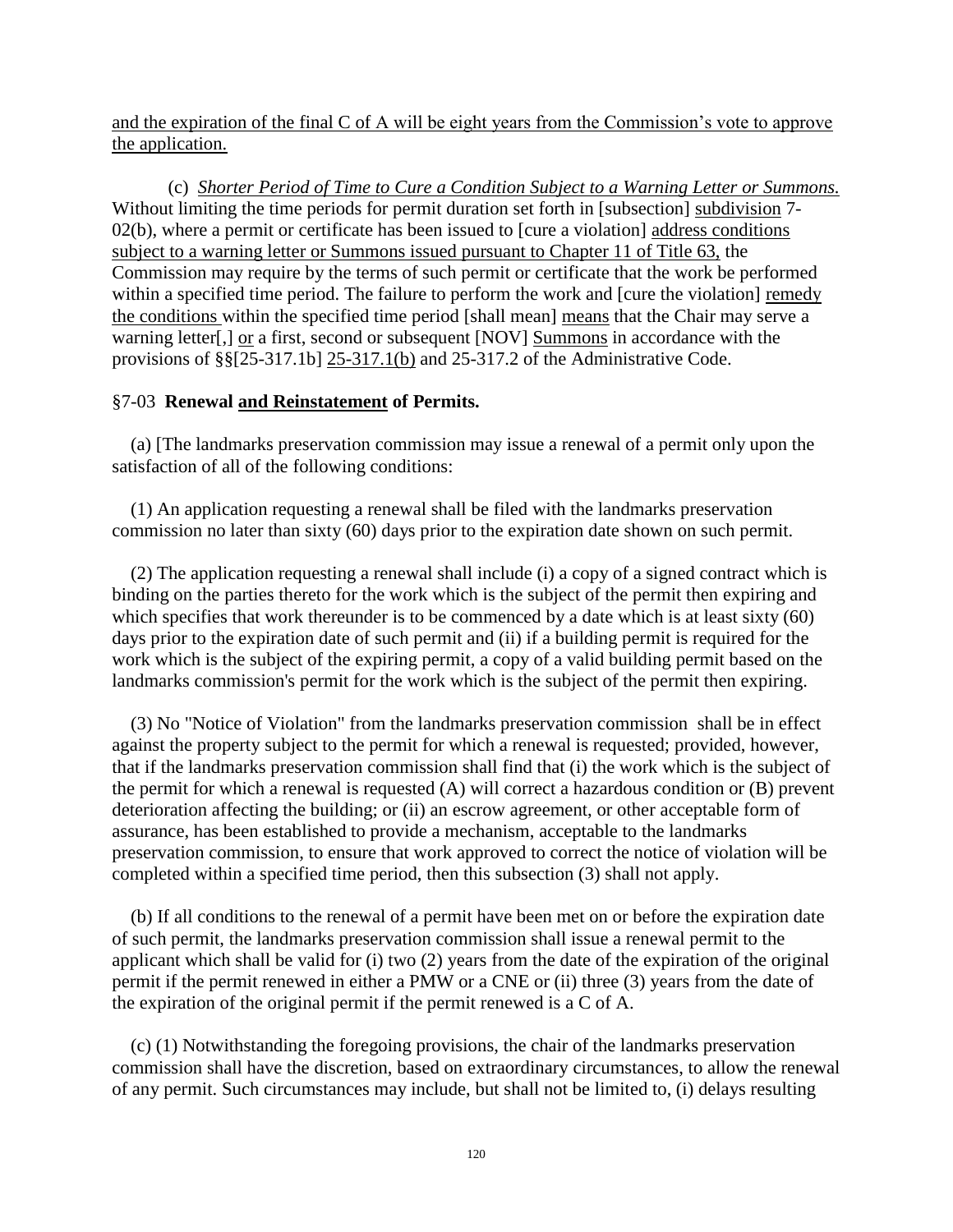from the inability to obtain other governmental approvals, licenses or permits or (ii) an inability to complete construction of a project for which work has begun and is continuing with due diligence.

(2) Request for any such discretionary extension shall be made in writing no later than sixty (60) days prior to the expiration date of the permit or within ten (10) days after receipt of notice that the permit will not be renewed, and may include supporting documentation. The chair shall respond to such request within twenty (20) days of receipt of the request. If the chair of the landmarks preservation commission determines that a renewal of the permit should be allowed, the landmarks preservation commission shall renew the permit for a stated term of years.

(3) In allowing the renewal, the chair may set reasonable conditions including clearing up any outstanding violations within a reasonable stated time.

(d) The expiration of any permit shall be tolled if judicial proceedings to review the decision to grant the permit, or any other governmental approval, license, permit or similar action applied for, or granted in connection with, the project have been instituted until the date of the entry of a final order in such proceedings, including all appeals.] *Number of Renewals.* An approval may be renewed twice, as set forth below: once by LPC Staff renewal and once by a Chair's renewal. An expired approval may be reinstated one time.

(b) *Conditions for LPC Staff Renewal.*

 (1) Requirements. LPC Staff will issue a renewal of an LPC Staff or Commission approval upon satisfaction of all of the following conditions:

 (i) An application requesting a renewal is filed with the Commission prior to the expiration date shown on such permit;

(ii) The application requesting a renewal includes the following documents:

 (A) In the case of an approval that does not require a building permit for the work which is the subject of the approval, a copy of a signed contract that is binding on the parties for the work which is the subject of the approval then expiring and which specifies that work is to be commenced by a date which is no more than one hundred and eighty (180) days after the expiration date of such approval, or

 (B) In the case of an approval that does require a building permit for the work which is the subject of the approval, either:

 (a) A copy of a valid building permit for all of the work approved in the Commission's approval for the work which is the subject of the permit then expiring, or

 (b) A copy of a valid building permit for a substantial portion of the work approved in the Commission's approval for the work which is the subject of the approval then expiring. This must also include proof that work has commenced on such building permit, and proof that the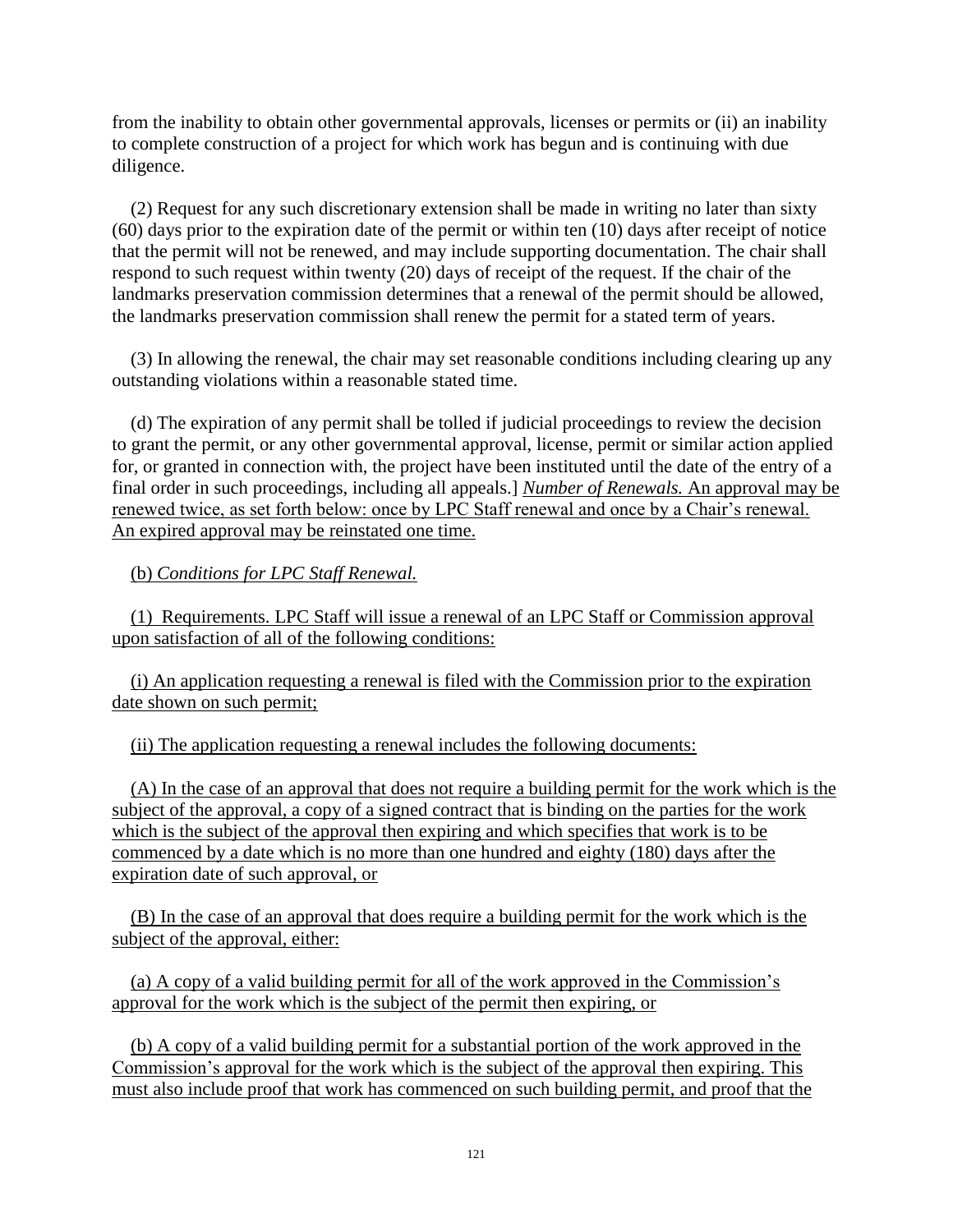applicant has applied for a building permit for all of the remaining work approved in Commission's approval for the work which is the subject of the approval then expiring; and

 (iii) No Summons or previously issued Notice of Violation from the Landmarks Preservation Commission is in effect against the property subject to the approval for which a renewal is requested, except that this requirement will not apply if:

 (A) The Commission finds that the work which is the subject of the approval for which a renewal is requested will correct a hazardous condition or prevent deterioration affecting the building; or

(B) An escrow agreement, or other form of assurance acceptable to LPC Staff, has been established to provide a mechanism to ensure that work approved to correct the Summons or previously issued Notice of Violation will be completed within a specified time period.

 (2) Duration of renewal. If all conditions required for the renewal of an approval have been met, LPC Staff will renew the approval for an additional:

 (i) Two years from the date of expiration of the original approval if the original approval is either a PMW or a CNE, or

 (ii) Three years from the date of the expiration of the original approval if the original approval is a C of A, an advisory or binding report, or a MOU.

(c) *Conditions for Chair's Discretionary Renewal*.

 (1) Extraordinary circumstances. Notwithstanding the foregoing provisions, the Chair of the Commission has the discretion, based on extraordinary circumstances, to allow the renewal of any LPC Staff or Commission approval. Such circumstances may include, but are not limited to:

 (i) Delays resulting from the inability to obtain other governmental approvals, licenses or permits, but not including time spent in connection with applying for an approval from the City Planning Commission that is subject to the Uniform Land Use Review Procedure ("ULURP") or from the Board of Standards and Appeals, or

 (ii) An inability, due to factors beyond the control of the applicant, to complete construction of a project within the term of such permit, where work has begun and is continuing with due diligence.

 (iii) In making a finding with respect to this subdivision, the Chair may consider whether the applicant has already obtained an LPC Staff renewal pursuant to paragraph 7-03(b)(2) of this section and, if there was an LPC Staff renewal, whether there has been a significant change in Commission policy or practice since the LPC Staff renewal was granted.

 (2) Timing. A request for an extension under this subdivision (c) must be made in writing prior to the expiration date of the approval or within ten (10) days after receipt of notice that the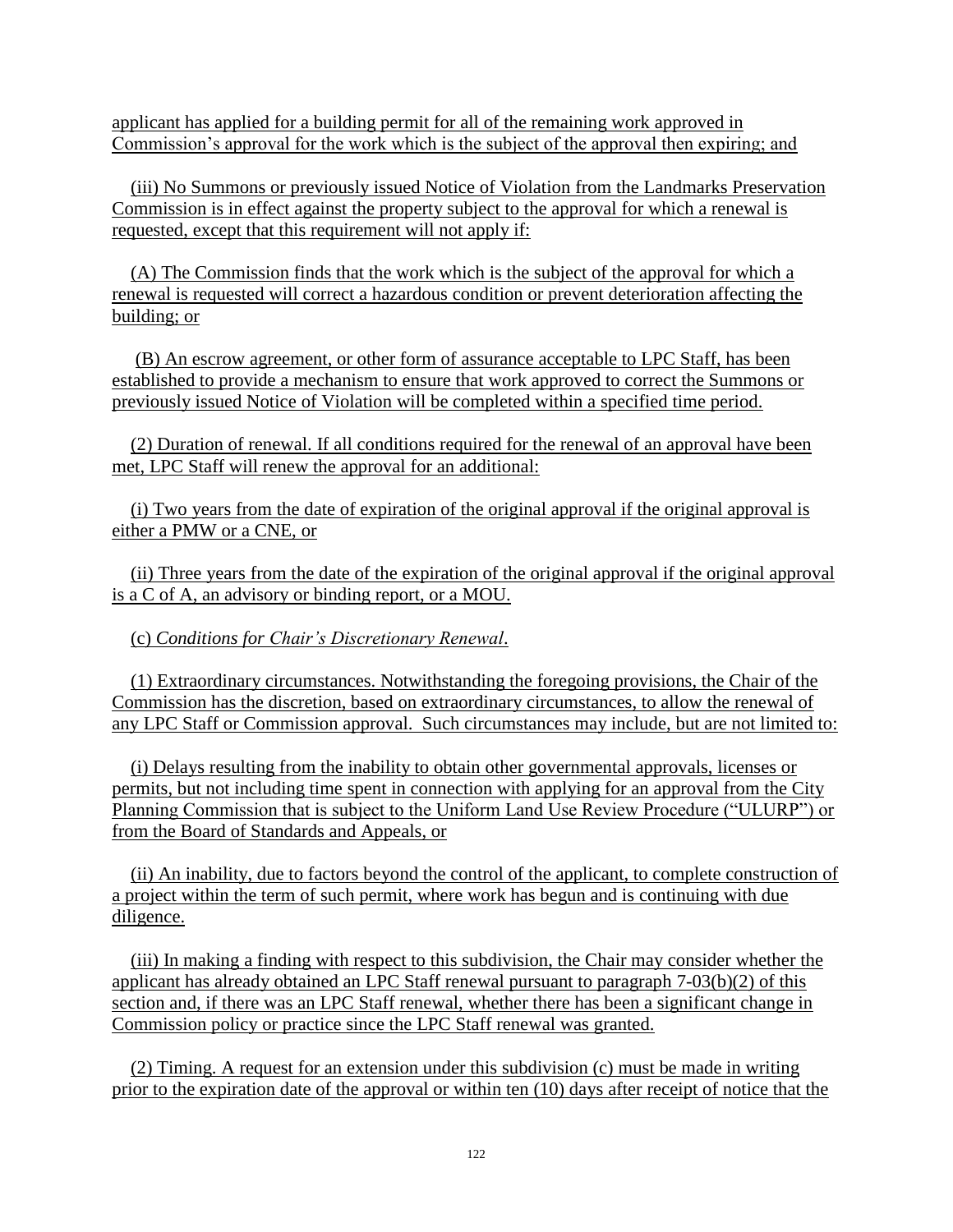approval will not be renewed pursuant to subparagraph (a) above. A request must include supporting documentation explaining the extraordinary circumstances. The Chair will respond in writing to such request within twenty (20) days of receipt of the request. If the Chair determines that a renewal of the approval is appropriate, the Chair will extend the approval for a stated period of time.

 (3) Reasonable conditions. In allowing the renewal, the Chair may set reasonable conditions, including removal of any conditions related to outstanding Summons, warning letters or Notices of Violation within a reasonable stated time.

 (d) *Tolling of the Expiration Date*. The expiration of any approval will be tolled if a judicial proceeding to review the Commission's decision to grant the approval, or any other governmental approval, license, permit or similar action applied for, or granted in connection with, the project has been instituted until the date of the entry of a final order in such proceeding, including all appeals.

(e) *Conditions for the Chair's Discretionary Reinstatement of Expired Permit.*

 (1) Requirements. The Chair of the Commission has the discretion to reinstate a permit that has expired where:

(i) The applicant demonstrates that substantial work has occurred prior to the expiration;

(ii) The work is continuing with due diligence;

(iii) The applicant has all necessary permits to finish the work;

 (iv) There is no Summons or previously issued Notice of Violation in effect against the property or that part of the property subject to the permit;

 (v) The work will be substantially complete within thirty-six (36) months of the expiration date of the permit; and

 (vi) The Chair determines that it would be unreasonable to require the applicant to stop the work in order to obtain a new permit pursuant to these rules.

(2) Timing. A request to reinstate an expired permit under subdivision  $(e)(1)$  must be made in writing no more than ninety (90) days from the expiration of the permit, and must include supporting documentation, including the status of the work, documentation that the work that has already occurred is in compliance with the permit, and the reasons it would be unreasonable if the work had to stop. If the Chair determines that reinstatement is appropriate, the Chair will reinstate the expired permit for a stated period of time not to exceed three years after expiration of the permit and may impose reasonable conditions.

[e] (f) *No Renewal or Reinstatement if a Summons or Previously Issued Notice of Violation is in Effect Against Property*. Any person who has been notified by the [commission] Commission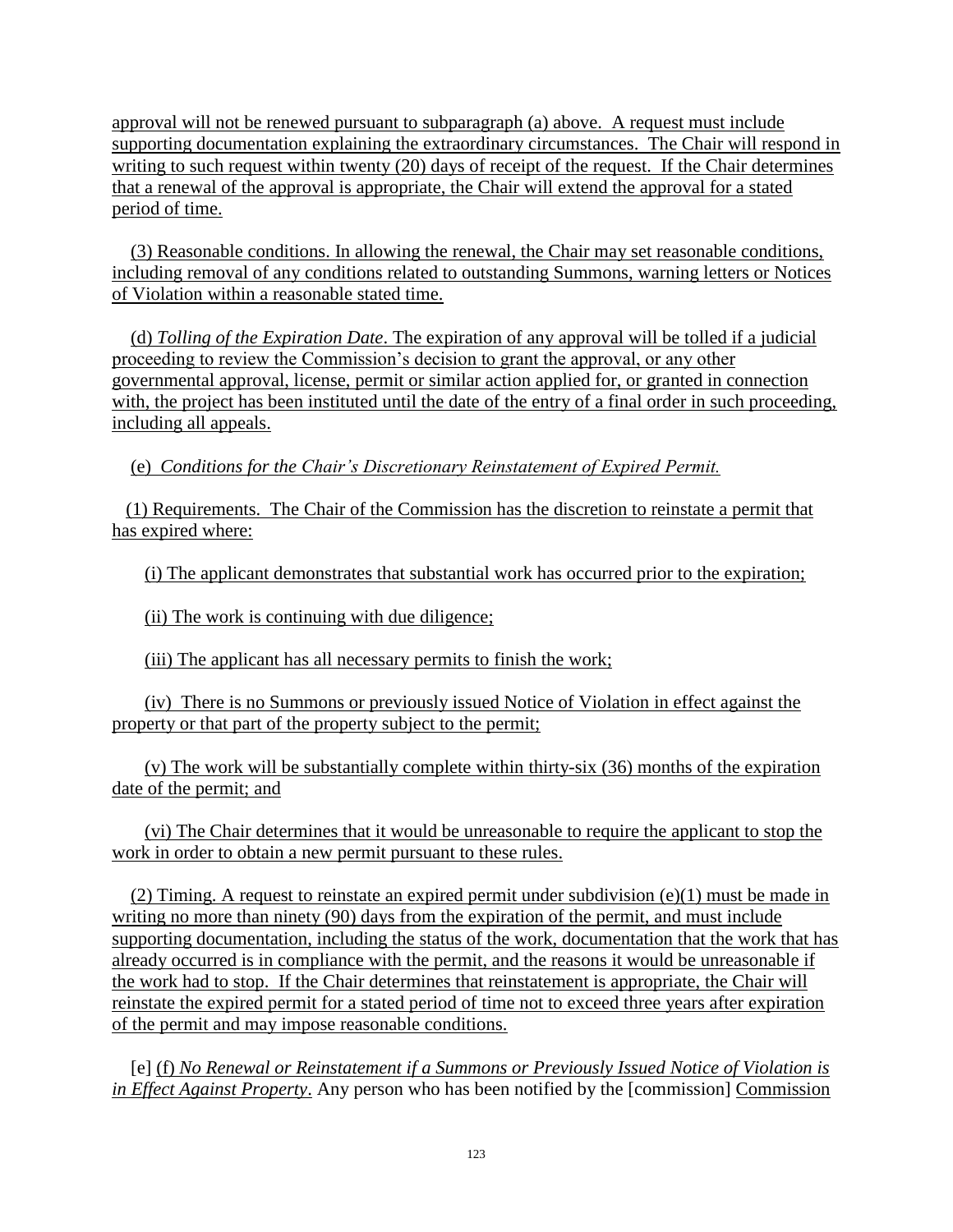that a permit will not be renewed or reinstated because [a "notice of violation"] a Summons or previously issued Notice of Violation from the [landmarks commission] Commission is in effect against the property may request that the [chair] Chair of the [commission] Commission, or the Chair's designee, review whether the notice of violation is properly in effect against the property. Such request [shall] must be made in writing within ten (10) days from the date of the notification that the permit will not be renewed and may include supporting documentation. The [chair] Chair of the [landmarks preservation commission shall] Commission will respond to such request within twenty (20) days of receipt of the request. If the [chair] Chair or the Chair's designee determines that [a notice of violation] a Summons or previously issued Notice of Violation was not properly in effect against the property, the [landmarks preservation commission shall] Chair will issue a renewed permit or reinstate an expired permit if it finds that all other conditions set forth in these rules have been met.

## §7-04 **Effect of Expiration of Permits.**

 (a) Upon expiration of any permit, such permit [shall] will terminate and be of no further effect, except if the permit is renewed or reinstated pursuant to § 7-03 or otherwise complies with the provisions of  $\S$  7-02(a)(3). Work done after an approval has expired, except for reasonable and necessary work undertaken to stabilize and secure the site pending application for and issuance of a renewed or reinstated approval subject to § 7-03, or a new approval, will constitute a violation of the Landmarks Law and may be subject to enforcement proceedings. A renewed or reinstated permit will not be a defense against any enforcement proceedings related to work occurring after the expiration and before such renewal or reinstatement.

 (b) An applicant may apply for a new permit for work which is the subject of an expired permit. The [landmarks preservation commission shall] Commission will treat such application [for a renewal which does not meet the condition for the renewal of permits] as a new application in all respects and it will be subject to all applicable procedures, rules and guidelines in effect at the time of such application [for renewal].

§ 22. Chapter 11 of Title 63 of the Rules of the City of New York is amended to read as follows:

## **CHAPTER 11 ADMINISTRATIVE ENFORCEMENT**

**Introduction.** These rules [are promulgated to] implement the provisions of Sections 25-317.1 and 25-317.2 of the Administrative Code, insofar as such sections concern the issuance of [notices of violation] Summonses and previously issued Notices of Violation, warning letters and stop work orders and the enforcement of the requirements of chapter 3, title 25 of the Administrative Code in administrative tribunals, including the imposition and adjudication of administrative penalties. For purposes of the Administrative Code and the rules of the Landmarks Preservation Commission, the term "Notice of Violation" or "NOV" means "Summons".

## §11-01 **Definitions.**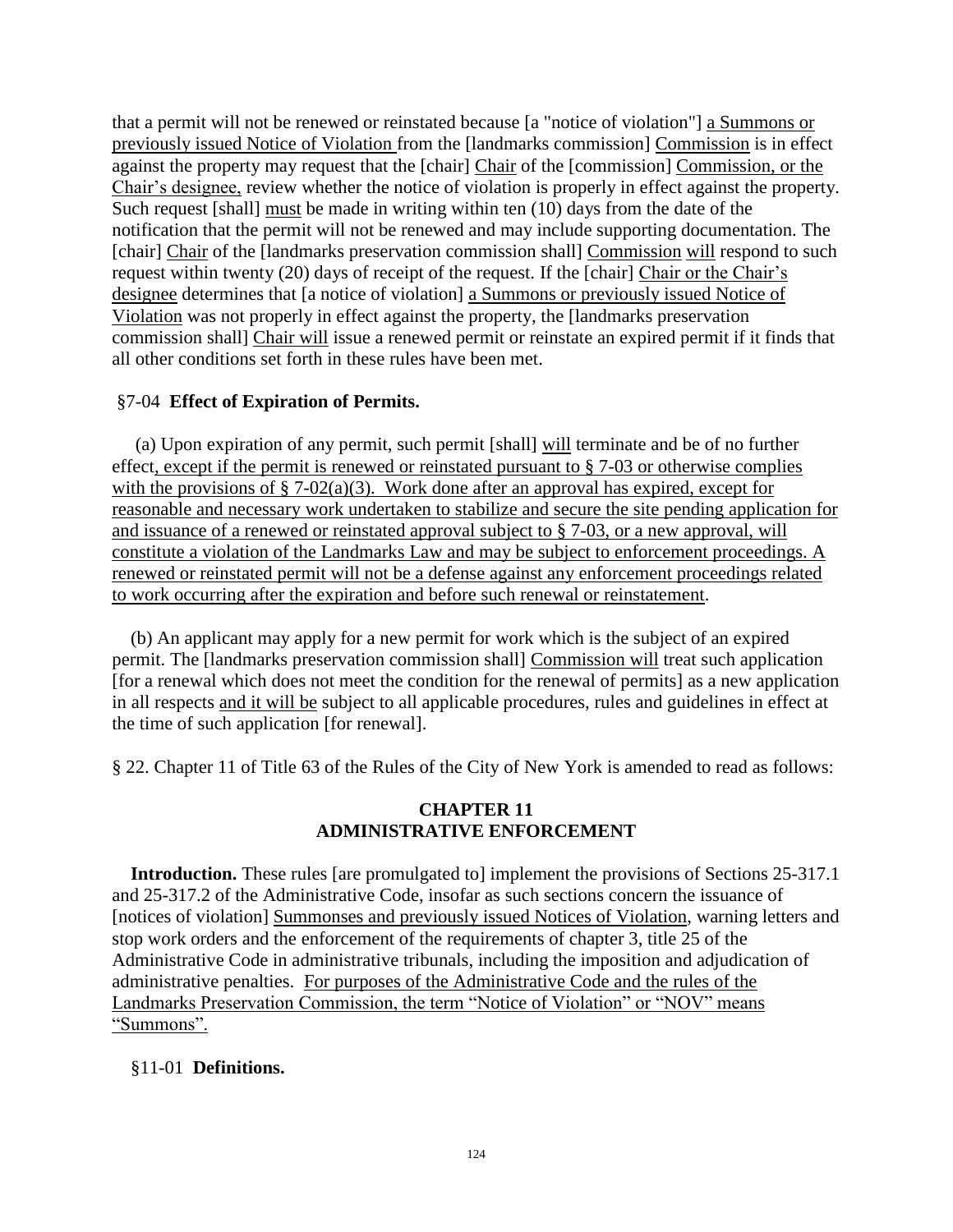The following definitions shall apply to this chapter:

(a) The term "Landmarks Law" [shall mean] means chapter 3 of title 25 of the Administrative Code of the City of New York.

(b) The term "respondent" [shall mean] means a person who is alleged to have violated the Landmarks Law by creating, authorizing, performing or maintaining work on a landmarks site, within the boundaries of a historic district or to any part of an [interior landmark] Interior Landmark without, or in violation of, a permit from the Landmarks Preservation Commission ("Commission").

(c) The term "stop work order" [shall mean] means an order, issued pursuant to section 25- 317.2 of the Administrative Code.

(d) A violation is "corrected" by removing the illegal condition, only where such condition can be easily removed without damage to underlying building material and where such removal does not require a permit from the Commission. For example, a violation for the installation of a sign or awning without a permit may be corrected by removing the sign or awning, if such removal does not result in damage to the underlying building material. Correcting a violation does not include or otherwise permit the reinstallation of a preexisting condition or the installation of a substitute condition. For example, a violation for the installation of a sign or awning without a permit, where such installation involved the removal of a preexisting sign or awning, may not be corrected by reinstalling the prior sign or awning, or installing a different sign or awning. A violation is not corrected for purposes of section 25-317.1b(6) of the Landmarks Law if the same or a similar illegal condition is installed within 180 days of the respondent's representation to the Commission that the violation has been corrected.

(e) A violation is "legalized" when the Commission issues a permit approving and authorizing the work that was done without a permit.

(f) A violation is "cured" where the Commission issues a permit authorizing modifications to the illegal condition to make it appropriate, or where the Commission authorizes work to replace the illegal work, and the modification or replacement work is completed and the Commission has issued a Notice of Compliance.

(g) For purposes of sections 11-03, 11-04 and 11-06, the term "mail," "mailed" and "mailing" [shall mean] means first class United States mail or express or overnight delivery to a respondent as follows:

(1) Where the respondent is an owner, the warning letter, [notice of violation] Summons or stop work order shall be mailed to the owner's address as contained in the records of the Department of Finance for purposes of the assessment or collection of real estate taxes or as contained in the records of the Commission for purposes of the implementation or enforcement of the relevant portions of the charter or administrative code.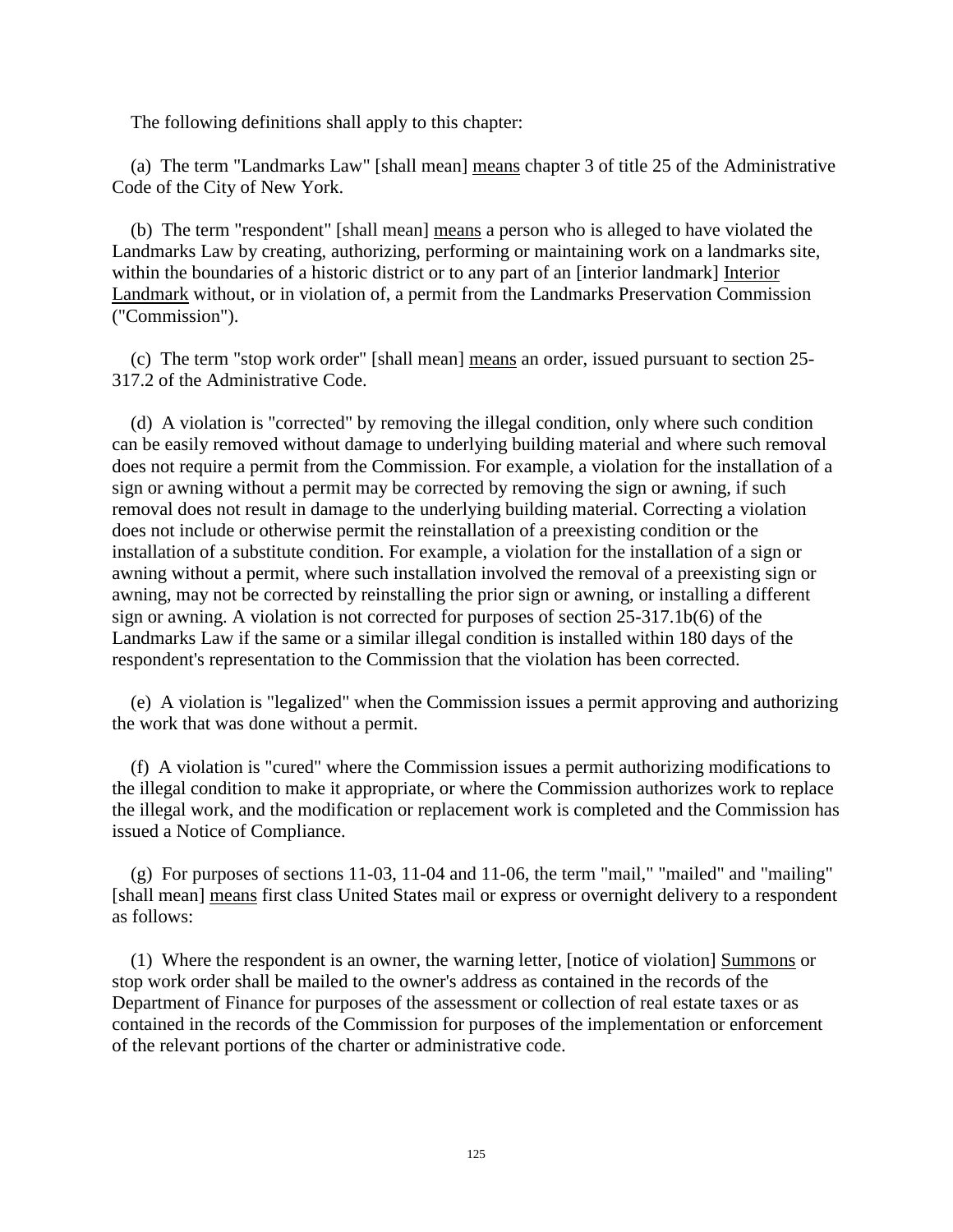(2) Where the respondent is a tenant or occupant of the premises where the violation occurred, the warning letter, [notice of violation] Summons or stop work order shall be mailed to the address where the violation occurred.

(3) Where the respondent is a contractor or other person who performed or was in charge of overseeing the work that was done without, or in violation of, a permit, the warning letter, [notice of violation] Summons or stop work order shall be mailed to the contractor's or person's business address as generally advertised or represented to the public, unless such contractor or other person is the owner, tenant or occupant.

(4) Where the respondent is any other person in charge of a designated improvement or improvement parcel, the warning letter, [notice of violation] Summons or stop work order shall be mailed to such person's business address, as generally advertised or represented to the public, or as such address is contained in the records of the Department of Finance for purposes of the assessment or collection of real estate taxes or as contained in the records of the Commission for purposes of the implementation or enforcement of the relevant portions of the [charter] Charter or [administrative code] Administrative Code.

## §11-02 **Enforcement of [Notices of Violation] Summonses.**

 All [first Notices of Violation ("NOV") issued after July 5, 1998 for a Type A or Type B Violation shall] Summonses or previously issued Notices of Violation will be heard at the [Environmental Control Board ("ECB")] Office of Administrative Trials and Hearings-Hearing Division ("OATH") or its successor. [For Type A Violations, all second and subsequent NOVs for the same condition shall be heard at the Office of Administrative Trials and Hearings ("OATH") or its successor.] For purposes of this subchapter, OATH [shall be] is authorized to issue final, binding decisions. [For Type B Violations, second and subsequent NOVs shall be heard at the ECB. Notices of violation for violating a stop work order may be heard at either ECB or OATH.]

#### §11-03 **Service of [Notice of Violation] Summons.**

In addition to the service requirements of the court or tribunal at which a [NOV] Summons is to be heard, a [NOV] Summons may be served by mailing such [notice of violation] Summons to a respondent.

#### §11-04 **Warning Letter.**

Subject to the exceptions set forth in section 25-317.1b(1) of the Administrative Code, the LPC shall mail a warning letter to a respondent prior to the issuance of a [NOV] Summons. The warning letter shall inform the respondent that the LPC believes a violation of the Landmarks Law has occurred at the subject premises and shall also: (1) describe the violation in general detail; (2) warn the respondent that the law authorizes civil and criminal penalties for violations; (3) notify the respondent that a [NOV] Summons may be served unless, within 20 working days of the date of the warning letter, the violation is corrected or an application to legalize or cure the violation is received by the Commission.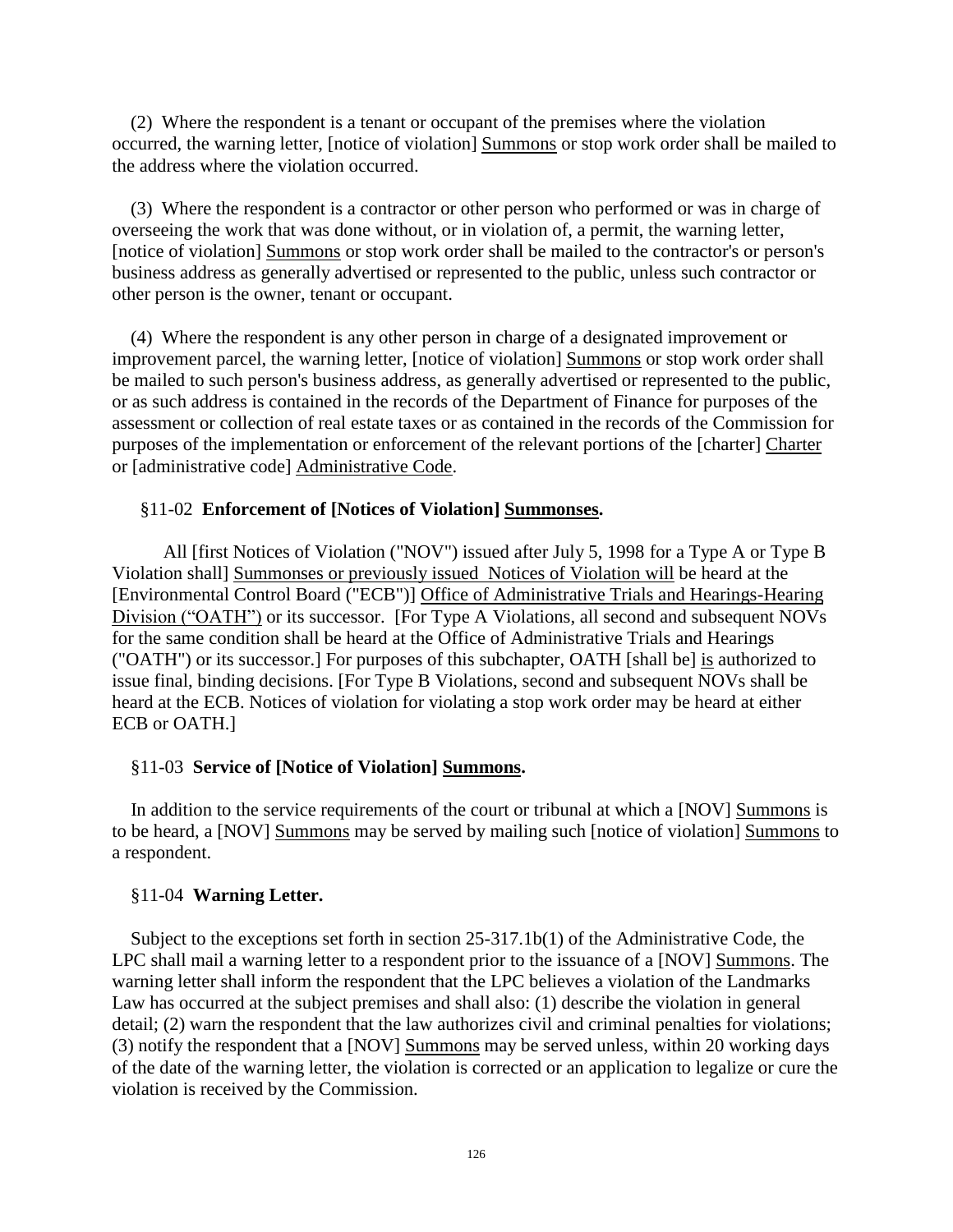## §11-05 [**Notice of Violation] Summons; Grace Period.**

(a) A respondent [shall] will qualify for the grace period set forth in section 25-317.1 [b] (b)(6) of the Administrative Code, and not be subject to a fine, by delivering, at least fourteen (14) days prior to the hearing date set forth in the [NOV] Summons or previously issued Notice of Violation, the following to the Commission:

- (1) Admission of liability, and
- (2) proof, satisfactory to the Commission, that the violation has been corrected, or
- (3) an application to legalize or cure the violation.

(b) For purposes of [subsection] paragraph (2), "proof" [shall mean] means the submission of an affidavit or other sworn statement describing the violation and the work performed to correct the violation. The affidavit or sworn statement [shall] must be supplemented by photographs and any other supporting material that demonstrates that the illegal condition has been corrected. The Commission may reject the proof submitted if it does not unequivocally demonstrate that the illegal condition has been corrected.

 (c) OATH will determine penalties for violations based on the Schedule attached as Appendix A to this Chapter.

#### §11-06 **Stop Work Order.**

Service. A stop work order may be served: (1) by mailing the stop work order to the respondent; (2) by affixing the stop work order to the place where the violation is occurring[. Where the stop work order is affixed, a copy of the order shall also be mailed to the respondent]; or (3) [or] orally. Where the stop work order is affixed or given orally, the Commission [shall] must within [48 hours] two (2) business days thereof mail a copy of the stop work order to the respondent.

| <b>Section of Law</b> | <b>Violation Description</b>                                                                     | <u>TYPE</u>   | <u>1st</u><br><b>Offense</b><br><b>Penalty</b> | <u> 1st</u><br><b>Offense</b><br><b>Mitigated</b> | <u> 1st</u><br><b>Offense</b><br><b>Default</b> | <u>2nd</u><br><b>Offense</b><br><b>Penalty</b> | <u>2nd</u><br><b>Offense</b><br><b>Default</b> |
|-----------------------|--------------------------------------------------------------------------------------------------|---------------|------------------------------------------------|---------------------------------------------------|-------------------------------------------------|------------------------------------------------|------------------------------------------------|
| 25-305                | Work w/o or in violation of a C<br>of A or CNE - Alteration to<br>exterior architectural feature | Type A        | 500                                            | 250                                               | 3,000                                           | 5,000                                          | 5,000                                          |
| 25-305                | Work w/o or in violation of a C<br>of A or CNE - Alteration to<br>storefront                     | <u>Type A</u> | 1,500                                          | 750                                               | 3,000                                           | 5,000                                          | 5,000                                          |

# **APPENDIX A: Penalty Schedule**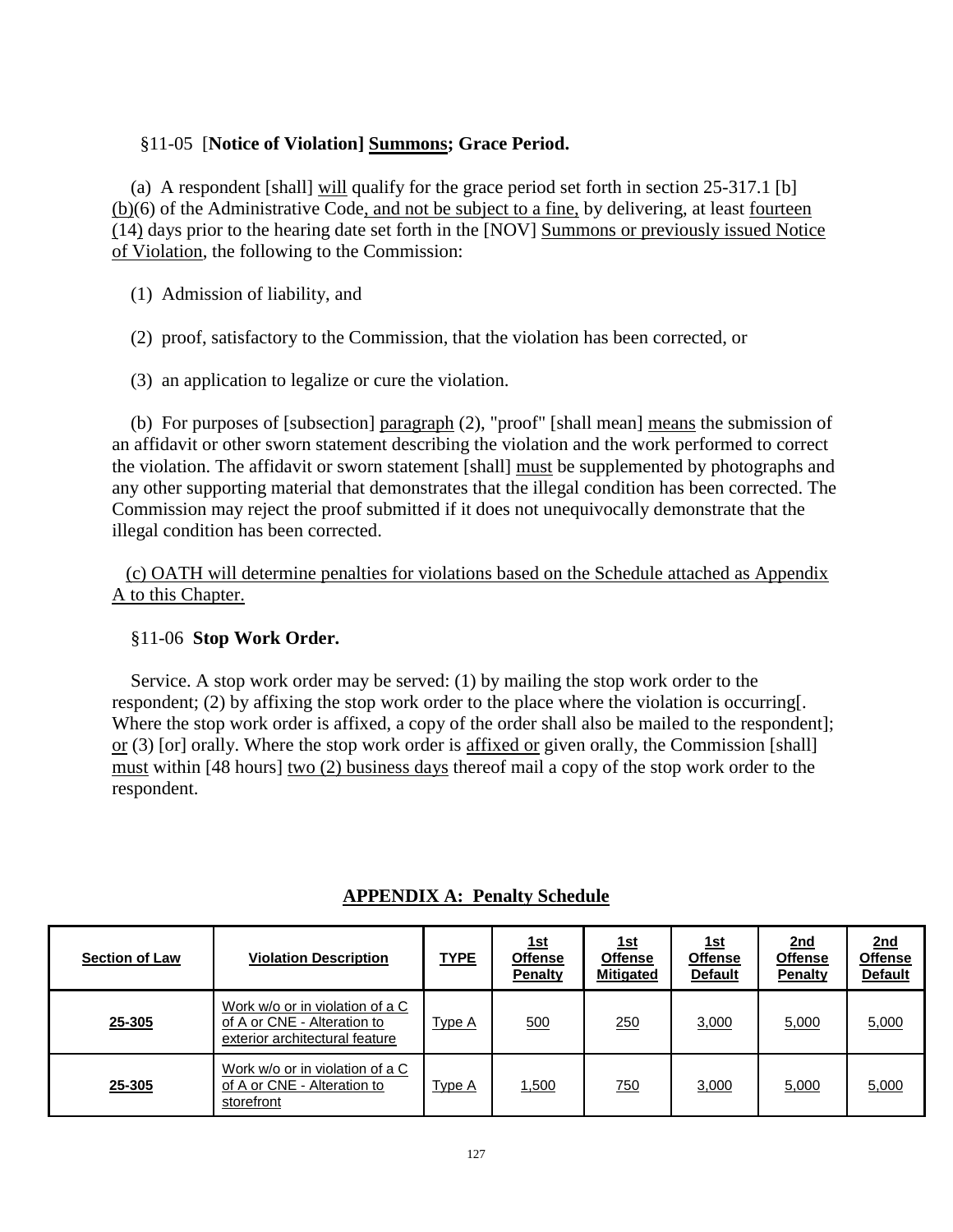| 25-305 | Work w/o or in violation of a C<br>of A or CNE - Alteration to<br><b>Interior Landmark</b>                  | Type A        | 1,000      | 500        | 3,000 | 5,000 | 5,000 |
|--------|-------------------------------------------------------------------------------------------------------------|---------------|------------|------------|-------|-------|-------|
| 25-305 | Work w/o or in violation of a C<br>of A or CNE - Modification of<br>existing bulk of building $-$<br>Type A | <b>Type A</b> | 1,500      | 750        | 3,000 | 5,000 | 5,000 |
| 25-305 | Work w/o or in violation of a C<br>of A or CNE - Elimination of<br>greenspace                               | <u>Type A</u> | 500        | 250        | 3,000 | 5,000 | 5,000 |
| 25-305 | Work w/o or in violation of a C<br>of A or CNE - Alternation to<br>non-building improvement                 | <b>Type A</b> | 500        | 250        | 3,000 | 5,000 | 5,000 |
| 25-305 | Work w/o or in violation of a C<br>of A or CNE - Failure to submit<br>periodic inspection reports           | Type A        | 2,500      | 1,250      | 3,000 | 5,000 | 5,000 |
| 25-305 | Work w/o or in violation of a C<br>of A or CNE - flag, signs,<br>banners, awnings                           | Type C        | 250        | 125        | 500   | 500   | 500   |
| 25-305 | Work w/o or in violation of a C<br>of A or CNE - Miscellaneous<br>violations                                | <u>Type C</u> | <u>100</u> | 50         | 500   | 500   | 500   |
| 25-310 | Work without or in violation of<br>a PMW - Alteration to exterior<br>architectural feature                  | Type A        | 500        | 250        | 3,000 | 5,000 | 5,000 |
| 25-310 | Work without or in violation of<br>a PMW - Alteration to<br>storefront                                      | <u>Type A</u> | 1,500      | <u>750</u> | 3,000 | 5,000 | 5,000 |
| 25-310 | Work without or in violation of<br>a PMW - Alteration to Interior<br>Landmark                               | <b>Type A</b> | 1,000      | 500        | 3,000 | 5,000 | 5,000 |
| 25-310 | Work without or in violation of<br>a PMW - Modification of<br>existing bulk of building                     | <b>Type A</b> | 1,500      | <u>750</u> | 3,000 | 5,000 | 5.000 |
| 25-310 | Work without or in violation of<br>a PMW - Elimination of<br>greenspace                                     | <b>Type A</b> | 500        | 250        | 3,000 | 5,000 | 5,000 |
| 25-310 | Work without or in violation of<br>a PMW - Alteration to non-<br>building improvement                       | <b>Type A</b> | 500        | 250        | 3,000 | 5,000 | 5,000 |
| 25-310 | Work without or in violation of<br>a PMW - Failure to submit<br>periodic inspection reports                 | <b>Type A</b> | 2,500      | 1,250      | 3,000 | 5,000 | 5,000 |
| 25-310 | Work w/o or in violation of a<br>PMW- flag, signs, banners,<br>awnings                                      | Type C        | 250        | 125        | 500   | 500   | 500   |